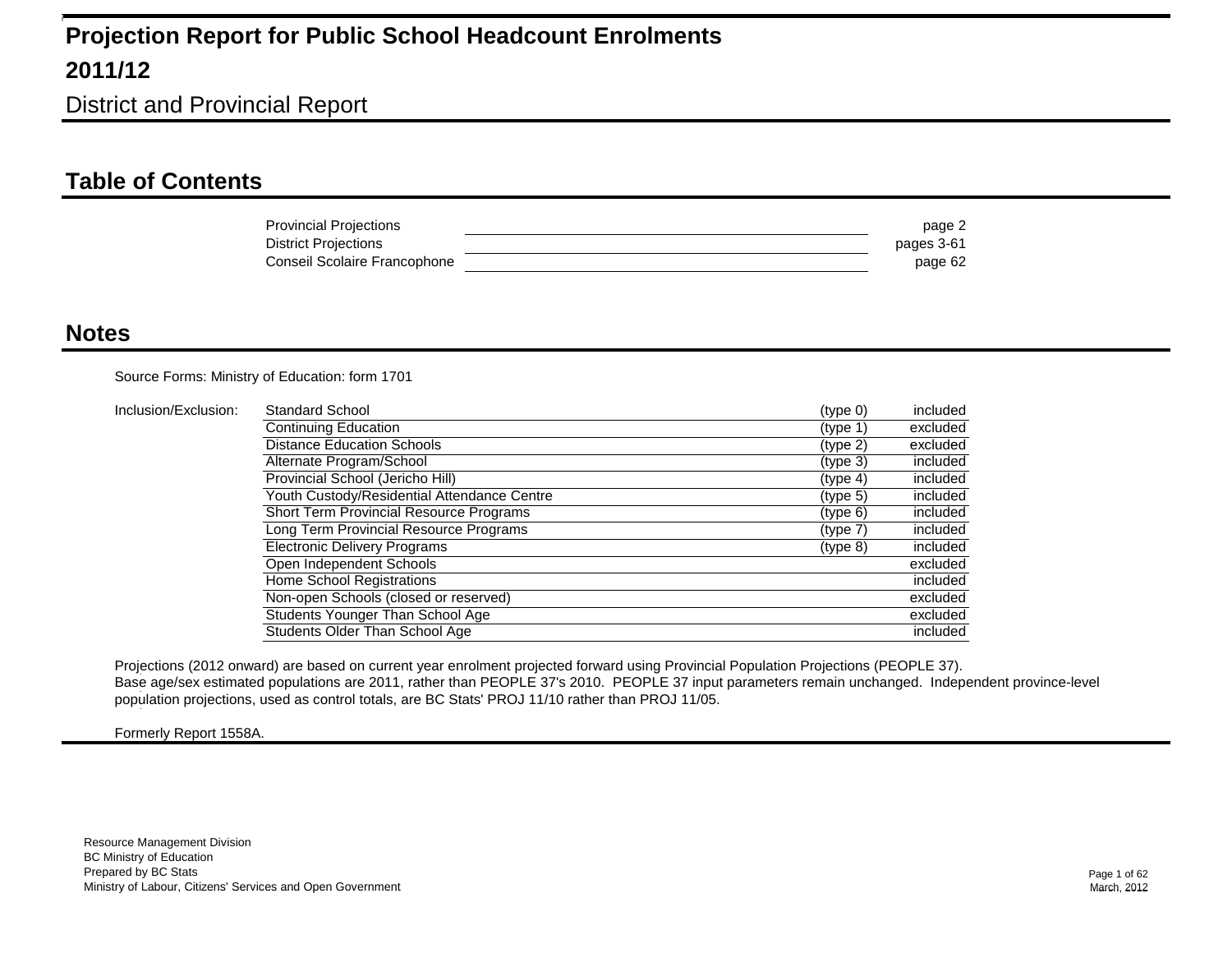District and Provincial Report

#### **Provincial Totals**

|      |                   |        |        |        |        |        |        |        |                |                          |        |        |             |        |        |               |         | All                                |                |                       | Yearly         |
|------|-------------------|--------|--------|--------|--------|--------|--------|--------|----------------|--------------------------|--------|--------|-------------|--------|--------|---------------|---------|------------------------------------|----------------|-----------------------|----------------|
| Year | Kinder-<br>garten |        |        | 3      | Grade  | 5      | 6      |        | Elem.<br>Ungr. | Elem.<br><b>Subtotal</b> | 8      | 9      | Grade<br>10 | 11     | 12     | Sec.<br>Ungr. | Sec.    | <b>Grades</b><br>Subtotal Subtotal | Home<br>School | Grand<br><b>Total</b> | $\%$<br>Change |
|      |                   |        |        |        |        |        |        |        |                |                          |        |        |             |        |        |               |         |                                    |                |                       |                |
| 2006 | 35,131            | 36,044 | 37,020 | 38,184 | 39,473 | 41.459 | 42,840 | 44,347 | 404            | 314,902                  | 46.179 | 48,344 | 51,092      | 52,690 | 48,778 | 3.119         | 250,202 | 565.104                            | 252            | 565,356               |                |
| 2007 | 34,927            | 36,087 | 36,390 | 37,418 | 38,658 | 40,007 | 41,908 | 43,505 | 391            | 309,291                  | 46,245 | 47,096 | 51,078      | 52,776 | 51,786 | 3,407         | 252,388 | 561.679                            | 247            | 561,926               | $-0.61%$       |
| 2008 | 35,370            | 36,011 | 36,415 | 36,962 | 37,905 | 39.068 | 40,747 | 42,638 | 302            | 305,418                  | 45,282 | 47,249 | 50,102      | 52,527 | 51,870 | 5,302         | 252,332 | 557.750                            | 279            | 558,029               | $-0.69%$       |
| 2009 | 35.738            | 36,469 | 36.431 | 36,889 | 37,433 | 38.497 | 39,755 | 41.467 | 271            | 302.950                  | 44,277 | 46.374 | 50,116      | 52,244 | 54,379 | 7,958         | 255.348 | 558.298                            | 235            | 558,533               | 0.09%          |
| 2010 | 36,310            | 36,640 | 36,774 | 36,835 | 37,277 | 37,860 | 38,923 | 40,387 | 231            | 301,237                  | 43,088 | 45,276 | 48,610      | 51,961 | 56,307 | 10,026        | 255,268 | 556,505                            | 184            | 556,689               | $-0.33%$       |
| 2011 | 37,177            | 36,869 | 36,873 | 37,040 | 37,164 | 37,637 | 38,298 | 39,410 | 96             | 300,564                  | 41.731 | 44,041 | 47,093      | 50,000 | 53,864 | 9,855         | 246.584 | 547.148                            | 205            | 547,353               | $-1.68%$       |
| 2012 | 37.430            | 37,004 | 36,932 | 37,073 | 37,303 | 37,665 | 38,270 | 39,352 | 96             | 301.125                  | 41.698 | 43.772 | 46,733      | 49,720 | 53,594 | 9,856         | 245,373 | 546.498                            | 205            | 546.703               | $-0.12%$       |
| 2013 | 38,388            | 37,678 | 37,253 | 37,364 | 37,735 | 37,727 | 38,099 | 39,126 | 94             | 303,464                  | 41,602 | 42,954 | 45,332      | 48,369 | 52,572 | 9,905         | 240,734 | 544,198                            | 207            | 544,405               | $-0.42%$       |
| 2014 | 39,313            | 38,674 | 37,969 | 37.733 | 38,075 | 38,216 | 38,194 | 39,006 | 94             | 307,274                  | 41.417 | 42,916 | 44,552      | 47,046 | 51,319 | 9,980         | 237.230 | 544,504                            | 207            | 544,711               | 0.06%          |
| 2015 | 39.428            | 39,619 | 38,988 | 38,458 | 38,469 | 38,590 | 38.702 | 39,140 | 95             | 311.489                  | 41.305 | 42.757 | 44,510      | 46,286 | 50,050 | 10.058        | 234.966 | 546.455                            | 209            | 546,664               | 0.36%          |
| 2016 | 39,143            | 39,735 | 39,918 | 39,496 | 39,220 | 38,997 | 39,085 | 39,686 | 96             | 315,376                  | 41,455 | 42,645 | 44,358      | 46,250 | 49,274 | 10,131        |         | 234,113 549,489                    | 211            | 549,700               | 0.56%          |
| 2017 | 39,290            | 39,477 | 40,044 | 40.444 | 40,247 | 39,758 | 39,516 | 40,098 | 97             | 318,971                  | 42,010 | 42,806 | 44,264      | 46,131 | 49,201 | 10,201        |         | 234,613 553,584                    | 215            | 553,799               | 0.75%          |
| 2018 | 40.448            | 39,645 | 39,805 | 40,589 | 41,208 | 40,815 | 40,278 | 40,537 | 98             | 323,423                  | 42,406 | 43,390 | 44,418      | 46,065 | 49,137 | 10.288        | 235.704 | 559.127                            | 215            | 559,342               | 1.00%          |
| 2019 | 41,279            | 40,813 | 40,006 | 40,370 | 41,341 | 41,765 | 41,296 | 41,275 | 100            | 328,245                  | 42,835 | 43,796 | 44,997      | 46,262 | 49,146 | 10,389        | 237,425 | 565,670                            | 219            | 565,889               | 1.17%          |
| 2020 | 42,102            | 41,645 | 41,186 | 40,562 | 41,137 | 41,933 | 42,257 | 42,313 | 102            | 333,237                  | 43,614 | 44,234 | 45,427      | 46,849 | 49,336 | 10,494        | 239,954 | 573,191                            | 222            | 573,413               | 1.33%          |
| 2021 | 42,916            | 42,460 | 42.010 | 41.743 | 41.350 | 41.743 | 42,406 | 43,305 | 104            | 338.037                  | 44,701 | 45,037 | 45,876      | 47,314 | 49,909 | 10.608        | 243.445 | 581.482                            | 227            | 581.709               | 1.45%          |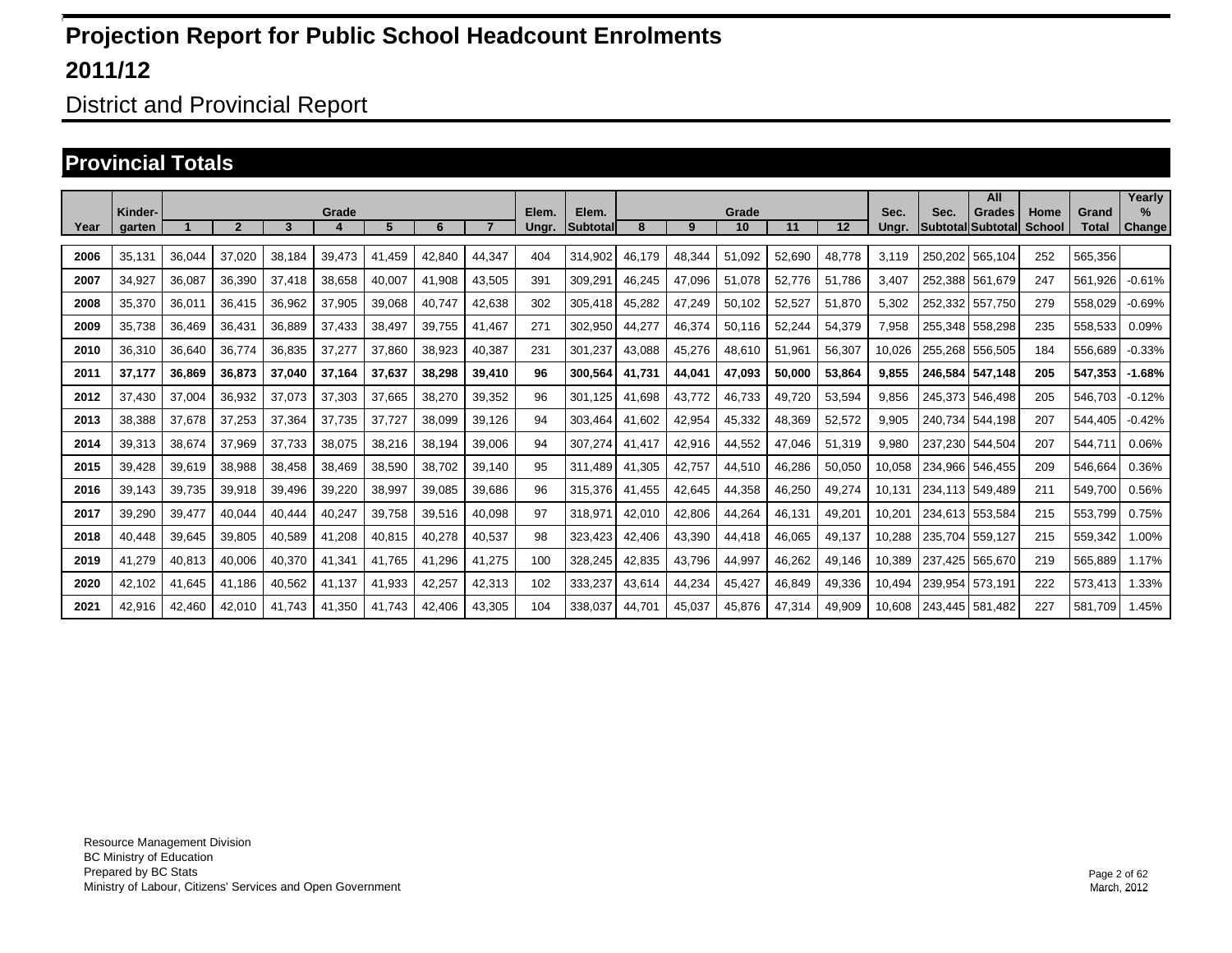District and Provincial Report

#### **5 Southeast Kootenay**

|      |                   |     |                |                 |       |     |     |     |                |                           |     |     |             |     |     |               |       | All                                |                |                       | Yearly                         |
|------|-------------------|-----|----------------|-----------------|-------|-----|-----|-----|----------------|---------------------------|-----|-----|-------------|-----|-----|---------------|-------|------------------------------------|----------------|-----------------------|--------------------------------|
| Year | Kinder-<br>garten |     | $\overline{2}$ | $3\phantom{.0}$ | Grade | 5   | 6   |     | Elem.<br>Ungr. | Elem.<br><b>Subtotall</b> | 8   | 9   | Grade<br>10 | 11  | 12  | Sec.<br>Ungr. | Sec.  | Grades<br><b>Subtotal Subtotal</b> | Home<br>School | Grand<br><b>Total</b> | $\frac{9}{6}$<br><b>Change</b> |
|      |                   |     |                |                 |       |     |     |     |                |                           |     |     |             |     |     |               |       |                                    |                |                       |                                |
| 2006 | 348               | 331 | 351            | 375             | 395   | 393 | 391 | 483 | $\Omega$       | 3,067                     | 474 | 488 | 535         | 508 | 535 | 12            | 2,552 | 5,619                              | $\Omega$       | 5,619                 |                                |
| 2007 | 346               | 359 | 350            | 363             | 399   | 409 | 399 | 449 | $\Omega$       | 3,074                     | 507 | 487 | 480         | 537 | 458 | 0             | 2,469 | 5,543                              | $\Omega$       | 5,543                 | $-1.35%$                       |
| 2008 | 352               | 352 | 366            | 338             | 362   | 396 | 409 | 429 | $\Omega$       | 3,004                     | 447 | 515 | 483         | 482 | 526 | 17            | 2,470 | 5,474                              | $\Omega$       | 5,474                 | $-1.24%$                       |
| 2009 | 337               | 345 | 363            | 364             | 340   | 366 | 391 | 425 | 2              | 2,933                     | 423 | 438 | 516         | 462 | 472 | 21            | 2,332 | 5,265                              | $\Omega$       | 5,265                 | $-3.82%$                       |
| 2010 | 386               | 345 | 355            | 356             | 370   | 349 | 366 | 416 | $\Omega$       | 2,943                     | 440 | 465 | 467         | 477 | 462 | 17            | 2,328 | 5,271                              | $\mathbf 0$    | 5,271                 | 0.11%                          |
| 2011 | 412               | 372 | 333            | 354             | 361   | 367 | 354 | 389 | $\bf{0}$       | 2,942                     | 412 | 466 | 451         | 456 | 505 | 25            | 2,315 | 5,257                              | $\bf{0}$       | 5,257                 | $-0.27%$                       |
| 2012 | 424               | 378 | 324            | 349             | 354   | 368 | 351 | 380 | 0              | 2,928                     | 411 | 450 | 445         | 457 | 516 | 25            | 2,304 | 5,232                              | $\mathbf 0$    | 5,232                 | $-0.48%$                       |
| 2013 | 451               | 392 | 330            | 342             | 353   | 360 | 350 | 374 | 0              | 2,952                     | 401 | 440 | 420         | 442 | 510 | 25            | 2,238 | 5,190                              | $\mathbf 0$    | 5,190                 | $-0.80%$                       |
| 2014 | 463               | 417 | 343            | 349             | 347   | 360 | 343 | 374 | 0              | 2,996                     | 396 | 431 | 411         | 419 | 496 | 25            | 2,178 | 5,174                              | $\Omega$       | 5,174                 | $-0.31%$                       |
| 2015 | 461               | 428 | 364            | 362             | 354   | 354 | 343 | 367 | 0              | 3,033                     | 395 | 425 | 402         | 409 | 472 | 25            | 2,128 | 5,161                              | $\mathbf 0$    | 5,161                 | $-0.25%$                       |
| 2016 | 437               | 426 | 374            | 385             | 367   | 360 | 337 | 366 | 0              | 3,052                     | 388 | 424 | 396         | 400 | 460 | 25            | 2,093 | 5,145                              | $\mathbf 0$    | 5,145                 | $-0.31%$                       |
| 2017 | 418               | 404 | 372            | 394             | 389   | 373 | 343 | 360 | 0              | 3,053                     | 388 | 417 | 396         | 395 | 450 | 25            | 2,071 | 5,124                              | $\mathbf 0$    | 5,124                 | $-0.41%$                       |
| 2018 | 422               | 386 | 353            | 393             | 399   | 396 | 355 | 366 | 0              | 3,070                     | 380 | 416 | 388         | 394 | 444 | 25            | 2,047 | 5,117                              | $\Omega$       | 5,117                 | $-0.14%$                       |
| 2019 | 423               | 389 | 338            | 373             | 398   | 406 | 377 | 380 | 0              | 3,084                     | 387 | 409 | 388         | 387 | 444 | 25            | 2,040 | 5,124                              | $\Omega$       | 5,124                 | 0.14%                          |
| 2020 | 430               | 391 | 340            | 357             | 379   | 406 | 387 | 403 | $\Omega$       | 3,093                     | 401 | 415 | 381         | 387 | 437 | 25            | 2,046 | 5,139                              | $\mathbf 0$    | 5,139                 | 0.29%                          |
| 2021 | 432               | 398 | 342            | 361             | 363   | 387 | 386 | 413 | $\Omega$       | 3.082                     | 425 | 430 | 387         | 381 | 435 | 25            | 2,083 | 5,165                              | $\Omega$       | 5,165                 | 0.51%                          |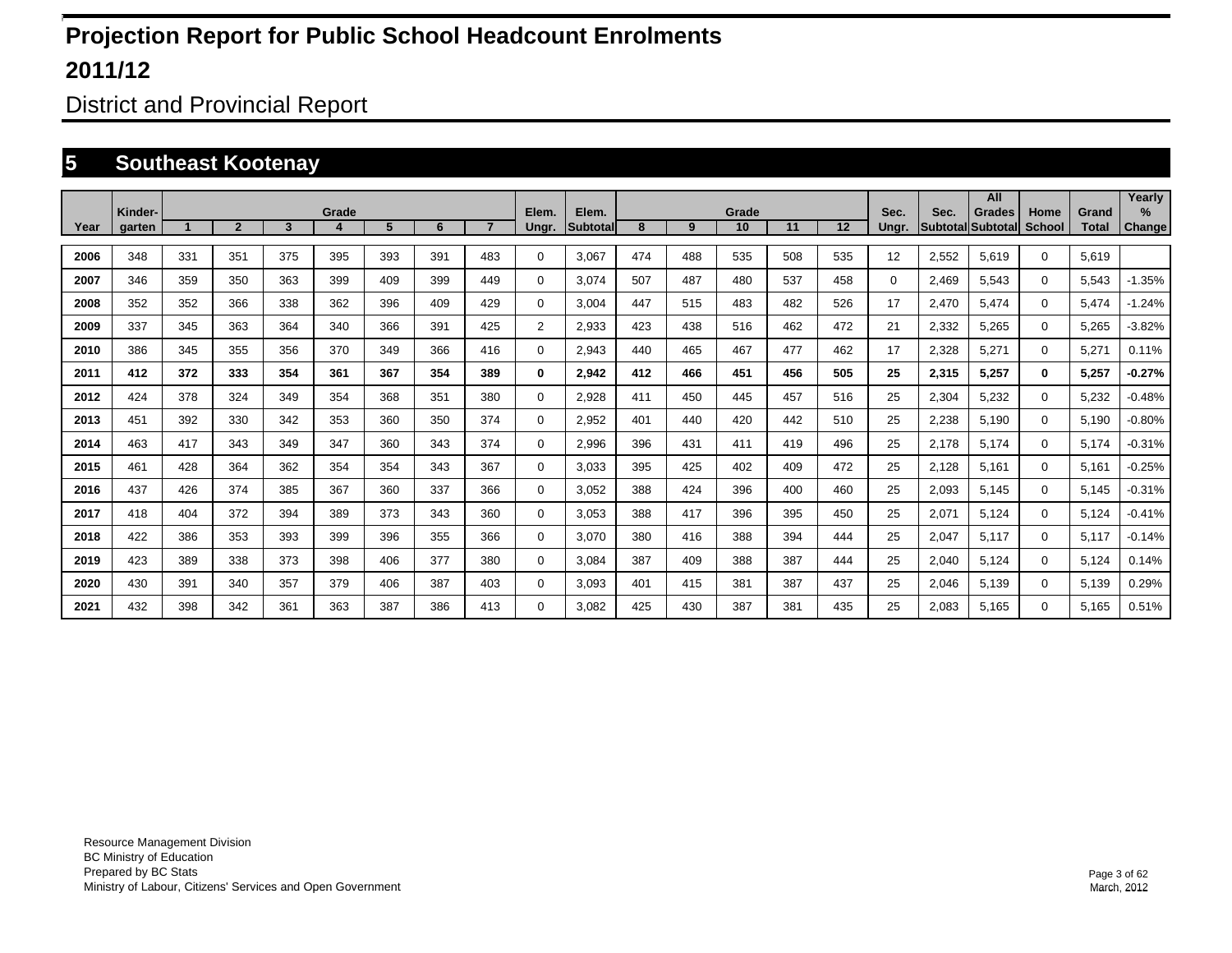District and Provincial Report

#### **6 Rocky Mountain**

|      |                   |     |                |     |       |     |     |     |                |                           |     |     |             |     |     |               |       | All                         |                       |                       | Yearly                  |
|------|-------------------|-----|----------------|-----|-------|-----|-----|-----|----------------|---------------------------|-----|-----|-------------|-----|-----|---------------|-------|-----------------------------|-----------------------|-----------------------|-------------------------|
| Year | Kinder-<br>garten |     | $\overline{2}$ | 3   | Grade | 5   | 6   |     | Elem.<br>Ungr. | Elem.<br><b>Subtotall</b> | 8   | 9   | Grade<br>10 | 11  | 12  | Sec.<br>Ungr. | Sec.  | Grades<br>Subtotal Subtotal | Home<br><b>School</b> | Grand<br><b>Total</b> | $\frac{9}{6}$<br>Change |
|      |                   |     |                |     |       |     |     |     |                |                           |     |     |             |     |     |               |       |                             |                       |                       |                         |
| 2006 | 208               | 222 | 215            | 244 | 244   | 221 | 246 | 301 | $\mathbf 0$    | 1,901                     | 273 | 301 | 345         | 314 | 296 | 13            | 1,542 | 3,443                       | $\Omega$              | 3,443                 |                         |
| 2007 | 208               | 217 | 222            | 222 | 247   | 249 | 225 | 253 | $\mathbf 0$    | 1,843                     | 307 | 289 | 312         | 335 | 293 | 17            | 1,553 | 3,396                       | $\Omega$              | 3,396                 | $-1.37%$                |
| 2008 | 218               | 206 | 202            | 229 | 229   | 236 | 259 | 226 | $\mathbf 0$    | 1,805                     | 260 | 321 | 285         | 296 | 311 | 11            | 1,484 | 3,289                       | $\Omega$              | 3,289                 | $-3.15%$                |
| 2009 | 242               | 205 | 209            | 216 | 232   | 229 | 238 | 251 | $\mathbf 0$    | 1,822                     | 238 | 253 | 317         | 301 | 295 | 35            | 1,439 | 3,261                       | $\Omega$              | 3,261                 | $-0.85%$                |
| 2010 | 239               | 228 | 211            | 211 | 211   | 227 | 233 | 240 | $\mathbf 0$    | 1,800                     | 258 | 241 | 246         | 328 | 301 | 17            | 1,391 | 3,191                       |                       | 3,192                 | $-2.12%$                |
| 2011 | 219               | 241 | 233            | 208 | 214   | 212 | 230 | 229 | 0              | 1,786                     | 237 | 256 | 240         | 240 | 314 | 25            | 1,312 | 3,098                       |                       | 3,099                 | $-2.91%$                |
| 2012 | 222               | 240 | 241            | 218 | 219   | 223 | 221 | 231 | $\mathbf 0$    | 1,815                     | 214 | 284 | 255         | 219 | 298 | 25            | 1,295 | 3,110                       |                       | 3,111                 | 0.39%                   |
| 2013 | 218               | 243 | 240            | 226 | 231   | 226 | 229 | 219 | $\mathbf 0$    | 1,832                     | 215 | 252 | 275         | 227 | 270 | 25            | 1,264 | 3,096                       |                       | 3,097                 | $-0.45%$                |
| 2014 | 221               | 239 | 242            | 224 | 238   | 237 | 231 | 226 | 0              | 1,858                     | 203 | 253 | 247         | 244 | 277 | 25            | 1,249 | 3,107                       |                       | 3,108                 | 0.36%                   |
| 2015 | 230               | 242 | 238            | 226 | 236   | 245 | 242 | 228 | $\mathbf 0$    | 1,887                     | 210 | 239 | 246         | 221 | 296 | 25            | 1,237 | 3,124                       |                       | 3,125                 | 0.55%                   |
| 2016 | 227               | 253 | 242            | 223 | 238   | 242 | 251 | 239 | $\mathbf 0$    | 1,915                     | 212 | 246 | 234         | 220 | 273 | 25            | 1,210 | 3,125                       |                       | 3,126                 | 0.03%                   |
| 2017 | 222               | 250 | 253            | 226 | 234   | 244 | 247 | 248 | $\mathbf 0$    | 1,924                     | 222 | 248 | 240         | 209 | 270 | 26            | 1,215 | 3,139                       |                       | 3,140                 | 0.45%                   |
| 2018 | 227               | 244 | 250            | 236 | 237   | 241 | 250 | 245 | $\mathbf 0$    | 1,930                     | 230 | 260 | 241         | 215 | 258 | 25            | 1,229 | 3,159                       |                       | 3,160                 | 0.64%                   |
| 2019 | 228               | 250 | 245            | 233 | 248   | 243 | 246 | 247 | $\mathbf 0$    | 1,940                     | 227 | 269 | 253         | 216 | 263 | 26            | 1,254 | 3,194                       |                       | 3,195                 | 1.11%                   |
| 2020 | 227               | 252 | 251            | 229 | 245   | 255 | 249 | 243 | $\mathbf 0$    | 1,951                     | 230 | 266 | 262         | 226 | 266 | 26            | 1,276 | 3,227                       |                       | 3,228                 | 1.03%                   |
| 2021 | 226               | 250 | 253            | 234 | 241   | 252 | 260 | 246 | $\Omega$       | 1,962                     | 227 | 270 | 260         | 235 | 277 | 26            | 1,295 | 3,257                       |                       | 3,258                 | 0.93%                   |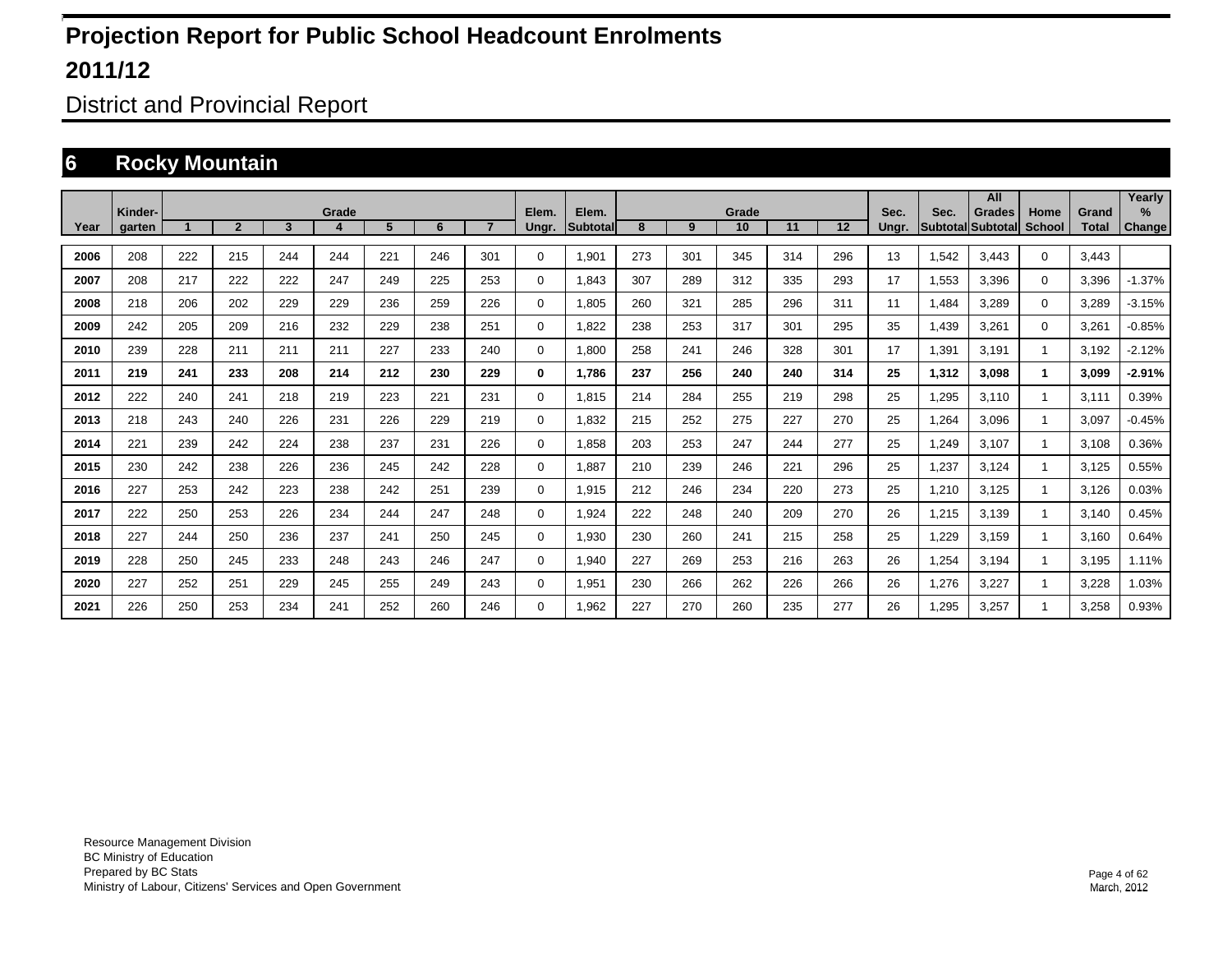District and Provincial Report

#### **8 Kootenay Lake**

|      |                   |     |                |     |       |     |     |                |                |                    |     |     |             |     |     |               |       | All                                |                |                       | Yearly                |
|------|-------------------|-----|----------------|-----|-------|-----|-----|----------------|----------------|--------------------|-----|-----|-------------|-----|-----|---------------|-------|------------------------------------|----------------|-----------------------|-----------------------|
| Year | Kinder-<br>garten |     | $\overline{2}$ | 3   | Grade | 5   | 6   | $\overline{7}$ | Elem.<br>Ungr. | Elem.<br>Subtotall | 8   | 9   | Grade<br>10 | 11  | 12  | Sec.<br>Ungr. | Sec.  | <b>Grades</b><br>Subtotal Subtotal | Home<br>School | Grand<br><b>Total</b> | $\%$<br><b>Change</b> |
| 2006 | 317               | 331 | 321            | 344 | 319   | 346 | 361 | 406            | 0              | 2.745              | 426 | 465 | 549         | 558 | 520 | 55            | 2,573 | 5,318                              | 5              | 5.323                 |                       |
| 2007 | 323               | 304 | 335            | 319 | 353   | 320 | 374 | 395            | $\mathbf 0$    | 2.723              | 446 | 433 | 530         | 550 | 653 | 22            | 2,634 | 5,357                              | $\mathbf 0$    | 5.357                 | 0.64%                 |
| 2008 | 299               | 321 | 300            | 341 | 338   | 351 | 351 | 408            | $\mathbf 0$    | 2.709              | 403 | 473 | 465         | 520 | 615 | 114           | 2,590 | 5,299                              | 5              | 5,304                 | $-0.99%$              |
| 2009 | 344               | 342 | 316            | 306 | 354   | 341 | 376 | 379            | 0              | 2.758              | 423 | 443 | 507         | 509 | 605 | 177           | 2,664 | 5.422                              | 3              | 5,425                 | 2.28%                 |
| 2010 | 320               | 352 | 341            | 312 | 315   | 353 | 352 | 382            | $\mathbf 0$    | 2,727              | 383 | 432 | 479         | 526 | 621 | 249           | 2,690 | 5,417                              | 1              | 5,418                 | $-0.13%$              |
| 2011 | 309               | 316 | 353            | 340 | 326   | 321 | 371 | 370            | 0              | 2,706              | 393 | 397 | 430         | 445 | 544 | 224           | 2,433 | 5,139                              | 1              | 5.140                 | $-5.13%$              |
| 2012 | 314               | 317 | 346            | 333 | 329   | 308 | 368 | 380            | $\mathbf 0$    | 2,695              | 418 | 404 | 421         | 432 | 532 | 222           | 2,429 | 5,124                              | -1             | 5,125                 | $-0.29%$              |
| 2013 | 319               | 326 | 349            | 328 | 325   | 309 | 351 | 375            | $\mathbf 0$    | 2.682              | 428 | 421 | 417         | 414 | 511 | 221           | 2,412 | 5,094                              | -1             | 5.095                 | $-0.59%$              |
| 2014 | 316               | 332 | 360            | 333 | 321   | 306 | 354 | 359            | $\mathbf 0$    | 2.681              | 424 | 432 | 434         | 410 | 491 | 222           | 2,413 | 5.094                              | -1             | 5,095                 | 0.00%                 |
| 2015 | 316               | 329 | 366            | 342 | 326   | 303 | 351 | 362            | $\mathbf 0$    | 2.695              | 405 | 429 | 446         | 426 | 485 | 222           | 2,413 | 5.108                              | 1              | 5.109                 | 0.27%                 |
| 2016 | 323               | 330 | 363            | 348 | 335   | 307 | 347 | 358            | $\mathbf 0$    | 2.711              | 409 | 410 | 443         | 437 | 502 | 223           | 2,424 | 5.135                              | 1              | 5.136                 | 0.53%                 |
| 2017 | 361               | 336 | 363            | 345 | 341   | 316 | 351 | 355            | $\mathbf 0$    | 2.768              | 405 | 412 | 424         | 436 | 517 | 224           | 2,418 | 5.186                              | 1              | 5.187                 | 0.99%                 |
| 2018 | 369               | 375 | 370            | 345 | 338   | 321 | 360 | 358            | $\mathbf 0$    | 2.836              | 400 | 408 | 426         | 418 | 517 | 227           | 2,396 | 5,232                              | 1              | 5,233                 | 0.89%                 |
| 2019 | 374               | 383 | 412            | 352 | 338   | 318 | 366 | 367            | $\mathbf 0$    | 2.910              | 404 | 404 | 422         | 419 | 499 | 229           | 2,377 | 5,287                              | -1             | 5.288                 | 1.05%                 |
| 2020 | 379               | 389 | 422            | 392 | 344   | 318 | 364 | 374            | $\mathbf 0$    | 2.982              | 415 | 408 | 419         | 416 | 499 | 230           | 2,387 | 5.369                              | -1             | 5.370                 | 1.55%                 |
| 2021 | 382               | 394 | 429            | 402 | 384   | 325 | 366 | 373            | $\Omega$       | 3.055              | 423 | 420 | 424         | 414 | 496 | 230           | 2.407 | 5.462                              | 1              | 5.463                 | 1.73%                 |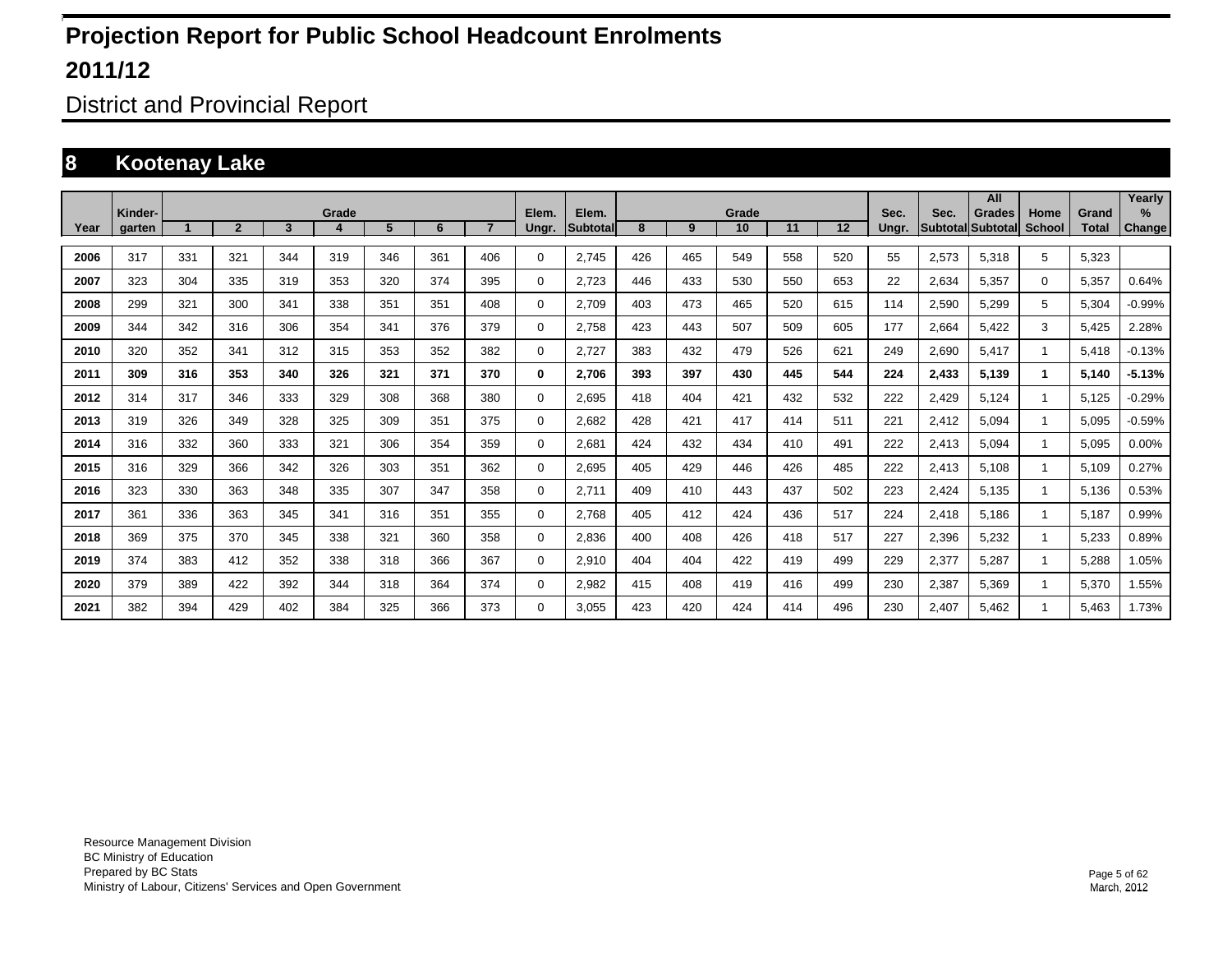District and Provincial Report

#### **10 Arrow Lakes**

|      |                          |    |                |              |            |    |    |                |                |                   |    |    |             |    |    |                |                           | All           |                       |                       | Yearly                |
|------|--------------------------|----|----------------|--------------|------------|----|----|----------------|----------------|-------------------|----|----|-------------|----|----|----------------|---------------------------|---------------|-----------------------|-----------------------|-----------------------|
| Year | Kinder-<br><b>garten</b> |    | $\overline{2}$ | $\mathbf{3}$ | Grade<br>4 | 5  | 6  | $\overline{7}$ | Elem.<br>Ungr. | Elem.<br>Subtotal | 8  | 9  | Grade<br>10 | 11 | 12 | Sec.<br>Unar.  | Sec.<br>Subtotal Subtotal | <b>Grades</b> | Home<br><b>School</b> | Grand<br><b>Total</b> | $\%$<br><b>Change</b> |
| 2006 | 38                       | 38 | 47             | 40           | 34         | 46 | 55 | 57             | $\Omega$       | 355               | 58 | 58 | 52          | 63 | 39 | $\Omega$       | 270                       | 625           | $\mathbf 0$           | 625                   |                       |
| 2007 | 35                       | 34 | 34             | 52           | 46         | 34 | 43 | 56             | $\Omega$       | 334               | 57 | 62 | 56          | 55 | 59 | $\Omega$       | 289                       | 623           | $\overline{2}$        | 625                   | 0.00%                 |
| 2008 | 32                       | 35 | 33             | 38           | 50         | 45 | 34 | 46             | $\Omega$       | 313               | 56 | 55 | 67          | 52 | 56 | $\overline{2}$ | 288                       | 601           | 4                     | 605                   | $-3.20%$              |
| 2009 | 41                       | 32 | 36             | 36           | 37         | 51 | 47 | 36             | 0              | 316               | 42 | 58 | 53          | 56 | 53 | $\overline{2}$ | 264                       | 580           | $\mathbf 0$           | 580                   | $-4.13%$              |
| 2010 | 29                       | 41 | 35             | 35           | 35         | 36 | 50 | 48             | 0              | 309               | 35 | 41 | 57          | 52 | 65 | $\overline{2}$ | 252                       | 561           | $\mathbf 0$           | 561                   | $-3.28%$              |
| 2011 | 40                       | 25 | 36             | 32           | 34         | 33 | 35 | 50             | 0              | 285               | 51 | 35 | 36          | 55 | 52 | 5              | 234                       | 519           | $\bf{0}$              | 519                   | $-7.49%$              |
| 2012 | 37                       | 29 | 36             | 31           | 31         | 30 | 34 | 50             | 0              | 278               | 62 | 31 | 35          | 48 | 50 | 5              | 231                       | 509           | $\mathbf 0$           | 509                   | $-1.93%$              |
| 2013 | 35                       | 27 | 42             | 30           | 30         | 27 | 31 | 48             | $\Omega$       | 270               | 61 | 37 | 30          | 45 | 44 | 5              | 222                       | 492           | $\mathbf 0$           | 492                   | $-3.34%$              |
| 2014 | 31                       | 26 | 39             | 36           | 30         | 26 | 28 | 43             | 0              | 259               | 59 | 36 | 35          | 40 | 41 | 5              | 216                       | 475           | 0                     | 475                   | $-3.46%$              |
| 2015 | 24                       | 22 | 37             | 33           | 35         | 25 | 27 | 39             | 0              | 242               | 53 | 35 | 35          | 45 | 36 | 5              | 209                       | 451           | $\mathbf 0$           | 451                   | $-5.05%$              |
| 2016 | 26                       | 18 | 32             | 32           | 32         | 30 | 26 | 38             | 0              | 234               | 48 | 32 | 34          | 45 | 41 | 5              | 205                       | 439           | $\mathbf 0$           | 439                   | $-2.66%$              |
| 2017 | 37                       | 19 | 25             | 27           | 31         | 28 | 31 | 38             | 0              | 236               | 49 | 30 | 32          | 45 | 42 | 5              | 203                       | 439           | $\mathbf 0$           | 439                   | 0.00%                 |
| 2018 | 38                       | 27 | 27             | 22           | 27         | 26 | 29 | 44             | $\Omega$       | 240               | 48 | 30 | 29          | 42 | 42 | 5              | 196                       | 436           | $\mathbf 0$           | 436                   | $-0.68%$              |
| 2019 | 37                       | 28 | 38             | 23           | 21         | 23 | 27 | 41             | $\Omega$       | 238               | 55 | 29 | 29          | 40 | 39 | 5              | 197                       | 435           | $\mathbf 0$           | 435                   | $-0.23%$              |
| 2020 | 38                       | 27 | 39             | 33           | 22         | 18 | 24 | 39             | $\Omega$       | 240               | 53 | 34 | 29          | 40 | 37 | 5              | 198                       | 438           | $\mathbf 0$           | 438                   | 0.69%                 |
| 2021 | 38                       | 28 | 39             | 34           | 32         | 19 | 19 | 34             | 0              | 243               | 50 | 32 | 33          | 39 | 37 | 5              | 196                       | 439           | $\mathbf 0$           | 439                   | 0.23%                 |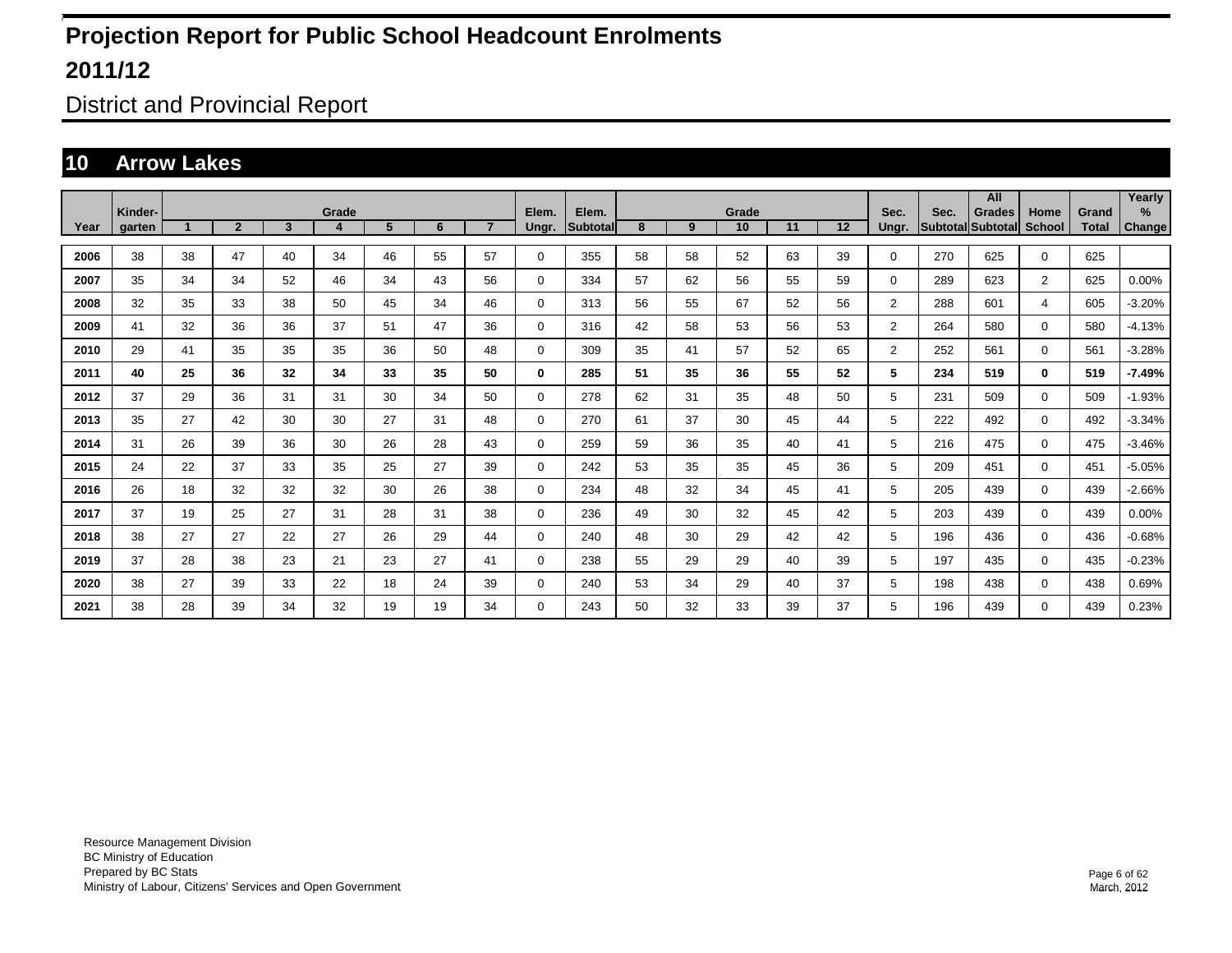District and Provincial Report

#### **19 Revelstoke**

|      | Kinder- |     |                |              | Grade |    |     |                | Elem.       | Elem.     |     |     | Grade |     |     | Sec.           | Sec.              | All<br><b>Grades</b> | Home           | Grand        | Yearly<br>$\%$ |
|------|---------|-----|----------------|--------------|-------|----|-----|----------------|-------------|-----------|-----|-----|-------|-----|-----|----------------|-------------------|----------------------|----------------|--------------|----------------|
| Year | aarten  |     | $\overline{2}$ | $\mathbf{3}$ | 4     | 5  | 6   | $\overline{7}$ | Ungr.       | Subtotall | 8   | 9   | 10    | 11  | 12  | Unar.          | Subtotal Subtotal |                      | <b>School</b>  | <b>Total</b> | <b>Change</b>  |
| 2006 | 76      | 68  | 70             | 84           | 80    | 99 | 101 | 107            | $\mathbf 0$ | 685       | 85  | 102 | 98    | 124 | 122 | 1              | 532               | 1,217                | $\overline{2}$ | 1.219        |                |
| 2007 | 74      | 78  | 72             | 72           | 80    | 79 | 97  | 97             | $\mathbf 0$ | 649       | 108 | 78  | 94    | 113 | 98  | 3              | 494               | 1,143                | $\overline{2}$ | 1,145        | $-6.07%$       |
| 2008 | 78      | 71  | 78             | 74           | 70    | 84 | 79  | 95             | $\mathbf 0$ | 629       | 98  | 94  | 80    | 98  | 105 | $\overline{7}$ | 482               | 1,111                | $\mathbf{0}$   | 1,111        | $-2.97%$       |
| 2009 | 59      | 72  | 70             | 82           | 72    | 66 | 77  | 82             | $\mathbf 0$ | 580       | 93  | 97  | 96    | 82  | 100 | $\overline{7}$ | 475               | 1.055                | $\overline{2}$ | 1,057        | $-4.86%$       |
| 2010 | 79      | 61  | 77             | 70           | 82    | 71 | 62  | 79             | $\mathbf 0$ | 581       | 87  | 89  | 91    | 92  | 81  | 5              | 445               | 1.026                | $\overline{2}$ | 1.028        | $-2.74%$       |
| 2011 | 86      | 87  | 57             | 74           | 65    | 83 | 69  | 62             | 0           | 583       | 81  | 83  | 88    | 99  | 89  | 6              | 446               | 1.029                | 3              | 1.032        | 0.39%          |
| 2012 | 87      | 86  | 51             | 67           | 72    | 83 | 78  | 62             | $\mathbf 0$ | 586       | 68  | 77  | 92    | 94  | 86  | 6              | 423               | 1,009                | 3              | 1,012        | $-1.94%$       |
| 2013 | 86      | 89  | 50             | 60           | 66    | 92 | 78  | 70             | $\mathbf 0$ | 591       | 67  | 63  | 83    | 96  | 81  | 6              | 396               | 987                  | 3              | 990          | $-2.17%$       |
| 2014 | 99      | 88  | 52             | 60           | 59    | 84 | 87  | 70             | 0           | 599       | 76  | 63  | 69    | 88  | 82  | 6              | 384               | 983                  | 3              | 986          | $-0.40%$       |
| 2015 | 107     | 101 | 51             | 61           | 59    | 76 | 79  | 77             | $\mathbf 0$ | 611       | 76  | 71  | 68    | 74  | 77  | 6              | 372               | 983                  | 3              | 986          | 0.00%          |
| 2016 | 97      | 109 | 59             | 61           | 60    | 76 | 71  | 71             | $\mathbf 0$ | 604       | 84  | 71  | 76    | 73  | 66  | 6              | 376               | 980                  | 3              | 983          | $-0.30%$       |
| 2017 | 83      | 99  | 64             | 69           | 60    | 77 | 71  | 64             | $\mathbf 0$ | 587       | 77  | 78  | 77    | 81  | 64  | 6              | 383               | 970                  | 3              | 973          | $-1.02%$       |
| 2018 | 84      | 85  | 58             | 75           | 68    | 77 | 73  | 63             | $\mathbf 0$ | 583       | 69  | 72  | 85    | 82  | 70  | 6              | 384               | 967                  | 3              | 970          | $-0.31%$       |
| 2019 | 87      | 87  | 50             | 69           | 74    | 88 | 72  | 65             | $\mathbf 0$ | 592       | 69  | 65  | 79    | 90  | 72  | 6              | 381               | 973                  | 3              | 976          | 0.62%          |
| 2020 | 90      | 91  | 52             | 60           | 68    | 96 | 83  | 65             | $\mathbf 0$ | 605       | 71  | 64  | 71    | 84  | 78  | 6              | 374               | 979                  | 3              | 982          | 0.61%          |
| 2021 | 92      | 94  | 55             | 62           | 60    | 88 | 91  | 74             | $\mathbf 0$ | 616       | 70  | 66  | 70    | 76  | 74  | 6              | 362               | 978                  | 3              | 981          | $-0.10%$       |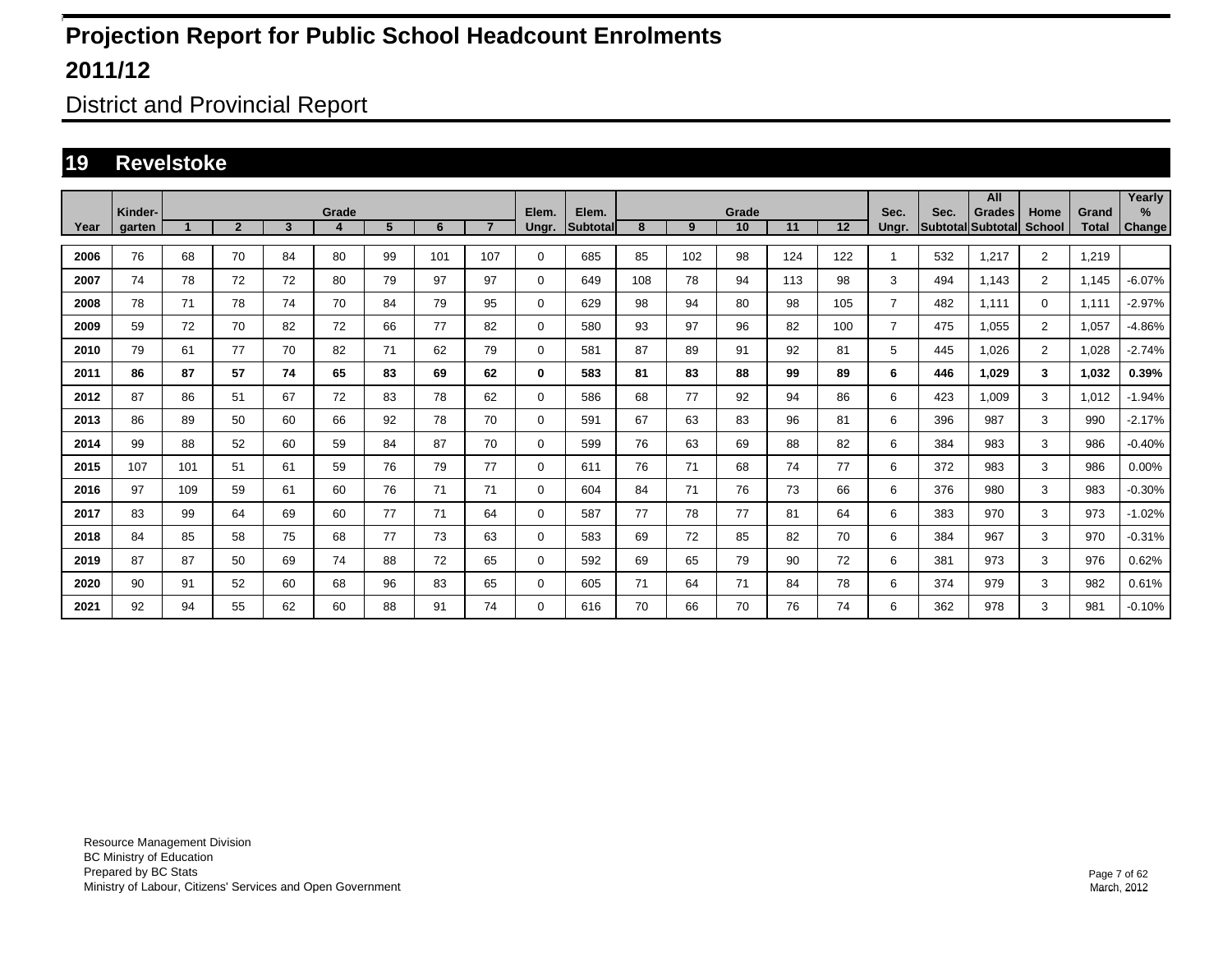District and Provincial Report

#### **20 Kootenay-Columbia**

|      |         |     |                |     |            |     |     |                |             |                    |     |     |             |     |     |                |                         | All                       |                       |                       | Yearly        |
|------|---------|-----|----------------|-----|------------|-----|-----|----------------|-------------|--------------------|-----|-----|-------------|-----|-----|----------------|-------------------------|---------------------------|-----------------------|-----------------------|---------------|
| Year | Kinder- |     | $\overline{2}$ | 3   | Grade<br>4 | 5   | 6   | $\overline{7}$ | Elem.       | Elem.<br>Subtotall | 8   | 9   | Grade<br>10 | 11  | 12  | Sec.           | Sec.<br><b>Subtotal</b> | <b>Grades</b><br>Subtotal | Home<br><b>School</b> | Grand<br><b>Total</b> | $\%$          |
|      | garten  |     |                |     |            |     |     |                | Ungr.       |                    |     |     |             |     |     | Ungr.          |                         |                           |                       |                       | <b>Change</b> |
| 2006 | 252     | 257 | 272            | 267 | 291        | 313 | 348 | 353            | 0           | 2,353              | 370 | 438 | 494         | 447 | 426 | $\Omega$       | 2.175                   | 4.528                     |                       | 4.529                 |               |
| 2007 | 240     | 269 | 261            | 274 | 279        | 305 | 315 | 359            | 0           | 2,302              | 388 | 381 | 464         | 439 | 434 | $\Omega$       | 2.106                   | 4.408                     | $\overline{2}$        | 4,410                 | $-2.63%$      |
| 2008 | 248     | 236 | 280            | 260 | 276        | 285 | 313 | 332            | 0           | 2,230              | 370 | 381 | 410         | 423 | 425 | 0              | 2,009                   | 4,239                     | $\mathbf 0$           | 4,239                 | $-3.88%$      |
| 2009 | 246     | 251 | 235            | 277 | 268        | 277 | 292 | 295            | 0           | 2,141              | 345 | 366 | 412         | 381 | 409 | $\Omega$       | 1,913                   | 4,054                     |                       | 4,055                 | $-4.34%$      |
| 2010 | 263     | 244 | 252            | 237 | 285        | 271 | 284 | 302            | $\mathbf 0$ | 2,138              | 326 | 363 | 381         | 394 | 415 | $\overline{2}$ | 1,881                   | 4,019                     | 4                     | 4,023                 | $-0.79%$      |
| 2011 | 274     | 275 | 251            | 264 | 233        | 282 | 269 | 284            | 0           | 2,132              | 319 | 351 | 374         | 371 | 380 | 0              | 1,795                   | 3,927                     | 1                     | 3,928                 | $-2.36%$      |
| 2012 | 281     | 261 | 241            | 263 | 221        | 277 | 254 | 282            | $\mathbf 0$ | 2,080              | 324 | 334 | 339         | 367 | 372 | 0              | 1,736                   | 3,816                     |                       | 3,817                 | $-2.83%$      |
| 2013 | 296     | 270 | 230            | 253 | 222        | 261 | 247 | 265            | 0           | 2,044              | 323 | 333 | 314         | 327 | 362 | 0              | 1,659                   | 3,703                     |                       | 3.704                 | $-2.96%$      |
| 2014 | 288     | 286 | 238            | 242 | 215        | 264 | 234 | 258            | 0           | 2,025              | 304 | 331 | 312         | 305 | 327 | 0              | 1,579                   | 3,604                     |                       | 3,605                 | $-2.67%$      |
| 2015 | 319     | 279 | 253            | 252 | 207        | 257 | 237 | 245            | 0           | 2,049              | 296 | 313 | 311         | 303 | 305 | 0              | 1,528                   | 3,577                     |                       | 3,578                 | $-0.75%$      |
| 2016 | 354     | 309 | 247            | 269 | 216        | 247 | 233 | 249            | 0           | 2,124              | 282 | 306 | 295         | 301 | 301 | 0              | 1,485                   | 3,609                     |                       | 3,610                 | 0.89%         |
| 2017 | 321     | 343 | 275            | 263 | 230        | 258 | 224 | 245            | $\mathbf 0$ | 2,159              | 286 | 290 | 288         | 287 | 300 | 0              | 1,451                   | 3.610                     |                       | 3,611                 | 0.03%         |
| 2018 | 329     | 311 | 304            | 291 | 225        | 275 | 234 | 236            | 0           | 2,205              | 281 | 294 | 273         | 280 | 288 | 0              | 1.416                   | 3.621                     |                       | 3,622                 | 0.30%         |
| 2019 | 334     | 318 | 276            | 322 | 249        | 270 | 249 | 247            | $\mathbf 0$ | 2,265              | 271 | 289 | 277         | 266 | 280 | 0              | 1.383                   | 3.648                     |                       | 3,649                 | 0.75%         |
| 2020 | 339     | 323 | 283            | 293 | 275        | 298 | 244 | 262            | $\mathbf 0$ | 2,317              | 284 | 280 | 272         | 269 | 267 | 0              | 1,372                   | 3,689                     |                       | 3,690                 | 1.12%         |
| 2021 | 346     | 328 | 287            | 300 | 251        | 328 | 268 | 257            | $\Omega$    | 2,365              | 301 | 292 | 263         | 265 | 269 | 0              | 1,390                   | 3,755                     |                       | 3.756                 | 1.79%         |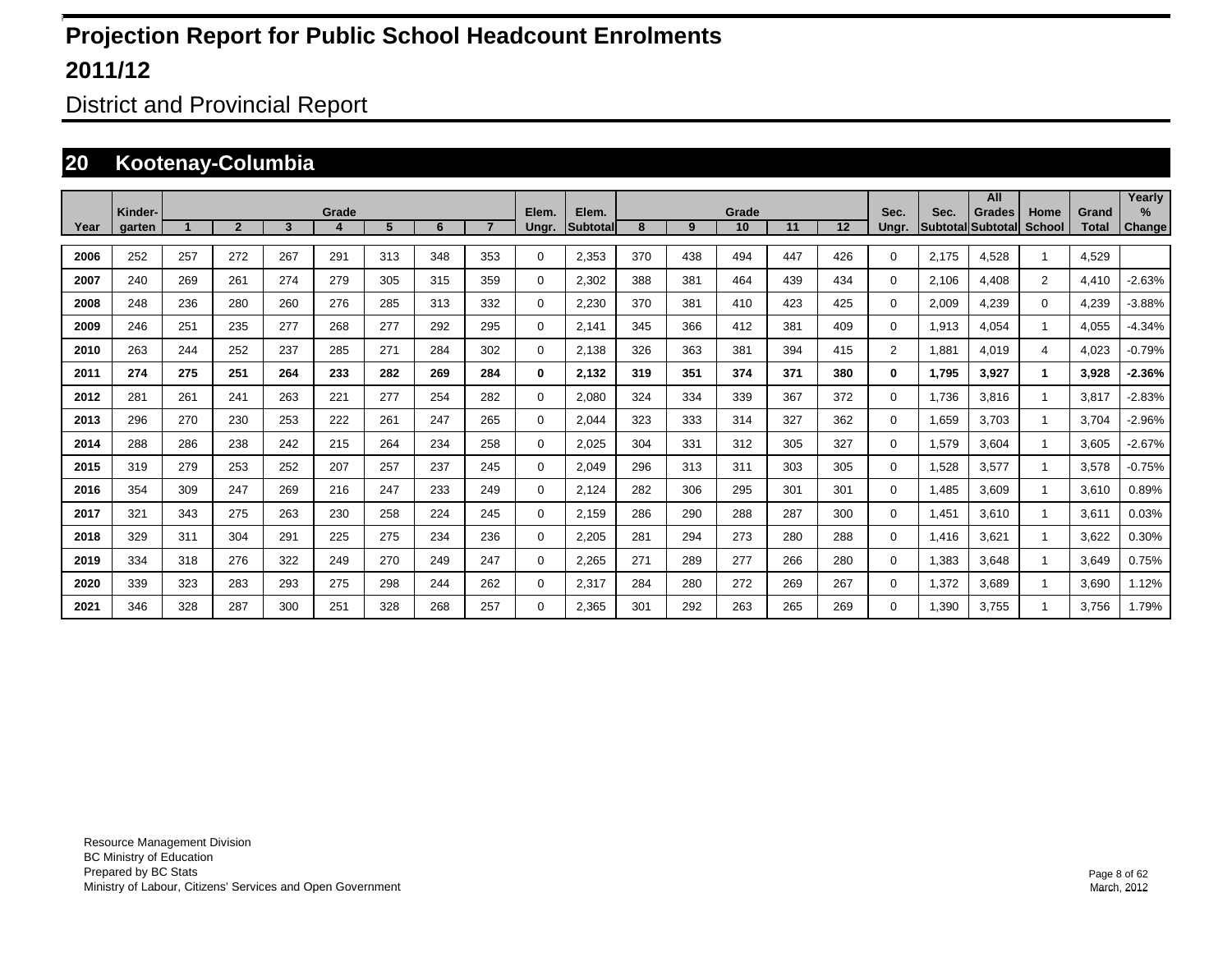District and Provincial Report

#### **22 Vernon**

|      | Kinder- |     |                |     | Grade |     |     |                | Elem.       | Elem.    |     |     | Grade |     |     | Sec.  | Sec.                     | All<br><b>Grades</b> | Home           | Grand        | Yearly<br>$\%$ |
|------|---------|-----|----------------|-----|-------|-----|-----|----------------|-------------|----------|-----|-----|-------|-----|-----|-------|--------------------------|----------------------|----------------|--------------|----------------|
| Year | garten  |     | $\overline{2}$ | 3   | 4     | 5   | 6   | $\overline{7}$ | Ungr.       | Subtotal | 8   | 9   | 10    | 11  | 12  | Ungr. | <b>Subtotal Subtotal</b> |                      | <b>School</b>  | <b>Total</b> | <b>Change</b>  |
| 2006 | 556     | 511 | 593            | 616 | 593   | 639 | 716 | 711            | 0           | 4,935    | 746 | 807 | 893   | 856 | 794 | 0     | 4.096                    | 9,031                | 8              | 9,039        |                |
| 2007 | 519     | 601 | 529            | 603 | 631   | 615 | 649 | 713            | 0           | 4,860    | 761 | 792 | 873   | 854 | 804 | 13    | 4,097                    | 8,957                | 5              | 8,962        | $-0.85%$       |
| 2008 | 550     | 526 | 593            | 535 | 602   | 619 | 627 | 652            | $\mathbf 0$ | 4.704    | 750 | 771 | 842   | 824 | 798 | 8     | 3,993                    | 8.697                | 8              | 8.705        | $-2.87%$       |
| 2009 | 511     | 591 | 545            | 592 | 547   | 603 | 637 | 637            | $\mathbf 0$ | 4.663    | 677 | 773 | 806   | 817 | 772 | 6     | 3.851                    | 8.514                | $\overline{2}$ | 8.516        | $-2.17%$       |
| 2010 | 580     | 556 | 597            | 567 | 590   | 562 | 610 | 641            | $\mathbf 0$ | 4.703    | 674 | 686 | 791   | 784 | 802 | 38    | 3.775                    | 8,478                | 5              | 8.483        | $-0.39%$       |
| 2011 | 516     | 598 | 558            | 584 | 570   | 596 | 556 | 624            | 0           | 4.602    | 662 | 683 | 697   | 779 | 744 | 27    | 3.592                    | 8.194                | 6              | 8.200        | $-3.34%$       |
| 2012 | 534     | 592 | 551            | 572 | 543   | 607 | 565 | 631            | 0           | 4,595    | 643 | 682 | 668   | 771 | 735 | 27    | 3,526                    | 8,121                | 6              | 8,127        | $-0.89%$       |
| 2013 | 558     | 618 | 547            | 568 | 537   | 577 | 572 | 638            | 0           | 4.615    | 650 | 651 | 650   | 724 | 717 | 27    | 3.419                    | 8.034                | 6              | 8.040        | $-1.07\%$      |
| 2014 | 589     | 647 | 572            | 565 | 534   | 572 | 544 | 646            | 0           | 4,669    | 657 | 658 | 622   | 706 | 678 | 27    | 3,348                    | 8,017                | 6              | 8,023        | $-0.21%$       |
| 2015 | 594     | 683 | 598            | 590 | 532   | 569 | 540 | 617            | $\mathbf 0$ | 4.723    | 666 | 666 | 628   | 677 | 660 | 28    | 3,325                    | 8.048                | 6              | 8,054        | 0.39%          |
| 2016 | 586     | 689 | 632            | 618 | 556   | 567 | 537 | 612            | $\mathbf 0$ | 4.797    | 638 | 675 | 635   | 682 | 635 | 28    | 3,293                    | 8.090                | 6              | 8.096        | 0.52%          |
| 2017 | 567     | 679 | 637            | 651 | 581   | 593 | 536 | 610            | 0           | 4,854    | 633 | 647 | 644   | 690 | 638 | 28    | 3,280                    | 8,134                | 6              | 8,140        | 0.54%          |
| 2018 | 586     | 658 | 628            | 657 | 612   | 618 | 560 | 608            | 0           | 4,927    | 630 | 642 | 620   | 700 | 646 | 28    | 3,266                    | 8.193                | 6              | 8,199        | 0.72%          |
| 2019 | 598     | 679 | 609            | 649 | 617   | 650 | 583 | 634            | 0           | 5,019    | 628 | 639 | 614   | 676 | 655 | 28    | 3,240                    | 8,259                | 6              | 8,265        | 0.80%          |
| 2020 | 612     | 693 | 629            | 629 | 610   | 656 | 612 | 660            | $\mathbf 0$ | 5,101    | 655 | 637 | 611   | 670 | 636 | 28    | 3,237                    | 8,338                | 6              | 8,344        | 0.96%          |
| 2021 | 628     | 709 | 641            | 648 | 592   | 649 | 618 | 692            | 0           | 5,177    | 681 | 663 | 609   | 666 | 629 | 29    | 3,277                    | 8.454                | 6              | 8,460        | 1.39%          |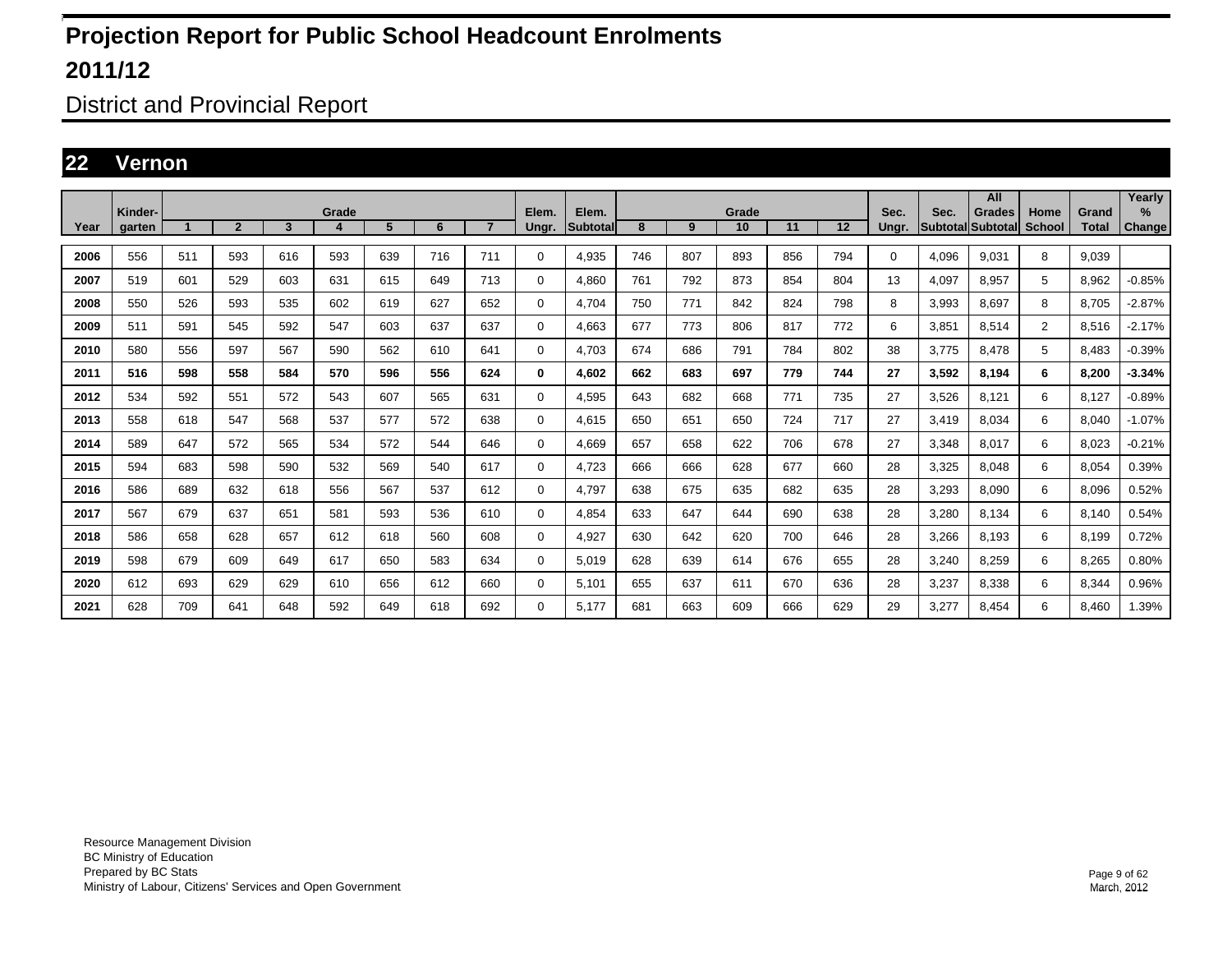District and Provincial Report

#### **23 Central Okanagan**

|      |         |       |                |       |       |       |       |                |          |                 |      |       |       |       |       |       |       | All                      |               |              | Yearly        |
|------|---------|-------|----------------|-------|-------|-------|-------|----------------|----------|-----------------|------|-------|-------|-------|-------|-------|-------|--------------------------|---------------|--------------|---------------|
|      | Kinder- |       | $\overline{2}$ |       | Grade |       | 6     | $\overline{7}$ | Elem.    | Elem.           | 8    |       | Grade |       |       | Sec.  | Sec.  | <b>Grades</b>            | Home          | Grand        | $\%$          |
| Year | garten  |       |                | 3     |       | 5     |       |                | Ungr.    | <b>Subtotal</b> |      | 9     | 10    | 11    | 12    | Unar. |       | <b>Subtotal Subtotal</b> | <b>School</b> | <b>Total</b> | <b>Change</b> |
| 2006 | .328    | 1.400 | 1.444          | .420  | 1,592 | 1,584 | 1.683 | 1.742          | $\Omega$ | 12.193          | .777 | 1,876 | 1.893 | 1.937 | 2,063 | 9     | 9.555 | 21.748                   | 5             | 21.753       |               |
| 2007 | ,326    | 1,389 | 1.441          | .494  | 1,452 | 1,643 | 1,621 | 1.728          | 0        | 12,094          | ,797 | 1,826 | 1,950 | 1,913 | 1,961 | 15    | 9,462 | 21,556                   | 11            | 21,567       | $-0.86%$      |
| 2008 | .389    | 1,379 | 1.448          | .488  | 1,535 | 1.475 | 1,693 | 866.           | $\Omega$ | 12,073          | .808 | 1,831 | 1,898 | 1,962 | 1,942 | 91    | 9,532 | 21,605                   | 9             | 21,614       | 0.22%         |
| 2009 | .386    | 1,441 | 1.413          | 1,473 | 1.490 | 1,589 | 1.502 | 1.757          | 0        | 12.051          | .712 | 1,840 | 1,962 | 1,917 | 2.136 | 90    | 9.657 | 21.708                   | 6             | 21,714       | 0.46%         |
| 2010 | .385    | 1,422 | 1.480          | 1.472 | 1,511 | 1,525 | 1.606 | 1.561          | 0        | 11.962          | .802 | 1.771 | 1.945 | 1.965 | 2.040 | 129   | 9.652 | 21.614                   | 11            | 21.625       | $-0.41%$      |
| 2011 | 1,468   | 1,427 | 1,448          | 1,501 | 1,520 | 1,534 | 1,563 | 1,620          | 0        | 12,081          | ,602 | 1,824 | 1,835 | 1,936 | 2,022 | 34    | 9,253 | 21,334                   | 9             | 21,343       | $-1.30%$      |
| 2012 | 1.510   | 1,467 | 1,460          | 1,479 | 1,554 | 1,523 | 1,571 | 1.636          | 0        | 12,200          | .602 | 1,830 | 1,803 | 1,918 | 2,019 | 34    | 9,206 | 21,406                   | 9             | 21,415       | 0.34%         |
| 2013 | 1.543   | 1,524 | 1.506          | .498  | 1,547 | 1,552 | 1,550 | 1.633          | 0        | 12.353          | .614 | 1,794 | 1,761 | 1.844 | 1.973 | 34    | 9.020 | 21,373                   | 9             | 21,382       | $-0.15%$      |
| 2014 | .625    | 1,558 | 1,565          | 1,546 | 1.568 | 1,547 | 1,579 | 1.614          | 0        | 12.602          | .613 | 1,809 | 1,729 | 1.805 | 1.906 | 35    | 8.897 | 21.499                   | 9             | 21,508       | 0.59%         |
| 2015 | .672    | 1,640 | 1,601          | 1,607 | 1,618 | 1,569 | 1,575 | 1.645          | 0        | 12,927          | .596 | 1,811 | 1,743 | 1.775 | 1,868 | 35    | 8,828 | 21,755                   | 9             | 21,764       | 1.19%         |
| 2016 | 1.671   | 1,687 | 1,683          | .643  | 1,680 | 1,618 | 1,598 | 1.642          | 0        | 13,222          | ,626 | 1,792 | 1,745 | 1.789 | 1,839 | 36    | 8,827 | 22,049                   | 9             | 22,058       | .35%          |
| 2017 | 1.711   | 1,687 | 1,730          | 1,725 | 1.718 | 1,679 | 1,647 | 1.665          | 0        | 13,562          | .623 | 1,824 | 1,727 | 1.790 | 1.850 | 36    | 8,850 | 22,412                   | 10            | 22,422       | .65%          |
| 2018 | 1.766   | 1,726 | 1.730          | 1.773 | 1,801 | 1.715 | 1.708 | 1.714          | 0        | 13.933          | .645 | 1,822 | 1,756 | 1.775 | 1.854 | 37    | 8.889 | 22,822                   | 10            | 22,832       | 1.83%         |
| 2019 | 808,1   | 1,780 | 1,770          | 1,774 | 1,850 | 1,797 | 1.743 | 1.776          | 0        | 14,298          | .693 | 1,845 | 1,756 | 1,804 | 1,843 | 37    | 8,978 | 23,276                   | 10            | 23,286       | 1.99%         |
| 2020 | 1.845   | 1,821 | 1,824          | 1.813 | 1,852 | 1,845 | 1,823 | 1.812          | 0        | 14,635          | ,752 | 1,897 | 1.778 | 1,806 | 1,870 | 38    | 9,141 | 23,776                   | 10            | 23,786       | 2.15%         |
| 2021 | 1.879   | 1.857 | 1.865          | 1.868 | 1.892 | 1.847 | 1,872 | 1.894          | $\Omega$ | 14.974          | .787 | 1.962 | 1.825 | 1.827 | 1.874 | 38    | 9.313 | 24.287                   | 10            | 24.297       | 2.15%         |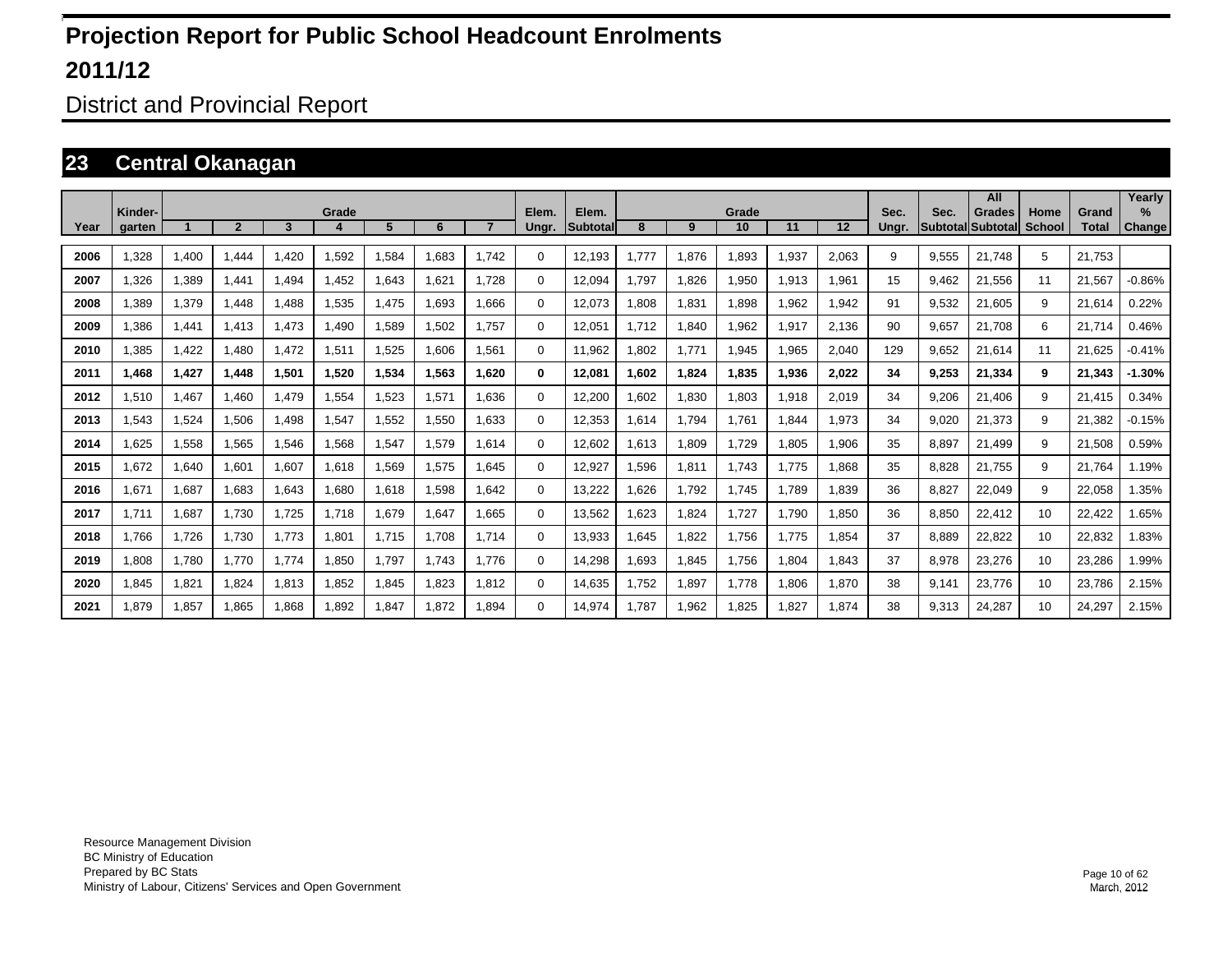District and Provincial Report

#### **27 Cariboo - Chilcotin**

|      |                   |     |                |     |            |     |     |     |                |                   |     |     |             |       |     |               |       | All                                 |                |                       | Yearly         |
|------|-------------------|-----|----------------|-----|------------|-----|-----|-----|----------------|-------------------|-----|-----|-------------|-------|-----|---------------|-------|-------------------------------------|----------------|-----------------------|----------------|
| Year | Kinder-<br>garten |     | $\overline{2}$ | 3   | Grade<br>4 | 5   | 6   |     | Elem.<br>Ungr. | Elem.<br>Subtotal | 8   | 9   | Grade<br>10 | 11    | 12  | Sec.<br>Ungr. | Sec.  | <b>Grades</b><br> Subtotal Subtotal | Home<br>School | Grand<br><b>Total</b> | $\%$<br>Change |
|      |                   |     |                |     |            |     |     |     |                |                   |     |     |             |       |     |               |       |                                     |                |                       |                |
| 2006 | 354               | 369 | 377            | 418 | 410        | 440 | 442 | 469 | $\Omega$       | 3.279             | 491 | 584 | 597         | 1.016 | 785 | 37            | 3,510 | 6.789                               | 5              | 6.794                 |                |
| 2007 | 341               | 368 | 367            | 396 | 422        | 410 | 455 | 445 | $\Omega$       | 3.204             | 513 | 507 | 599         | 497   | 481 | 144           | 2,741 | 5.945                               | 6              | 5,951                 | $-12.41%$      |
| 2008 | 361               | 367 | 360            | 369 | 397        | 425 | 401 | 454 | $\Omega$       | 3,134             | 476 | 526 | 523         | 503   | 432 | 34            | 2,494 | 5.628                               | $\overline{2}$ | 5.630                 | $-5.39%$       |
| 2009 | 355               | 363 | 340            | 365 | 378        | 386 | 414 | 415 | $\Omega$       | 3.016             | 472 | 484 | 530         | 483   | 471 | 23            | 2,463 | 5.479                               | $\overline{1}$ | 5,480                 | $-2.66%$       |
| 2010 | 323               | 352 | 373            | 350 | 367        | 372 | 387 | 414 | $\Omega$       | 2,938             | 447 | 501 | 503         | 501   | 433 | 23            | 2,408 | 5,346                               |                | 5,347                 | $-2.43%$       |
| 2011 | 312               | 316 | 345            | 361 | 336        | 361 | 372 | 379 | 0              | 2,782             | 443 | 459 | 524         | 448   | 451 | 8             | 2,333 | 5,115                               | 1              | 5,116                 | $-4.32%$       |
| 2012 | 308               | 327 | 334            | 346 | 324        | 348 | 363 | 370 | 0              | 2,720             | 442 | 451 | 542         | 418   | 443 | 8             | 2,304 | 5,024                               |                | 5,025                 | $-1.78%$       |
| 2013 | 318               | 328 | 349            | 336 | 313        | 335 | 348 | 361 | $\Omega$       | 2,688             | 434 | 444 | 523         | 424   | 411 | 8             | 2,244 | 4,932                               |                | 4,933                 | $-1.83%$       |
| 2014 | 300               | 339 | 351            | 352 | 306        | 326 | 337 | 348 | $\Omega$       | 2,659             | 423 | 436 | 515         | 411   | 415 | 8             | 2,208 | 4,867                               |                | 4,868                 | $-1.32%$       |
| 2015 | 298               | 320 | 362            | 354 | 320        | 318 | 327 | 336 | $\Omega$       | 2,635             | 406 | 425 | 506         | 405   | 405 | 8             | 2,155 | 4,790                               | -1             | 4,791                 | $-1.58%$       |
| 2016 | 318               | 317 | 341            | 364 | 322        | 332 | 319 | 325 | $\Omega$       | 2,638             | 392 | 409 | 494         | 399   | 399 | 8             | 2,101 | 4,739                               | -1             | 4,740                 | $-1.06%$       |
| 2017 | 337               | 339 | 339            | 345 | 332        | 334 | 333 | 318 | $\Omega$       | 2.677             | 380 | 396 | 476         | 389   | 393 | 8             | 2,042 | 4.719                               | -1             | 4.720                 | $-0.42%$       |
| 2018 | 345               | 359 | 361            | 343 | 315        | 345 | 336 | 333 | 0              | 2.737             | 373 | 383 | 460         | 376   | 385 | 8             | 1.985 | 4.722                               | -1             | 4.723                 | 0.06%          |
| 2019 | 352               | 368 | 384            | 366 | 314        | 328 | 347 | 335 | $\Omega$       | 2.794             | 391 | 376 | 446         | 364   | 373 | 8             | 1,958 | 4.752                               | -1             | 4.753                 | 0.64%          |
| 2020 | 358               | 376 | 395            | 389 | 334        | 327 | 331 | 346 | $\Omega$       | 2.856             | 394 | 395 | 439         | 354   | 362 | 8             | 1,952 | 4.808                               | -1             | 4.809                 | 1.18%          |
| 2021 | 359               | 381 | 402            | 401 | 357        | 350 | 330 | 331 | $\Omega$       | 2.911             | 406 | 397 | 458         | 347   | 351 | 8             | 1.967 | 4.878                               |                | 4.879                 | .46%           |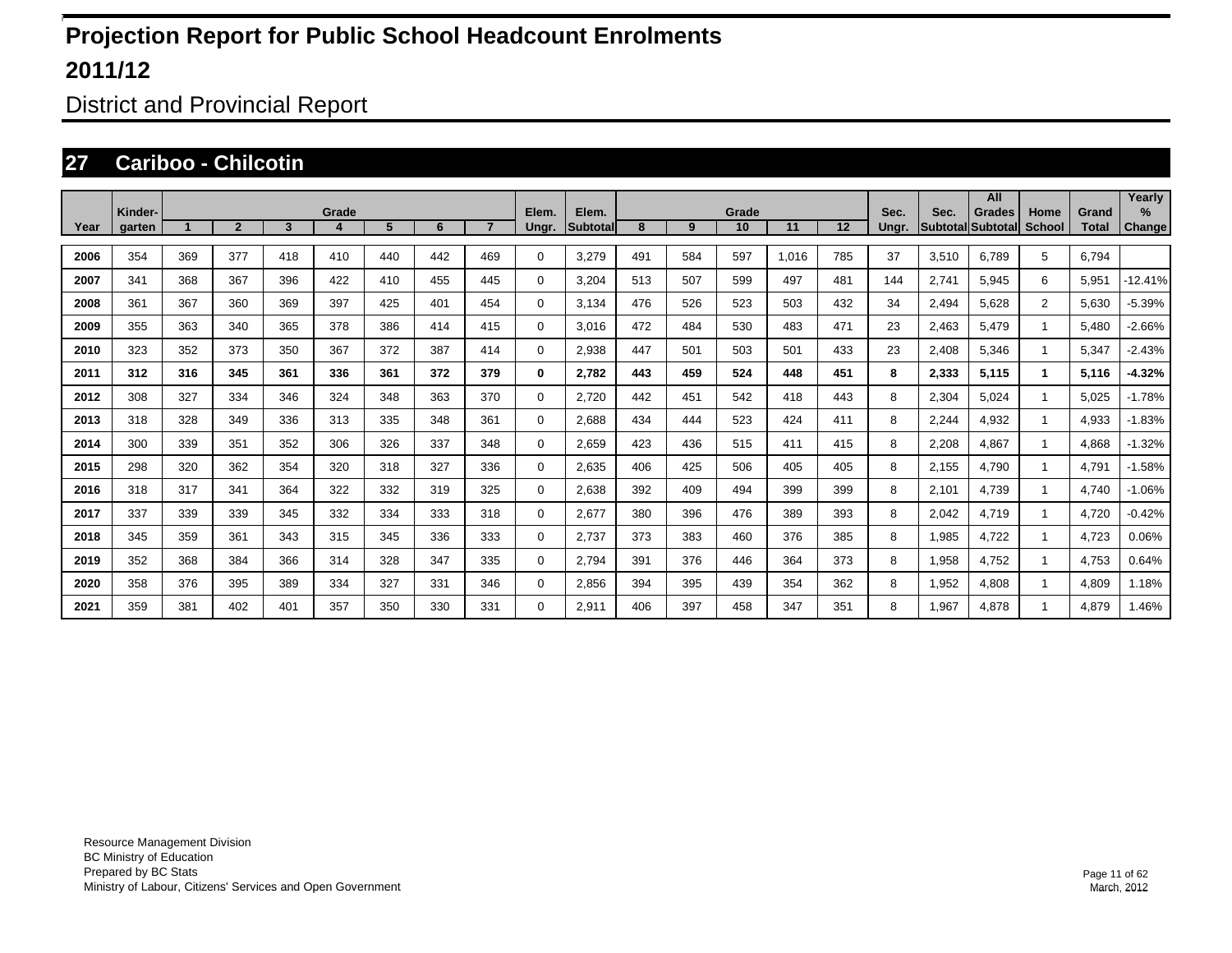District and Provincial Report

#### **28 Quesnel**

|      |                   |     |                |     |            |     |     |                |                |                    |     |     |             |     |     |               |                           | All           |                       |                       | Yearly                |
|------|-------------------|-----|----------------|-----|------------|-----|-----|----------------|----------------|--------------------|-----|-----|-------------|-----|-----|---------------|---------------------------|---------------|-----------------------|-----------------------|-----------------------|
| Year | Kinder-<br>aarten |     | $\overline{2}$ | 3   | Grade<br>4 | 5   | 6   | $\overline{7}$ | Elem.<br>Ungr. | Elem.<br>Subtotall | 8   | 9   | Grade<br>10 | 11  | 12  | Sec.<br>Ungr. | Sec.<br>Subtotal Subtotal | <b>Grades</b> | Home<br><b>School</b> | Grand<br><b>Total</b> | $\%$<br><b>Change</b> |
| 2006 | 236               | 192 | 285            | 256 | 274        | 315 | 301 | 313            | 0              | 2,172              | 351 | 351 | 387         | 359 | 348 | 0             | 1,796                     | 3,968         | $\overline{2}$        | 3,970                 |                       |
| 2007 | 195               | 244 | 188            | 295 | 266        | 280 | 322 | 307            | 0              | 2.097              | 326 | 356 | 358         | 337 | 380 | 0             | 1.757                     | 3.854         | $\mathbf{0}$          | 3,854                 | $-2.92%$              |
| 2008 | 213               | 199 | 240            | 198 | 291        | 277 | 275 | 324            | 0              | 2.017              | 325 | 330 | 359         | 346 | 366 | 0             | 1.726                     | 3.743         | $\overline{2}$        | 3.745                 | $-2.83%$              |
| 2009 | 231               | 209 | 193            | 233 | 196        | 289 | 272 | 275            | 0              | 1,898              | 337 | 321 | 354         | 339 | 368 | 0             | 1,719                     | 3,617         | $\overline{2}$        | 3,619                 | $-3.36%$              |
| 2010 | 214               | 233 | 213            | 188 | 230        | 200 | 280 | 272            | $\mathbf 0$    | 1,830              | 286 | 333 | 309         | 346 | 343 | 0             | 1,617                     | 3.447         | $\mathbf 0$           | 3,447                 | $-4.75%$              |
| 2011 | 234               | 222 | 239            | 217 | 187        | 224 | 201 | 276            | 0              | 1.800              | 275 | 287 | 338         | 308 | 326 | 0             | 1,534                     | 3,334         | $\mathbf 0$           | 3,334                 | $-3.28%$              |
| 2012 | 253               | 210 | 232            | 241 | 181        | 225 | 190 | 256            | $\mathbf 0$    | 1.788              | 271 | 256 | 320         | 321 | 318 | 0             | 1.486                     | 3.274         | $\mathbf{0}$          | 3.274                 | $-1.80%$              |
| 2013 | 264               | 230 | 221            | 236 | 203        | 217 | 190 | 242            | $\mathbf 0$    | 1,803              | 252 | 247 | 279         | 299 | 326 | 0             | 1,403                     | 3,206         | $\mathbf 0$           | 3,206                 | $-2.08%$              |
| 2014 | 253               | 240 | 241            | 224 | 199        | 244 | 184 | 241            | 0              | 1.826              | 238 | 231 | 269         | 263 | 308 | $\Omega$      | 1,309                     | 3,135         | 0                     | 3,135                 | $-2.21%$              |
| 2015 | 246               | 230 | 253            | 245 | 190        | 240 | 206 | 234            | 0              | 1.844              | 237 | 218 | 252         | 253 | 273 | 0             | 1,233                     | 3,077         | $\mathbf 0$           | 3,077                 | $-1.85%$              |
| 2016 | 238               | 224 | 242            | 257 | 207        | 228 | 203 | 263            | 0              | 1,862              | 231 | 217 | 238         | 238 | 261 | $\Omega$      | 1.185                     | 3.047         | $\mathbf 0$           | 3.047                 | $-0.97%$              |
| 2017 | 251               | 218 | 238            | 248 | 218        | 250 | 193 | 258            | 0              | 1,874              | 258 | 211 | 237         | 224 | 246 | $\Omega$      | 1,176                     | 3,050         | $\mathbf 0$           | 3,050                 | 0.10%                 |
| 2018 | 261               | 230 | 231            | 243 | 210        | 263 | 211 | 246            | $\mathbf 0$    | 1,895              | 255 | 236 | 230         | 223 | 233 | 0             | 1,177                     | 3,072         | $\mathbf 0$           | 3,072                 | 0.72%                 |
| 2019 | 266               | 239 | 244            | 237 | 206        | 253 | 223 | 269            | $\mathbf 0$    | 1,937              | 243 | 233 | 256         | 216 | 230 | 0             | 1.178                     | 3,115         | $\mathbf 0$           | 3,115                 | 1.40%                 |
| 2020 | 270               | 243 | 253            | 250 | 202        | 250 | 214 | 284            | $\mathbf 0$    | 1.966              | 265 | 222 | 254         | 239 | 224 | 0             | 1,204                     | 3.170         | $\mathbf 0$           | 3,170                 | 1.77%                 |
| 2021 | 275               | 247 | 258            | 259 | 213        | 244 | 211 | 273            | 0              | 1,980              | 280 | 242 | 242         | 238 | 245 | 0             | 1.247                     | 3.227         | $\mathbf 0$           | 3,227                 | 1.80%                 |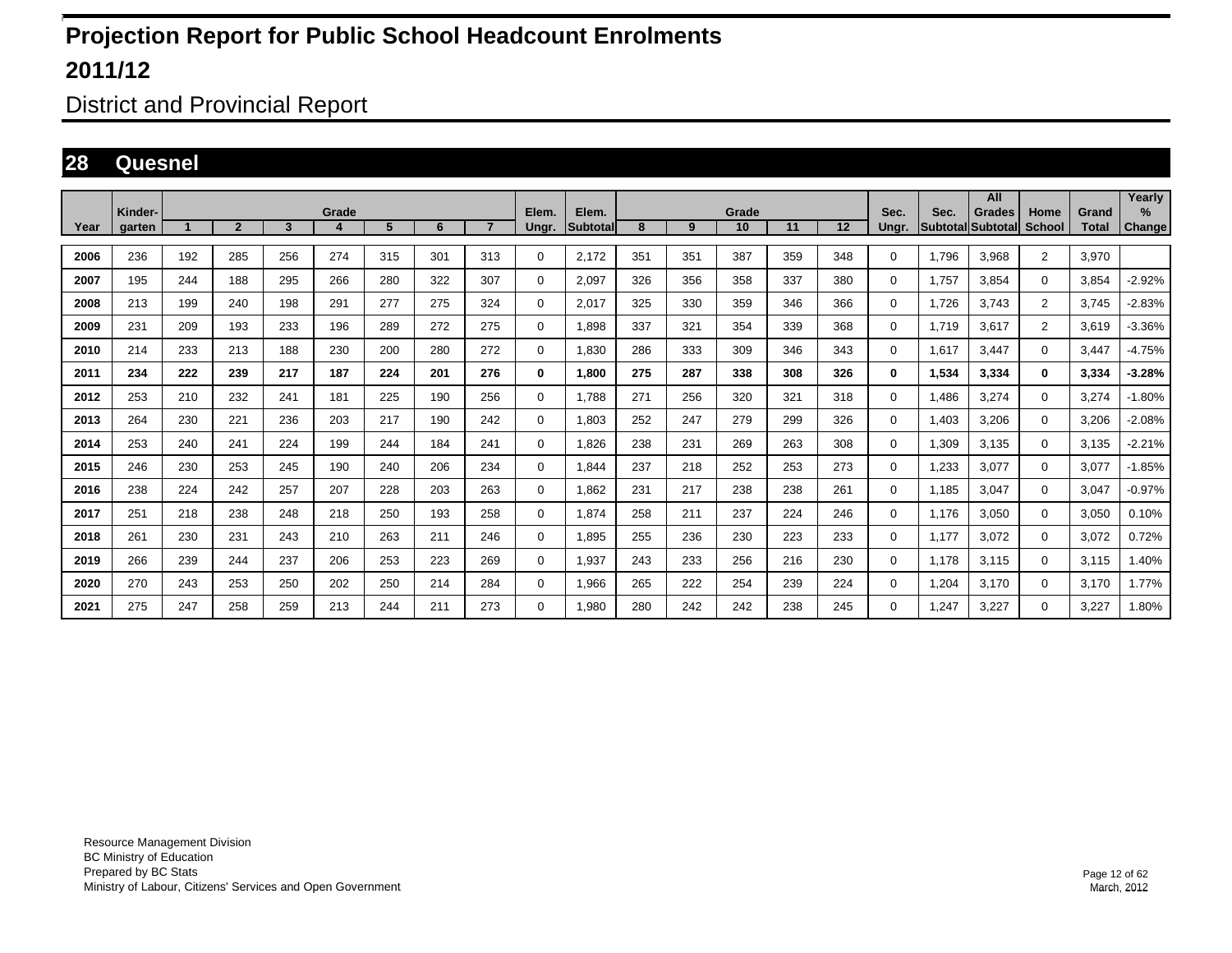District and Provincial Report

#### **33 Chilliwack**

|      |                   |     |                |       |       |       |       |                |                |                   |      |       |             |       |       |               |                                  | All           |                       |                       | Yearly                |
|------|-------------------|-----|----------------|-------|-------|-------|-------|----------------|----------------|-------------------|------|-------|-------------|-------|-------|---------------|----------------------------------|---------------|-----------------------|-----------------------|-----------------------|
| Year | Kinder-<br>aarten |     | $\overline{2}$ | 3     | Grade | 5     | 6     | $\overline{7}$ | Elem.<br>Unar. | Elem.<br>Subtotal | 8    | 9     | Grade<br>10 | 11    | 12    | Sec.<br>Unar. | Sec.<br><b>SubtotallSubtotal</b> | <b>Grades</b> | Home<br><b>School</b> | Grand<br><b>Total</b> | $\%$<br><b>Change</b> |
| 2006 | 800               | 808 | 840            | 824   | 901   | 989   | 928   | 1.060          | $\Omega$       | 7.150             | ,024 | 1,021 | 993         | 1,343 | 811   | 624           | 5,816                            | 12,966        | 4                     | 12,970                |                       |
| 2007 | 772               | 839 | 813            | 861   | 831   | 912   | 1.001 | 995            | $\overline{2}$ | 7.026             | .062 | 967   | 1,065       | 1,431 | 925   | 845           | 6,295                            | 13,321        | 5                     | 13.326                | 2.74%                 |
| 2008 | 835               | 806 | 842            | 818   | 882   | 850   | 950   | 1.051          | $\mathbf 0$    | 7.034             | 989  | 1,049 | 1,067       | 1,333 | 1.177 | 981           | 6.596                            | 13,630        | $\overline{4}$        | 13.634                | 2.31%                 |
| 2009 | 876               | 881 | 795            | 863   | 841   | 884   | 869   | 956            | 0              | 6,965             | ,055 | 965   | 1,100       | 1,343 | 1,349 | l.161         | 6,973                            | 13,938        | 8                     | 13,946                | 2.29%                 |
| 2010 | 843               | 918 | 890            | 824   | 898   | 834   | 905   | 881            | 0              | 6,993             | 976  | 1,049 | 1,066       | 1,439 | 1,383 | 805           | 6,718                            | 13,711        | $\overline{2}$        | 13,713                | $-1.67%$              |
| 2011 | 939               | 852 | 924            | 882   | 831   | 913   | 836   | 915            | 85             | 7,177             | 911  | 984   | 1,073       | 1,193 | 1.192 | 439           | 5,792                            | 12,969        | $\mathbf{2}$          | 12,971                | $-5.41%$              |
| 2012 | 933               | 878 | 932            | 889   | 843   | 929   | 823   | 946            | 85             | 7,258             | 925  | 937   | 1.098       | 1.173 | 1,203 | 440           | 5.776                            | 13.034        | $\overline{2}$        | 13.036                | 0.50%                 |
| 2013 | 953               | 883 | 966            | 902   | 859   | 941   | 834   | 928            | 83             | 7,349             | 956  | 934   | 1,023       | 1,174 | 1,172 | 445           | 5,704                            | 13,053        | $\overline{2}$        | 13,055                | 0.15%                 |
| 2014 | 987               | 903 | 972            | 936   | 873   | 960   | 845   | 941            | 83             | 7,500             | 939  | 965   | 1,020       | 1,101 | 1.172 | 452           | 5,649                            | 13,149        | 2                     | 13,151                | 0.74%                 |
| 2015 | 1.002             | 936 | 995            | 943   | 905   | 975   | 862   | 955            | 84             | 7.657             | 953  | 950   | 1,052       | 1,097 | 1.109 | 457           | 5,618                            | 13,275        | $\overline{2}$        | 13,277                | 0.96%                 |
| 2016 | 965               | 950 | 1.031          | 965   | 913   | 1.012 | 876   | 975            | 85             | 7.772             | 968  | 964   | 1,038       | 1.129 | 1.101 | 464           | 5.664                            | 13.436        | $\overline{2}$        | 13.438                | .21%                  |
| 2017 | 973               | 916 | 1,047          | 999   | 934   | 1,021 | 909   | 990            | 86             | 7,875             | 987  | 979   | 1,053       | 1,116 | 1,130 | 467           | 5,732                            | 13,607        | $\overline{2}$        | 13,609                | .27%                  |
| 2018 | 1,003             | 923 | 1,011          | 1,016 | 966   | 1,044 | 917   | 1.026          | 87             | 7,993             | ,003 | 999   | 1,068       | 1,132 | 1,123 | 474           | 5,799                            | 13,792        | $\overline{2}$        | 13,794                | .36%                  |
| 2019 | 1,021             | 952 | 1.019          | 981   | 982   | 1,080 | 936   | 1.035          | 89             | 8.095             | ,039 | 1,014 | 1,089       | 1,150 | 1,138 | 483           | 5,913                            | 14,008        | $\overline{2}$        | 14,010                | .57%                  |
| 2020 | 1.036             | 968 | 1.049          | 988   | 949   | 1,097 | 968   | 1.056          | 91             | 8.202             | ,047 | 1,049 | 1,105       | 1.171 | 1.155 | 489           | 6,016                            | 14,218        | $\overline{2}$        | 14,220                | .50%                  |
| 2021 | 1,052             | 982 | 1.066          | 1,017 | 956   | 1,061 | 984   | 1.092          | 92             | 8.302             | .068 | 1,058 | 1.143       | 1.188 | 1.176 | 497           | 6.130                            | 14,432        | $\overline{2}$        | 14.434                | 1.50%                 |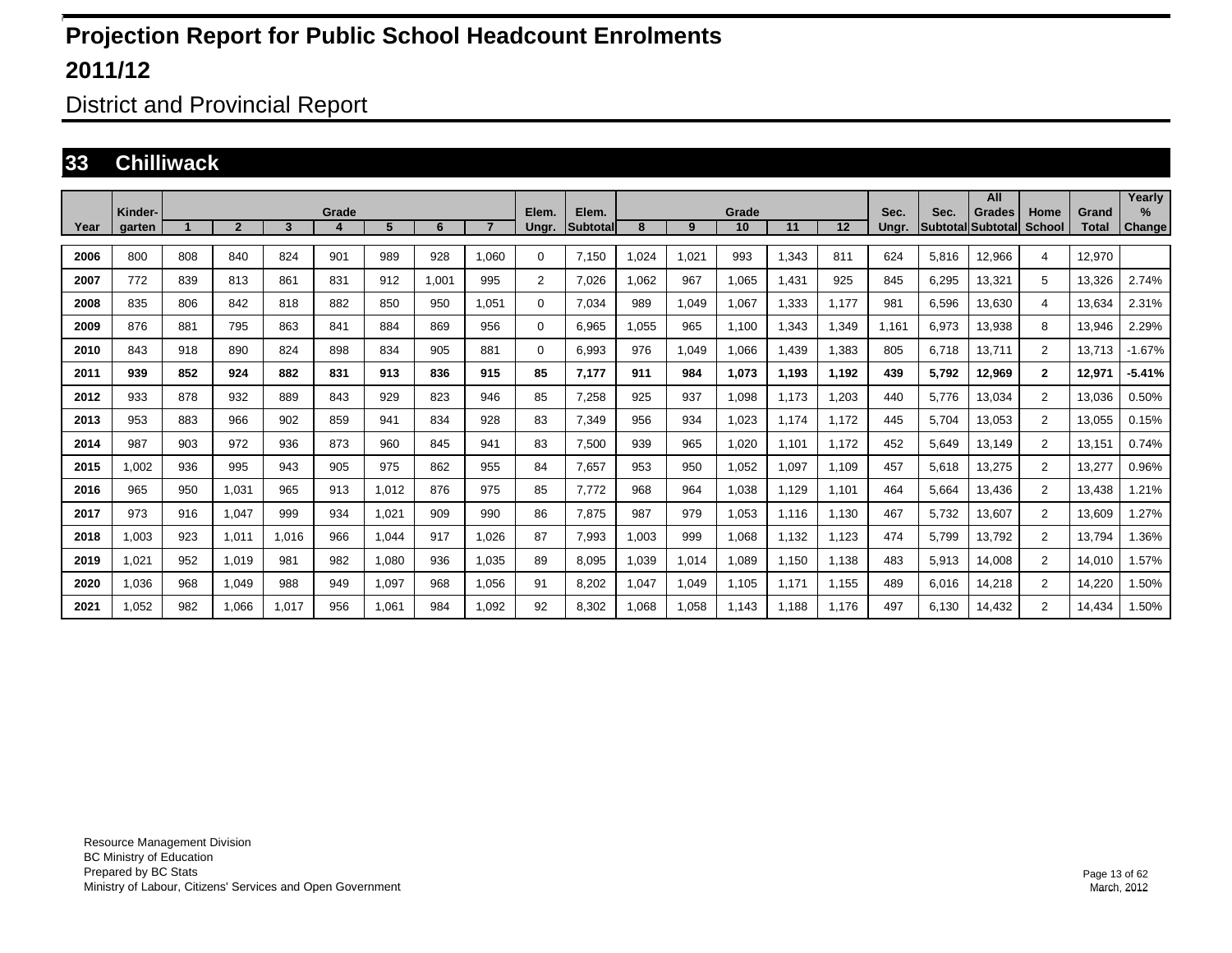District and Provincial Report

#### **34 Abbotsford**

|      |                   |       |                |       |       |       |       |                |                |                    |       |       |             |       |       |               |       | All                                       |                       |                       | Yearly                |
|------|-------------------|-------|----------------|-------|-------|-------|-------|----------------|----------------|--------------------|-------|-------|-------------|-------|-------|---------------|-------|-------------------------------------------|-----------------------|-----------------------|-----------------------|
| Year | Kinder-<br>aarten |       | $\overline{2}$ | 3     | Grade | 5     | 6     | $\overline{ }$ | Elem.<br>Ungr. | Elem.<br>Subtotall | 8     | 9     | Grade<br>10 | 11    | 12    | Sec.<br>Ungr. | Sec.  | <b>Grades</b><br><b>Subtotal Subtotal</b> | Home<br><b>School</b> | Grand<br><b>Total</b> | $\%$<br><b>Change</b> |
|      |                   |       |                |       |       |       |       |                |                |                    |       |       |             |       |       |               |       |                                           |                       |                       |                       |
| 2006 | .316              | 1.288 | 1.312          | .372  | 1.402 | 1.434 | 1.433 | .475           | 0              | 11.032             | .490  | 1.607 | 1.612       | 1.741 | 1.485 | 90            | 8,025 | 19.057                                    | 34                    | 19.091                |                       |
| 2007 | 1.316             | 1,305 | 1.298          | .294  | 1.397 | 1.418 | 1.414 | .457           | $\mathbf 0$    | 10.899             | .482  | 1.557 | 1.656       | 1.760 | 1.588 | 112           | 8.155 | 19.054                                    | 39                    | 19.093                | 0.01%                 |
| 2008 | ,342              | 1,325 | 1,316          | 1,333 | 1,297 | 1,402 | 1,412 | .434           | 0              | 10,861             | ,478  | 1,563 | 1,619       | 1,804 | 1,612 | 173           | 8,249 | 19,110                                    | 36                    | 19,146                | 0.28%                 |
| 2009 | .371              | 1,371 | 1,345          | 1,330 | 1,323 | 1,309 | 1.408 | .446           | $\mathbf 0$    | 10,903             | ,431  | 1,517 | 1,650       | 1,619 | 1,646 | 205           | 8,068 | 18,971                                    | 36                    | 19,007                | $-0.73%$              |
| 2010 | .383              | 1,387 | 1,384          | .352  | 1,362 | 1,331 | 1,313 | .422           | $\mathbf 0$    | 10,934             | ,438  | 1,469 | 1,595       | 1.696 | 1,922 | 513           | 8,633 | 19,567                                    | 17                    | 19,584                | 3.04%                 |
| 2011 | 1,428             | 1,359 | 1,388          | 1,361 | 1,368 | 1,357 | 1,354 | 1.319          | 0              | 10,934             | 1,416 | 1,497 | 1,558       | 1.609 | 1,813 | 303           | 8,196 | 19,130                                    | 11                    | 19,141                | $-2.26%$              |
| 2012 | ,439              | 1,375 | 1,387          | .379  | 1,397 | 1,392 | 1,392 | .338           | $\mathbf 0$    | 11,099             | ,435  | 1,490 | 1,555       | 1,630 | 1,812 | 305           | 8,227 | 19,326                                    | 11                    | 19,337                | .02%                  |
| 2013 | ,485              | 1,402 | 1.411          | .387  | 1,430 | 1.419 | 1,421 | .368           | $\mathbf 0$    | 11,323             | ,454  | 1,481 | 1,511       | 1,595 | 1,808 | 308           | 8,157 | 19,480                                    | 11                    | 19,491                | 0.80%                 |
| 2014 | 1.518             | 1,448 | 1.440          | .412  | 1.440 | 1,454 | 1.449 | .397           | 0              | 11.558             | .488  | 1,502 | 1,503       | 1,554 | 1.777 | 313           | 8,137 | 19,695                                    | 11                    | 19.706                | 1.10%                 |
| 2015 | .548              | 1,480 | 1.487          | .442  | 1.467 | 1,464 | 1.485 | .425           | 0              | 11.798             | 519.  | 1,537 | 1,523       | 1,546 | 1.736 | 318           | 8,179 | 19,977                                    | 12                    | 19,989                | .44%                  |
| 2016 | .597              | 1,509 | 1.521          | .489  | 1.498 | 1,491 | 1.495 | .461           | $\mathbf 0$    | 12,061             | .550  | 1,571 | 1.558       | 1.566 | 1.727 | 322           | 8,294 | 20,355                                    | 12                    | 20,367                | .89%                  |
| 2017 | 1.623             | 1,557 | 1.551          | .523  | 1,547 | 1,523 | 1.524 | 1.471          | $\mathbf 0$    | 12,319             | .589  | 1,602 | 1,591       | 1.600 | 1.747 | 327           | 8,456 | 20,775                                    | 12                    | 20.787                | 2.06%                 |
| 2018 | .663              | 1,583 | 1.599          | 1,553 | 1,582 | 1,572 | 1.556 | .499           | $\mathbf 0$    | 12,607             | .601  | 1,642 | 1,623       | 1.635 | 1.786 | 332           | 8,619 | 21,226                                    | 12                    | 21,238                | 2.17%                 |
| 2019 | .686              | 1,622 | 1.626          | .602  | 1,613 | 1,608 | 1.605 | .530           | $\mathbf 0$    | 12,892             | .631  | 1,655 | 1.664       | 1.669 | 1.826 | 338           | 8.783 | 21.675                                    | 13                    | 21.688                | 2.12%                 |
| 2020 | 1,709             | 1,645 | 1,666          | .628  | 1,663 | 1,640 | 1,641 | .578           | $\mathbf 0$    | 13,170             | .663  | 1,685 | 1,678       | 1.710 | 1,864 | 345           | 8,945 | 22,115                                    | 13                    | 22,128                | 2.03%                 |
| 2021 | 1.730             | 1,666 | 1.689          | .668  | 1,691 | 1,691 | 1.674 | 1.613          | $\Omega$       | 13,422             | .715  | 1,719 | 1.708       | 1.726 | 1,908 | 351           | 9.127 | 22,549                                    | 13                    | 22,562                | .96%                  |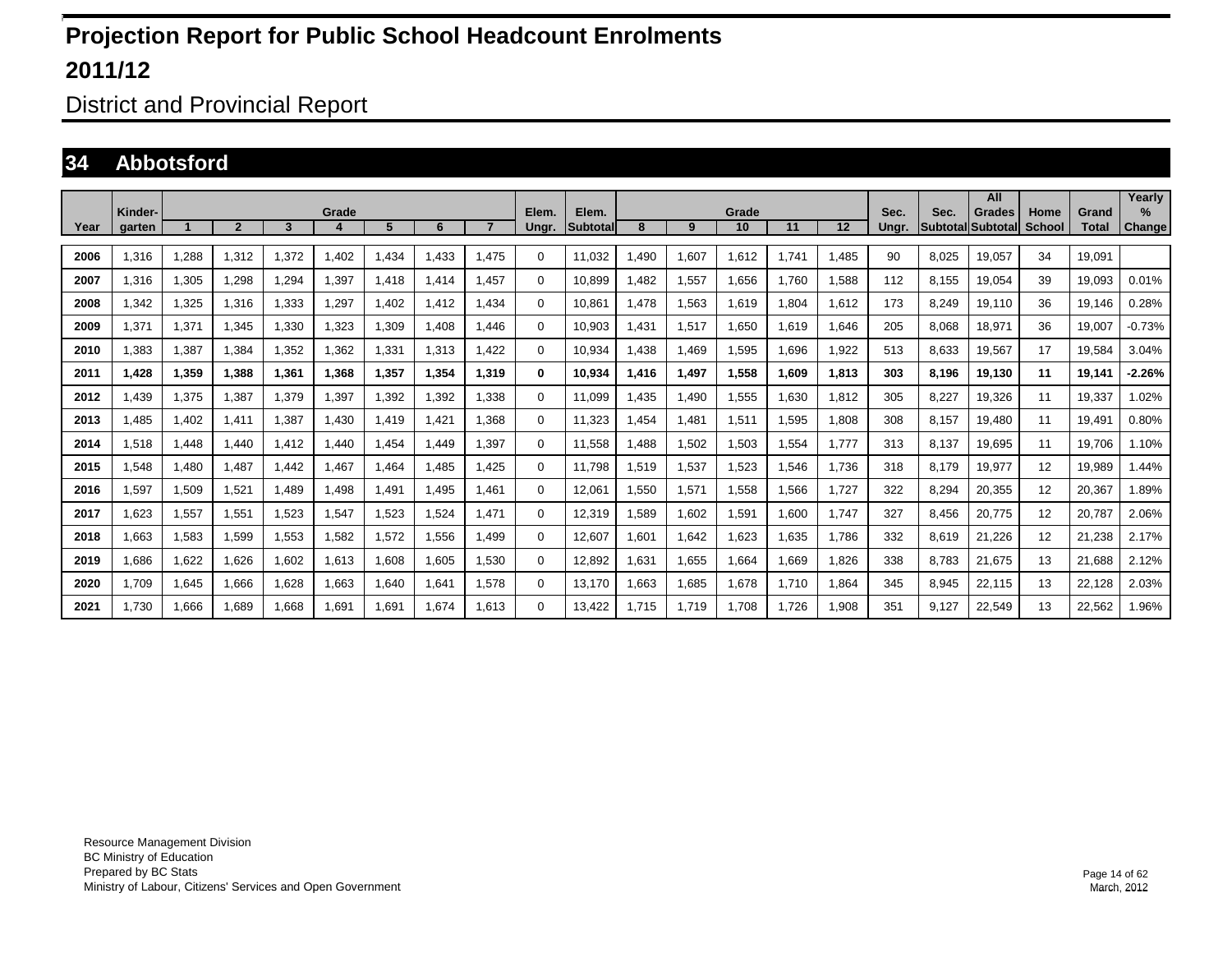District and Provincial Report

#### **35 Langley**

|      | Kinder- |       |                         |       | Grade |       |       |       | Elem.    | Elem.           |        |       | Grade |       |       | Sec.  | Sec.  | All<br><b>Grades</b> | Home           | Grand        | Yearly<br>$\%$ |
|------|---------|-------|-------------------------|-------|-------|-------|-------|-------|----------|-----------------|--------|-------|-------|-------|-------|-------|-------|----------------------|----------------|--------------|----------------|
| Year | garten  |       | $\overline{\mathbf{c}}$ | 3     |       | 5     | 6     |       | Ungr.    | <b>Subtotal</b> | 8      | 9     | 10    | 11    | 12    | Ungr. |       | Subtotal Subtotal    | <b>School</b>  | <b>Total</b> | <b>Change</b>  |
| 2006 | .229    | 1.169 | 1,290                   | 1,239 | 1,278 | 1.405 | 1.448 | 1.539 | 0        | 10.597          | 1,618  | 1.725 | 1.835 | 1.611 | 1.630 | 14    | 8.433 | 19.030               | 5              | 19.035       |                |
| 2007 | .225    | 1,266 | 1,233                   | 1,321 | 1,259 | 1,307 | 1.460 | 1.480 | 0        | 10,551          | 1,582  | 1,678 | 1,814 | 1,801 | 1,619 | 9     | 8,503 | 19,054               | 13             | 19,067       | 0.17%          |
| 2008 | .285    | 1,294 | 1.278                   | 1,264 | 1,353 | 1,320 | 1.353 | 1.473 | 0        | 10.620          | .543   | 1,626 | 1,739 | 1.783 | 1.709 | 15    | 8.415 | 19,035               | 13             | 19.048       | $-0.10%$       |
| 2009 | .282    | 1.350 | 1.311                   | 1.309 | 1,300 | 1,381 | 1.343 | 1.400 | 0        | 10.676          | .534   | 1,587 | 1.678 | 1.817 | 1.656 | 13    | 8.285 | 18.961               | $\overline{7}$ | 18.968       | $-0.42%$       |
| 2010 | .280    | 1,305 | 1,384                   | 1,356 | 1,322 | 1,304 | 1.393 | 1,397 | $\Omega$ | 10.741          | ,455   | 1,576 | 1,622 | 1,681 | 1.768 | 31    | 8.133 | 18,874               | 9              | 18.883       | $-0.45%$       |
| 2011 | 1.337   | 1.322 | 1.331                   | 1.385 | 1,388 | 1,340 | 1.323 | 1.412 | 0        | 10.838          | 470. ا | 1,491 | 1.582 | 1,618 | 1.711 | 54    | 7.926 | 18.764               | 20             | 18.784       | $-0.52%$       |
| 2012 | .342    | 1,327 | 1.369                   | 1,354 | .425  | 1,389 | 1.367 | 1.421 | $\Omega$ | 10.994          | ,507   | 1,477 | 1,603 | 1,647 | 1.738 | 55    | 8,027 | 19,021               | 20             | 19.041       | 1.37%          |
| 2013 | .420    | 1.348 | 1.382                   | 1.402 | 1,411 | 1.423 | 1.408 | 1.460 | 0        | 11.254          | 1,516  | 1.486 | 1,552 | 1.636 | 1.746 | 56    | 7,992 | 19,246               | 21             | 19.267       | 1.19%          |
| 2014 | .537    | 1,426 | 1,406                   | 1,417 | 1,461 | 1,411 | 1.445 | 1,505 | 0        | 11,608          | .559   | 1,497 | 1,562 | 1,591 | 1.740 | 57    | 8,006 | 19,614               | 21             | 19,635       | .91%           |
| 2015 | .526    | 1,540 | 1.486                   | 1.441 | 1,477 | 1.460 | 1.433 | 1.543 | 0        | 11,906          | ,606   | 1,539 | 1,574 | 1.601 | 1,699 | 58    | 8.077 | 19,983               | 21             | 20,004       | .88%           |
| 2016 | .528    | 1,530 | 1.603                   | 1,521 | 1,503 | 1.477 | 1.483 | 1.533 | 0        | 12.178          | .647   | 1,585 | 1.616 | 1.613 | 1.707 | 59    | 8.227 | 20.405               | 22             | 20.427       | 2.11%          |
| 2017 | .521    | 1,533 | 1,593                   | 1,639 | 1,584 | 1,503 | 1,501 | 1.585 | 0        | 12.459          | .637   | 1,625 | .663  | 1.654 | 1.722 | 60    | 8,361 | 20,820               | 22             | 20,842       | 2.03%          |
| 2018 | .587    | 1,525 | 1.596                   | 1,630 | 1.703 | 1,581 | 1,525 | 1.603 | 0        | 12.750          | .691   | 1,616 | 1.704 | 1.701 | 1.763 | 62    | 8.537 | 21.287               | 23             | 21,310       | 2.25%          |
| 2019 | .644    | 1,591 | 1,589                   | 1,633 | 1,694 | 1,697 | 1,602 | 1,628 | 0        | 13,078          | 1,710  | 1,667 | .697  | 1.744 | 1,813 | 63    | 8,694 | 21,772               | 23             | 21,795       | 2.28%          |
| 2020 | 1.703   | 1,646 | 1,656                   | 1,626 | 1,699 | 1,690 | 1,718 | 1.708 | 0        | 13,446          | 1,736  | 1,685 | 1,749 | 1.740 | 1,859 | 65    | 8,834 | 22,280               | 24             | 22,304       | 2.34%          |
| 2021 | .762    | 1,704 | 1.711                   | .692  | .692  | .694  | 1,710 | 1.829 | 0        | 13.794          | .819   | 1,711 | 1.768 | 1.789 | 1.860 | 66    | 9.013 | 22,807               | 25             | 22,832       | 2.37%          |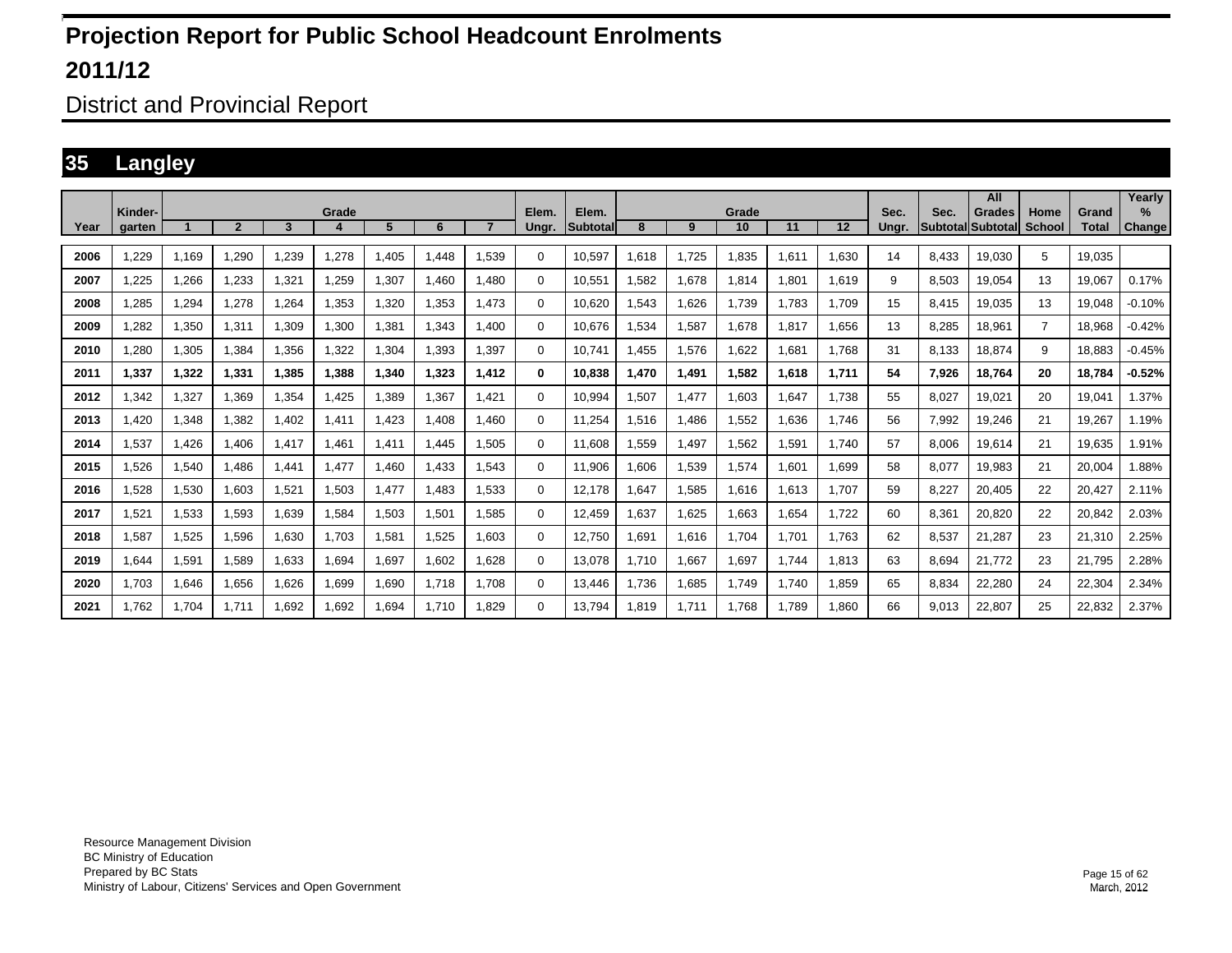District and Provincial Report

#### **36 Surrey**

|      | Kinder- |       |                         |       | Grade |       |       |       | Elem.          | Elem.    |       |       | Grade |       |       | Sec.  | Sec.   | All<br>Grades     | Home   | Grand        | Yearly<br>%   |
|------|---------|-------|-------------------------|-------|-------|-------|-------|-------|----------------|----------|-------|-------|-------|-------|-------|-------|--------|-------------------|--------|--------------|---------------|
| Year | garten  |       | $\overline{\mathbf{c}}$ | 3     |       | 5     | 6     |       | Ungr.          | Subtotal | 8     | 9     | 10    | 11    | 12    | Unar. |        | Subtotal Subtotal | School | <b>Total</b> | <b>Change</b> |
| 2006 | 4.229   | 4,302 | 4.431                   | 4.742 | 4.755 | 4,819 | 5.188 | 5.098 | 6              | 37.570   | 5,138 | 5.149 | 5.780 | 5.482 | 5.044 | 20    | 26.613 | 64.183            | 15     | 64.198       |               |
| 2007 | 4,281   | 4,375 | 4,348                   | 4,478 | 4,838 | 4,855 | 4,938 | 5,349 | 6              | 37.468   | 5,347 | 5,236 | 5,800 | 5,513 | 5,919 | 46    | 27.861 | 65,329            | 17     | 65,346       | 1.79%         |
| 2008 | 4.340   | 4.486 | 4.474                   | 4,520 | 4,614 | 4,960 | 5.046 | 5,092 | 4              | 37.536   | 5,548 | 5,408 | 5,909 | 5.479 | 5,509 | 349   | 28.202 | 65,738            | 22     | 65.760       | 0.63%         |
| 2009 | 4.508   | 4,523 | 4.591                   | 4.548 | 4.667 | 4.783 | 5.109 | 5.177 | 5              | 37.911   | 5.270 | 5.621 | 6.130 | 5.806 | 6.329 | 559   | 29.715 | 67.626            | 10     | 67.636       | 2.85%         |
| 2010 | 4.640   | 4,674 | 4.614                   | 4,639 | 4,667 | 4,827 | 4,904 | 5,229 | $\overline{7}$ | 38,201   | 5,331 | 5,397 | 5,970 | 5,988 | 8,272 | 1,030 | 31.988 | 70.189            | 4      | 70.193       | 3.78%         |
| 2011 | 4.784   | 4,741 | 4.731                   | 4.714 | 4.750 | 4.823 | 4,912 | 5.036 | 8              | 38.499   | 5,349 | 5,451 | 5.729 | 6.158 | 6.341 | 311   | 29.339 | 67.838            | 12     | 67.850       | $-3.34%$      |
| 2012 | 4.791   | 4,750 | 4.814                   | 4.736 | 4,726 | 4,875 | 4,997 | 5.027 | 8              | 38.724   | 5,345 | 5,541 | 5,812 | 6,351 | 6,517 | 315   | 29.881 | 68.605            | 12     | 68.617       | 1.13%         |
| 2013 | 4.929   | 4,810 | 4.847                   | 4.847 | 4,797 | 4,839 | 5,022 | 5.085 | 8              | 39.184   | 5,329 | 5,435 | 5.758 | 6.305 | 6.613 | 320   | 29.760 | 68.944            | 12     | 68.956       | 0.49%         |
| 2014 | 5,084   | 4,954 | 4,915                   | 4,885 | 4,912 | 4,915 | 4,990 | 5.115 | 8              | 39.778   | 5,395 | 5,424 | 5,659 | 6,261 | 6,591 | 326   | 29,656 | 69,434            | 12     | 69.446       | 0.71%         |
| 2015 | 5.042   | 5,113 | 5,063                   | 4,957 | 4,953 | 5,036 | 5,071 | 5.089 | 8              | 40.332   | 5.431 | 5,494 | 5,651 | 6.167 | 6,557 | 333   | 29,633 | 69,965            | 12     | 69,977       | 0.76%         |
| 2016 | 4.940   | 5,071 | 5,225                   | 5.105 | 5.027 | 5.080 | 5.197 | 5.172 | 8              | 40.825   | 5.405 | 5,532 | 5.721 | 6.159 | 6.471 | 338   | 29.626 | 70.451            | 13     | 70.464       | 0.70%         |
| 2017 | 4,771   | 4,972 | 5.184                   | 5,269 | 5.177 | 5,155 | 5,242 | 5,297 | 8              | 41.075   | 5,491 | 5,505 | 5,759 | 6,228 | 6,459 | 344   | 29,786 | 70.861            | 13     | 70.874       | 0.58%         |
| 2018 | 4.895   | 4,802 | 5.084                   | 5,230 | 5,340 | 5,306 | 5,318 | 5.344 | 8              | 41,327   | 5.623 | 5,592 | 5,738 | 6.276 | 6.531 | 349   | 30.109 | 71.436            | 13     | 71.449       | 0.81%         |
| 2019 | 4,970   | 4,927 | 4,914                   | 5,133 | 5,302 | 5,473 | 5,469 | 5,419 | 8              | 41,615   | 5,672 | 5,725 | 5,826 | 6,266 | 6,593 | 355   | 30,437 | 72,052            | 13     | 72,065       | 0.86%         |
| 2020 | 5,050   | 5,002 | 5,042                   | 4,963 | 5,207 | 5,436 | 5,641 | 5.572 | 8              | 41,921   | 5,751 | 5,776 | 5,960 | 6,358 | 6,593 | 361   | 30,799 | 72,720            | 13     | 72,733       | 0.93%         |
| 2021 | 5.131   | 5,081 | 5.116                   | 5,089 | 5,039 | 5,343 | 5,606 | 5.745 | 9              | 42.159   | 5,914 | 5,856 | 6,016 | 6,500 | 6.683 | 367   | 31,336 | 73.495            | 13     | 73,508       | 1.07%         |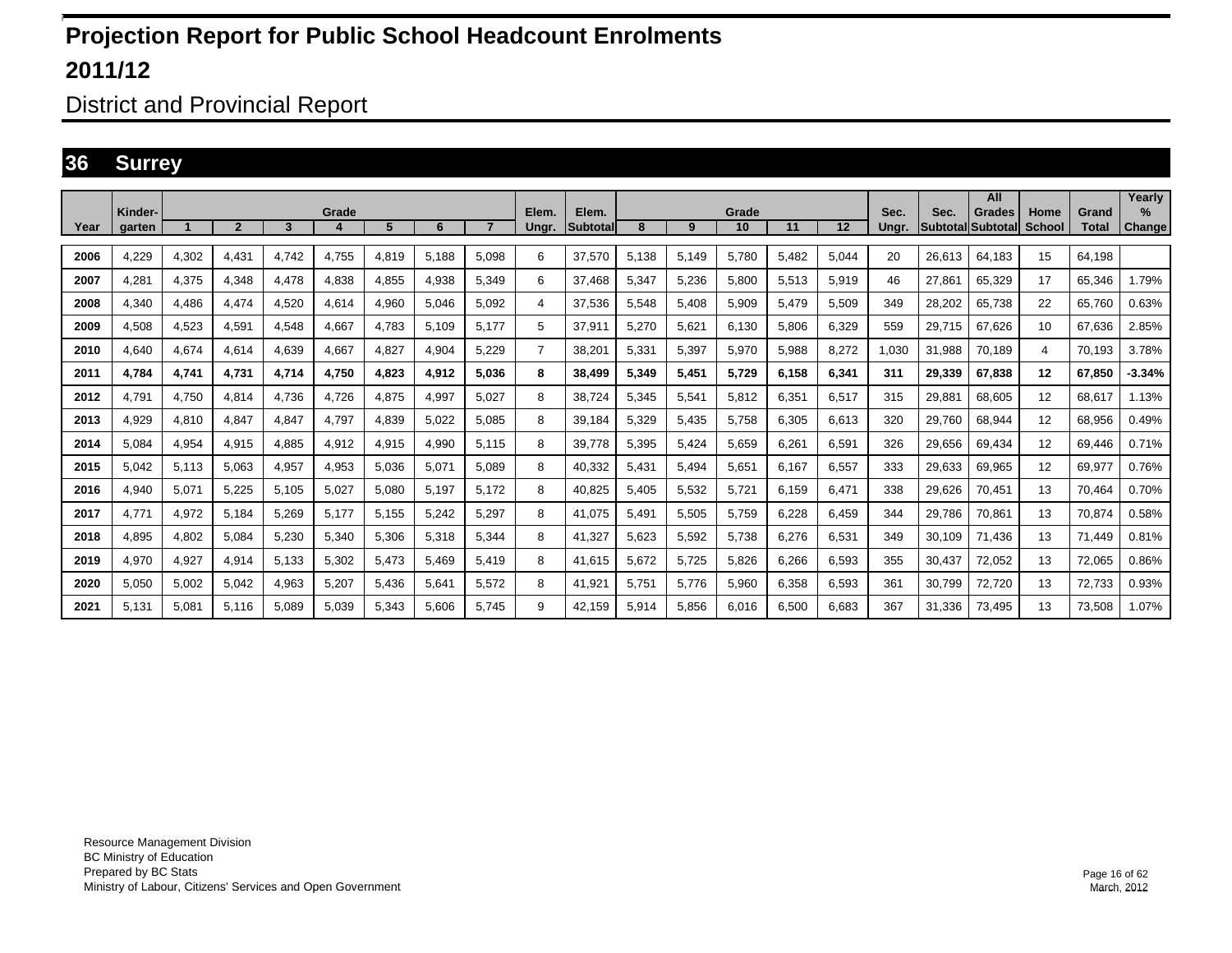District and Provincial Report

#### **37 Delta**

|      | Kinder- |       |                |       | Grade |       |       |                | Elem.    | Elem.           |       |       | Grade |       |       | Sec.  | Sec.  | All<br><b>Grades</b>     | Home   | Grand        | Yearly<br>$\%$ |
|------|---------|-------|----------------|-------|-------|-------|-------|----------------|----------|-----------------|-------|-------|-------|-------|-------|-------|-------|--------------------------|--------|--------------|----------------|
| Year | garten  |       | $\overline{2}$ | 3     |       | 5     | 6     | $\overline{7}$ | Ungr.    | <b>Subtotal</b> | 8     | 9     | 10    | 11    | 12    | Unar. |       | <b>Subtotal Subtotal</b> | School | <b>Total</b> | Change         |
| 2006 | 976     | 1,025 | 1,011          | 1,172 | 1,111 | 1,192 | 1,303 | 1.303          | $\Omega$ | 9,093           | 1,457 | 1,462 | 1,477 | ,416  | 1,328 |       | 7.141 | 16,234                   | 4      | 16,238       |                |
| 2007 | 1.026   | 981   | 1,046          | 1,010 | 1.163 | 1.119 | 1,207 | 1.302          | 0        | 8.854           | 1,412 | 1.481 | 1.484 | .459  | 1,506 | 0     | 7,342 | 16,196                   | 3      | 16.199       | $-0.24%$       |
| 2008 | 1,017   | 1,036 | 980            | 1,056 | 1,031 | 1.162 | 1,132 | 1,233          | 0        | 8.647           | 1,450 | 1,445 | 1,508 | 1,505 | 1,471 | 19    | 7,398 | 16,045                   | 3      | 16.048       | $-0.93%$       |
| 2009 | 981     | 1.061 | 1,072          | 1,018 | 1.079 | 1.056 | 1,201 | 1.153          | 0        | 8.621           | 1,395 | 1.476 | 1.483 | .468  | 1,517 | 54    | 7,393 | 16.014                   | 3      | 16.017       | $-0.19%$       |
| 2010 | 941     | 989   | 1,062          | 1,087 | 1.022 | 1,081 | 1,078 | 1.234          | 0        | 8.494           | 1,321 | 1,406 | 1,505 | ,490  | 1,537 | 20    | 7,279 | 15,773                   | -1     | 15,774       | $-1.52%$       |
| 2011 | 1.027   | 983   | 1.042          | 1.096 | 1.087 | 1.048 | 1.092 | 1.098          | 0        | 8.473           | 1.383 | 1,348 | 1.408 | 1.527 | 1.518 | 15    | 7.199 | 15,672                   | 1.     | 15.673       | -0.64%         |
| 2012 | 982     | 947   | 976            | 1,017 | 1,076 | 1,037 | 1.075 | 1.063          | 0        | 8.173           | .269  | 1,373 | 1,426 | .487  | 1,498 | 15    | 7,068 | 15,241                   | -1     | 15.242       | $-2.75%$       |
| 2013 | 961     | 917   | 945            | 959   | 1.009 | 1.024 | 1.056 | 1.041          | $\Omega$ | 7.912           | .227  | 1,238 | 1.415 | 1.471 | 1.441 | 15    | 6.807 | 14.719                   | -1     | 14.720       | $-3.42%$       |
| 2014 | 978     | 899   | 917            | 929   | 953   | 962   | 1.045 | 1.024          | 0        | 7.707           | .202  | 1,197 | .283  | .463  | 1.424 | 15    | 6,584 | 14,291                   | -1     | 14.292       | $-2.91%$       |
| 2015 | 994     | 915   | 900            | 902   | 924   | 909   | 983   | 1.014          | 0        | 7.541           | 1.184 | 1.174 | 1.240 | 1.334 | 1.416 | 15    | 6,363 | 13,904                   | -1     | 13.905       | $-2.71%$       |
| 2016 | 947     | 929   | 917            | 886   | 897   | 881   | 929   | 954            | 0        | 7,340           | 1.172 | 1,156 | 1,215 | ,288  | 1,304 | 15    | 6.150 | 13,490                   | -1     | 13.491       | $-2.98%$       |
| 2017 | 946     | 887   | 931            | 903   | 882   | 856   | 901   | 902            | 0        | 7.208           | 1.104 | 1.144 | 1,195 | .261  | .255  | 15    | 5,974 | 13,182                   | -1     | 13.183       | $-2.28%$       |
| 2018 | 976     | 885   | 888            | 917   | 899   | 841   | 876   | 876            | 0        | 7,158           | 1,044 | 1,079 | 1,183 | .242  | .228  | 15    | 5,791 | 12,949                   | -1     | 12,950       | $-1.77%$       |
| 2019 | .002    | 914   | 888            | 876   | 913   | 857   | 860   | 851            | 0        | 7.161           | 1,013 | 1,021 | 1,118 | ,230  | 1,211 | 15    | 5.608 | 12.769                   | -1     | 12.770       | $-1.39%$       |
| 2020 | 0.030   | 938   | 916            | 874   | 873   | 872   | 876   | 836            | 0        | 7,215           | 985   | 990   | 1,059 | 1,165 | 1,199 | 15    | 5,413 | 12,628                   | -1     | 12,629       | $-1.10%$       |
| 2021 | .059    | 963   | 940            | 902   | 872   | 834   | 892   | 852            | 0        | 7.314           | 967   | 962   | 1.026 | 1.104 | 1.141 | 15    | 5.215 | 12.529                   |        | 12.530       | $-0.78%$       |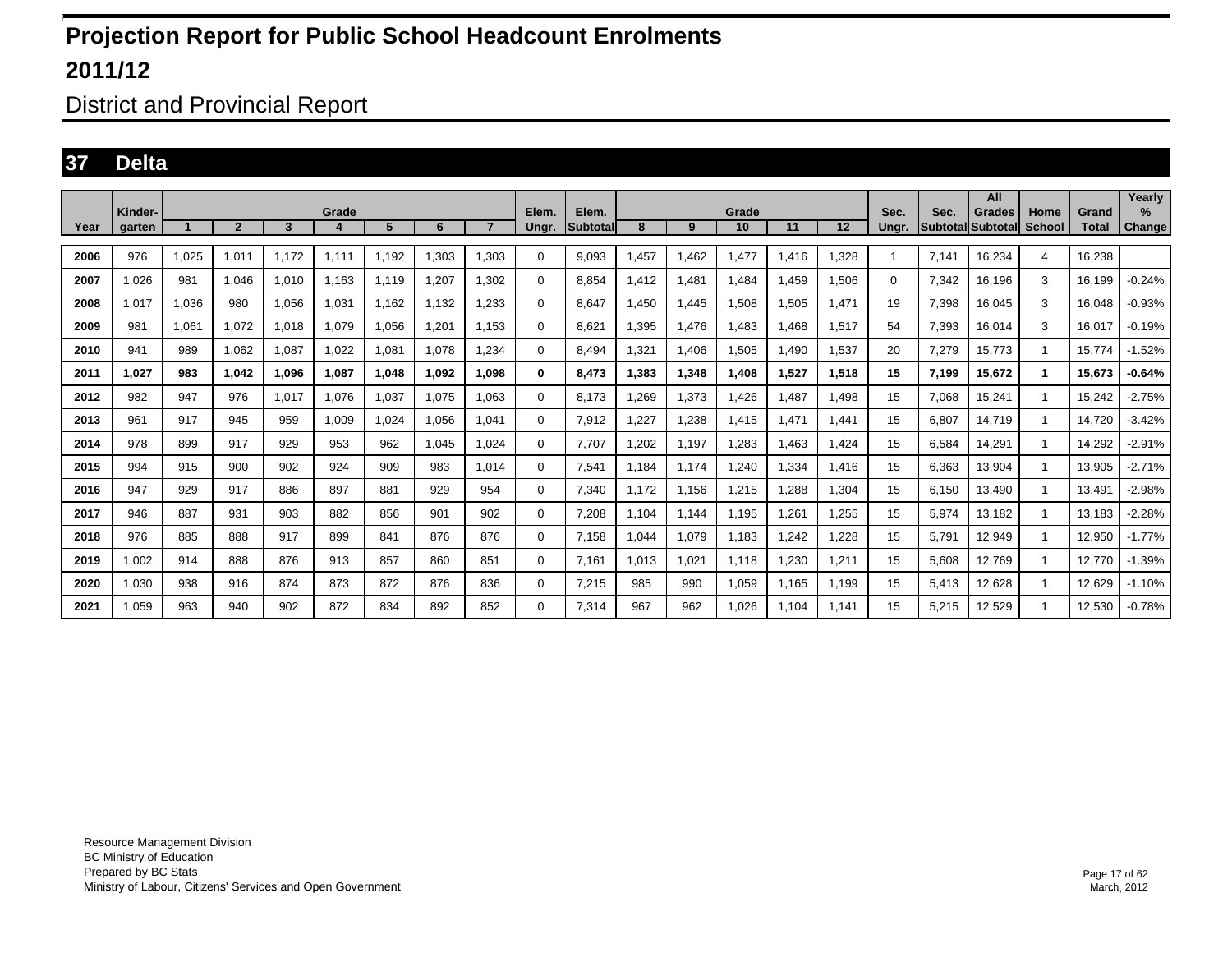District and Provincial Report

#### **38 Richmond**

|      | Kinder- |       |                |       |       |       |       |                |                |                   |       |       |             |       |       |               |                                  | All           | Home           |                       | Yearly<br>$\%$ |
|------|---------|-------|----------------|-------|-------|-------|-------|----------------|----------------|-------------------|-------|-------|-------------|-------|-------|---------------|----------------------------------|---------------|----------------|-----------------------|----------------|
| Year | aarten  |       | $\overline{2}$ | 3     | Grade | 5     | 6     | $\overline{7}$ | Elem.<br>Unar. | Elem.<br>Subtotal | 8     | 9     | Grade<br>10 | 11    | 12    | Sec.<br>Unar. | Sec.<br><b>Subtotal Subtotal</b> | <b>Grades</b> | <b>School</b>  | Grand<br><b>Total</b> | <b>Change</b>  |
| 2006 | .389    | 1,423 | 1,376          | 1,505 | .524  | .659  | 1.730 | 1.780          | $\Omega$       | 12,386            | .853  | 2,018 | 1,997       | 2,225 | 2,179 | 56            | 10,328                           | 22,714        | $\overline{7}$ | 22.721                |                |
| 2007 | 1.326   | 1,443 | 1.430          | 1.405 | 1,535 | 1,569 | 1.703 | 1.780          | 0              | 12.191            | .883  | 1,918 | 2,061       | 2.140 | 2.265 | 19            | 10,286                           | 22,477        | 5              | 22.482                | $-1.05\%$      |
| 2008 | 1.303   | 1.388 | 1.451          | 1.494 | 1.437 | 1,585 | 1.654 | 1.758          | 0              | 12.070            | 1.879 | 1,980 | 1,980       | 2,213 | 2.170 | 17            | 10,239                           | 22,309        | 10             | 22.319                | $-0.73%$       |
| 2009 | 394. ا  | 1,376 | 1.443          | 1,522 | 1,510 | 1,510 | 1,649 | 1.713          | 0              | 12,117            | .858  | 1,966 | 2,041       | 2,084 | 2,278 | 8             | 10,235                           | 22,352        | 9              | 22,361                | 0.19%          |
| 2010 | ,370    | 1,420 | 1,373          | 1,422 | 1,518 | 1,557 | 1,521 | 1.688          | 0              | 11.869            | 1,813 | 1,936 | 2,026       | 2,132 | 2,477 | 28            | 10,412                           | 22,281        | 5              | 22,286                | $-0.34%$       |
| 2011 | 1,305   | 1,368 | 1.409          | 1,371 | 1,441 | 1,538 | 1.601 | 1.530          | 0              | 11,563            | 1,717 | 1,837 | 1,956       | 2.066 | 2,324 | 43            | 9,943                            | 21.506        | 4              | 21,510                | $-3.48%$       |
| 2012 | .309    | 1,357 | 1.399          | 1,379 | .405  | .494  | 1.656 | 1.498          | 0              | 11.497            | .669  | 1.796 | .839        | 2.003 | 2,248 | 43            | 9.598                            | 21.095        | 4              | 21.099                | -1.91%         |
| 2013 | ,356    | 1,378 | 1,397          | 1,380 | ,429  | .455  | 1,603 | 1.543          | 0              | 11,541            | .635  | 1,717 | 1,755       | 1,850 | 2,153 | 43            | 9,153                            | 20,694        | 4              | 20.698                | $-1.90%$       |
| 2014 | ,326    | 1,429 | 1,420          | 1,379 | 1,431 | 1,482 | 1,562 | 1.495          | 0              | 11,524            | .685  | 1,685 | 0.680       | 1.770 | 2,006 | 44            | 8.870                            | 20,394        | $\overline{4}$ | 20,398                | $-1.45%$       |
| 2015 | .272    | 1,398 | 1.473          | 1,402 | 1,431 | 1.485 | 1,592 | 1.459          | 0              | 11,512            | .636  | 1.737 | 1,650       | 1.699 | 1.922 | 44            | 8.688                            | 20,200        | $\overline{4}$ | 20,204                | $-0.95%$       |
| 2016 | .291    | 1,342 | 1.442          | 1.455 | .456  | .485  | 1.596 | 1.487          | 0              | 11.554            | .598  | 1.689 | 1.698       | 1.671 | 1.851 | 44            | 8.551                            | 20.105        | 4              | 20.109                | $-0.47%$       |
| 2017 | ,345    | 1,362 | 1,385          | 1,426 | 1,511 | 1,511 | 1,597 | 1,491          | $\Omega$       | 11,628            | .627  | 1,650 | 1,654       | 1,715 | 1,820 | 45            | 8,511                            | 20,139        | 4              | 20,143                | 0.17%          |
| 2018 | .392    | 1,419 | 1,406          | 1,369 | ,481  | 1,569 | 1,624 | 1.492          | $\Omega$       | 11,752            | .632  | 1,679 | 1,618       | 1,677 | 1,862 | 45            | 8,513                            | 20,265        | 4              | 20,269                | 0.63%          |
| 2019 | .433    | 1,468 | 1,464          | 1,390 | .423  | 1,537 | 1,685 | 1,516          | 0              | 11,916            | .632  | 1,684 | .644        | 1,643 | 1,831 | 46            | 8.480                            | 20,396        | 4              | 20,400                | 0.65%          |
| 2020 | 1.478   | 1,510 | 1,515          | 1.447 | .445  | 1,477 | 1.652 | 1,573          | 0              | 12,097            | .658  | 1,683 | .648        | 1.665 | 1.795 | 46            | 8.495                            | 20,592        | 4              | 20,596                | 0.96%          |
| 2021 | .526    | 1,558 | 1,557          | 1.497 | .504  | .499  | 1,587 | 1.542          | 0              | 12,270            | 1.719 | 1,710 | .648        | 1.669 | 1,813 | 47            | 8.606                            | 20,876        | 4              | 20,880                | 1.38%          |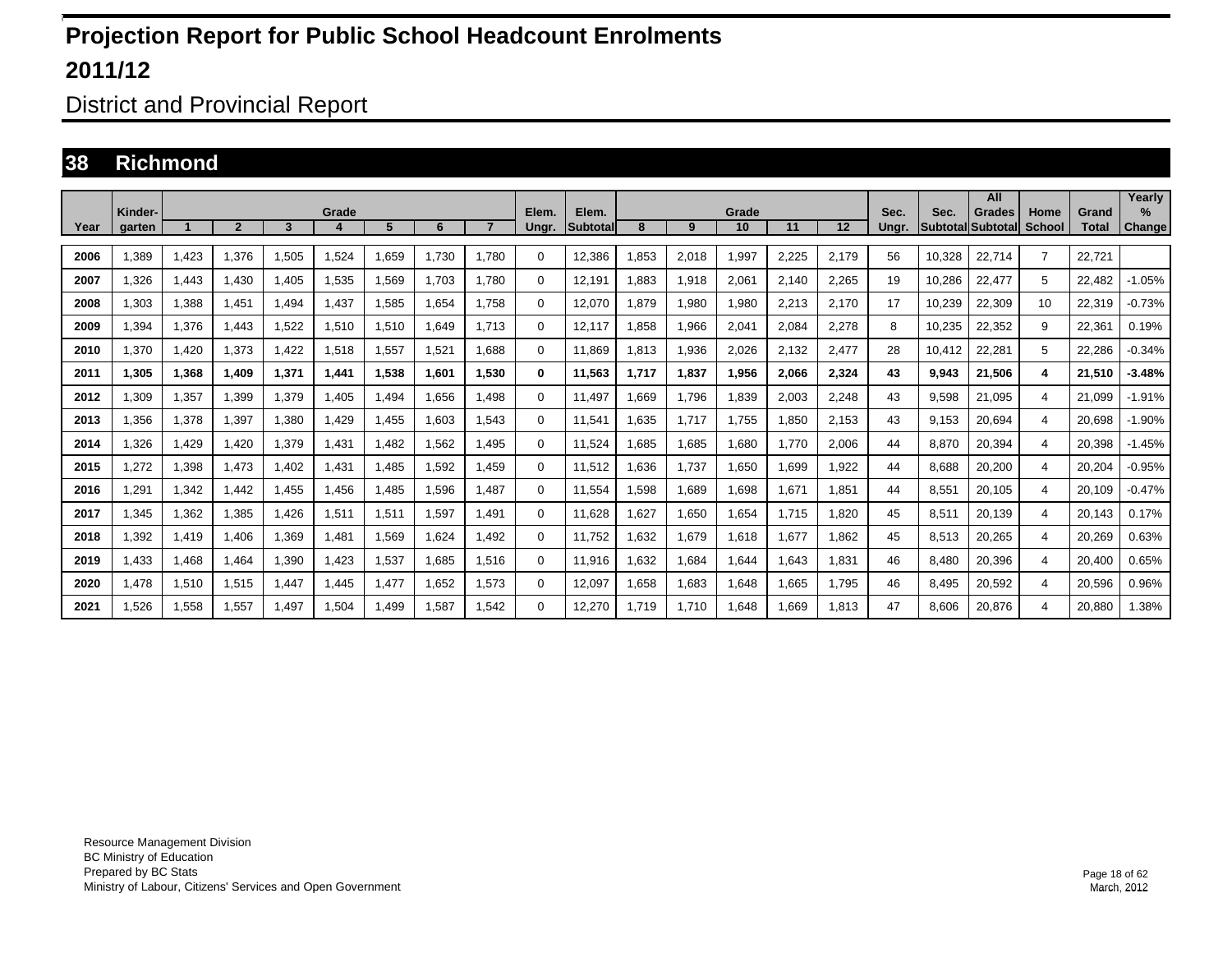District and Provincial Report

#### **39 Vancouver**

|      | Kinder- |       |                |       | Grade                  |       |       |       | Elem.    | Elem.    |       |       | Grade |       |       | Sec.  | Sec.                     | All<br><b>Grades</b> | Home          | Grand        | Yearly<br>%   |
|------|---------|-------|----------------|-------|------------------------|-------|-------|-------|----------|----------|-------|-------|-------|-------|-------|-------|--------------------------|----------------------|---------------|--------------|---------------|
| Year | aarten  |       | $\overline{2}$ | 3     | $\boldsymbol{\Lambda}$ | 5     | 6     |       | Ungr.    | Subtotal | 8     | 9     | 10    | 11    | 12    | Unar. | <b>SubtotallSubtotal</b> |                      | <b>School</b> | <b>Total</b> | <b>Change</b> |
| 2006 | 3,580   | 3,853 | 3,803          | 3,695 | 3,836                  | 4,018 | 4.087 | 4.186 | 316      | 31,374   | 4,271 | 4,437 | 4,402 | 4,914 | 4,810 | 341   | 23,175                   | 54,549               | 22            | 54,571       |               |
| 2007 | 3.590   | 3,613 | 3.819          | 3.783 | 3,679                  | 3,851 | 3.987 | 4.061 | 306      | 30.689   | 4,386 | 4,352 | 4.715 | 4.792 | 5.167 | 252   | 23.664                   | 54,353               | 16            | 54.369       | $-0.37%$      |
| 2008 | 3,591   | 3,618 | 3,584          | 3.778 | 3,766                  | 3,669 | 3,876 | 4,035 | 234      | 30,151   | 4,386 | 4,555 | 4,680 | 4,981 | 5,033 | 352   | 23,987                   | 54,138               | 17            | 54.155       | $-0.39%$      |
| 2009 | 3.541   | 3,625 | 3.586          | 3,541 | 3.788                  | 3.778 | 3.724 | 3.943 | 219      | 29.745   | 4,292 | 4,481 | 4,863 | 4,995 | 5.164 | 431   | 24,226                   | 53,971               | 14            | 53.985       | $-0.31%$      |
| 2010 | 3.691   | 3,509 | 3.556          | 3.560 | 3.495                  | 3.781 | 3.795 | 3.783 | 214      | 29.384   | 4.150 | 4,419 | 4.765 | 5.043 | 4.945 | 350   | 23.672                   | 53.056               | 8             | 53.064       | $-1.71%$      |
| 2011 | 3,694   | 3,709 | 3,481          | 3,530 | 3,553                  | 3,480 | 3,813 | 3.886 | 0        | 29,146   | 4,031 | 4,312 | 4.678 | 4,945 | 5.056 | 139   | 23,161                   | 52,307               | 10            | 52,317       | $-1.41%$      |
| 2012 | 3.688   | 3,782 | 3.503          | 3.619 | 3,552                  | 3.421 | 3.827 | 3.967 | 0        | 29,359   | 4.063 | 4,390 | 4.762 | 4.931 | 5.122 | 139   | 23.407                   | 52,766               | 10            | 52.776       | 0.88%         |
| 2013 | 3.701   | 3,816 | 3,589          | 3,664 | 3,680                  | 3,417 | 3.749 | 3,971 | $\Omega$ | 29,587   | 4,152 | 4,355 | 4,739 | 4,923 | 5,062 | 140   | 23,371                   | 52,958               | 10            | 52,968       | 0.36%         |
| 2014 | 3.789   | 3,831 | 3,623          | 3.757 | 3.732                  | 3,543 | 3.751 | 3.902 | 0        | 29,928   | 4.167 | 4,454 | 4.714 | 4.914 | 5.064 | 141   | 23.454                   | 53.382               | 10            | 53,392       | 0.80%         |
| 2015 | 3,701   | 3,923 | 3,636          | 3,792 | 3,826                  | 3,593 | 3,890 | 3,906 | 0        | 30,267   | 4,098 | 4,468 | 4,808 | 4,885 | 5,050 | 142   | 23,451                   | 53,718               | 10            | 53,728       | 0.63%         |
| 2016 | 3,692   | 3,832 | 3,723          | 3,804 | 3,862                  | 3,685 | 3,946 | 4,050 | 0        | 30,594   | 4.108 | 4,403 | 4,827 | 4,976 | 5,029 | 144   | 23,487                   | 54,081               | 10            | 54,091       | 0.68%         |
| 2017 | 3.799   | 3,825 | 3,635          | 3.893 | 3,874                  | 3,720 | 4,047 | 4.110 | $\Omega$ | 30,903   | 4.257 | 4,414 | 4.764 | 4.997 | 5.110 | 145   | 23,687                   | 54,590               | 11            | 54.601       | 0.94%         |
| 2018 | 3,873   | 3,940 | 3,629          | 3,801 | 3,960                  | 3,730 | 4,086 | 4,213 | $\Omega$ | 31,232   | 4,320 | 4,570 | 4,778 | 4,944 | 5,140 | 146   | 23,898                   | 55,130               | 11            | 55,141       | 0.99%         |
| 2019 | 3.924   | 4,023 | 3.741          | 3,794 | 3,865                  | 3,810 | 4,092 | 4,251 | $\Omega$ | 31,500   | 4.426 | 4,637 | 4,934 | 4,959 | 5.098 | 148   | 24,202                   | 55,702               | 11            | 55.713       | 1.04%         |
| 2020 | 3,968   | 4,081 | 3,824          | 3,911 | 3,857                  | 3,717 | 4,178 | 4,256 | $\Omega$ | 31,792   | 4,463 | 4,746 | 5,004 | 5,103 | 5,104 | 149   | 24,569                   | 56,361               | 11            | 56,372       | 1.18%         |
| 2021 | 4.006   | 4.130 | 3.881          | 3.999 | 3,975                  | 3.708 | 4.076 | 4.342 | $\Omega$ | 32.117   | 4,472 | 4.790 | 5.121 | 5.179 | 5.237 | 151   | 24.950                   | 57.067               | 11            | 57.078       | 1.25%         |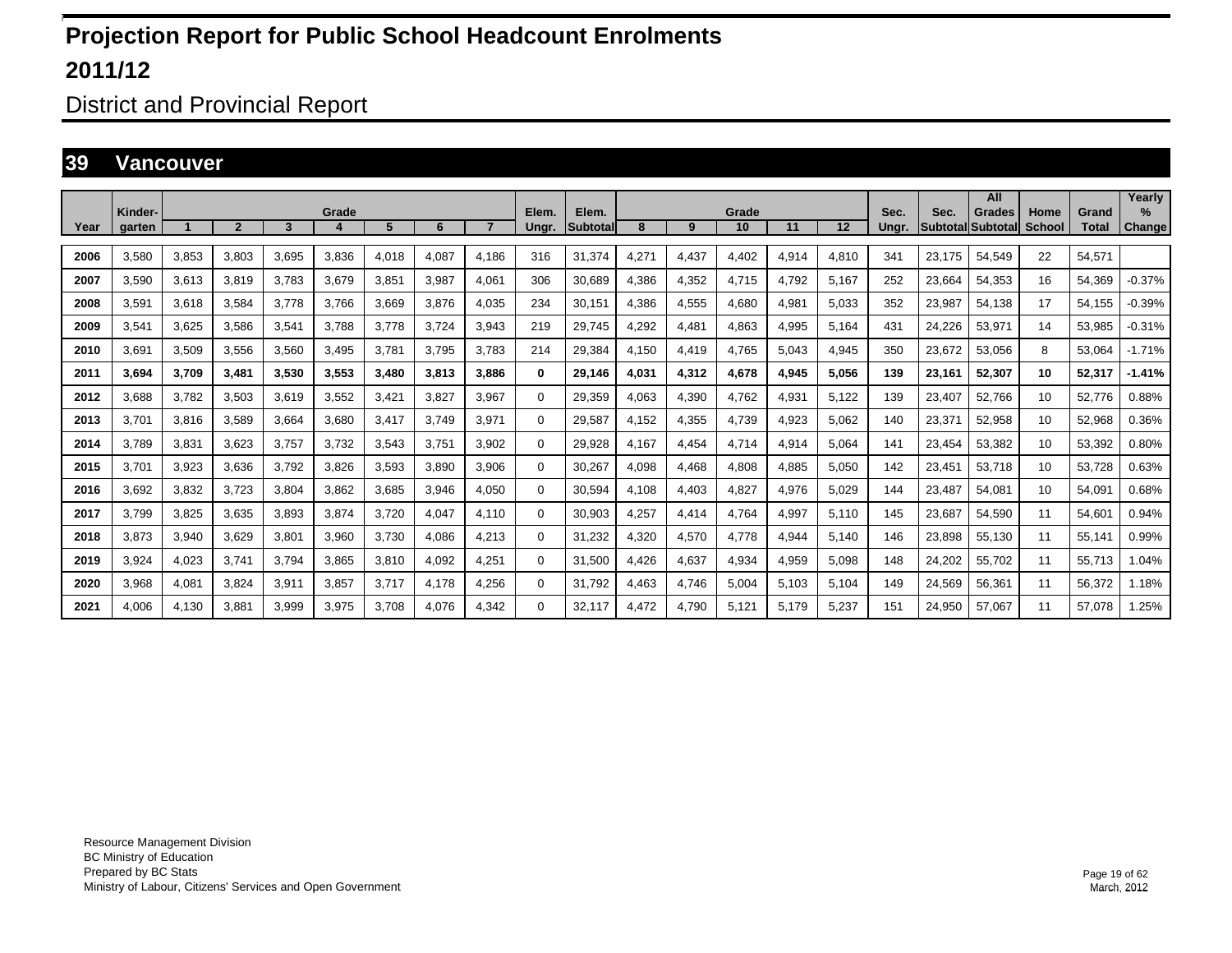District and Provincial Report

#### **40 New Westminster**

|      |         |     |                |     |            |     |     |                |             |                    |     |     |             |     |     |          |       | All                         |                       |                       | Yearly   |
|------|---------|-----|----------------|-----|------------|-----|-----|----------------|-------------|--------------------|-----|-----|-------------|-----|-----|----------|-------|-----------------------------|-----------------------|-----------------------|----------|
| Year | Kinder- |     | $\overline{2}$ | 3   | Grade<br>4 | 5   | 6   | $\overline{7}$ | Elem.       | Elem.<br>Subtotall | 8   | 9   | Grade<br>10 | 11  | 12  | Sec.     | Sec.  | Grades<br>Subtotal Subtotal | Home<br><b>School</b> | Grand<br><b>Total</b> | $\%$     |
|      | garten  |     |                |     |            |     |     |                | Ungr.       |                    |     |     |             |     |     | Ungr.    |       |                             |                       |                       | Change   |
| 2006 | 429     | 473 | 421            | 441 | 441        | 466 | 466 | 482            | 0           | 3.619              | 475 | 476 | 540         | 562 | 494 | $\Omega$ | 2,547 | 6.166                       | 6                     | 6.172                 |          |
| 2007 | 430     | 460 | 461            | 424 | 448        | 450 | 477 | 480            | 0           | 3.630              | 484 | 486 | 587         | 516 | 504 | $\Omega$ | 2,577 | 6.207                       | 5                     | 6,212                 | 0.65%    |
| 2008 | 449     | 417 | 453            | 473 | 436        | 448 | 463 | 471            | 0           | 3,610              | 469 | 463 | 577         | 599 | 508 | 130      | 2,746 | 6,356                       | 4                     | 6,360                 | 2.38%    |
| 2009 | 436     | 470 | 425            | 477 | 476        | 449 | 440 | 475            | 0           | 3,648              | 461 | 471 | 551         | 643 | 542 | 180      | 2,848 | 6,496                       | 4                     | 6,500                 | 2.20%    |
| 2010 | 440     | 450 | 470            | 438 | 467        | 486 | 446 | 438            | 0           | 3,635              | 487 | 459 | 526         | 641 | 582 | 63       | 2,758 | 6,393                       | $\overline{2}$        | 6,395                 | $-1.62%$ |
| 2011 | 503     | 452 | 467            | 475 | 442        | 472 | 477 | 442            | 0           | 3,730              | 399 | 480 | 545         | 564 | 555 | 121      | 2,664 | 6,394                       | 6                     | 6,400                 | 0.08%    |
| 2012 | 505     | 478 | 491            | 458 | 443        | 441 | 492 | 435            | $\mathbf 0$ | 3,743              | 395 | 474 | 524         | 544 | 563 | 122      | 2,622 | 6,365                       | 6                     | 6,371                 | $-0.45%$ |
| 2013 | 524     | 486 | 523            | 485 | 432        | 441 | 457 | 446            | 0           | 3,794              | 389 | 460 | 505         | 514 | 538 | 123      | 2,529 | 6,323                       | 6                     | 6,329                 | $-0.66%$ |
| 2014 | 542     | 505 | 531            | 517 | 457        | 430 | 457 | 416            | 0           | 3,855              | 398 | 454 | 491         | 496 | 512 | 125      | 2,476 | 6,331                       | 6                     | 6,337                 | 0.13%    |
| 2015 | 575     | 522 | 552            | 525 | 487        | 455 | 446 | 416            | 0           | 3,978              | 372 | 465 | 486         | 485 | 497 | 126      | 2,431 | 6.409                       | 6                     | 6.415                 | 1.23%    |
| 2016 | 601     | 554 | 571            | 547 | 495        | 486 | 472 | 406            | 0           | 4.132              | 372 | 437 | 497         | 480 | 486 | 127      | 2,399 | 6.531                       | 6                     | 6.537                 | 1.90%    |
| 2017 | 609     | 580 | 607            | 566 | 516        | 494 | 505 | 430            | 0           | 4,307              | 364 | 437 | 469         | 489 | 482 | 128      | 2,369 | 6.676                       | 6                     | 6.682                 | 2.22%    |
| 2018 | 627     | 588 | 636            | 602 | 534        | 515 | 513 | 460            | 0           | 4.475              | 386 | 428 | 469         | 466 | 490 | 130      | 2,369 | 6.844                       | 6                     | 6.850                 | 2.51%    |
| 2019 | 641     | 606 | 644            | 631 | 569        | 533 | 534 | 467            | 0           | 4.625              | 411 | 452 | 461         | 467 | 473 | 132      | 2,396 | 7.021                       | $\overline{7}$        | 7,028                 | 2.60%    |
| 2020 | 656     | 619 | 664            | 639 | 595        | 567 | 553 | 485            | 0           | 4,778              | 417 | 480 | 484         | 459 | 472 | 134      | 2,446 | 7,224                       | 7                     | 7,231                 | 2.89%    |
| 2021 | 673     | 634 | 679            | 659 | 603        | 594 | 588 | 502            | $\Omega$    | 4,932              | 434 | 488 | 512         | 480 | 466 | 135      | 2,515 | 7.447                       | 7                     | 7,454                 | 3.08%    |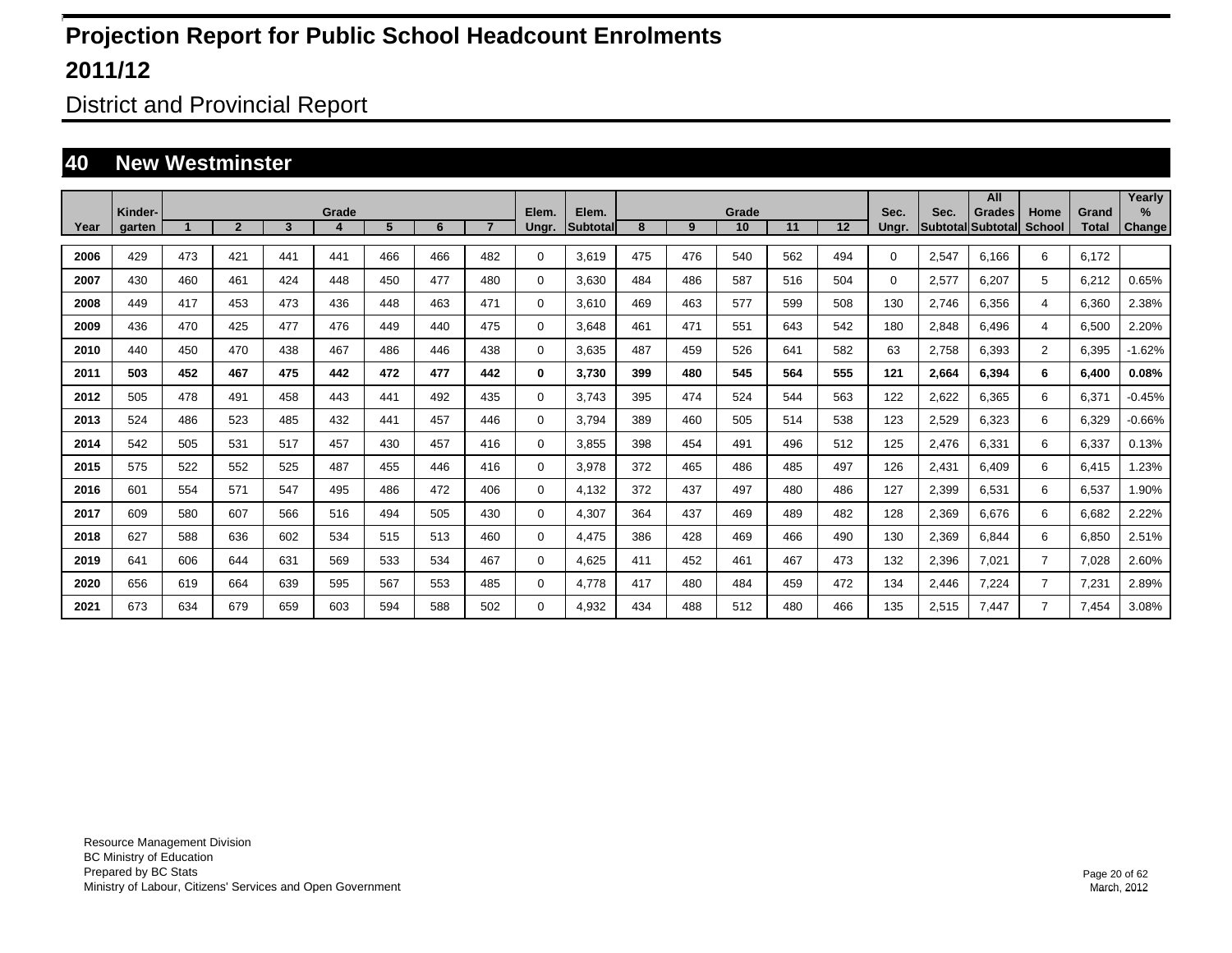District and Provincial Report

#### **41 Burnaby**

|      | Kinder- |       |              |       |       |        |       |                |                |                   |       |       | Grade |       |       | Sec.     |        | All                                       | Home           |                       | Yearly<br>$\%$ |
|------|---------|-------|--------------|-------|-------|--------|-------|----------------|----------------|-------------------|-------|-------|-------|-------|-------|----------|--------|-------------------------------------------|----------------|-----------------------|----------------|
| Year | aarten  |       | $\mathbf{v}$ | 3     | Grade | 5      | 6     | $\overline{ }$ | Elem.<br>Unar. | Elem.<br>Subtotal | 8     | 9     | 10    | 11    | 12    | Unar.    | Sec.   | <b>Grades</b><br><b>Subtotal Subtotal</b> | <b>School</b>  | Grand<br><b>Total</b> | <b>Change</b>  |
| 2006 | 1,481   | 1,554 | 1,567        | 1,570 | 1,647 | ,670   | 1.803 | 1,928          | 0              | 13,220            | .913  | 2,079 | 2,188 | 2,350 | 2,258 | $\Omega$ | 10.788 | 24,008                                    | 2              | 24.010                |                |
| 2007 | 1,543   | 1.544 | 1.578        | 1.588 | 1.637 | 1.661  | 1.722 | 1.836          | 0              | 13,109            | 2.027 | 2,013 | 2,218 | 2,349 | 2,338 |          | 10.946 | 24,055                                    | $\mathbf{1}$   | 24.056                | 0.19%          |
| 2008 | 1,507   | 1.615 | 1.570        | 1.636 | 1.609 | .663   | 1.714 | 1.757          | $\mathbf 0$    | 13.071            | .994  | 2,121 | 2.165 | 2.378 | 2.268 | 74       | 11.000 | 24.071                                    | 6              | 24.077                | 0.09%          |
| 2009 | 1,532   | 1,540 | 1,633        | 1,605 | 1,670 | .627   | 1,695 | 1.735          | $\mathbf 0$    | 13,037            | .856  | 2,089 | 2,262 | 2,238 | 2,419 | 105      | 10,969 | 24,006                                    | 5              | 24,011                | $-0.27%$       |
| 2010 | 1,600   | 1,598 | 1,552        | 1.646 | 1,645 | .682   | 1.645 | 1.742          | $\Omega$       | 13.110            | ,829  | 1,939 | 2,164 | 2,399 | 2,241 | 188      | 10.760 | 23,870                                    | $\overline{7}$ | 23,877                | $-0.56%$       |
| 2011 | 1.604   | 1,658 | 1,585        | 1,572 | 1,641 | 632. ا | 1.688 | 1.666          | 0              | 13.046            | .846  | 1,873 | 1,975 | 2,243 | 2,571 | 100      | 10.608 | 23,654                                    | 5              | 23.659                | -0.91%         |
| 2012 | .683    | 1.724 | 1.596        | 1.567 | 1.697 | .668   | 1.677 | 1.668          | $\mathbf 0$    | 13,280            | .906  | 1,875 | 1,953 | 2.194 | 2,580 | 101      | 10.609 | 23,889                                    | 5              | 23.894                | 0.99%          |
| 2013 | 1,727   | 1,830 | 1,668        | 1,589 | 1,711 | 1,721  | 1,704 | 1,650          | $\Omega$       | 13,600            | .908  | 1,898 | 1,907 | 2,126 | 2,498 | 102      | 10,439 | 24,039                                    | 5              | 24,044                | 0.63%          |
| 2014 | 1.758   | 1.880 | 1.772        | 1.661 | 1.736 | .738   | 1.761 | 1.680          | $\Omega$       | 13,986            | .893  | 1,906 | 1,931 | 2.085 | 2,434 | 103      | 10,352 | 24,338                                    | 5              | 24,343                | .24%           |
| 2015 | 1.781   | 1,913 | 1.821        | 1.764 | 1.815 | 1.764  | 1.779 | 1.735          | $\mathbf 0$    | 14,372            | .927  | 1.894 | 1,941 | 2.110 | 2,394 | 105      | 10,371 | 24.743                                    | 5              | 24.748                | 1.66%          |
| 2016 | 1.793   | 1,939 | 1.854        | 1.813 | 1.927 | 1.843  | 1.806 | 1.753          | $\mathbf 0$    | 14.728            | .989  | 1,927 | 1,932 | 2.123 | 2.419 | 106      | 10.496 | 25.224                                    | 5              | 25.229                | 1.94%          |
| 2017 | 1,853   | 1,953 | 1,879        | 846,  | 1,980 | 1,956  | 1,885 | 1,780          | 0              | 15,132            | 2,010 | 1,986 | 1,963 | 2.116 | 2,436 | 107      | 10,618 | 25,750                                    | 6              | 25,756                | 2.09%          |
| 2018 | 1,905   | 2,017 | .893         | 1,873 | 2,017 | 2,009  | 1,998 | 1,857          | 0              | 15,569            | 2,041 | 2,008 | 2,020 | 2,150 | 2,435 | 109      | 10,763 | 26,332                                    | 6              | 26,338                | 2.26%          |
| 2019 | 1,942   | 2,076 | 956.         | 1.886 | 2,045 | 2,045  | 2,051 | 1,963          | 0              | 15,964            | 2,125 | 2,038 | 2,044 | 2,210 | 2,472 | 111      | 11,000 | 26,964                                    | 6              | 26,970                | 2.40%          |
| 2020 | 1,970   | 2,114 | 2,012        | 1,948 | 2,061 | 2,074  | 2,087 | 2,014          | 0              | 16,280            | 2,242 | 2,118 | 2,074 | 2,236 | 2,535 | 113      | 11,318 | 27,598                                    | 6              | 27.604                | 2.35%          |
| 2021 | 1,995   | 2,144 | 2.049        | 2,003 | 2,127 | 2,089  | 2.115 | 2,048          | 0              | 16,570            | 2,298 | 2,229 | 2,149 | 2,266 | 2,564 | 115      | 11,621 | 28,191                                    | 6              | 28,197                | 2.15%          |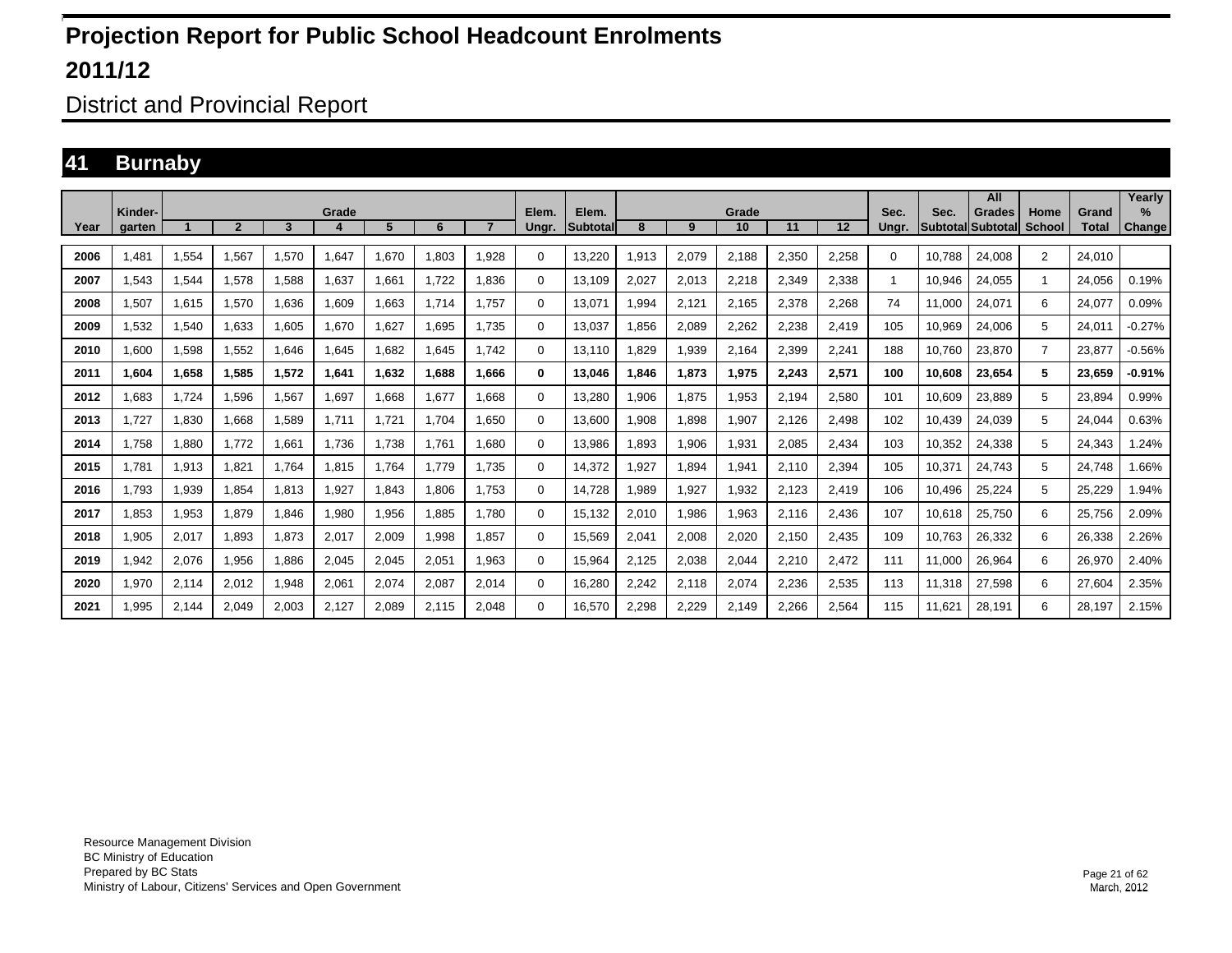District and Provincial Report

### **42 Maple Ridge-Pitt Meadows**

|      |         |       |                |       |       |       |       |                |             |                    |       |       |             |       |       |       |       | All                                |                       |                       | Yearly   |
|------|---------|-------|----------------|-------|-------|-------|-------|----------------|-------------|--------------------|-------|-------|-------------|-------|-------|-------|-------|------------------------------------|-----------------------|-----------------------|----------|
| Year | Kinder- |       | $\overline{2}$ | 3     | Grade | 5     | 6     | $\overline{ }$ | Elem.       | Elem.<br>Subtotall | 8     | 9     | Grade<br>10 | 11    | 12    | Sec.  | Sec.  | Grades<br><b>Subtotal Subtotal</b> | Home<br><b>School</b> | Grand<br><b>Total</b> | $\%$     |
|      | garten  |       |                |       |       |       |       |                | Ungr.       |                    |       |       |             |       |       | Ungr. |       |                                    |                       |                       | Change   |
| 2006 | 884     | 935   | 938            | 1.014 | 1.015 | 1.138 | 1.136 | .201           | 0           | 8,261              | .264  | 1,293 | 1.386       | .356  | 1,148 | 40    | 6.487 | 14.748                             | $\Omega$              | 14.748                |          |
| 2007 | 937     | 896   | 944            | 947   | 1.010 | 1.036 | 1.150 | 1.166          | 0           | 8.086              | .249  | 1,292 | 1.378       | .333  | 1.318 | 0     | 6,570 | 14.656                             |                       | 14.657                | $-0.62%$ |
| 2008 | 946     | 969   | 936            | 963   | 970   | 1,034 | 1,056 | 1.174          | 0           | 8,048              | ,207  | 1,283 | 1,330       | ,377  | 1,341 | 25    | 6,563 | 14,611                             | 5                     | 14,616                | $-0.28%$ |
| 2009 | 982     | 968   | 989            | 958   | 980   | 1,006 | 1,060 | 1,065          | $\mathbf 0$ | 8,008              | ,223  | 1,226 | 1,352       | .392  | 1,372 | 54    | 6,619 | 14,627                             | 3                     | 14,630                | 0.10%    |
| 2010 | 926     | 1,019 | 984            | 1,008 | 948   | 993   | 1,006 | 1.077          | $\mathbf 0$ | 7,961              | 1,120 | 1,238 | 1,272       | ,347  | 1,295 | 13    | 6,285 | 14,246                             | $\Omega$              | 14,246                | $-2.62%$ |
| 2011 | 1,033   | 954   | 1,029          | 1,016 | 1,013 | 968   | 1,004 | 1.017          | 0           | 8,034              | 1.106 | 1,149 | 1,274       | ,257  | 1,347 | 36    | 6,169 | 14,203                             | $\mathbf{0}$          | 14,203                | $-0.30%$ |
| 2012 | 1,026   | 936   | 1,027          | 971   | 1,020 | 1,014 | 999   | 968            | 0           | 7,961              | 1,131 | 1,117 | 1,269       | ,251  | 1,349 | 36    | 6,153 | 14.114                             | $\Omega$              | 14,114                | $-0.63%$ |
| 2013 | 1,038   | 945   | 1.017          | 978   | 989   | 1,021 | 1,042 | 959            | 0           | 7,989              | 1,076 | 1,120 | 1,202       | ,217  | 1,320 | 37    | 5,972 | 13,961                             | $\mathbf 0$           | 13,961                | $-1.08%$ |
| 2014 | 1,064   | 957   | 1.027          | 969   | 996   | 991   | 1,051 | 1.001          | 0           | 8.056              | .068  | 1,067 | 1,204       | 1,156 | 1,288 | 38    | 5,821 | 13,877                             | 0                     | 13,877                | $-0.60%$ |
| 2015 | 1.036   | 981   | 1.040          | 979   | 988   | 999   | 1.020 | 1.009          | 0           | 8.052              | 1.113 | 1,058 | 1,150       | 1.157 | 1,230 | 38    | 5,746 | 13.798                             | $\mathbf 0$           | 13.798                | $-0.57%$ |
| 2016 | 1.008   | 956   | 1.066          | 992   | 999   | 992   | 1.029 | 981            | 0           | 8.023              | 1.123 | 1.102 | 1.140       | 1.109 | 1.227 | 39    | 5,740 | 13.763                             | $\mathbf 0$           | 13.763                | $-0.25%$ |
| 2017 | 1.006   | 931   | 1.040          | 1.017 | 1.012 | 1,003 | 1.021 | 988            | 0           | 8.018              | .092  | 1,112 | 1,185       | 1,099 | 1.182 | 39    | 5,709 | 13.727                             | $\mathbf 0$           | 13.727                | $-0.26%$ |
| 2018 | 1.039   | 929   | 1.014          | 993   | 1.036 | 1.015 | 1.032 | 982            | 0           | 8.040              | 1.100 | 1,083 | 1,196       | 1.139 | 1.171 | 40    | 5,729 | 13.769                             | $\mathbf 0$           | 13.769                | 0.31%    |
| 2019 | 1.060   | 959   | 1.012          | 968   | 1.012 | 1.040 | 1.044 | 992            | 0           | 8.087              | 1.093 | 1,091 | 1,167       | 1.153 | 1.210 | 40    | 5,754 | 13,841                             | $\mathbf 0$           | 13,841                | 0.52%    |
| 2020 | 1,084   | 979   | 1,044          | 967   | 989   | 1,017 | 1,070 | 1,004          | 0           | 8,154              | 1,105 | 1,083 | 1,175       | 1,128 | 1,226 | 41    | 5,758 | 13,912                             | $\Omega$              | 13,912                | 0.51%    |
| 2021 | 1.110   | 1,000 | 1.066          | 997   | 988   | 993   | 1.047 | .028           | 0           | 8.229              | 1.118 | 1,096 | 1.168       | 1.134 | 1,205 | 42    | 5.763 | 13,992                             | 0                     | 13,992                | 0.58%    |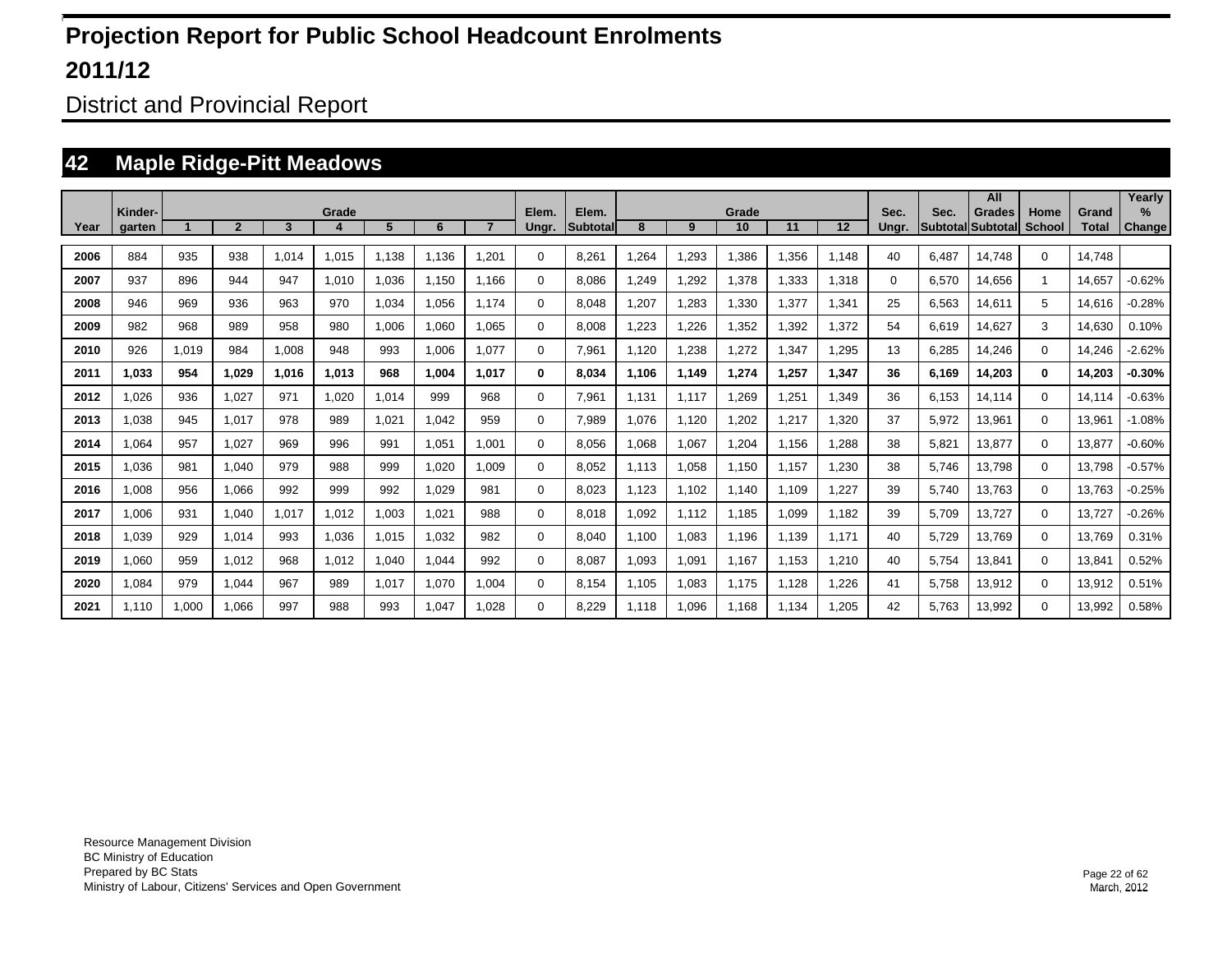District and Provincial Report

#### **43 Coquitlam**

|      | Kinder- |       |                |       | Grade            |       |       |       | Elem.       | Elem.           |       |       | Grade |       |       | Sec.     | Sec.   | All<br><b>Grades</b>     | Home           | Grand        | Yearly<br>%   |
|------|---------|-------|----------------|-------|------------------|-------|-------|-------|-------------|-----------------|-------|-------|-------|-------|-------|----------|--------|--------------------------|----------------|--------------|---------------|
| Year | aarten  |       | $\overline{2}$ | 3     | $\boldsymbol{4}$ | 5     | 6     |       | Unar.       | <b>Subtotal</b> | 8     | 9     | 10    | 11    | 12    | Unar.    |        | <b>SubtotallSubtotal</b> | School         | <b>Total</b> | <b>Change</b> |
| 2006 | 1,924   | 1,956 | 2,003          | 2,027 | 2,124            | 2,255 | 2,330 | 2,305 | 0           | 16,924          | 2,620 | 2,581 | 2,817 | 2,784 | 2,841 | $\Omega$ | 13,643 | 30,567                   | $\overline{2}$ | 30.569       |               |
| 2007 | 1.871   | 1,997 | 1.976          | 2.031 | 2.036            | 2,157 | 2,281 | 2.404 | $\mathbf 0$ | 16.753          | 2.472 | 2,541 | 2,709 | 2.900 | 2.868 | 58       | 13.548 | 30,301                   | $\overline{2}$ | 30.303       | $-0.87%$      |
| 2008 | 1,890   | 1,933 | 2,049          | 2,006 | 2,074            | 2,090 | 2,198 | 2,348 | $\Omega$    | 16,588          | 2,442 | 2,536 | 2,672 | 2,810 | 3,009 | 100      | 13,569 | 30,157                   | $\Omega$       | 30.157       | $-0.48%$      |
| 2009 | 1,956   | 1,948 | 1,980          | 2.054 | 2,057            | 2,127 | 2,171 | 2,301 | 0           | 16.594          | 2.400 | 2,571 | 2,668 | 2.827 | 3.091 | 680      | 14,237 | 30.831                   | $\overline{2}$ | 30.833       | 2.24%         |
| 2010 | 1,967   | 2,064 | 2.014          | 2.039 | 2.115            | 2.129 | 2,206 | 2,234 | $\Omega$    | 16.768          | 2.363 | 2,521 | 2.669 | 2.838 | 3.307 | 967      | 14.665 | 31.433                   | -1             | 31.434       | 1.95%         |
| 2011 | 2,007   | 2,018 | 2,080          | 2,042 | 2,064            | 2,144 | 2,183 | 2,283 | $\bf{0}$    | 16,821          | 2,293 | 2,447 | 2,639 | 2.766 | 3,591 | 1.165    | 14,901 | 31,722                   | $\mathbf{2}$   | 31.724       | 0.92%         |
| 2012 | 2.049   | 1,933 | 2.055          | 2.098 | 2.046            | 2.098 | 2.172 | 2.336 | $\Omega$    | 16.787          | 2.279 | 2.406 | 2,589 | 2.725 | 3.574 | 1.177    | 14.750 | 31.537                   | 2              | 31.539       | $-0.58%$      |
| 2013 | 2,114   | 2,001 | 987.           | 2,092 | 2,128            | 2,081 | 2.121 | 2,321 | $\Omega$    | 16,845          | 2,336 | 2,355 | 2,492 | 2,628 | 3,489 | 1,198    | 14,498 | 31.343                   | 2              | 31.345       | $-0.62%$      |
| 2014 | 2,216   | 2,066 | 2,058          | 2.026 | 2,124            | 2,167 | 2.106 | 2.270 | 0           | 17.033          | 2,324 | 2,414 | 2.443 | 2,538 | 3,381 | ,221     | 14,321 | 31.354                   | $\overline{2}$ | 31.356       | 0.04%         |
| 2015 | 2,269   | 2,167 | 2,126          | 2,101 | 2,064            | 2,168 | 2,195 | 2,259 | $\Omega$    | 17,349          | 2,279 | 2,409 | 2,503 | 2,494 | 3,280 | , 244    | 14,209 | 31,558                   | $\overline{2}$ | 31,560       | 0.65%         |
| 2016 | 2,191   | 2,220 | 2,230          | 2,170 | 2,139            | 2,107 | 2,198 | 2,353 | $\mathbf 0$ | 17,608          | 2,270 | 2,365 | 2,500 | 2,553 | 3,229 | ,267     | 14,184 | 31.792                   | $\overline{2}$ | 31.794       | 0.74%         |
| 2017 | 2,271   | 2,147 | 2,286          | 2,276 | 2,210            | 2,184 | 2.140 | 2.359 | 0           | 17,873          | 2.363 | 2,357 | 2,460 | 2,555 | 3,296 | .291     | 14,322 | 32,195                   | $\overline{2}$ | 32.197       | 1.27%         |
| 2018 | 2,398   | 2,222 | 2,212          | 2,334 | 2,316            | 2,256 | 2,216 | 2,299 | 0           | 18,253          | 2,369 | 2,451 | 2,452 | 2,521 | 3,308 | 1,317    | 14,418 | 32,671                   | $\overline{2}$ | 32,673       | 1.48%         |
| 2019 | 2,512   | 2,345 | 2,290          | 2,261 | 2,372            | 2,361 | 2,286 | 2,378 | 0           | 18.805          | 2,311 | 2,459 | 2,543 | 2,515 | 3,275 | 1,348    | 14,451 | 33,256                   | $\overline{2}$ | 33,258       | 1.79%         |
| 2020 | 2,631   | 2,454 | 2,413          | 2,337 | 2,302            | 2,419 | 2,390 | 2,451 | 0           | 19,397          | 2,387 | 2,400 | 2,554 | 2,601 | 3,268 | 1,375    | 14,585 | 33,982                   | 2              | 33,984       | 2.18%         |
| 2021 | 2.749   | 2,567 | 2.522          | 2.458 | 2.377            | 2.346 | 2.448 | 2,559 | 0           | 20.026          | 2.459 | 2.475 | 2.497 | 2.614 | 3.365 | 1.400    | 14.810 | 34.836                   | $\overline{2}$ | 34.838       | 2.51%         |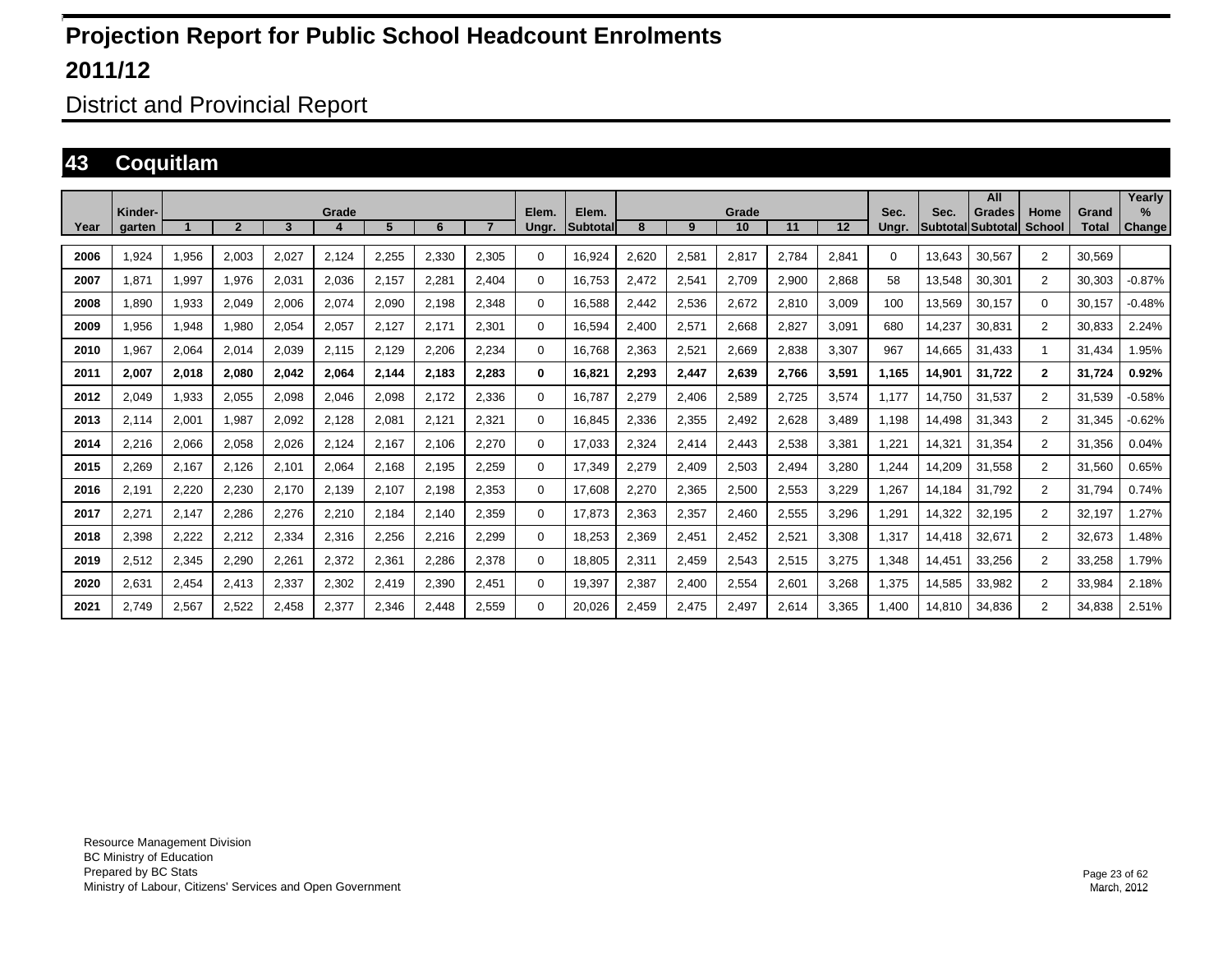District and Provincial Report

#### **44 North Vancouver**

|      |                   |       |                |       |       |       |       |                |                |                          |        |       |             |             |       |               |                                  | All           |                       |                       | Yearly                |
|------|-------------------|-------|----------------|-------|-------|-------|-------|----------------|----------------|--------------------------|--------|-------|-------------|-------------|-------|---------------|----------------------------------|---------------|-----------------------|-----------------------|-----------------------|
| Year | Kinder-<br>garten |       | $\overline{2}$ | 3     | Grade | 5     | 6     | $\overline{7}$ | Elem.<br>Ungr. | Elem.<br><b>Subtotal</b> | 8      | 9     | Grade<br>10 | 11          | 12    | Sec.<br>Ungr. | Sec.<br><b>SubtotallSubtotal</b> | <b>Grades</b> | Home<br><b>School</b> | Grand<br><b>Total</b> | $\%$<br><b>Change</b> |
|      |                   |       |                |       |       |       |       |                |                |                          |        |       |             |             |       |               |                                  |               |                       |                       |                       |
| 2006 | 973               | 1,075 | 1.143          | 1,110 | 1.166 | .254  | 1.364 | 1.260          | 0              | 9,345                    | ,353   | 1.465 | .487        | <b>.462</b> | 1,355 | 0             | 7.122                            | 16.467        | 10                    | 16.477                |                       |
| 2007 | 969               | 976   | 1.064          | 1,151 | 1.114 | 1.181 | 1.259 | 1.357          | 0              | 9.071                    | .232   | 1,391 | .458        | 1.474       | 1.409 | 0             | 6,964                            | 16.035        | 9                     | 16.044                | $-2.63%$              |
| 2008 | .034              | 1,001 | 995            | 1.068 | 1.154 | 1.126 | 1.197 | 1.265          | 0              | 8.840                    | ,357   | 1,249 | .396        | .482        | 1.486 | 14            | 6,984                            | 15.824        | 9                     | 15.833                | $-1.32%$              |
| 2009 | .076              | 1,085 | 1,030          | 1,034 | 1,093 | 1.168 | 1,134 | 1,233          | 0              | 8,853                    | ,278   | 1,382 | .307        | 1,412       | 1,520 | 58            | 6,957                            | 15,810        | 10                    | 15,820                | $-0.08%$              |
| 2010 | .051              | 1,094 | 1,085          | 1,067 | 1,055 | 1,099 | 1.197 | 1.139          | 0              | 8.787                    | ,224   | 1,314 | 1,414       | 1,319       | 1.433 | $\Omega$      | 6.704                            | 15,491        | 6                     | 15,497                | $-2.04%$              |
| 2011 | 1.075             | 1,065 | 1,092          | 1,083 | 1,076 | 1,061 | 1.098 | 1.226          | 0              | 8.776                    | 1,139  | 1,252 | 1,314       | 1,413       | 1.380 | 131           | 6,629                            | 15.405        | 5                     | 15.410                | $-0.56%$              |
| 2012 | 1.012             | 1,045 | 1.045          | 1,075 | 1.083 | 1,074 | 1.061 | 1.195          | 0              | 8.590                    | 1.179  | 1,227 | .277        | .407        | 1,382 | 131           | 6.603                            | 15,193        | 5                     | 15.198                | $-1.38%$              |
| 2013 | 1.013             | 996   | 1.032          | 1,037 | 1.087 | 1,079 | 1.069 | 1.151          | 0              | 8.464                    | l.150  | 1,246 | ,222        | 1.343       | 1.359 | 131           | 6.451                            | 14,915        | 5                     | 14.920                | $-1.83%$              |
| 2014 | .051              | 998   | 985            | 1.025 | 1.049 | 1.084 | 1.074 | 1.159          | 0              | 8.425                    | 1.109  | 1.217 | .239        | 1.288       | 1.303 | 132           | 6.288                            | 14.713        | 5                     | 14.718                | -1.35%                |
| 2015 | 1,062             | 1,035 | 987            | 978   | 1,037 | 1,047 | 1,079 | 1.165          | $\Omega$       | 8,390                    | 1.116  | 1,175 | .212        | 1,302       | 1,254 | 133           | 6,192                            | 14,582        | 5                     | 14,587                | $-0.89%$              |
| 2016 | 1,025             | 1,047 | 1,024          | 980   | 992   | 1,037 | 1,043 | 1.171          | $\Omega$       | 8,319                    | 1,123  | 1,182 | 1,172       | 1,277       | 1,263 | 134           | 6,151                            | 14,470        | 5                     | 14.475                | $-0.77%$              |
| 2017 | 993               | 1,011 | 1,035          | 1,018 | 994   | 991   | 1,033 | 1.133          | 0              | 8,208                    | 1,127  | 1,188 | 1.178       | 1,238       | 1,242 | 135           | 6,108                            | 14,316        | 5                     | 14,321                | $-1.06%$              |
| 2018 | 1,032             | 979   | 1,000          | 1,028 | 1,031 | 993   | 988   | 1,121          | 0              | 8.172                    | 091, ا | 1,193 | 1,182       | 1,241       | 1,208 | 136           | 6,051                            | 14,223        | 5                     | 14.228                | $-0.65%$              |
| 2019 | 1.067             | 1,018 | 969            | 994   | 1,041 | 1,029 | 988   | 1.072          | 0              | 8.178                    | 1.079  | 1,156 | 1,187       | 1,247       | 1,209 | 137           | 6.015                            | 14,193        | 5                     | 14.198                | $-0.21%$              |
| 2020 | 1.103             | 1,051 | 1.007          | 963   | 1,007 | 1,040 | 1,024 | 1.073          | 0              | 8.268                    | 1.034  | 1,143 | 1,153       | 1,252       | 1,214 | 137           | 5,933                            | 14,201        | 5                     | 14.206                | 0.06%                 |
| 2021 | 1.136             | 1,086 | 1.040          | 1,000 | 976   | 1,006 | 1,036 | 1.112          | $\Omega$       | 8.392                    | 1.035  | 1,097 | 1.141       | 1,219       | 1,220 | 139           | 5.851                            | 14,243        | 5                     | 14.248                | 0.30%                 |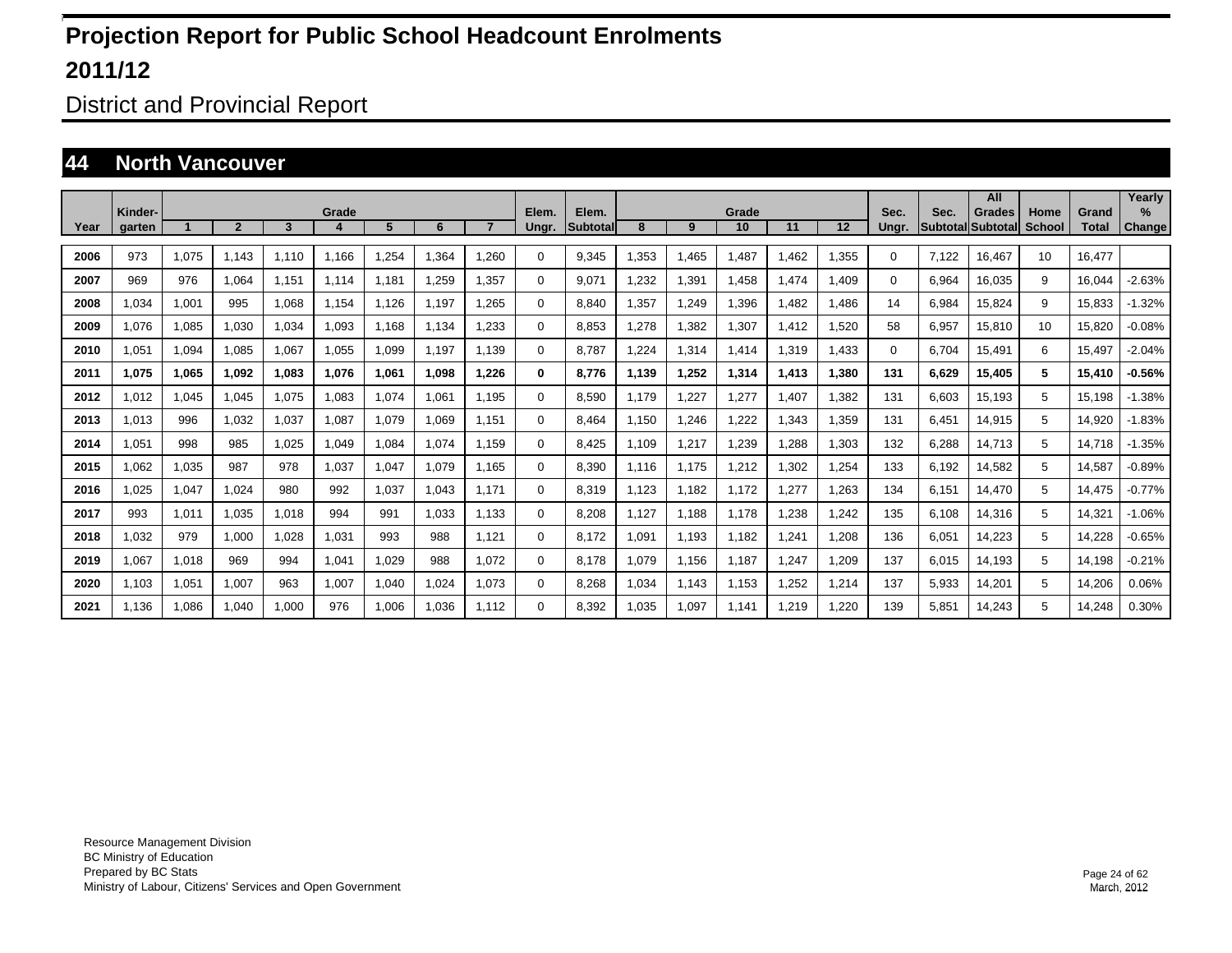District and Provincial Report

#### **45 West Vancouver**

|      |         |     |                |     |       |     |     |                |             |           |     |     |       |     |     |                |       | All               |                |              | Yearly   |
|------|---------|-----|----------------|-----|-------|-----|-----|----------------|-------------|-----------|-----|-----|-------|-----|-----|----------------|-------|-------------------|----------------|--------------|----------|
|      | Kinder- |     |                |     | Grade | 5   | 6   | $\overline{7}$ | Elem.       | Elem.     | 8   |     | Grade |     |     | Sec.           | Sec.  | <b>Grades</b>     | Home           | Grand        | $\%$     |
| Year | garten  |     | $\overline{2}$ | 3   |       |     |     |                | Ungr.       | Subtotall |     | 9   | 10    | 11  | 12  | Ungr.          |       | Subtotal Subtotal | <b>School</b>  | <b>Total</b> | Change   |
| 2006 | 352     | 354 | 363            | 390 | 392   | 408 | 444 | 470            | 0           | 3.173     | 529 | 579 | 611   | 714 | 623 | $\overline{2}$ | 3,058 | 6.231             | 4              | 6.235        |          |
| 2007 | 340     | 386 | 366            | 374 | 424   | 409 | 425 | 448            | 0           | 3.172     | 557 | 564 | 627   | 661 | 671 | 0              | 3,080 | 6,252             | 4              | 6,256        | 0.34%    |
| 2008 | 362     | 351 | 410            | 402 | 385   | 439 | 423 | 454            | 0           | 3,226     | 535 | 583 | 628   | 675 | 630 | $\mathbf 0$    | 3,051 | 6.277             | 10             | 6,287        | 0.50%    |
| 2009 | 348     | 401 | 387            | 440 | 420   | 407 | 466 | 430            | $\mathbf 0$ | 3,299     | 528 | 574 | 623   | 661 | 669 | $\mathbf 0$    | 3,055 | 6.354             | 5              | 6.359        | 1.15%    |
| 2010 | 375     | 402 | 434            | 417 | 466   | 455 | 420 | 469            | $\mathbf 0$ | 3.438     | 551 | 558 | 621   | 673 | 648 | $\mathbf 0$    | 3,051 | 6.489             | 4              | 6.493        | 2.11%    |
| 2011 | 380     | 417 | 436            | 468 | 439   | 482 | 490 | 445            | 0           | 3,557     | 573 | 561 | 625   | 687 | 660 | 0              | 3,106 | 6.663             | 3              | 6.666        | 2.66%    |
| 2012 | 375     | 391 | 419            | 437 | 433   | 445 | 493 | 457            | 0           | 3.450     | 581 | 545 | 618   | 669 | 639 | 0              | 3,052 | 6.502             | 3              | 6,505        | $-2.42%$ |
| 2013 | 348     | 390 | 396            | 423 | 410   | 438 | 454 | 457            | 0           | 3.316     | 595 | 542 | 587   | 648 | 615 | 0              | 2,987 | 6.303             | 3              | 6,306        | $-3.06%$ |
| 2014 | 342     | 364 | 396            | 401 | 398   | 416 | 447 | 423            | 0           | 3.187     | 596 | 556 | 583   | 618 | 596 | 0              | 2,949 | 6.136             | 3              | 6.139        | $-2.65%$ |
| 2015 | 341     | 359 | 371            | 402 | 379   | 405 | 427 | 418            | 0           | 3,102     | 554 | 558 | 597   | 615 | 572 | 0              | 2,896 | 5.998             | 3              | 6,001        | $-2.25%$ |
| 2016 | 319     | 357 | 366            | 378 | 380   | 386 | 416 | 399            | 0           | 3,001     | 547 | 520 | 599   | 628 | 567 | $\mathbf 0$    | 2,861 | 5.862             | 3              | 5.865        | $-2.27%$ |
| 2017 | 291     | 335 | 365            | 373 | 358   | 388 | 398 | 389            | $\mathbf 0$ | 2,897     | 525 | 514 | 563   | 630 | 578 | $\mathbf 0$    | 2,810 | 5.707             | 3              | 5.710        | $-2.64%$ |
| 2018 | 295     | 309 | 343            | 372 | 354   | 367 | 399 | 373            | $\mathbf 0$ | 2.812     | 512 | 494 | 556   | 596 | 582 | $\mathbf 0$    | 2,740 | 5.552             | $\overline{2}$ | 5,554        | $-2.73%$ |
| 2019 | 299     | 312 | 317            | 352 | 353   | 363 | 379 | 375            | $\mathbf 0$ | 2.750     | 492 | 483 | 536   | 589 | 555 | $\mathbf 0$    | 2,655 | 5.405             | $\overline{2}$ | 5.407        | $-2.65%$ |
| 2020 | 310     | 316 | 322            | 327 | 335   | 362 | 375 | 357            | $\mathbf 0$ | 2.704     | 494 | 465 | 523   | 569 | 547 | $\mathbf 0$    | 2,598 | 5.302             | $\overline{2}$ | 5,304        | $-1.90%$ |
| 2021 | 325     | 328 | 326            | 332 | 313   | 345 | 375 | 354            | 0           | 2.698     | 472 | 467 | 505   | 557 | 531 | $\Omega$       | 2,532 | 5.230             | $\overline{2}$ | 5,232        | $-1.36%$ |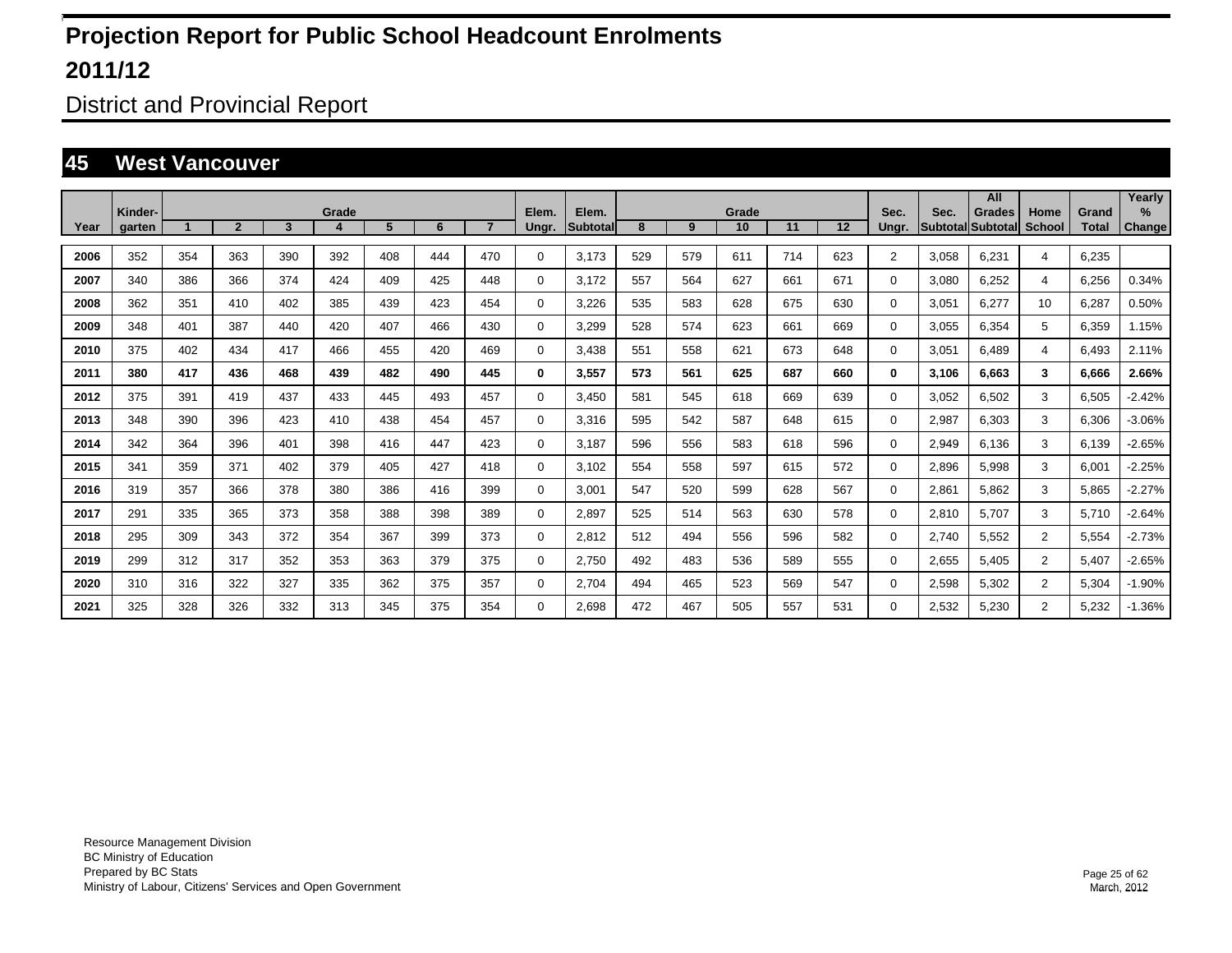District and Provincial Report

#### **46 Sunshine Coast**

|      |         |     |                |     |            |     |     |                |             |                    |     |     |             |     |     |       |                         | All                       |                       |                       | Yearly        |
|------|---------|-----|----------------|-----|------------|-----|-----|----------------|-------------|--------------------|-----|-----|-------------|-----|-----|-------|-------------------------|---------------------------|-----------------------|-----------------------|---------------|
| Year | Kinder- |     | $\overline{2}$ | 3   | Grade<br>4 | 5   | 6   | $\overline{7}$ | Elem.       | Elem.<br>Subtotall | 8   | 9   | Grade<br>10 | 11  | 12  | Sec.  | Sec.<br><b>Subtotal</b> | <b>Grades</b><br>Subtotal | Home<br><b>School</b> | Grand<br><b>Total</b> | $\%$          |
|      | garten  |     |                |     |            |     |     |                | Ungr.       |                    |     |     |             |     |     | Ungr. |                         |                           |                       |                       | <b>Change</b> |
| 2006 | 170     | 210 | 206            | 226 | 259        | 289 | 268 | 286            | 0           | 1,914              | 317 | 358 | 418         | 388 | 319 | 75    | 1.875                   | 3.789                     | 5                     | 3.794                 |               |
| 2007 | 205     | 185 | 216            | 201 | 230        | 256 | 300 | 282            | 0           | 1.875              | 286 | 325 | 385         | 405 | 328 | 68    | 1.797                   | 3.672                     | 6                     | 3.678                 | $-3.06%$      |
| 2008 | 185     | 221 | 198            | 219 | 207        | 236 | 264 | 301            | $\mathbf 0$ | 1,831              | 299 | 285 | 318         | 382 | 356 | 37    | 1,677                   | 3,508                     | 8                     | 3,516                 | $-4.40%$      |
| 2009 | 186     | 185 | 214            | 191 | 219        | 212 | 236 | 275            | $\mathbf 0$ | 1,718              | 315 | 303 | 315         | 326 | 337 | 69    | 1,665                   | 3,383                     | 5                     | 3,388                 | $-3.64%$      |
| 2010 | 191     | 199 | 191            | 212 | 203        | 233 | 219 | 239            | $\mathbf 0$ | 1,687              | 281 | 311 | 323         | 305 | 327 | 53    | 1,600                   | 3,287                     | 4                     | 3,291                 | $-2.86%$      |
| 2011 | 213     | 200 | 200            | 195 | 213        | 211 | 233 | 229            | 0           | 1,694              | 243 | 276 | 311         | 328 | 262 | 89    | 1,509                   | 3,203                     | 6                     | 3,209                 | $-2.49%$      |
| 2012 | 232     | 199 | 209            | 188 | 210        | 212 | 213 | 229            | $\mathbf 0$ | 1.692              | 250 | 261 | 281         | 355 | 264 | 89    | 1,500                   | 3,192                     | 6                     | 3,198                 | $-0.34%$      |
| 2013 | 242     | 218 | 208            | 197 | 204        | 208 | 212 | 209            | $\mathbf 0$ | 1.698              | 249 | 262 | 259         | 317 | 279 | 89    | 1,455                   | 3,153                     | 6                     | 3,159                 | $-1.22%$      |
| 2014 | 248     | 226 | 227            | 195 | 212        | 202 | 208 | 208            | 0           | 1.726              | 227 | 263 | 260         | 294 | 256 | 90    | 1,390                   | 3,116                     | 6                     | 3,122                 | $-1.17%$      |
| 2015 | 247     | 233 | 235            | 212 | 211        | 209 | 201 | 203            | 0           | 1,751              | 226 | 240 | 260         | 295 | 238 | 91    | 1,350                   | 3,101                     | 6                     | 3,107                 | $-0.48%$      |
| 2016 | 237     | 231 | 241            | 220 | 229        | 208 | 209 | 197            | $\mathbf 0$ | 1.772              | 221 | 238 | 238         | 295 | 237 | 91    | 1,320                   | 3,092                     | 6                     | 3,098                 | $-0.29%$      |
| 2017 | 224     | 221 | 239            | 226 | 236        | 225 | 207 | 204            | $\mathbf 0$ | 1.782              | 214 | 232 | 236         | 271 | 236 | 91    | 1,280                   | 3.062                     | 6                     | 3,068                 | $-0.97%$      |
| 2018 | 231     | 209 | 230            | 223 | 242        | 233 | 224 | 203            | $\mathbf 0$ | 1,795              | 223 | 226 | 230         | 268 | 220 | 91    | 1,258                   | 3.053                     | 6                     | 3,059                 | $-0.29%$      |
| 2019 | 239     | 217 | 217            | 215 | 240        | 238 | 232 | 219            | $\mathbf 0$ | 1.817              | 221 | 236 | 225         | 263 | 217 | 92    | 1,254                   | 3.071                     | 6                     | 3,077                 | 0.59%         |
| 2020 | 248     | 224 | 227            | 204 | 232        | 236 | 237 | 226            | $\mathbf 0$ | 1,834              | 238 | 234 | 234         | 258 | 214 | 92    | 1,270                   | 3,104                     | 6                     | 3,110                 | 1.07%         |
| 2021 | 257     | 232 | 233            | 212 | 220        | 228 | 236 | 232            | 0           | 1.850              | 246 | 252 | 233         | 267 | 209 | 92    | ,299                    | 3,149                     | 6                     | 3,155                 | 1.45%         |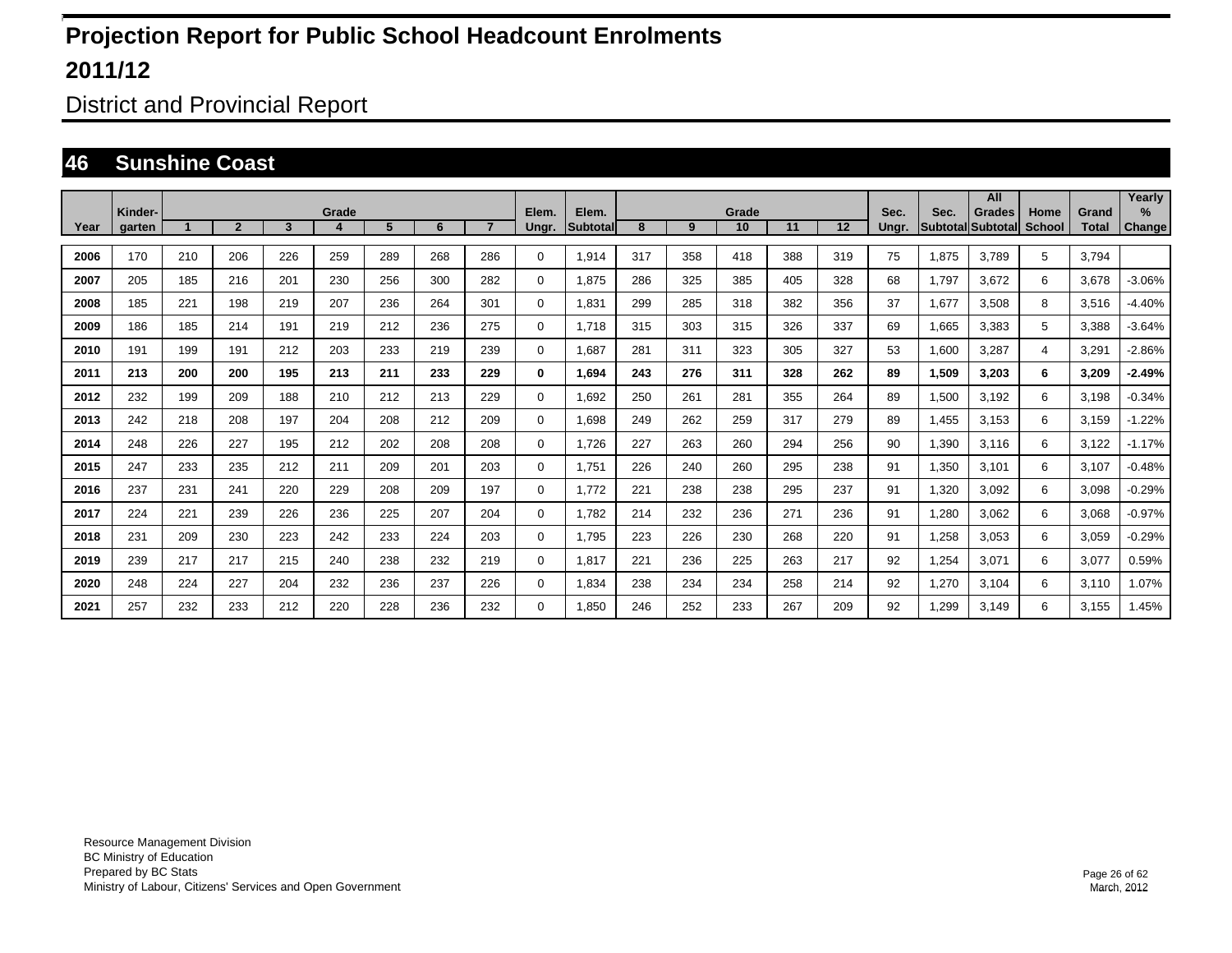District and Provincial Report

#### **47 Powell River**

|      |                   |     |                |                         |       |     |     |                |                |                   |     |     |             |     |     |               |                           | All           |                       |                       | Yearly         |
|------|-------------------|-----|----------------|-------------------------|-------|-----|-----|----------------|----------------|-------------------|-----|-----|-------------|-----|-----|---------------|---------------------------|---------------|-----------------------|-----------------------|----------------|
| Year | Kinder-<br>garten |     | $\overline{2}$ | $\overline{\mathbf{3}}$ | Grade | 5   | 6   | $\overline{7}$ | Elem.<br>Ungr. | Elem.<br>Subtotal | 8   | 9   | Grade<br>10 | 11  | 12  | Sec.<br>Ungr. | Sec.<br>Subtotal Subtotal | <b>Grades</b> | Home<br><b>School</b> | Grand<br><b>Total</b> | $\%$<br>Change |
|      |                   |     |                |                         |       |     |     |                |                |                   |     |     |             |     |     |               |                           |               |                       |                       |                |
| 2006 | 127               | 142 | 137            | 151                     | 169   | 175 | 194 | 216            | $\mathbf 0$    | 1,311             | 206 | 220 | 249         | 304 | 266 | 0             | 1,245                     | 2,556         | $\mathbf{0}$          | 2,556                 |                |
| 2007 | 139               | 129 | 143            | 134                     | 154   | 177 | 174 | 197            | $\mathbf 0$    | 1,247             | 224 | 216 | 241         | 246 | 309 | 0             | 1,236                     | 2,483         | $\mathbf 0$           | 2,483                 | $-2.86%$       |
| 2008 | 132               | 142 | 123            | 147                     | 134   | 150 | 177 | 176            | $\mathbf 0$    | 1.181             | 208 | 236 | 238         | 246 | 265 | 6             | 1,199                     | 2,380         | $\mathbf 0$           | 2,380                 | $-4.15%$       |
| 2009 | 122               | 135 | 150            | 121                     | 150   | 132 | 153 | 184            | $\mathbf 0$    | 1.147             | 174 | 206 | 256         | 258 | 285 | 6             | 1.185                     | 2,332         | 0                     | 2,332                 | $-2.02%$       |
| 2010 | 124               | 121 | 139            | 147                     | 118   | 153 | 134 | 147            | $\mathbf 0$    | 1.083             | 178 | 180 | 228         | 253 | 291 | 8             | 1,138                     | 2,221         | $\mathbf 0$           | 2,221                 | $-4.76%$       |
| 2011 | 132               | 126 | 123            | 136                     | 153   | 122 | 144 | 128            | 0              | 1.064             | 150 | 186 | 194         | 234 | 340 | 17            | 1,121                     | 2,185         | $\bf{0}$              | 2,185                 | $-1.62%$       |
| 2012 | 129               | 125 | 110            | 128                     | 144   | 117 | 158 | 114            | $\mathbf 0$    | 1.025             | 157 | 181 | 178         | 212 | 316 | 17            | 1.061                     | 2.086         | $\mathbf 0$           | 2,086                 | $-4.53%$       |
| 2013 | 131               | 123 | 110            | 114                     | 136   | 110 | 150 | 124            | $\mathbf 0$    | 998               | 140 | 185 | 168         | 191 | 283 | 17            | 984                       | 1.982         | $\mathbf 0$           | 1,982                 | $-4.99%$       |
| 2014 | 140               | 125 | 108            | 114                     | 122   | 104 | 142 | 118            | 0              | 973               | 152 | 165 | 171         | 178 | 253 | 17            | 936                       | 1.909         | $\mathbf 0$           | 1,909                 | $-3.68%$       |
| 2015 | 136               | 135 | 111            | 114                     | 124   | 94  | 134 | 112            | $\mathbf 0$    | 960               | 145 | 178 | 153         | 181 | 236 | 16            | 909                       | 1,869         | $\mathbf 0$           | 1,869                 | $-2.10%$       |
| 2016 | 140               | 132 | 120            | 117                     | 124   | 96  | 121 | 106            | $\mathbf 0$    | 956               | 137 | 171 | 165         | 163 | 238 | 16            | 890                       | 1.846         | $\mathbf 0$           | 1,846                 | $-1.23%$       |
| 2017 | 146               | 135 | 117            | 126                     | 127   | 96  | 124 | 96             | $\mathbf 0$    | 967               | 130 | 161 | 158         | 174 | 217 | 16            | 856                       | 1,823         | $\mathbf 0$           | 1,823                 | $-1.25%$       |
| 2018 | 154               | 141 | 120            | 123                     | 136   | 98  | 124 | 99             | $\mathbf 0$    | 995               | 118 | 154 | 151         | 169 | 231 | 16            | 839                       | 1.834         | $\mathbf 0$           | 1,834                 | 0.60%          |
| 2019 | 159               | 148 | 125            | 126                     | 132   | 105 | 127 | 99             | 0              | 1,021             | 122 | 140 | 144         | 163 | 229 | 16            | 814                       | 1.835         | $\mathbf 0$           | 1,835                 | 0.05%          |
| 2020 | 163               | 154 | 131            | 131                     | 136   | 102 | 137 | 101            | 0              | 1.055             | 122 | 144 | 132         | 156 | 221 | 16            | 791                       | 1.846         | $\mathbf 0$           | 1,846                 | 0.60%          |
| 2021 | 167               | 157 | 136            | 138                     | 142   | 105 | 133 | 109            | 0              | 1.087             | 125 | 145 | 135         | 144 | 212 | 16            | 777                       | 1.864         | $\mathbf 0$           | 1.864                 | 0.98%          |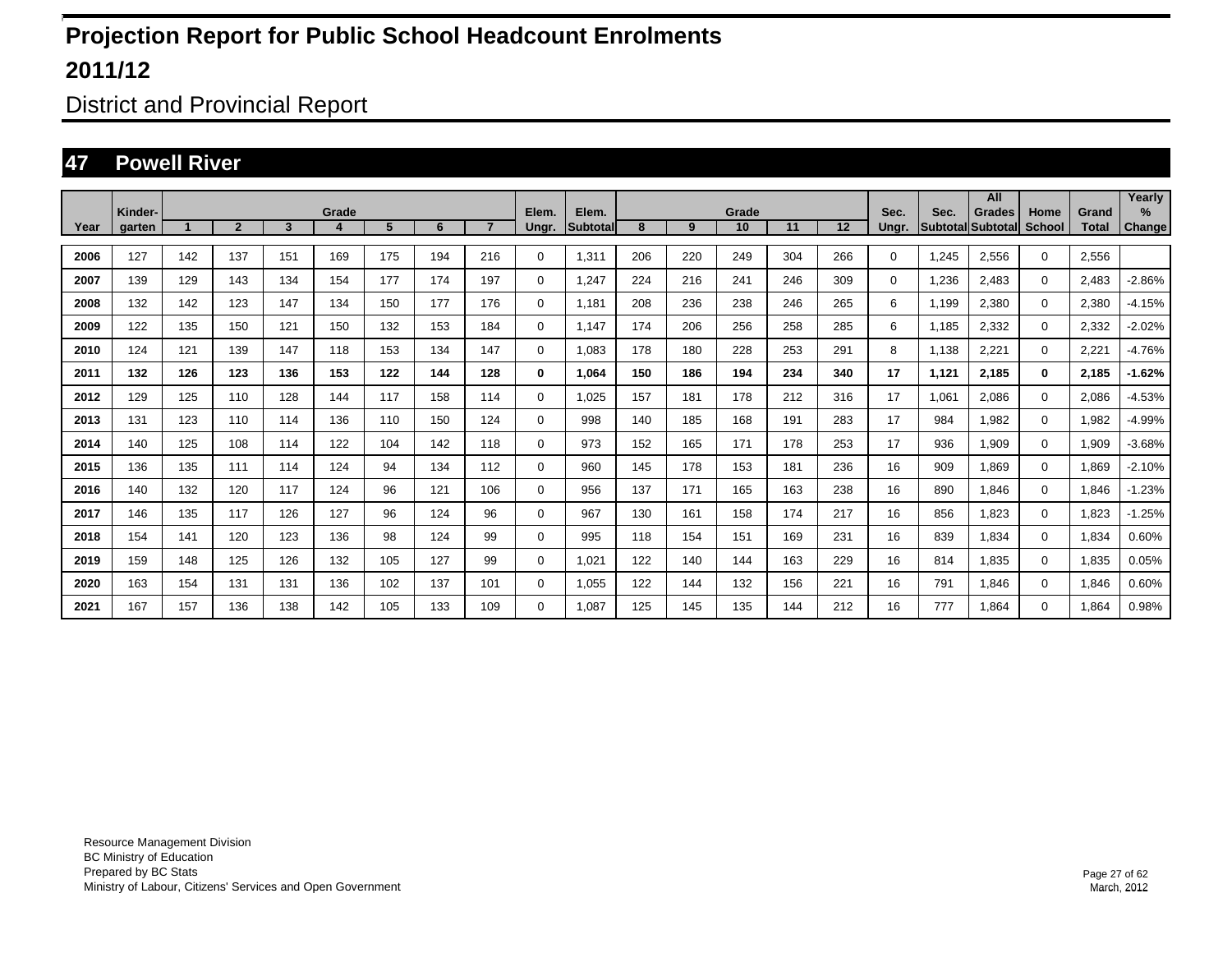District and Provincial Report

### **48 Sea to Sky**

|      |                   |     |                |                         |            |     |     |                |                |                    |     |     |             |     |     |                |                                  | All           |                       |                       | Yearly                |
|------|-------------------|-----|----------------|-------------------------|------------|-----|-----|----------------|----------------|--------------------|-----|-----|-------------|-----|-----|----------------|----------------------------------|---------------|-----------------------|-----------------------|-----------------------|
| Year | Kinder-<br>garten |     | $\overline{2}$ | $\overline{\mathbf{3}}$ | Grade<br>4 | 5   | 6   | $\overline{7}$ | Elem.<br>Ungr. | Elem.<br>Subtotall | 8   | 9   | Grade<br>10 | 11  | 12  | Sec.<br>Ungr.  | Sec.<br><b>Subtotal Subtotal</b> | <b>Grades</b> | Home<br><b>School</b> | Grand<br><b>Total</b> | $\%$<br><b>Change</b> |
|      |                   |     |                |                         |            |     |     |                |                |                    |     |     |             |     |     |                |                                  |               |                       |                       |                       |
| 2006 | 287               | 299 | 285            | 294                     | 296        | 311 | 305 | 358            | $\Omega$       | 2,435              | 362 | 373 | 350         | 359 | 338 | 32             | 1,814                            | 4.249         | -1                    | 4,250                 |                       |
| 2007 | 274               | 289 | 300            | 303                     | 299        | 308 | 317 | 308            | $\mathbf 0$    | 2,398              | 371 | 358 | 372         | 349 | 330 | 20             | 1,800                            | 4,198         | $\mathbf{0}$          | 4,198                 | $-1.22%$              |
| 2008 | 279               | 295 | 283            | 306                     | 300        | 306 | 313 | 328            | $\mathbf 0$    | 2.410              | 323 | 358 | 371         | 373 | 319 | 6              | 1,750                            | 4,160         | $\mathbf 0$           | 4,160                 | $-0.91%$              |
| 2009 | 301               | 284 | 287            | 289                     | 305        | 306 | 296 | 313            | $\mathbf 0$    | 2,381              | 336 | 322 | 359         | 378 | 346 | 14             | 1,755                            | 4,136         | $\mathbf 0$           | 4,136                 | $-0.58%$              |
| 2010 | 291               | 313 | 280            | 291                     | 293        | 320 | 299 | 299            | 0              | 2,386              | 313 | 337 | 327         | 371 | 361 | $\overline{7}$ | 1.716                            | 4,102         | $\mathbf 0$           | 4,102                 | $-0.82%$              |
| 2011 | 356               | 312 | 323            | 299                     | 299        | 289 | 319 | 302            | 0              | 2.499              | 302 | 311 | 326         | 314 | 381 | 7              | 1.641                            | 4.140         | 1.                    | 4,141                 | 0.95%                 |
| 2012 | 390               | 317 | 327            | 308                     | 290        | 284 | 327 | 289            | 0              | 2,532              | 325 | 322 | 329         | 327 | 397 | $\overline{7}$ | 1.707                            | 4.239         |                       | 4,240                 | 2.39%                 |
| 2013 | 408               | 352 | 335            | 315                     | 302        | 275 | 321 | 296            | 0              | 2.604              | 312 | 341 | 333         | 323 | 406 | $\overline{7}$ | 1,722                            | 4.326         |                       | 4,327                 | 2.05%                 |
| 2014 | 387               | 368 | 372            | 322                     | 309        | 287 | 311 | 290            | 0              | 2.646              | 318 | 328 | 350         | 327 | 404 | 8              | 1.735                            | 4.381         |                       | 4,382                 | .27%                  |
| 2015 | 381               | 349 | 389            | 358                     | 317        | 294 | 325 | 281            | 0              | 2,694              | 313 | 334 | 339         | 343 | 408 | 8              | 1.745                            | 4,439         |                       | 4,440                 | 1.32%                 |
| 2016 | 366               | 344 | 369            | 375                     | 353        | 302 | 333 | 294            | 0              | 2,736              | 303 | 328 | 345         | 333 | 425 | 8              | 1.742                            | 4,478         |                       | 4,479                 | 0.88%                 |
| 2017 | 343               | 331 | 364            | 356                     | 369        | 336 | 341 | 301            | 0              | 2,741              | 317 | 318 | 339         | 339 | 416 | 8              | 1,737                            | 4,478         | -1                    | 4,479                 | 0.00%                 |
| 2018 | 348               | 309 | 350            | 351                     | 350        | 353 | 381 | 309            | 0              | 2,751              | 325 | 332 | 329         | 334 | 421 | 8              | 1.749                            | 4.500         | -1                    | 4,501                 | 0.49%                 |
| 2019 | 348               | 314 | 328            | 338                     | 345        | 334 | 400 | 345            | 0              | 2,752              | 334 | 341 | 343         | 325 | 416 | 9              | 1.768                            | 4.520         |                       | 4,521                 | 0.44%                 |
| 2020 | 348               | 314 | 333            | 316                     | 332        | 329 | 378 | 362            | 0              | 2.712              | 373 | 350 | 352         | 337 | 406 | 9              | 1,827                            | 4.539         |                       | 4,540                 | 0.42%                 |
| 2021 | 351               | 314 | 332            | 321                     | 311        | 318 | 373 | 343            | 0              | 2.663              | 391 | 390 | 361         | 345 | 418 | 9              | 1.914                            | 4.577         |                       | 4.578                 | 0.84%                 |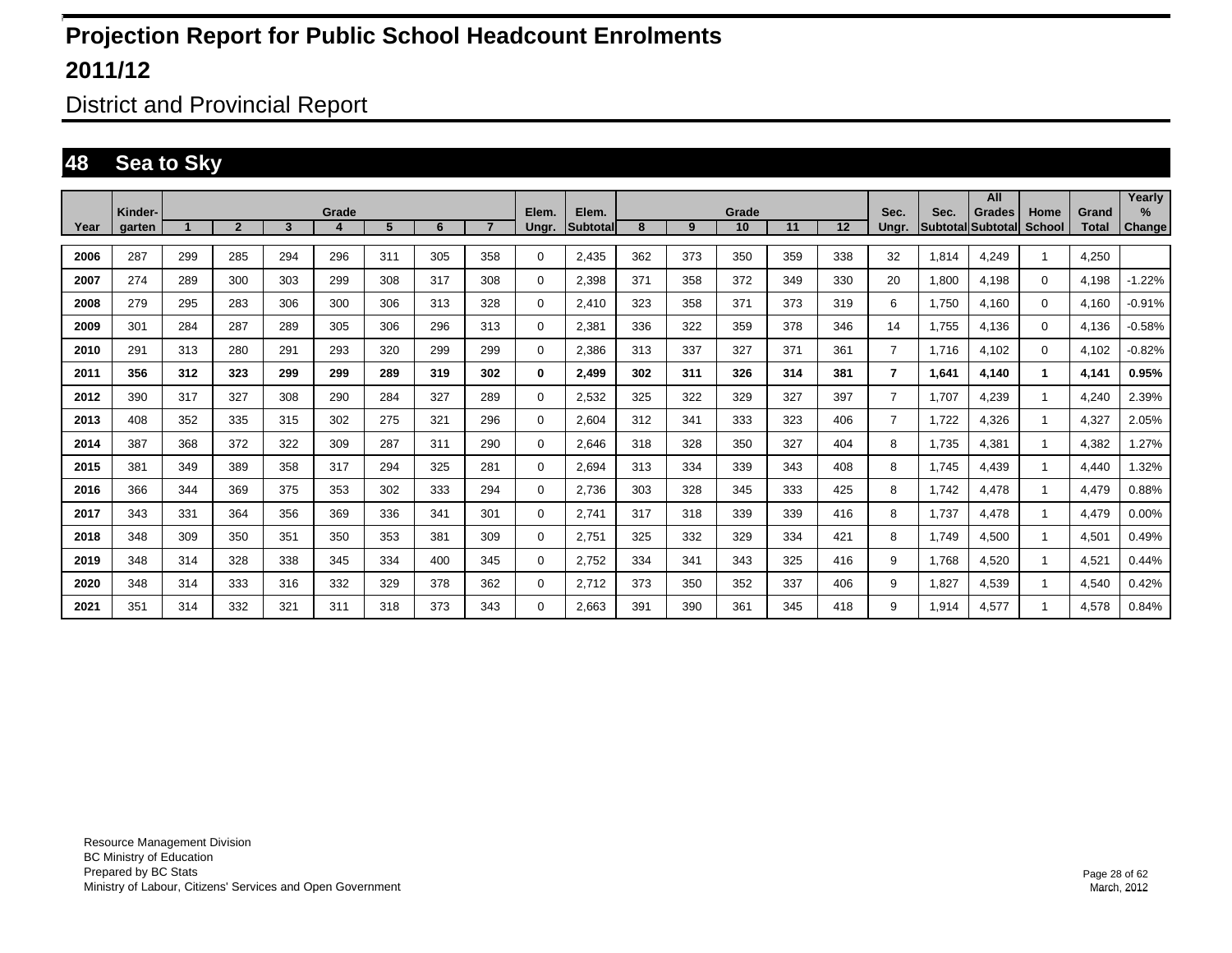District and Provincial Report

#### **49 Central Coast**

|      |                          |    |                |              |            |    |    |                |                |                   |    |    |                 |    |                |               |                           | All           |                       |                       | Yearly                |
|------|--------------------------|----|----------------|--------------|------------|----|----|----------------|----------------|-------------------|----|----|-----------------|----|----------------|---------------|---------------------------|---------------|-----------------------|-----------------------|-----------------------|
| Year | Kinder-<br><b>garten</b> |    | $\overline{2}$ | $\mathbf{3}$ | Grade<br>4 | 5  | 6  | $\overline{7}$ | Elem.<br>Ungr. | Elem.<br>Subtotal | 8  | 9  | Grade<br>10     | 11 | 12             | Sec.<br>Ungr. | Sec.<br>Subtotal Subtotal | <b>Grades</b> | Home<br><b>School</b> | Grand<br><b>Total</b> | $\%$<br><b>Change</b> |
| 2006 | 19                       | 23 | 18             | 23           | 20         | 19 | 17 | 19             | $\Omega$       | 158               | 18 | 19 | 18              | 19 | 12             | 65            | 151                       | 309           | $\mathbf 0$           | 309                   |                       |
| 2007 | 12                       | 14 | 19             | 16           | 18         | 18 | 19 | 14             | 0              | 130               | 15 | 16 | 13              | 14 | 17             | 71            | 146                       | 276           | $\mathbf 0$           | 276                   | -10.68%               |
| 2008 | 12                       | 11 | 18             | 15           | 18         | 9  | 25 | 17             | 0              | 125               | 18 | 12 | 12              | 16 | 11             | 79            | 148                       | 273           | $\mathbf{0}$          | 273                   | $-1.09%$              |
| 2009 | 18                       | 15 | 10             | 21           | 13         | 13 | 9  | 18             | 5              | 122               | 14 | 9  | 14              | 12 | 14             | 56            | 119                       | 241           | $\mathbf{0}$          | 241                   | $-11.72%$             |
| 2010 | 28                       | 22 | 17             | 9            | 18         | 17 | 14 | 11             | $\overline{2}$ | 138               | 21 | 12 | 12 <sup>2</sup> | 8  | 10             | 52            | 115                       | 253           | $\mathbf 0$           | 253                   | 4.98%                 |
| 2011 | 17                       | 24 | 18             | 16           | 8          | 12 | 18 | 13             | 0              | 126               | 8  | 15 | 10              | 9  | 8              | 51            | 101                       | 227           | $\bf{0}$              | 227                   | $-10.28%$             |
| 2012 | 14                       | 27 | 16             | 20           | 8          | 12 | 17 | 12             | 0              | 126               | 9  | 15 | 11              | 8  | 8              | 50            | 101                       | 227           | $\mathbf 0$           | 227                   | 0.00%                 |
| 2013 | 14                       | 23 | 18             | 18           | 11         | 13 | 17 | 11             | $\Omega$       | 125               | 9  | 18 | 11              | 8  | $\overline{7}$ | 50            | 103                       | 228           | $\mathbf 0$           | 228                   | 0.44%                 |
| 2014 | 14                       | 23 | 15             | 20           | 10         | 17 | 18 | 11             | $\Omega$       | 128               | 8  | 17 | 13              | 8  | $\overline{7}$ | 50            | 103                       | 231           | $\mathbf 0$           | 231                   | 1.32%                 |
| 2015 | 13                       | 23 | 16             | 18           | 11         | 15 | 24 | 12             | 0              | 132               | 8  | 16 | 12 <sup>2</sup> | 10 | $\overline{7}$ | 49            | 102                       | 234           | $\mathbf 0$           | 234                   | 1.30%                 |
| 2016 | 14                       | 22 | 16             | 19           | 10         | 17 | 22 | 16             | 0              | 136               | 9  | 16 | 11              | 9  | 8              | 50            | 103                       | 239           | $\mathbf 0$           | 239                   | 2.14%                 |
| 2017 | 15                       | 23 | 15             | 18           | 10         | 15 | 25 | 14             | $\mathbf 0$    | 135               | 12 | 17 | 11              | 9  | 8              | 51            | 108                       | 243           | $\mathbf 0$           | 243                   | 1.67%                 |
| 2018 | 15                       | 25 | 16             | 17           | 10         | 16 | 22 | 16             | $\mathbf 0$    | 137               | 11 | 23 | 12 <sup>2</sup> | 9  | 8              | 52            | 115                       | 252           | $\mathbf 0$           | 252                   | 3.70%                 |
| 2019 | 15                       | 25 | 17             | 18           | 9          | 15 | 23 | 14             | 0              | 136               | 12 | 21 | 16              | 9  | 8              | 52            | 118                       | 254           | $\mathbf 0$           | 254                   | 0.79%                 |
| 2020 | 14                       | 25 | 17             | 20           | 10         | 14 | 23 | 15             | $\mathbf 0$    | 138               | 10 | 24 | 15              | 12 | 8              | 52            | 121                       | 259           | $\mathbf 0$           | 259                   | 1.97%                 |
| 2021 | 14                       | 24 | 17             | 20           | 11         | 15 | 21 | 15             | 0              | 137               | 11 | 21 | 17              | 11 | 11             | 53            | 124                       | 261           | $\mathbf 0$           | 261                   | 0.77%                 |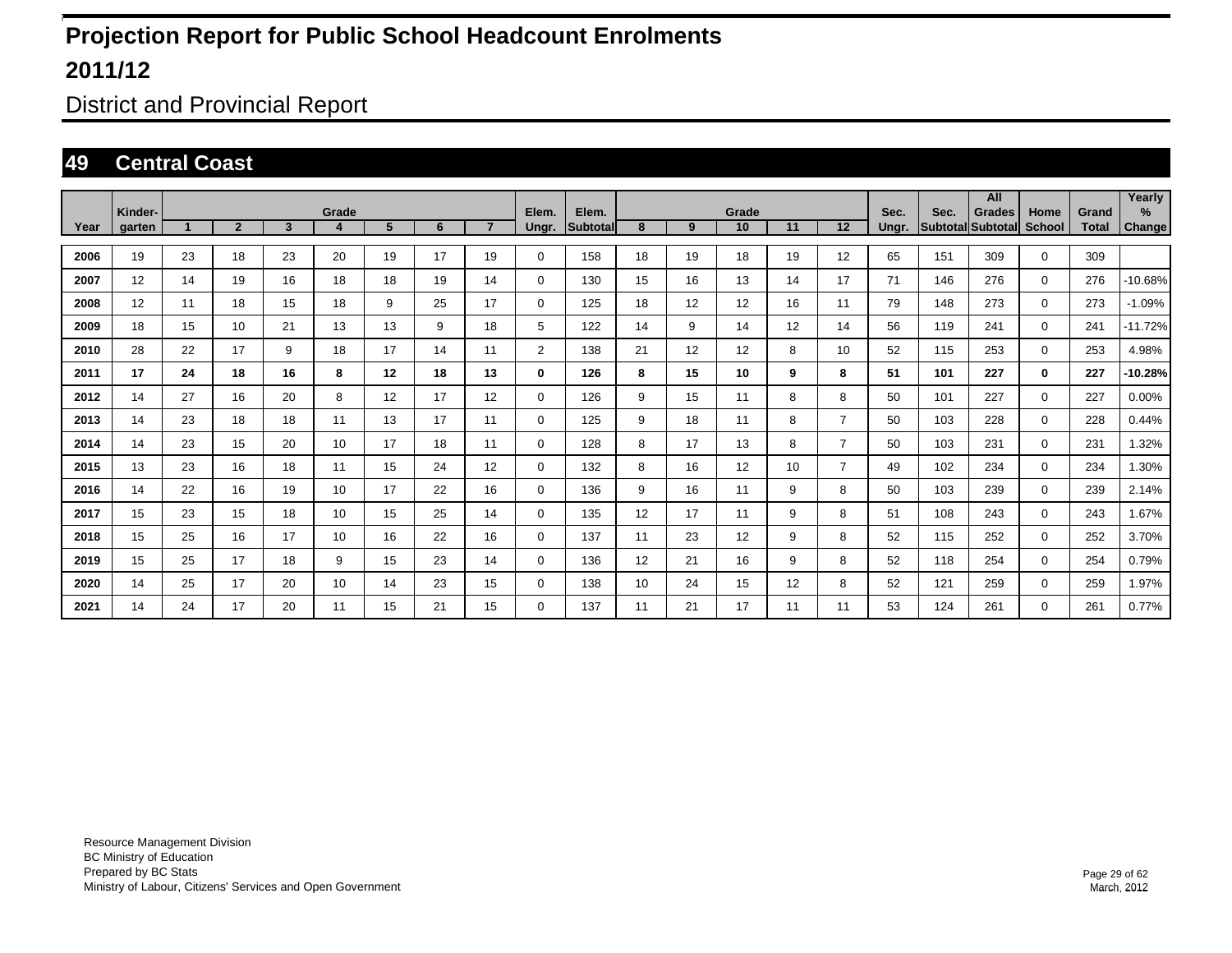District and Provincial Report

#### **50 Haida Gwaii**

|      | Kinder- |    |                |    | Grade |    |    |                | Elem.    | Elem.    |    |    | Grade |    |    | Sec.  | Sec.              | All<br><b>Grades</b> | Home          | Grand        | Yearly<br>$\%$ |
|------|---------|----|----------------|----|-------|----|----|----------------|----------|----------|----|----|-------|----|----|-------|-------------------|----------------------|---------------|--------------|----------------|
| Year | garten  |    | $\overline{2}$ | 3  | 4     | 5  | 6  | $\overline{7}$ | Ungr.    | Subtotal | 8  | 9  | 10    | 11 | 12 | Unar. | Subtotal Subtotal |                      | <b>School</b> | <b>Total</b> | Change         |
| 2006 | 40      | 56 | 41             | 57 | 42    | 65 | 48 | 57             | $\Omega$ | 406      | 60 | 73 | 75    | 66 | 61 | 28    | 363               | 769                  | $\mathbf 0$   | 769          |                |
| 2007 | 38      | 41 | 55             | 43 | 51    | 53 | 66 | 53             | $\Omega$ | 400      | 65 | 58 | 71    | 69 | 56 | 23    | 342               | 742                  | -1            | 743          | $-3.38%$       |
| 2008 | 53      | 38 | 32             | 48 | 38    | 60 | 49 | 63             | $\Omega$ | 381      | 59 | 74 | 65    | 75 | 72 | 20    | 365               | 746                  | $\mathbf 0$   | 746          | 0.40%          |
| 2009 | 43      | 59 | 39             | 36 | 48    | 50 | 60 | 47             | $\Omega$ | 382      | 64 | 64 | 62    | 63 | 63 | 18    | 334               | 716                  | $\mathbf 0$   | 716          | $-4.02%$       |
| 2010 | 36      | 42 | 58             | 38 | 36    | 51 | 50 | 61             | $\Omega$ | 372      | 51 | 68 | 65    | 58 | 64 | 17    | 323               | 695                  | $\mathbf 0$   | 695          | $-2.93%$       |
| 2011 | 33      | 35 | 38             | 51 | 41    | 47 | 53 | 47             | 0        | 345      | 61 | 54 | 67    | 67 | 60 | 1     | 310               | 655                  | $\mathbf{0}$  | 655          | $-5.76%$       |
| 2012 | 31      | 31 | 29             | 64 | 48    | 36 | 51 | 45             | $\Omega$ | 335      | 72 | 53 | 70    | 68 | 58 | 1     | 322               | 657                  | $\mathbf 0$   | 657          | 0.31%          |
| 2013 | 30      | 29 | 25             | 49 | 60    | 42 | 39 | 43             | $\Omega$ | 317      | 70 | 62 | 67    | 70 | 59 | 1     | 329               | 646                  | $\mathbf 0$   | 646          | $-1.67%$       |
| 2014 | 31      | 28 | 24             | 43 | 46    | 53 | 45 | 33             | $\Omega$ | 303      | 66 | 59 | 77    | 67 | 60 | 1     | 330               | 633                  | $\mathbf{0}$  | 633          | $-2.01%$       |
| 2015 | 30      | 30 | 23             | 41 | 41    | 41 | 57 | 39             | 0        | 302      | 51 | 57 | 75    | 77 | 58 | 1     | 319               | 621                  | $\mathbf 0$   | 621          | $-1.90%$       |
| 2016 | 31      | 29 | 24             | 39 | 39    | 36 | 44 | 49             | 0        | 291      | 60 | 44 | 71    | 75 | 67 | 1     | 318               | 609                  | $\mathbf 0$   | 609          | $-1.93%$       |
| 2017 | 32      | 30 | 24             | 41 | 37    | 34 | 39 | 38             | 0        | 275      | 75 | 51 | 56    | 73 | 66 | 1     | 322               | 597                  | $\mathbf 0$   | 597          | $-1.97%$       |
| 2018 | 33      | 31 | 24             | 41 | 39    | 33 | 37 | 34             | 0        | 272      | 58 | 63 | 64    | 58 | 64 | 1     | 308               | 580                  | $\mathbf 0$   | 580          | $-2.85%$       |
| 2019 | 33      | 31 | 25             | 42 | 39    | 35 | 36 | 31             | 0        | 272      | 51 | 49 | 79    | 65 | 52 | 1     | 297               | 569                  | $\mathbf 0$   | 569          | $-1.90%$       |
| 2020 | 32      | 31 | 26             | 43 | 39    | 34 | 38 | 30             | 0        | 273      | 48 | 44 | 64    | 80 | 57 | 1     | 294               | 567                  | $\mathbf 0$   | 567          | $-0.35%$       |
| 2021 | 32      | 31 | 25             | 43 | 41    | 34 | 37 | 32             | $\Omega$ | 275      | 47 | 41 | 57    | 66 | 69 | 1     | 281               | 556                  | $\mathbf 0$   | 556          | -1.94%         |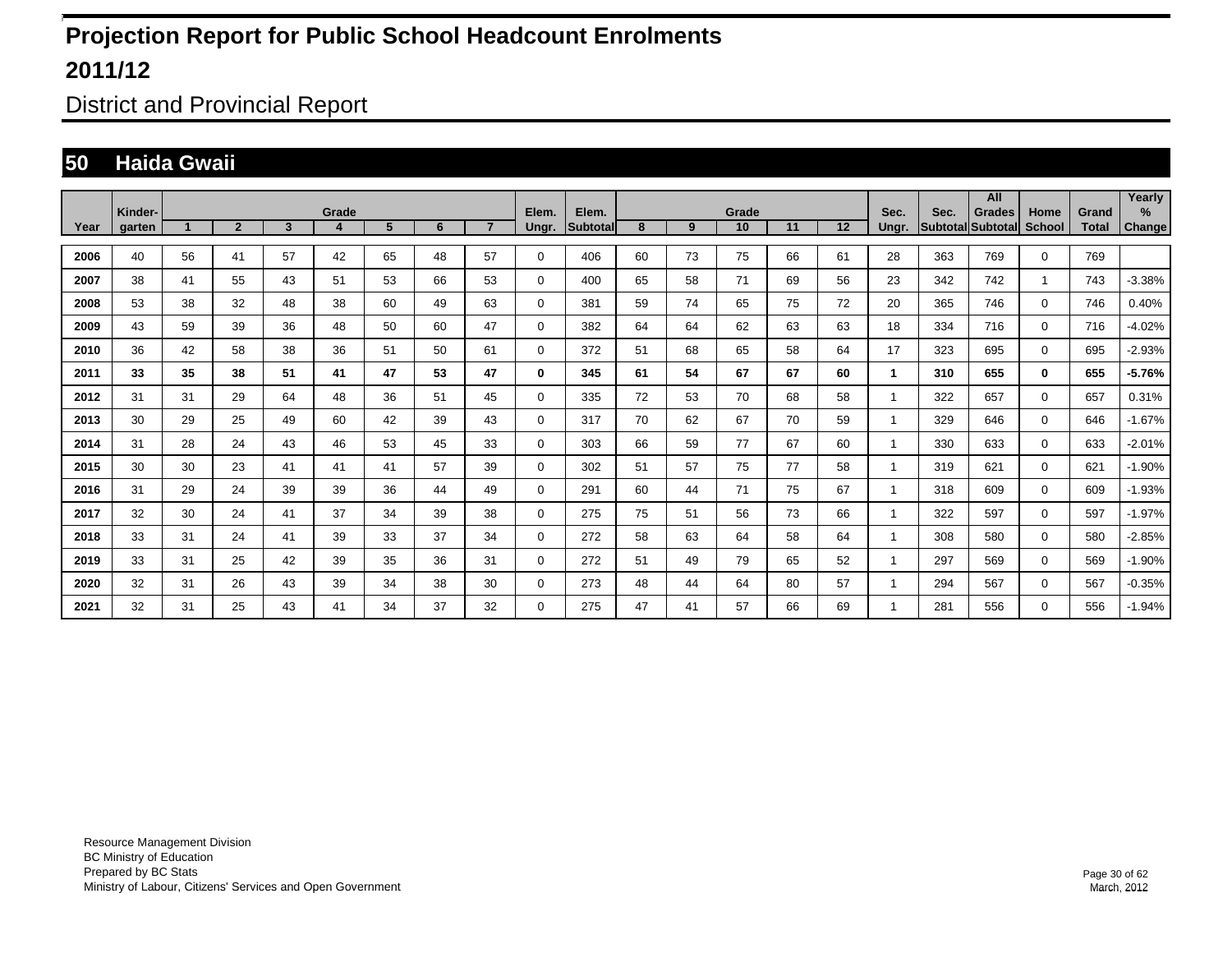District and Provincial Report

#### **51 Boundary**

|      | Kinder- |             |                |     | Grade |     |     |                | Elem.       | Elem.            |     |     | Grade |     |     | Sec.  | Sec.                     | All<br><b>Grades</b> | Home           | Grand        | Yearly<br>$\%$ |
|------|---------|-------------|----------------|-----|-------|-----|-----|----------------|-------------|------------------|-----|-----|-------|-----|-----|-------|--------------------------|----------------------|----------------|--------------|----------------|
| Year | garten  | $\mathbf 1$ | $\overline{2}$ | 3   | 4     | 5   | 6   | $\overline{7}$ | Ungr.       | <b>Subtotall</b> | 8   | 9   | 10    | 11  | 12  | Unar. | <b>Subtotal Subtotal</b> |                      | <b>School</b>  | <b>Total</b> | <b>Change</b>  |
| 2006 | 114     | 103         | 104            | 109 | 87    | 113 | 131 | 127            | $\mathbf 0$ | 888              | 134 | 139 | 167   | 156 | 163 | 0     | 759                      | 1,647                | 3              | 1.650        |                |
| 2007 | 97      | 100         | 96             | 96  | 101   | 83  | 111 | 131            | $\mathbf 0$ | 815              | 130 | 142 | 131   | 150 | 148 | 10    | 711                      | 1,526                | 4              | 1,530        | $-7.27%$       |
| 2008 | 94      | 101         | 111            | 102 | 100   | 103 | 83  | 113            | $\mathbf 0$ | 807              | 126 | 127 | 137   | 135 | 134 | 5     | 664                      | 1.471                | $\overline{4}$ | 1.475        | $-3.59%$       |
| 2009 | 111     | 92          | 105            | 113 | 101   | 102 | 102 | 86             | $\mathbf 0$ | 812              | 117 | 125 | 126   | 140 | 147 | 15    | 670                      | 1.482                | 3              | .485         | 0.68%          |
| 2010 | 93      | 119         | 94             | 107 | 110   | 104 | 99  | 101            | $\mathbf 0$ | 827              | 90  | 113 | 121   | 117 | 142 | 11    | 594                      | 1,421                | $\mathbf 0$    | 1.421        | $-4.31%$       |
| 2011 | 95      | 95          | 117            | 97  | 106   | 122 | 104 | 98             | 0           | 834              | 109 | 95  | 116   | 115 | 125 | 9     | 569                      | 1.403                | $\bf{0}$       | 1.403        | $-1.27%$       |
| 2012 | 88      | 90          | 113            | 98  | 105   | 120 | 114 | 93             | $\mathbf 0$ | 821              | 106 | 100 | 111   | 122 | 114 | 9     | 562                      | 1,383                | $\mathbf 0$    | 1,383        | $-1.43%$       |
| 2013 | 78      | 85          | 108            | 95  | 107   | 119 | 112 | 100            | $\mathbf 0$ | 804              | 100 | 96  | 114   | 115 | 118 | 9     | 552                      | 1,356                | $\mathbf 0$    | 1,356        | $-1.95%$       |
| 2014 | 67      | 76          | 103            | 93  | 105   | 123 | 112 | 100            | 0           | 779              | 108 | 90  | 109   | 118 | 112 | 9     | 546                      | 1,325                | $\mathbf 0$    | 1,325        | $-2.29%$       |
| 2015 | 68      | 66          | 92             | 88  | 102   | 120 | 116 | 100            | 0           | 752              | 109 | 98  | 102   | 113 | 114 | 9     | 545                      | 1,297                | $\mathbf 0$    | 1,297        | $-2.11%$       |
| 2016 | 87      | 67          | 80             | 79  | 97    | 117 | 113 | 104            | $\mathbf 0$ | 744              | 110 | 99  | 110   | 106 | 110 | 9     | 544                      | 1.288                | $\mathbf 0$    | 1,288        | $-0.69%$       |
| 2017 | 98      | 84          | 81             | 69  | 88    | 112 | 110 | 102            | $\mathbf 0$ | 744              | 114 | 100 | 112   | 114 | 103 | 9     | 552                      | 1.296                | $\mathbf 0$    | 1,296        | 0.62%          |
| 2018 | 101     | 95          | 101            | 70  | 77    | 102 | 106 | 100            | 0           | 752              | 111 | 104 | 113   | 116 | 109 | 9     | 562                      | 1,314                | $\mathbf 0$    | 1,314        | 1.39%          |
| 2019 | 103     | 98          | 114            | 87  | 79    | 89  | 96  | 96             | $\mathbf 0$ | 762              | 110 | 102 | 118   | 117 | 112 | 9     | 568                      | 1,330                | $\mathbf 0$    | 1,330        | 1.22%          |
| 2020 | 104     | 99          | 118            | 98  | 96    | 91  | 85  | 88             | $\mathbf 0$ | 779              | 106 | 101 | 116   | 122 | 114 | 9     | 568                      | 1,347                | $\mathbf 0$    | 1,347        | .28%           |
| 2021 | 106     | 101         | 120            | 101 | 108   | 111 | 86  | 78             | $\mathbf 0$ | 811              | 97  | 97  | 114   | 120 | 118 | 9     | 555                      | 1,366                | $\mathbf 0$    | 1,366        | 1.41%          |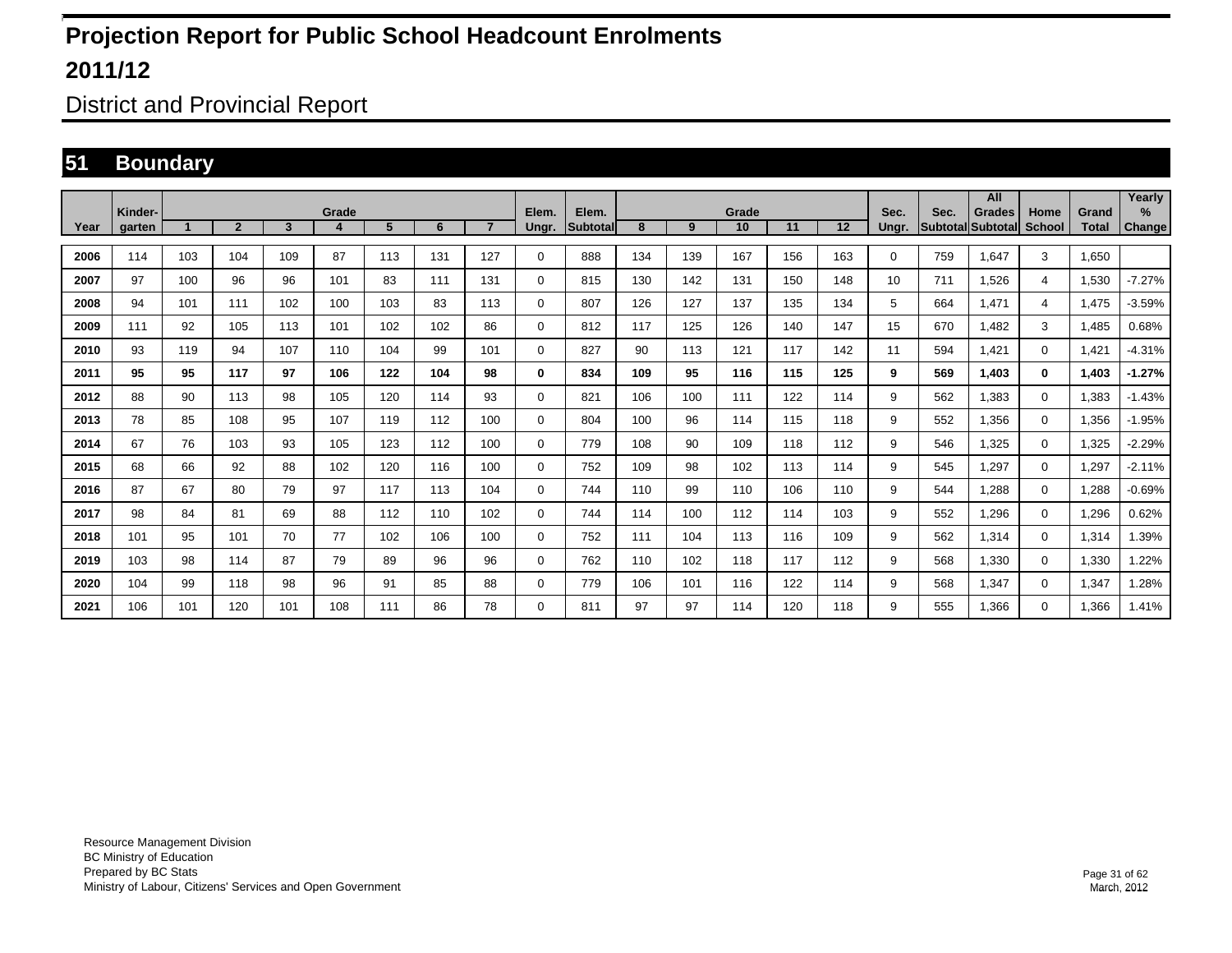District and Provincial Report

#### **52 Prince Rupert**

|      |                   |     |                |                         |            |     |     |                |                |                           |     |     |             |     |     |                |                                  | All           |                       |                       | Yearly         |
|------|-------------------|-----|----------------|-------------------------|------------|-----|-----|----------------|----------------|---------------------------|-----|-----|-------------|-----|-----|----------------|----------------------------------|---------------|-----------------------|-----------------------|----------------|
| Year | Kinder-<br>garten |     | $\overline{2}$ | $\overline{\mathbf{3}}$ | Grade<br>4 | 5   | 6   | $\overline{7}$ | Elem.<br>Ungr. | Elem.<br><b>Subtotall</b> | 8   | 9   | Grade<br>10 | 11  | 12  | Sec.<br>Ungr.  | Sec.<br><b>Subtotal</b> Subtotal | <b>Grades</b> | Home<br><b>School</b> | Grand<br><b>Total</b> | $\%$<br>Change |
|      |                   |     |                |                         |            |     |     |                |                |                           |     |     |             |     |     |                |                                  |               |                       |                       |                |
| 2006 | 164               | 151 | 155            | 180                     | 185        | 169 | 177 | 201            | 0              | 1,382                     | 244 | 202 | 259         | 245 | 269 | 81             | 1,300                            | 2,682         | $\mathbf{0}$          | 2,682                 |                |
| 2007 | 174               | 162 | 152            | 151                     | 173        | 185 | 178 | 177            | $\mathbf 0$    | 1,352                     | 222 | 248 | 263         | 250 | 288 | 2              | 1,273                            | 2,625         | $\mathbf 0$           | 2,625                 | $-2.13%$       |
| 2008 | 172               | 173 | 163            | 168                     | 153        | 178 | 184 | 171            | $\mathbf 0$    | 1,362                     | 208 | 229 | 271         | 265 | 221 | 1              | 1.195                            | 2,557         | 1                     | 2,558                 | $-2.55%$       |
| 2009 | 133               | 162 | 167            | 151                     | 153        | 144 | 170 | 175            | 0              | .255                      | 182 | 215 | 225         | 277 | 242 | $\overline{2}$ | 1,143                            | 2,398         | $\overline{2}$        | 2,400                 | $-6.18%$       |
| 2010 | 133               | 131 | 159            | 163                     | 149        | 152 | 145 | 166            | 0              | 1,198                     | 210 | 178 | 243         | 218 | 277 | 3              | 1,129                            | 2,327         | $\mathbf 0$           | 2,327                 | $-3.04%$       |
| 2011 | 154               | 122 | 131            | 157                     | 165        | 155 | 152 | 144            | 0              | 1,180                     | 178 | 218 | 200         | 227 | 223 | 4              | 1,050                            | 2,230         | $\bf{0}$              | 2,230                 | $-4.17%$       |
| 2012 | 160               | 131 | 122            | 146                     | 157        | 163 | 157 | 147            | 0              | 1.183                     | 162 | 200 | 208         | 211 | 231 | 4              | 1.016                            | 2,199         | $\mathbf 0$           | 2,199                 | $-1.39%$       |
| 2013 | 175               | 138 | 132            | 137                     | 148        | 155 | 165 | 151            | $\mathbf 0$    | 1,201                     | 164 | 178 | 187         | 215 | 215 | 4              | 963                              | 2.164         | $\mathbf 0$           | 2,164                 | $-1.59%$       |
| 2014 | 177               | 151 | 139            | 148                     | 139        | 146 | 158 | 158            | 0              | 1.216                     | 169 | 180 | 167         | 195 | 216 | 4              | 931                              | 2.147         | $\mathbf 0$           | 2,147                 | $-0.79%$       |
| 2015 | 186               | 152 | 152            | 155                     | 150        | 137 | 149 | 151            | 0              | 1,232                     | 177 | 185 | 169         | 175 | 199 | 4              | 909                              | 2,141         | $\mathbf 0$           | 2,141                 | $-0.28%$       |
| 2016 | 162               | 161 | 153            | 170                     | 157        | 148 | 138 | 142            | $\mathbf 0$    | 1,231                     | 169 | 194 | 173         | 176 | 180 | 4              | 896                              | 2,127         | $\mathbf 0$           | 2,127                 | $-0.65%$       |
| 2017 | 162               | 140 | 161            | 170                     | 172        | 155 | 149 | 133            | 0              | 1,242                     | 159 | 187 | 181         | 180 | 179 | 4              | 890                              | 2,132         | $\mathbf 0$           | 2,132                 | 0.24%          |
| 2018 | 166               | 140 | 141            | 181                     | 174        | 170 | 156 | 144            | $\mathbf 0$    | 1,272                     | 149 | 176 | 174         | 189 | 184 | 4              | 876                              | 2,148         | $\mathbf 0$           | 2,148                 | 0.75%          |
| 2019 | 168               | 143 | 140            | 157                     | 184        | 171 | 173 | 151            | $\mathbf 0$    | .287                      | 160 | 164 | 165         | 183 | 192 | 4              | 868                              | 2,155         | $\mathbf 0$           | 2,155                 | 0.33%          |
| 2020 | 170               | 146 | 144            | 158                     | 162        | 182 | 175 | 167            | $\mathbf 0$    | 1,304                     | 169 | 178 | 155         | 173 | 186 | 4              | 865                              | 2.169         | $\mathbf 0$           | 2,169                 | 0.65%          |
| 2021 | 171               | 147 | 146            | 161                     | 161        | 160 | 186 | 168            | 0              | 1,300                     | 186 | 186 | 166         | 162 | 177 | 4              | 881                              | 2,181         | $\mathbf 0$           | 2,181                 | 0.55%          |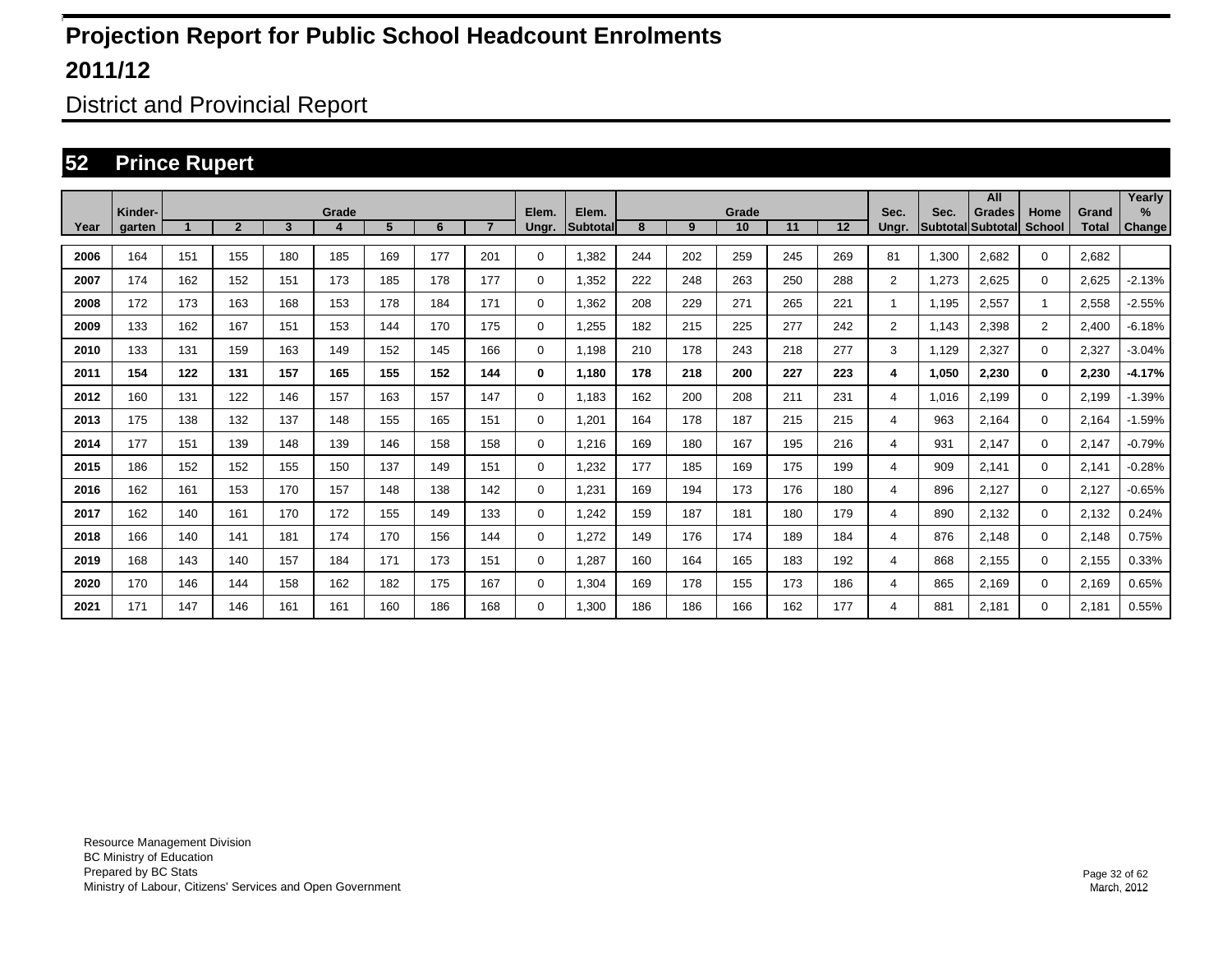District and Provincial Report

#### **53 Okanagan Similkameen**

|      | Kinder- |              |                |     | Grade |     |     |                | Elem.       | Elem.     |     |     | Grade |     |     | Sec.           | Sec.  | All<br><b>Grades</b>     | Home          | Grand        | Yearly<br>$\%$ |
|------|---------|--------------|----------------|-----|-------|-----|-----|----------------|-------------|-----------|-----|-----|-------|-----|-----|----------------|-------|--------------------------|---------------|--------------|----------------|
| Year | garten  | $\mathbf{A}$ | $\overline{2}$ | 3   | 4     | 5   | 6   | $\overline{7}$ | Ungr.       | Subtotall | 8   | 9   | 10    | 11  | 12  | Unar.          |       | <b>Subtotal Subtotal</b> | <b>School</b> | <b>Total</b> | Change         |
| 2006 | 163     | 176          | 178            | 196 | 200   | 197 | 206 | 212            | 0           | 1,528     | 217 | 236 | 260   | 249 | 245 | 0              | 1,207 | 2,735                    | $\mathbf 0$   | 2,735        |                |
| 2007 | 160     | 175          | 175            | 178 | 217   | 207 | 184 | 211            | $\mathbf 0$ | 1,507     | 213 | 215 | 247   | 238 | 211 | 38             | 1,162 | 2,669                    | $\mathbf 0$   | 2,669        | $-2.41%$       |
| 2008 | 151     | 167          | 176            | 187 | 178   | 210 | 199 | 190            | $\mathbf 0$ | .458      | 214 | 207 | 209   | 235 | 208 | $\overline{7}$ | 1,080 | 2,538                    | $\mathbf 0$   | 2,538        | $-4.91%$       |
| 2009 | 160     | 152          | 164            | 166 | 193   | 181 | 197 | 208            | $\mathbf 0$ | ,421      | 197 | 204 | 214   | 200 | 230 | 26             | 1,071 | 2,492                    | $\mathbf 0$   | 2,492        | $-1.81%$       |
| 2010 | 125     | 160          | 147            | 164 | 157   | 187 | 171 | 192            | $\mathbf 0$ | 1,303     | 211 | 206 | 219   | 223 | 232 | 33             | 1,124 | 2,427                    |               | 2,428        | $-2.57%$       |
| 2011 | 164     | 147          | 166            | 156 | 171   | 165 | 185 | 178            | 0           | 1,332     | 204 | 202 | 213   | 205 | 239 | 52             | 1,115 | 2,447                    | $\bf{0}$      | 2,447        | 0.78%          |
| 2012 | 168     | 163          | 157            | 156 | 168   | 156 | 187 | 180            | $\mathbf 0$ | 1,335     | 202 | 200 | 205   | 203 | 243 | 51             | 1,104 | 2,439                    | $\mathbf 0$   | 2,439        | $-0.33%$       |
| 2013 | 160     | 167          | 173            | 148 | 168   | 152 | 176 | 180            | $\mathbf 0$ | 1.324     | 203 | 193 | 196   | 191 | 237 | 51             | 1,071 | 2,395                    | $\mathbf 0$   | 2,395        | $-1.80%$       |
| 2014 | 147     | 159          | 179            | 163 | 160   | 153 | 172 | 171            | 0           | 1,304     | 203 | 195 | 191   | 183 | 224 | 51             | 1,047 | 2,351                    | 0             | 2,351        | $-1.84%$       |
| 2015 | 144     | 146          | 170            | 168 | 176   | 146 | 173 | 167            | 0           | 1,290     | 193 | 195 | 192   | 178 | 215 | 51             | 1,024 | 2,314                    | $\mathbf 0$   | 2,314        | $-1.57%$       |
| 2016 | 148     | 144          | 157            | 160 | 182   | 160 | 164 | 168            | 0           | 1,283     | 189 | 185 | 192   | 179 | 208 | 51             | 1,004 | 2,287                    | $\mathbf 0$   | 2,287        | $-1.17%$       |
| 2017 | 157     | 148          | 154            | 148 | 174   | 165 | 181 | 160            | 0           | 1,287     | 191 | 182 | 184   | 179 | 209 | 51             | 996   | 2,283                    | $\mathbf 0$   | 2,283        | $-0.17%$       |
| 2018 | 162     | 158          | 159            | 146 | 161   | 159 | 187 | 176            | 0           | 1,308     | 182 | 184 | 181   | 173 | 211 | 51             | 982   | 2,290                    | $\mathbf 0$   | 2,290        | 0.31%          |
| 2019 | 167     | 163          | 169            | 150 | 159   | 147 | 179 | 181            | 0           | 1,315     | 199 | 175 | 182   | 170 | 203 | 51             | 980   | 2,295                    | $\mathbf 0$   | 2,295        | 0.22%          |
| 2020 | 171     | 166          | 174            | 159 | 163   | 144 | 165 | 174            | $\mathbf 0$ | 1,316     | 205 | 191 | 173   | 170 | 199 | 52             | 990   | 2,306                    | $\mathbf 0$   | 2,306        | 0.48%          |
| 2021 | 177     | 171          | 178            | 164 | 172   | 148 | 163 | 161            | $\Omega$    | 1,334     | 196 | 197 | 188   | 162 | 199 | 52             | 994   | 2,328                    | $\mathbf 0$   | 2,328        | 0.95%          |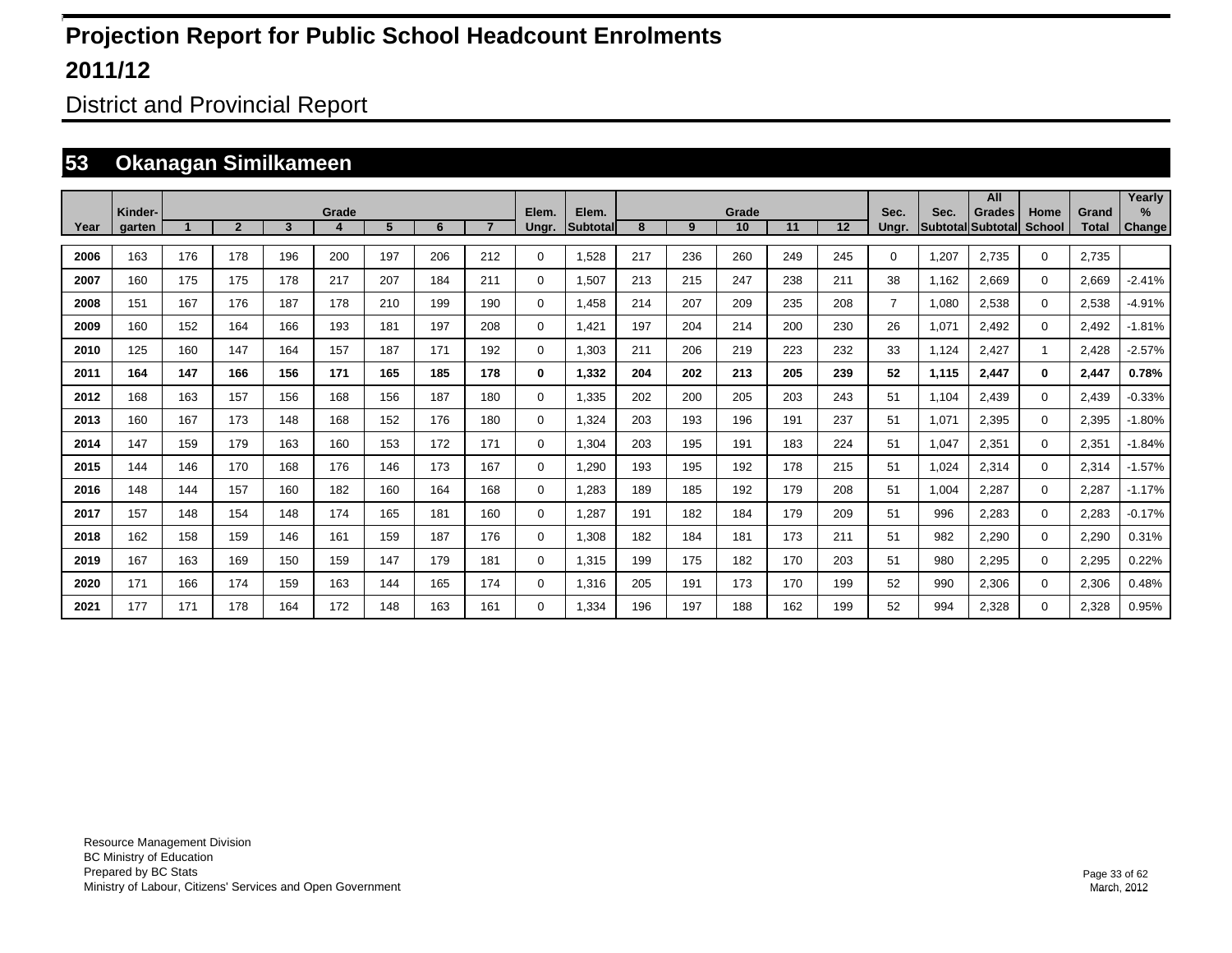District and Provincial Report

#### **54 Bulkley Valley**

|      |                   |     |                |     |            |     |     |                |                |                    |     |     |             |     |     |               |       | All                                       |                       |                       | Yearly                |
|------|-------------------|-----|----------------|-----|------------|-----|-----|----------------|----------------|--------------------|-----|-----|-------------|-----|-----|---------------|-------|-------------------------------------------|-----------------------|-----------------------|-----------------------|
| Year | Kinder-<br>garten |     | $\overline{2}$ | 3   | Grade<br>4 | 5   | 6   | $\overline{7}$ | Elem.<br>Ungr. | Elem.<br>Subtotall | 8   | 9   | Grade<br>10 | 11  | 12  | Sec.<br>Ungr. | Sec.  | <b>Grades</b><br><b>SubtotallSubtotal</b> | Home<br><b>School</b> | Grand<br><b>Total</b> | $\%$<br><b>Change</b> |
|      |                   |     |                |     |            |     |     |                |                |                    |     |     |             |     |     |               |       |                                           |                       |                       |                       |
| 2006 | 152               | 163 | 170            | 143 | 178        | 165 | 174 | 166            | 0              | 1,311              | 232 | 265 | 238         | 285 | 238 | 47            | 1,305 | 2.616                                     | $\mathbf{0}$          | 2.616                 |                       |
| 2007 | 153               | 154 | 151            | 175 | 145        | 177 | 163 | 183            | $\mathbf 0$    | 1,301              | 218 | 235 | 269         | 279 | 252 | 0             | 1,253 | 2,554                                     | $\mathbf 0$           | 2,554                 | $-2.37%$              |
| 2008 | 159               | 148 | 154            | 148 | 176        | 149 | 183 | 166            | 0              | .283               | 220 | 228 | 258         | 253 | 259 | 4             | 1,222 | 2,505                                     | $\mathbf 0$           | 2,505                 | $-1.92%$              |
| 2009 | 148               | 158 | 140            | 155 | 145        | 176 | 145 | 190            | 0              | 1,257              | 213 | 216 | 247         | 247 | 237 | 21            | 1,181 | 2,438                                     | $\mathbf 0$           | 2,438                 | $-2.67%$              |
| 2010 | 135               | 142 | 153            | 141 | 154        | 151 | 180 | 147            | $\mathbf 0$    | 1,203              | 238 | 237 | 231         | 249 | 213 | 0             | 1,168 | 2,371                                     | 1                     | 2,372                 | $-2.71%$              |
| 2011 | 144               | 136 | 142            | 160 | 139        | 155 | 150 | 173            | 0              | 1,199              | 183 | 239 | 233         | 237 | 211 | 0             | 1,103 | 2,302                                     | $\mathbf 1$           | 2,303                 | $-2.91%$              |
| 2012 | 146               | 138 | 134            | 159 | 148        | 144 | 132 | 189            | $\mathbf 0$    | 1,190              | 184 | 232 | 215         | 243 | 210 | $\Omega$      | 1,084 | 2,274                                     |                       | 2,275                 | $-1.22%$              |
| 2013 | 148               | 142 | 138            | 153 | 150        | 154 | 123 | 165            | $\mathbf 0$    | 1.173              | 199 | 229 | 204         | 221 | 212 | 0             | 1,065 | 2,238                                     | $\mathbf{1}$          | 2,239                 | $-1.58%$              |
| 2014 | 149               | 144 | 142            | 157 | 144        | 157 | 131 | 154            | 0              | 1.178              | 176 | 249 | 201         | 210 | 195 | 0             | 1,031 | 2,209                                     | $\overline{1}$        | 2,210                 | $-1.30%$              |
| 2015 | 149               | 144 | 144            | 161 | 148        | 150 | 133 | 165            | $\mathbf 0$    | 1,194              | 164 | 220 | 219         | 207 | 186 | 0             | 996   | 2,190                                     |                       | 2,191                 | $-0.86%$              |
| 2016 | 146               | 146 | 144            | 164 | 152        | 154 | 128 | 167            | $\mathbf 0$    | 1,201              | 176 | 206 | 195         | 224 | 183 | 0             | 984   | 2,185                                     |                       | 2,186                 | $-0.23%$              |
| 2017 | 147               | 142 | 145            | 165 | 155        | 159 | 131 | 160            | $\mathbf 0$    | 1,204              | 178 | 220 | 182         | 201 | 196 | 0             | 977   | 2.181                                     |                       | 2,182                 | $-0.18%$              |
| 2018 | 152               | 143 | 142            | 166 | 155        | 161 | 135 | 165            | $\mathbf 0$    | 1,219              | 171 | 224 | 194         | 188 | 179 | 0             | 956   | 2.175                                     |                       | 2,176                 | $-0.27%$              |
| 2019 | 154               | 148 | 143            | 162 | 156        | 162 | 137 | 170            | $\mathbf 0$    | 1,232              | 176 | 216 | 198         | 200 | 168 | 0             | 958   | 2.190                                     |                       | 2,191                 | 0.69%                 |
| 2020 | 156               | 150 | 148            | 163 | 153        | 163 | 137 | 172            | $\mathbf 0$    | 1,242              | 181 | 221 | 190         | 204 | 176 | 0             | 972   | 2,214                                     |                       | 2,215                 | 1.10%                 |
| 2021 | 160               | 153 | 150            | 168 | 154        | 160 | 139 | 173            | $\mathbf 0$    | .257               | 183 | 226 | 194         | 196 | 180 | 0             | 979   | 2,236                                     |                       | 2,237                 | 0.99%                 |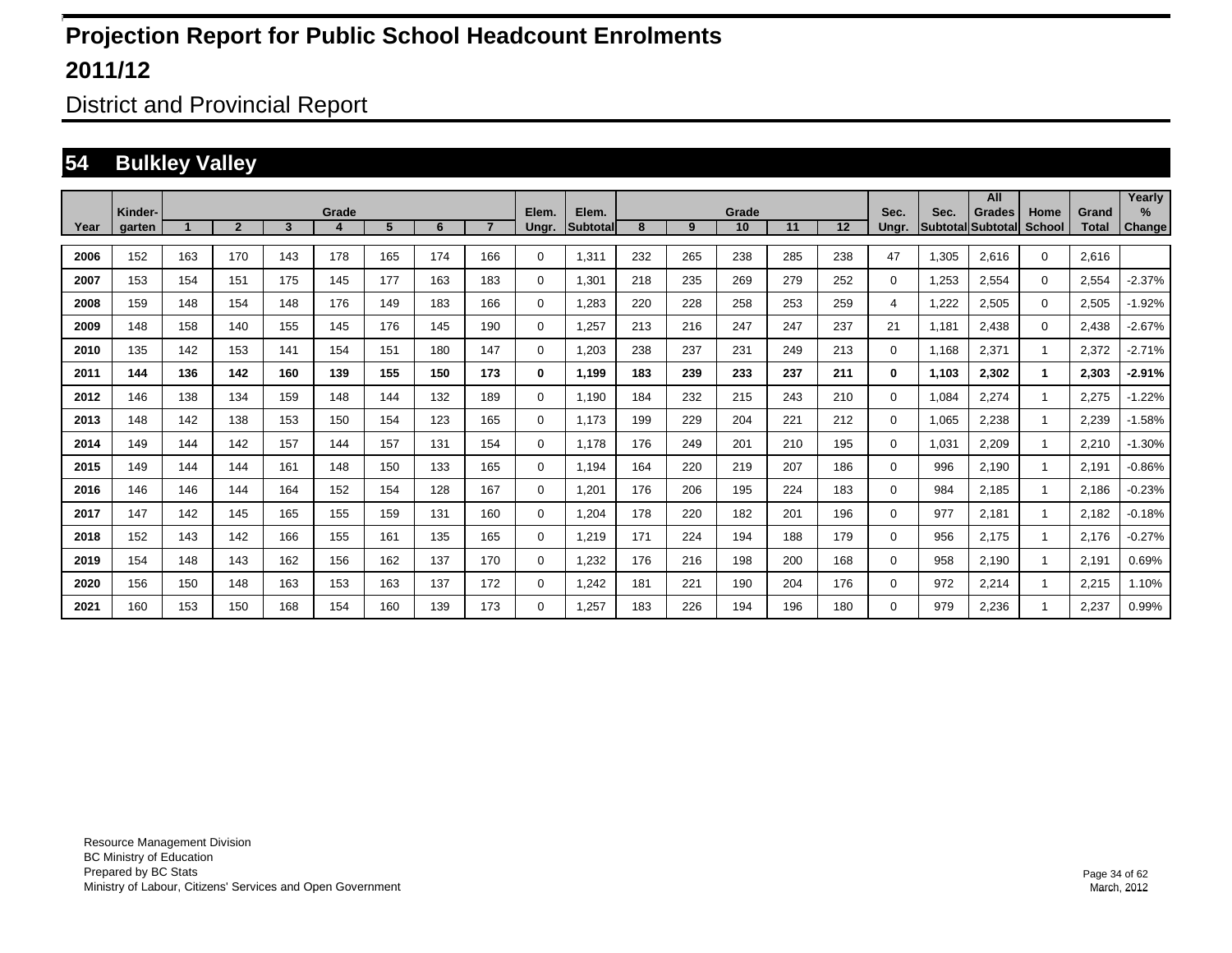District and Provincial Report

#### **57 Prince George**

|      |                   |     |                |       |       |       |       |                |                |                          |       |       |             |       |       |               |                                  | All           |                       |                       | Yearly                |
|------|-------------------|-----|----------------|-------|-------|-------|-------|----------------|----------------|--------------------------|-------|-------|-------------|-------|-------|---------------|----------------------------------|---------------|-----------------------|-----------------------|-----------------------|
| Year | Kinder-<br>garten |     | $\overline{2}$ | 3     | Grade | 5     | 6     | $\overline{7}$ | Elem.<br>Ungr. | Elem.<br><b>Subtotal</b> | 8     | 9     | Grade<br>10 | 11    | 12    | Sec.<br>Ungr. | Sec.<br><b>Subtotal Subtotal</b> | <b>Grades</b> | Home<br><b>School</b> | Grand<br><b>Total</b> | $\%$<br><b>Change</b> |
|      |                   |     |                |       |       |       |       |                |                |                          |       |       |             |       |       |               |                                  |               |                       |                       |                       |
| 2006 | 902               | 972 | 1.005          | 1,016 | 1,077 | 1,094 | 1.107 | 1.215          | $\Omega$       | 8.388                    | ,336  | 1,248 | 1,386       | 1,492 | 1,280 | 221           | 6,963                            | 15,351        | $\Omega$              | 15,351                |                       |
| 2007 | 925               | 896 | 957            | 1,002 | 1,031 | 1,097 | 1,093 | 1.119          | $\mathbf 0$    | 8,120                    | ,294  | 1,322 | 1,302       | 1,541 | 1,384 | 189           | 7,032                            | 15,152        | -1                    | 15,153                | $-1.29%$              |
| 2008 | 924               | 890 | 880            | 932   | 986   | 987   | 1,079 | 1,094          | $\mathbf 0$    | 7.772                    | .160  | 1,267 | 1.442       | 1,348 | 1,379 | 199           | 6,795                            | 14,567        | 4                     | 14,571                | $-3.84%$              |
| 2009 | 891               | 933 | 881            | 849   | 902   | 954   | 976   | 1.047          | $\mathbf 0$    | 7.433                    | 1,149 | 1.150 | 1,343       | 1,471 | 1,303 | 229           | 6,645                            | 14,078        | 5                     | 14.083                | $-3.35%$              |
| 2010 | 952               | 885 | 935            | 888   | 841   | 904   | 972   | 964            | $\mathbf 0$    | 7,341                    | 1.106 | 1.145 | 1.179       | 1,371 | 1.414 | 195           | 6.410                            | 13,751        | 3                     | 13,754                | $-2.34%$              |
| 2011 | 903               | 947 | 880            | 926   | 888   | 850   | 889   | 978            | 0              | 7,261                    | 1.034 | 1,110 | 1,206       | 1,257 | 1.369 | 245           | 6,221                            | 13.482        | 5                     | 13.487                | $-1.94%$              |
| 2012 | 901               | 932 | 867            | 910   | 906   | 843   | 870   | 933            | 0              | 7,162                    | .033  | 1.068 | 1,197       | 1,252 | 1,329 | 243           | 6,122                            | 13.284        | 5                     | 13.289                | $-1.47%$              |
| 2013 | 928               | 944 | 861            | 906   | 903   | 862   | 861   | 912            | 0              | 7.177                    | 988   | 1,051 | 1,130       | 1,223 | 1,308 | 243           | 5,943                            | 13,120        | 5                     | 13.125                | $-1.23%$              |
| 2014 | 937               | 973 | 872            | 900   | 899   | 859   | 880   | 902            | 0              | 7,222                    | 966   | 1.008 | 1.112       | 1.158 | 1,281 | 243           | 5.768                            | 12,990        | 5                     | 12,995                | $-0.99%$              |
| 2015 | 919               | 981 | 897            | 909   | 892   | 854   | 876   | 921            | 0              | 7,249                    | 955   | 985   | 1,066       | 1,138 | 1,218 | 243           | 5,605                            | 12,854        | 5                     | 12,859                | $-1.05%$              |
| 2016 | 883               | 962 | 905            | 936   | 901   | 848   | 872   | 917            | 0              | 7,224                    | 974   | 974   | 1,043       | 1,093 | 1,194 | 244           | 5,522                            | 12,746        | 5                     | 12,751                | $-0.84%$              |
| 2017 | 853               | 926 | 888            | 944   | 927   | 857   | 866   | 914            | 0              | 7.175                    | 971   | 994   | 1,030       | 1,067 | 1,150 | 243           | 5,455                            | 12,630        | 5                     | 12,635                | $-0.91%$              |
| 2018 | 860               | 893 | 854            | 927   | 935   | 881   | 875   | 908            | 0              | 7,133                    | 967   | 991   | 1,050       | 1,055 | 1,124 | 243           | 5,430                            | 12,563        | 5                     | 12,568                | $-0.53%$              |
| 2019 | 858               | 902 | 825            | 891   | 919   | 890   | 900   | 917            | 0              | 7,102                    | 961   | 987   | 1.047       | 1,074 | 1.111 | 243           | 5,423                            | 12,525        | 5                     | 12,530                | $-0.30%$              |
| 2020 | 855               | 899 | 832            | 861   | 885   | 875   | 908   | 942            | 0              | 7,057                    | 970   | 980   | 1.043       | 1,072 | 1.129 | 243           | 5.437                            | 12,494        | 5                     | 12.499                | $-0.25%$              |
| 2021 | 852               | 896 | 830            | 869   | 855   | 843   | 894   | 952            | 0              | 6.991                    | 997   | 990   | 1,037       | 1.070 | 1.130 | 244           | 5.468                            | 12.459        | 5                     | 12.464                | $-0.28%$              |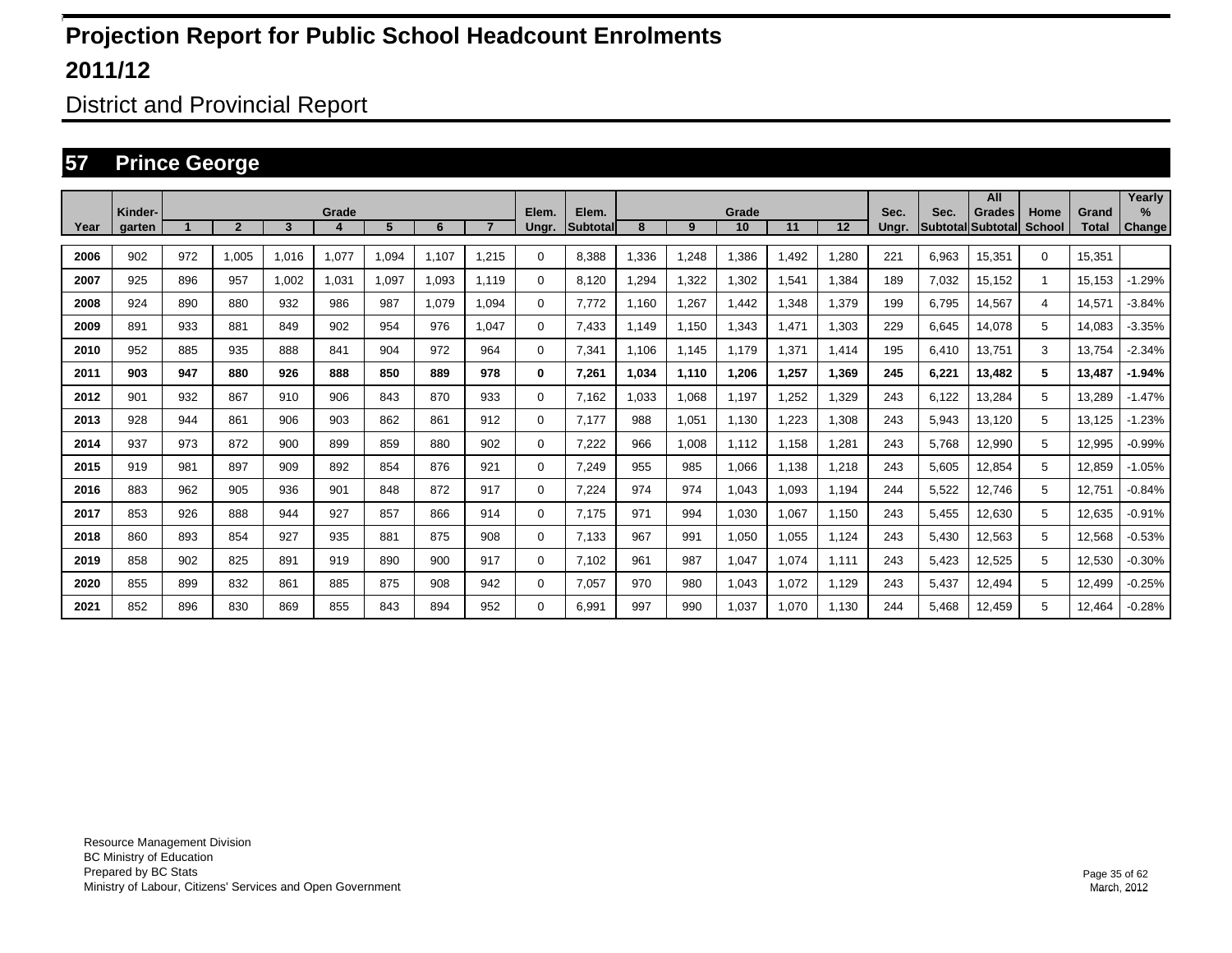District and Provincial Report

#### **58 Nicola - Similkameen**

|      |                   |     |                |     |       |     |     |                |                |                   |     |     |             |     |     |               |       | All                                |                       |                       | Yearly             |
|------|-------------------|-----|----------------|-----|-------|-----|-----|----------------|----------------|-------------------|-----|-----|-------------|-----|-----|---------------|-------|------------------------------------|-----------------------|-----------------------|--------------------|
| Year | Kinder-<br>garten |     | $\overline{2}$ | 3   | Grade | 5   | 6   | $\overline{7}$ | Elem.<br>Ungr. | Elem.<br>Subtotal | 8   | 9   | Grade<br>10 | 11  | 12  | Sec.<br>Ungr. | Sec.  | <b>Grades</b><br>Subtotal Subtotal | Home<br><b>School</b> | Grand<br><b>Total</b> | %<br><b>Change</b> |
|      |                   |     |                |     |       |     |     |                |                |                   |     |     |             |     |     |               |       |                                    |                       |                       |                    |
| 2006 | 135               | 146 | 145            | 166 | 178   | 208 | 184 | 212            |                | 1.375             | 228 | 288 | 265         | 269 | 242 | 14            | 1,306 | 2,681                              | -1                    | 2.682                 |                    |
| 2007 | 142               | 150 | 148            | 153 | 164   | 184 | 207 | 193            | 0              | 1,341             | 236 | 278 | 298         | 310 | 365 | 84            | 1,571 | 2.912                              | $\mathbf 0$           | 2,912                 | 8.58%              |
| 2008 | 128               | 149 | 146            | 153 | 159   | 168 | 199 | 213            | 0              | 1.315             | 217 | 266 | 285         | 322 | 265 | 69            | 1,424 | 2.739                              | $\mathbf 0$           | 2,739                 | $-5.94%$           |
| 2009 | 142               | 126 | 156            | 156 | 145   | 168 | 173 | 197            | 0              | 1,263             | 219 | 217 | 274         | 331 | 305 | 104           | 1,450 | 2.713                              | $\mathbf 0$           | 2,713                 | $-0.95%$           |
| 2010 | 150               | 143 | 134            | 167 | 162   | 151 | 166 | 183            | 0              | 1,256             | 198 | 240 | 260         | 333 | 256 | 106           | 1,393 | 2.649                              | -1                    | 2,650                 | $-2.32%$           |
| 2011 | 147               | 159 | 142            | 136 | 156   | 151 | 148 | 157            | 0              | 1.196             | 177 | 206 | 231         | 399 | 316 | 132           | 1,461 | 2.657                              | 1                     | 2,658                 | 0.30%              |
| 2012 | 147               | 155 | 149            | 155 | 150   | 140 | 157 | 158            | 0              | 1,211             | 176 | 183 | 231         | 403 | 308 | 131           | 1,432 | 2.643                              |                       | 2,644                 | $-0.53%$           |
| 2013 | 141               | 155 | 145            | 163 | 172   | 133 | 145 | 166            | 0              | 1,220             | 177 | 178 | 201         | 395 | 307 | 131           | 1,389 | 2,609                              |                       | 2.610                 | $-1.29%$           |
| 2014 | 152               | 149 | 145            | 159 | 180   | 152 | 137 | 153            | 0              | 1,227             | 185 | 178 | 195         | 347 | 301 | 131           | 1,337 | 2,564                              |                       | 2,565                 | $-1.72%$           |
| 2015 | 153               | 161 | 139            | 159 | 175   | 160 | 157 | 145            | 0              | 1.249             | 171 | 187 | 195         | 336 | 268 | 131           | 1,288 | 2,537                              |                       | 2,538                 | $-1.05%$           |
| 2016 | 162               | 162 | 150            | 152 | 176   | 156 | 165 | 166            | 0              | 1,289             | 163 | 173 | 204         | 335 | 258 | 131           | 1,264 | 2,553                              | -1                    | 2,554                 | 0.63%              |
| 2017 | 148               | 171 | 152            | 165 | 170   | 156 | 161 | 174            | 0              | 1,297             | 185 | 165 | 190         | 350 | 257 | 130           | 1,277 | 2,574                              | -1                    | 2,575                 | 0.82%              |
| 2018 | 153               | 157 | 160            | 165 | 182   | 151 | 161 | 170            | 0              | 1,299             | 194 | 187 | 181         | 326 | 267 | 130           | 1,285 | 2,584                              | -1                    | 2,585                 | 0.39%              |
| 2019 | 157               | 162 | 147            | 175 | 183   | 162 | 155 | 171            | 0              | 1.312             | 191 | 196 | 204         | 313 | 252 | 130           | 1,286 | 2,598                              | -1                    | 2,599                 | 0.54%              |
| 2020 | 158               | 166 | 152            | 160 | 193   | 162 | 167 | 164            | 0              | 1,322             | 191 | 192 | 214         | 349 | 241 | 131           | 1,318 | 2.640                              | -1                    | 2.641                 | .62%               |
| 2021 | 161               | 167 | 155            | 166 | 177   | 171 | 167 | 176            | 0              | 1.340             | 184 | 193 | 211         | 367 | 266 | 131           | 1,352 | 2.692                              |                       | 2.693                 | .97%               |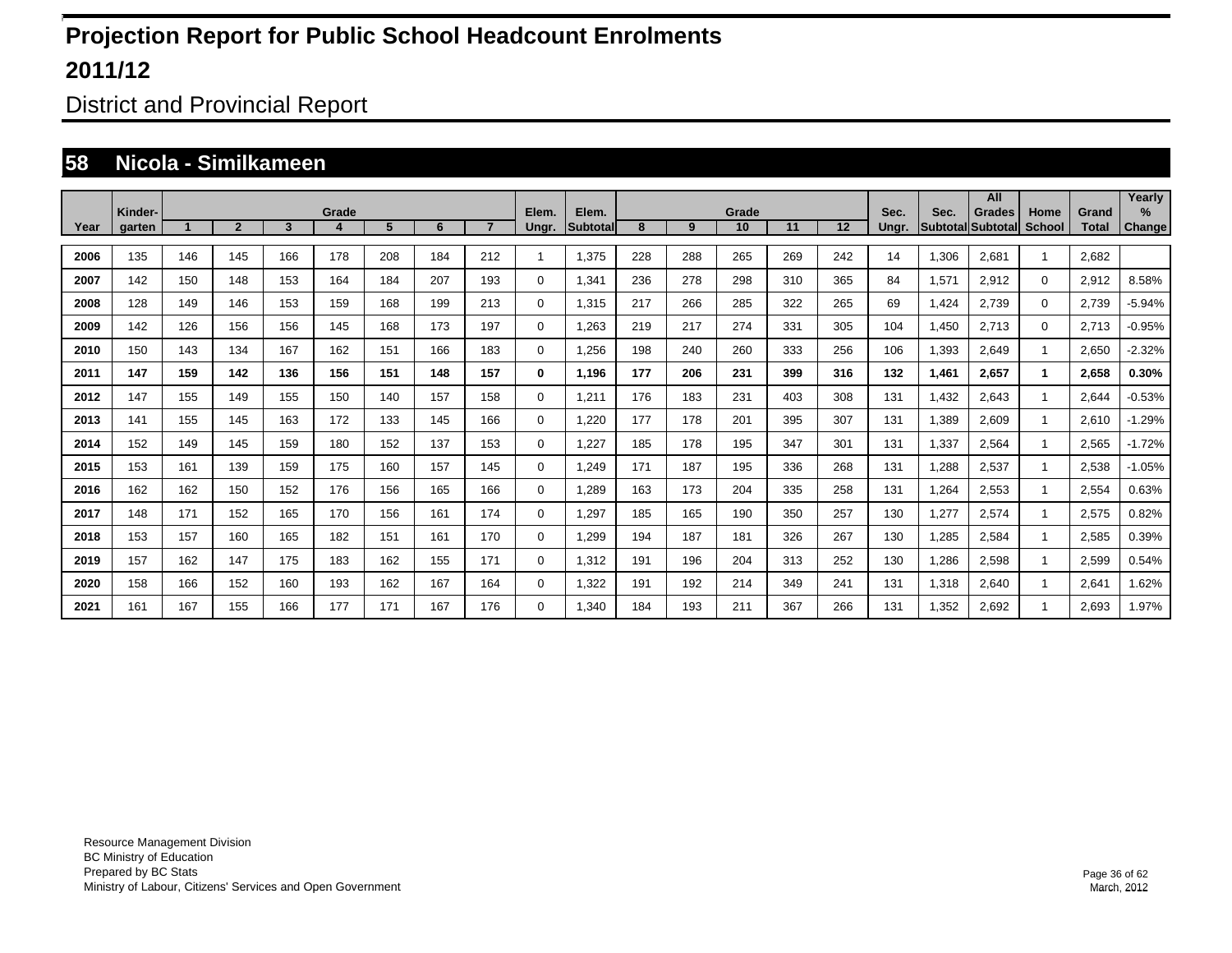District and Provincial Report

#### **59 Peace River South**

|      |         |     |                |     |       |     |     |                |             |                    |     |     |             |     |     |       |       | All                         |                       |                       | Yearly   |
|------|---------|-----|----------------|-----|-------|-----|-----|----------------|-------------|--------------------|-----|-----|-------------|-----|-----|-------|-------|-----------------------------|-----------------------|-----------------------|----------|
| Year | Kinder- |     | $\overline{2}$ | 3   | Grade | 5   | 6   | $\overline{7}$ | Elem.       | Elem.<br>Subtotall | 8   | 9   | Grade<br>10 | 11  | 12  | Sec.  | Sec.  | Grades<br>Subtotal Subtotal | Home<br><b>School</b> | Grand<br><b>Total</b> | $\%$     |
|      | garten  |     |                |     |       |     |     |                | Ungr.       |                    |     |     |             |     |     | Ungr. |       |                             |                       |                       | Change   |
| 2006 | 277     | 286 | 302            | 297 | 343   | 336 | 360 | 342            | $\mathbf 0$ | 2,543              | 373 | 415 | 401         | 437 | 350 | 24    | 2,000 | 4.543                       | $\mathbf 0$           | 4.543                 |          |
| 2007 | 297     | 281 | 285            | 304 | 300   | 335 | 333 | 367            | $\mathbf 0$ | 2,502              | 360 | 377 | 422         | 446 | 367 | 10    | 1,982 | 4.484                       | $\Omega$              | 4.484                 | $-1.30%$ |
| 2008 | 253     | 310 | 276            | 276 | 297   | 288 | 323 | 342            | $\mathbf 0$ | 2,365              | 373 | 347 | 386         | 466 | 328 | 12    | 1,912 | 4,277                       | $\Omega$              | 4,277                 | $-4.62%$ |
| 2009 | 269     | 254 | 294            | 270 | 264   | 289 | 286 | 320            | 0           | 2,246              | 348 | 353 | 368         | 385 | 399 | 22    | 1,875 | 4,121                       | $\Omega$              | 4,121                 | $-3.65%$ |
| 2010 | 281     | 286 | 247            | 288 | 263   | 264 | 295 | 276            | 0           | 2,200              | 340 | 353 | 367         | 407 | 360 | 19    | 1,846 | 4,046                       | $\Omega$              | 4,046                 | $-1.82%$ |
| 2011 | 258     | 289 | 275            | 239 | 281   | 256 | 252 | 277            | 0           | 2,127              | 287 | 341 | 355         | 358 | 361 | 14    | 1,716 | 3,843                       |                       | 3,844                 | $-4.99%$ |
| 2012 | 280     | 299 | 262            | 227 | 286   | 274 | 253 | 265            | $\mathbf 0$ | 2,146              | 283 | 336 | 339         | 348 | 362 | 14    | 1,682 | 3,828                       |                       | 3,829                 | $-0.39%$ |
| 2013 | 282     | 328 | 273            | 218 | 275   | 279 | 269 | 266            | $\mathbf 0$ | 2,190              | 272 | 327 | 327         | 327 | 349 | 14    | 1,616 | 3,806                       |                       | 3,807                 | $-0.57%$ |
| 2014 | 277     | 331 | 300            | 228 | 265   | 268 | 275 | 283            | 0           | 2,227              | 272 | 315 | 318         | 315 | 329 | 14    | 1,563 | 3.790                       |                       | 3,791                 | $-0.42%$ |
| 2015 | 268     | 325 | 303            | 249 | 276   | 259 | 264 | 290            | $\mathbf 0$ | 2,234              | 290 | 314 | 306         | 305 | 317 | 14    | 1,546 | 3.780                       |                       | 3,781                 | $-0.26%$ |
| 2016 | 264     | 314 | 298            | 252 | 301   | 270 | 255 | 278            | $\mathbf 0$ | 2,232              | 296 | 334 | 305         | 295 | 309 | 14    | 1,553 | 3.785                       |                       | 3.786                 | 0.13%    |
| 2017 | 275     | 310 | 288            | 248 | 305   | 295 | 266 | 268            | 0           | 2,255              | 285 | 341 | 323         | 294 | 298 | 14    | 1,555 | 3.810                       |                       | 3,811                 | 0.66%    |
| 2018 | 283     | 323 | 284            | 239 | 300   | 297 | 290 | 280            | $\mathbf 0$ | 2,296              | 275 | 329 | 330         | 311 | 298 | 14    | 1,557 | 3.853                       |                       | 3.854                 | 1.13%    |
| 2019 | 284     | 331 | 296            | 236 | 290   | 293 | 292 | 305            | $\mathbf 0$ | 2,327              | 286 | 318 | 319         | 317 | 312 | 15    | 1,567 | 3.894                       |                       | 3.895                 | 1.06%    |
| 2020 | 285     | 333 | 304            | 246 | 286   | 283 | 288 | 306            | $\mathbf 0$ | 2,331              | 311 | 329 | 308         | 308 | 320 | 15    | 1,591 | 3,922                       |                       | 3,923                 | 0.72%    |
| 2021 | 285     | 335 | 306            | 252 | 297   | 279 | 278 | 301            | $\Omega$    | 2,333              | 314 | 358 | 319         | 298 | 313 | 15    | 1,617 | 3,950                       |                       | 3,951                 | 0.71%    |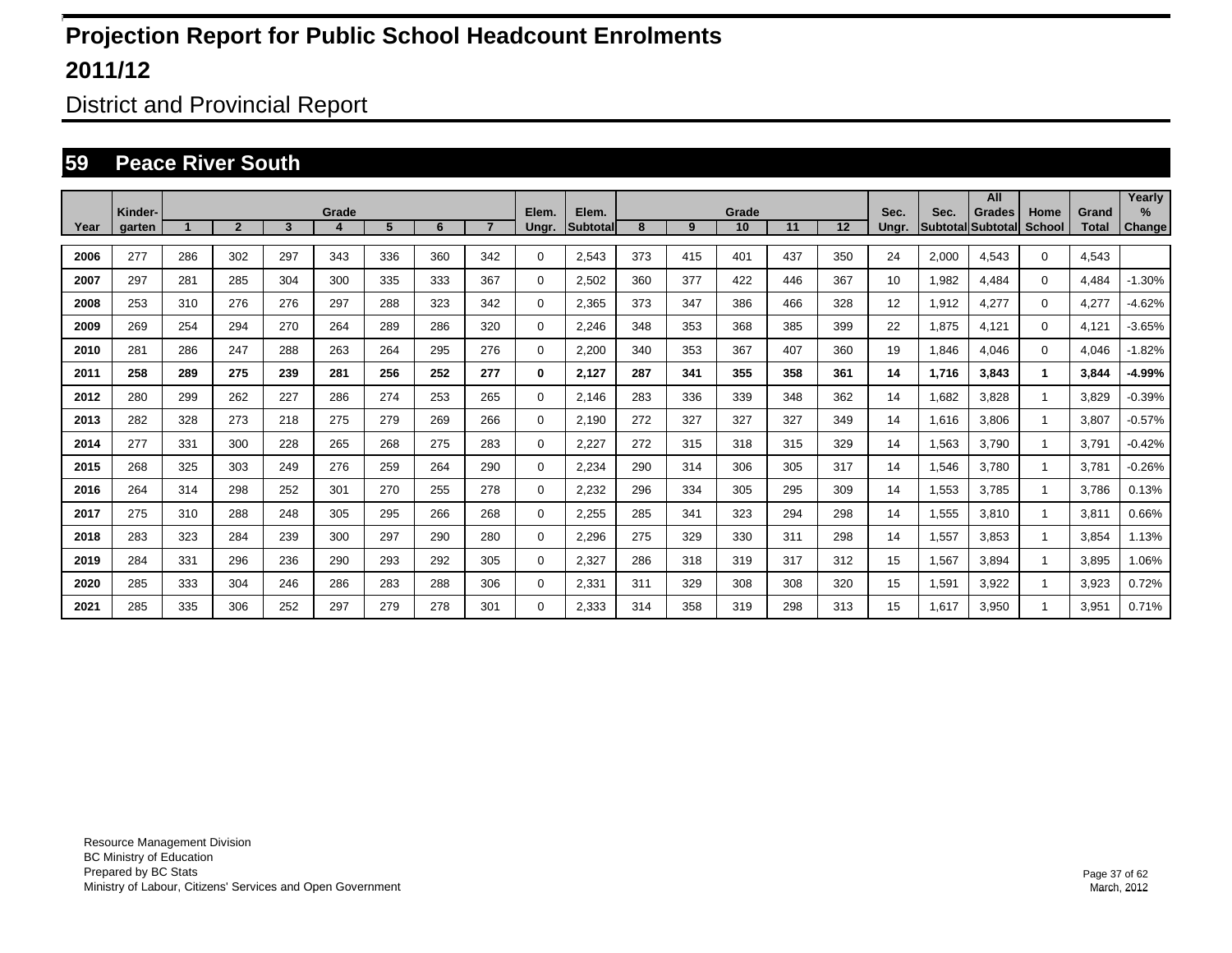District and Provincial Report

#### **60 Peace River North**

|      |         |     |                |     |       |     |     |                |                |                    |     |     |             |     |     |       |       | All                                |                       |                       | Yearly   |
|------|---------|-----|----------------|-----|-------|-----|-----|----------------|----------------|--------------------|-----|-----|-------------|-----|-----|-------|-------|------------------------------------|-----------------------|-----------------------|----------|
| Year | Kinder- |     | $\overline{2}$ | 3   | Grade | 5   | 6   | $\overline{7}$ | Elem.          | Elem.<br>Subtotall | 8   | 9   | Grade<br>10 | 11  | 12  | Sec.  | Sec.  | <b>Grades</b><br>Subtotal Subtotal | Home<br><b>School</b> | Grand<br><b>Total</b> | $\%$     |
|      | garten  |     |                |     |       |     |     |                | Ungr.          |                    |     |     |             |     |     | Ungr. |       |                                    |                       |                       | Change   |
| 2006 | 466     | 478 | 412            | 424 | 422   | 455 | 443 | 457            | $\overline{2}$ | 3.559              | 482 | 516 | 454         | 479 | 378 | 60    | 2,369 | 5.928                              | 3                     | 5.931                 |          |
| 2007 | 398     | 450 | 459            | 393 | 414   | 425 | 453 | 434            | 5              | 3.431              | 461 | 497 | 496         | 486 | 436 | 60    | 2,436 | 5.867                              | 8                     | 5.875                 | $-0.94%$ |
| 2008 | 457     | 407 | 428            | 460 | 387   | 412 | 424 | 459            | $\overline{2}$ | 3,436              | 450 | 458 | 491         | 516 | 464 | 89    | 2,468 | 5,904                              | 6                     | 5,910                 | 0.60%    |
| 2009 | 408     | 466 | 402            | 434 | 453   | 384 | 415 | 432            | 3              | 3,397              | 474 | 467 | 474         | 510 | 537 | 110   | 2,572 | 5,969                              | 5                     | 5,974                 | 1.08%    |
| 2010 | 427     | 407 | 450            | 395 | 432   | 444 | 386 | 404            | $\overline{2}$ | 3,347              | 421 | 459 | 462         | 488 | 488 | 126   | 2,444 | 5,791                              | 8                     | 5,799                 | $-2.93%$ |
| 2011 | 426     | 431 | 402            | 451 | 391   | 425 | 450 | 387            | 0              | 3,363              | 404 | 416 | 499         | 420 | 466 | 95    | 2,300 | 5.663                              | 11                    | 5,674                 | $-2.16%$ |
| 2012 | 449     | 425 | 422            | 452 | 394   | 432 | 447 | 429            | $\mathbf 0$    | 3,450              | 412 | 409 | 508         | 433 | 474 | 95    | 2,331 | 5,781                              | 11                    | 5,792                 | 2.08%    |
| 2013 | 467     | 454 | 419            | 478 | 400   | 435 | 453 | 425            | 0              | 3,531              | 457 | 411 | 490         | 434 | 483 | 96    | 2,371 | 5,902                              | 12                    | 5,914                 | 2.11%    |
| 2014 | 478     | 473 | 449            | 476 | 424   | 442 | 457 | 430            | 0              | 3.629              | 454 | 456 | 494         | 421 | 486 | 98    | 2,409 | 6.038                              | 12                    | 6,050                 | 2.30%    |
| 2015 | 470     | 484 | 468            | 510 | 422   | 469 | 465 | 435            | 0              | 3.723              | 459 | 453 | 544         | 423 | 473 | 99    | 2,451 | 6.174                              | 12                    | 6.186                 | 2.25%    |
| 2016 | 452     | 477 | 479            | 531 | 452   | 467 | 493 | 443            | 0              | 3.794              | 465 | 459 | 543         | 464 | 475 | 101   | 2,507 | 6.301                              | 12                    | 6,313                 | 2.05%    |
| 2017 | 440     | 460 | 472            | 545 | 472   | 500 | 490 | 469            | 0              | 3.848              | 474 | 465 | 551         | 465 | 516 | 102   | 2,573 | 6.421                              | 13                    | 6,434                 | 1.92%    |
| 2018 | 450     | 447 | 455            | 537 | 484   | 522 | 525 | 467            | 0              | 3.887              | 502 | 474 | 558         | 472 | 521 | 104   | 2,631 | 6.518                              | 13                    | 6,531                 | 1.51%    |
| 2019 | 452     | 456 | 442            | 518 | 476   | 535 | 547 | 499            | 0              | 3.925              | 501 | 501 | 568         | 478 | 530 | 107   | 2,685 | 6.610                              | 13                    | 6.623                 | 1.41%    |
| 2020 | 454     | 459 | 452            | 503 | 459   | 526 | 561 | 521            | 0              | 3,935              | 535 | 500 | 598         | 486 | 536 | 109   | 2,764 | 6,699                              | 13                    | 6,712                 | 1.34%    |
| 2021 | 459     | 461 | 454            | 514 | 446   | 508 | 553 | 534            | $\Omega$       | 3,929              | 557 | 533 | 600         | 512 | 545 | 111   | 2,858 | 6.787                              | 13                    | 6.800                 | 1.31%    |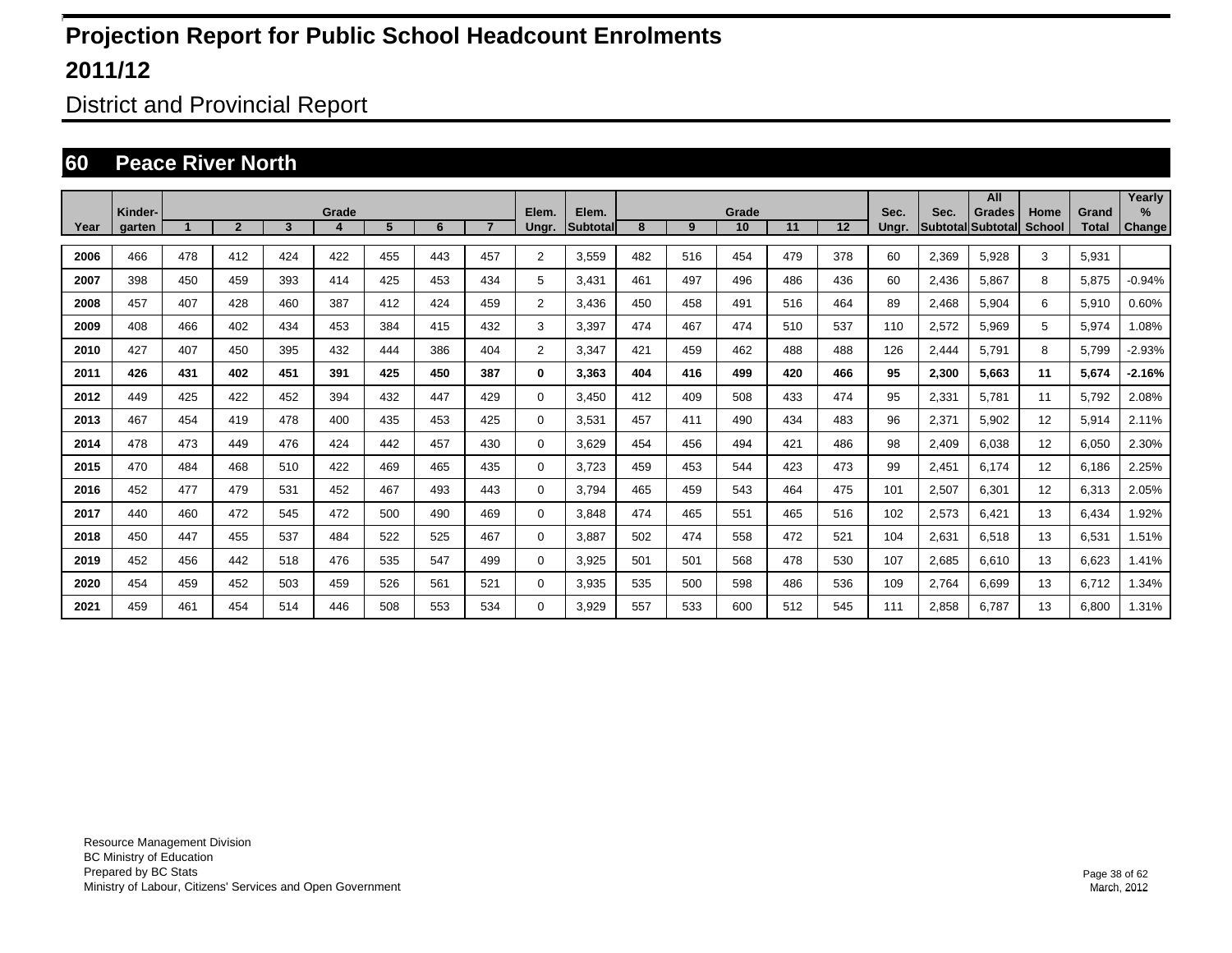District and Provincial Report

#### **61 Greater Victoria**

|      |                   |       |                |       |       |       |       |                |                |                           |       |       |             |       |       |               |       | All                                       |                       |                       | Yearly                |
|------|-------------------|-------|----------------|-------|-------|-------|-------|----------------|----------------|---------------------------|-------|-------|-------------|-------|-------|---------------|-------|-------------------------------------------|-----------------------|-----------------------|-----------------------|
| Year | Kinder-<br>aarten |       | $\overline{2}$ | 3     | Grade | 5     | 6     | $\overline{ }$ | Elem.<br>Ungr. | Elem.<br><b>Subtotall</b> | 8     | 9     | Grade<br>10 | 11    | 12    | Sec.<br>Unar. | Sec.  | <b>Grades</b><br><b>Subtotal Subtotal</b> | Home<br><b>School</b> | Grand<br><b>Total</b> | $\%$<br><b>Change</b> |
|      |                   |       |                |       |       |       |       |                |                |                           |       |       |             |       |       |               |       |                                           |                       |                       |                       |
| 2006 | 1,263             | 1,317 | 1,338          | 1,338 | 1,374 | ,393  | 1,484 | .563           | 0              | 11,070                    | .542  | 1,641 | 1,833       | 1,818 | 1,610 | 78            | 8,522 | 19,592                                    | 16                    | 19,608                |                       |
| 2007 | 1,269             | 1,337 | 1,306          | 1,339 | 1,336 | ,392  | 1,360 | 1.483          | $\mathbf 0$    | 10,822                    | .550  | 1,668 | 1,760       | 1,880 | 1,781 | 122           | 8,761 | 19,583                                    | 12                    | 19,595                | $-0.07%$              |
| 2008 | 1,305             | 1,328 | 1,339          | 1,318 | 1,322 | ,353  | 1,349 | 1.377          | 0              | 10,691                    | .469  | 1,655 | 1,825       | 1.756 | 1,887 | 232           | 8,824 | 19,515                                    | 15                    | 19,530                | $-0.33%$              |
| 2009 | ,295              | 1,361 | 1.328          | 1,332 | 1.303 | ,339  | 1.335 | 1.372          | 0              | 10.665                    | .364  | 1,593 | 1,825       | 1,944 | 1.792 | 168           | 8,686 | 19.351                                    | 16                    | 19,367                | $-0.83%$              |
| 2010 | 1.355             | 1,371 | 1.347          | 1,354 | 1.338 | ,298  | .296  | 1.330          | $\mathbf 0$    | 10.689                    | .367  | 1,439 | 1.733       | 1.917 | 1.744 | 282           | 8.482 | 19.171                                    | 12                    | 19.183                | $-0.95%$              |
| 2011 | 1,394             | 1,346 | 1,335          | 1,339 | 1,315 | 1,331 | 1,256 | 1,292          | 0              | 10,608                    | 1,292 | 1,461 | 1,515       | 1,821 | 1,782 | 252           | 8,123 | 18,731                                    | 12                    | 18,743                | $-2.29%$              |
| 2012 | 1,354             | 1,331 | 1,380          | 1,409 | 1,412 | ,324  | ,236  | 1,347          | $\mathbf 0$    | 10,793                    | ,309  | 1,498 | 1,538       | 1,824 | 1,714 | 250           | 8,133 | 18,926                                    | 12                    | 18,938                | 1.04%                 |
| 2013 | 1,372             | 1,306 | 1,369          | 1.461 | 1.496 | 1,413 | 1.219 | 1.317          | $\Omega$       | 10,953                    | ,359  | 1,486 | 1,531       | 1,805 | 1,683 | 250           | 8,114 | 19,067                                    | 12                    | 19,079                | 0.74%                 |
| 2014 | 1.378             | 1,324 | 1,345          | 1.452 | 1,552 | 1,497 | 1,301 | 1.301          | 0              | 11.150                    | ,330  | 1,541 | 1,522       | 0.800 | 1.668 | 249           | 8,110 | 19.260                                    | 12                    | 19,272                | 1.01%                 |
| 2015 | 1.395             | 1,331 | 1,365          | 1.428 | 1,543 | 1,553 | 1.378 | 1.387          | 0              | 11.380                    | 1,317 | 1,513 | 1,575       | 1.791 | 1.665 | 251           | 8,112 | 19,492                                    | 13                    | 19,505                | 1.21%                 |
| 2016 | 1.384             | 1,348 | 1,372          | 1.450 | 1,518 | 1,545 | 1,429 | 1.468          | 0              | 11.514                    | .400  | 1.497 | 1.550       | 1.849 | 1.659 | 252           | 8,207 | 19.721                                    | 13                    | 19.734                | 1.17%                 |
| 2017 | 1,405             | 1,337 | 1,390          | 1,458 | 1,541 | 1,521 | 1,423 | 1,521          | 0              | 11,596                    | .481  | 1,588 | 1,536       | 1,824 | 1,705 | 253           | 8,387 | 19,983                                    | 13                    | 19,996                | 1.33%                 |
| 2018 | 1,433             | 1,357 | 1,379          | 1,476 | 1,550 | 1,544 | 1,402 | 1,515          | $\Omega$       | 11,656                    | .533  | 1,677 | 1,622       | 1,810 | 1,691 | 255           | 8,588 | 20,244                                    | 13                    | 20,257                | 1.31%                 |
| 2019 | 1.443             | 1,384 | 1,399          | 1.465 | 1,569 | 1,552 | 1,421 | 1,492          | $\Omega$       | 11,725                    | .526  | 1,735 | 1,708       | 1,904 | 1,681 | 258           | 8,812 | 20,537                                    | 13                    | 20,550                | 1.45%                 |
| 2020 | 1.448             | 1,394 | 1,427          | 1.486 | 1,559 | 1,572 | 1,429 | 1.513          | $\mathbf 0$    | 11.828                    | 1,505 | 1,730 | 1,767       | 2,000 | 1.756 | 259           | 9,017 | 20,845                                    | 14                    | 20,859                | 1.50%                 |
| 2021 | 1.449             | 1,398 | 1.437          | 1.516 | 1.581 | 1.562 | 1.447 | 1.521          | $\Omega$       | 11.911                    | 1.526 | 1.707 | 1.766       | 2.068 | 1.840 | 261           | 9.168 | 21.079                                    | 14                    | 21.093                | 1.12%                 |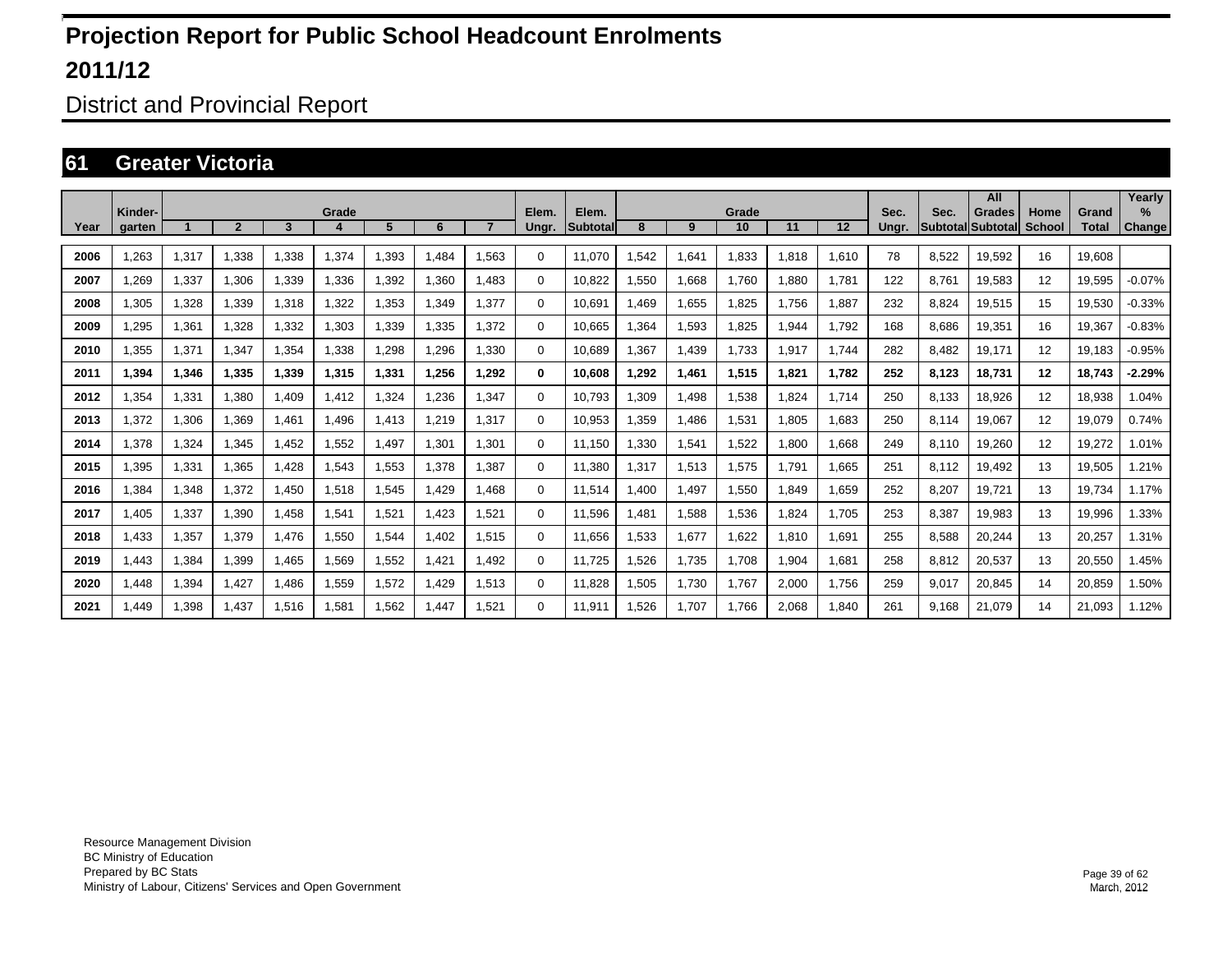District and Provincial Report

#### **62 Sooke**

|      | Kinder- |     |                |     | Grade |     |       |                | Elem.       | Elem.    |     |     | Grade |     |     | Sec.  | Sec.                     | All<br><b>Grades</b> | Home           | Grand        | Yearly<br>$\%$ |
|------|---------|-----|----------------|-----|-------|-----|-------|----------------|-------------|----------|-----|-----|-------|-----|-----|-------|--------------------------|----------------------|----------------|--------------|----------------|
| Year | garten  |     | $\overline{2}$ | 3   | 4     | 5   | 6     | $\overline{7}$ | Ungr.       | Subtotal | 8   | 9   | 10    | 11  | 12  | Ungr. | <b>Subtotal Subtotal</b> |                      | <b>School</b>  | <b>Total</b> | <b>Change</b>  |
| 2006 | 544     | 558 | 576            | 609 | 640   | 667 | 669   | 698            | 0           | 4,961    | 698 | 756 | 687   | 801 | 689 | 270   | 3,901                    | 8.862                | $\mathbf 0$    | 8.862        |                |
| 2007 | 573     | 574 | 572            | 597 | 588   | 643 | 678   | 666            | 0           | 4,891    | 697 | 661 | 737   | 819 | 717 | 236   | 3,867                    | 8,758                | $\overline{2}$ | 8.760        | $-1.15%$       |
| 2008 | 574     | 588 | 587            | 592 | 616   | 600 | 664   | 685            | $\mathbf 0$ | 4,906    | 686 | 703 | 725   | 828 | 705 | 452   | 4,099                    | 9,005                | 1              | 9,006        | 2.81%          |
| 2009 | 611     | 600 | 590            | 604 | 618   | 623 | 623   | 692            | $\mathbf 0$ | 4.961    | 687 | 678 | 714   | 749 | 833 | 447   | 4.108                    | 9.069                | $\overline{2}$ | 9.071        | 0.72%          |
| 2010 | 688     | 610 | 618            | 600 | 619   | 637 | 655   | 662            | $\mathbf 0$ | 5.089    | 712 | 674 | 695   | 740 | 840 | 423   | 4,084                    | 9,173                | 3              | 9,176        | 1.16%          |
| 2011 | 708     | 707 | 645            | 635 | 607   | 634 | 656   | 670            | 0           | 5.262    | 668 | 665 | 672   | 721 | 847 | 510   | 4.083                    | 9.345                | $\mathbf{2}$   | 9,347        | 1.86%          |
| 2012 | 678     | 732 | 690            | 678 | 611   | 674 | 688   | 669            | 0           | 5,420    | 643 | 642 | 680   | 713 | 827 | 515   | 4,020                    | 9.440                | $\overline{2}$ | 9,442        | 1.02%          |
| 2013 | 740     | 707 | 715            | 728 | 658   | 678 | 731   | 703            | 0           | 5.660    | 646 | 614 | 650   | 716 | 820 | 522   | 3,968                    | 9.628                | $\overline{2}$ | 9.630        | 1.99%          |
| 2014 | 790     | 769 | 692            | 754 | 705   | 730 | 736   | 746            | 0           | 5,922    | 680 | 618 | 623   | 688 | 823 | 533   | 3,965                    | 9,887                | $\overline{2}$ | 9,889        | 2.69%          |
| 2015 | 807     | 820 | 753            | 731 | 731   | 781 | 791   | 750            | 0           | 6.164    | 718 | 646 | 623   | 658 | 792 | 543   | 3,980                    | 10,144               | $\overline{2}$ | 10.146       | 2.60%          |
| 2016 | 795     | 843 | 804            | 795 | 710   | 809 | 845   | 803            | $\mathbf 0$ | 6.404    | 720 | 678 | 645   | 651 | 751 | 553   | 3,998                    | 10.402               | $\overline{2}$ | 10.404       | 2.54%          |
| 2017 | 775     | 827 | 822            | 847 | 770   | 786 | 877   | 859            | 0           | 6,563    | 773 | 685 | 682   | 679 | 750 | 562   | 4,131                    | 10,694               | $\overline{2}$ | 10.696       | 2.81%          |
| 2018 | 796     | 810 | 811            | 868 | 821   | 851 | 849   | 887            | 0           | 6.693    | 821 | 729 | 682   | 707 | 768 | 570   | 4.277                    | 10,970               | $\overline{2}$ | 10,972       | 2.58%          |
| 2019 | 818     | 832 | 795            | 858 | 841   | 906 | 918   | 860            | 0           | 6,828    | 847 | 774 | 724   | 709 | 801 | 581   | 4,436                    | 11,264               | $\overline{2}$ | 11,266       | 2.68%          |
| 2020 | 840     | 856 | 816            | 840 | 831   | 928 | 976   | 929            | 0           | 7,016    | 823 | 800 | 770   | 751 | 806 | 596   | 4,546                    | 11,562               | 3              | 11,565       | 2.65%          |
| 2021 | 861     | 878 | 839            | 862 | 815   | 918 | 1,002 | 989            | 0           | 7.164    | 888 | 777 | 797   | 798 | 850 | 612   | 4.722                    | 11.886               | 3              | 11.889       | 2.80%          |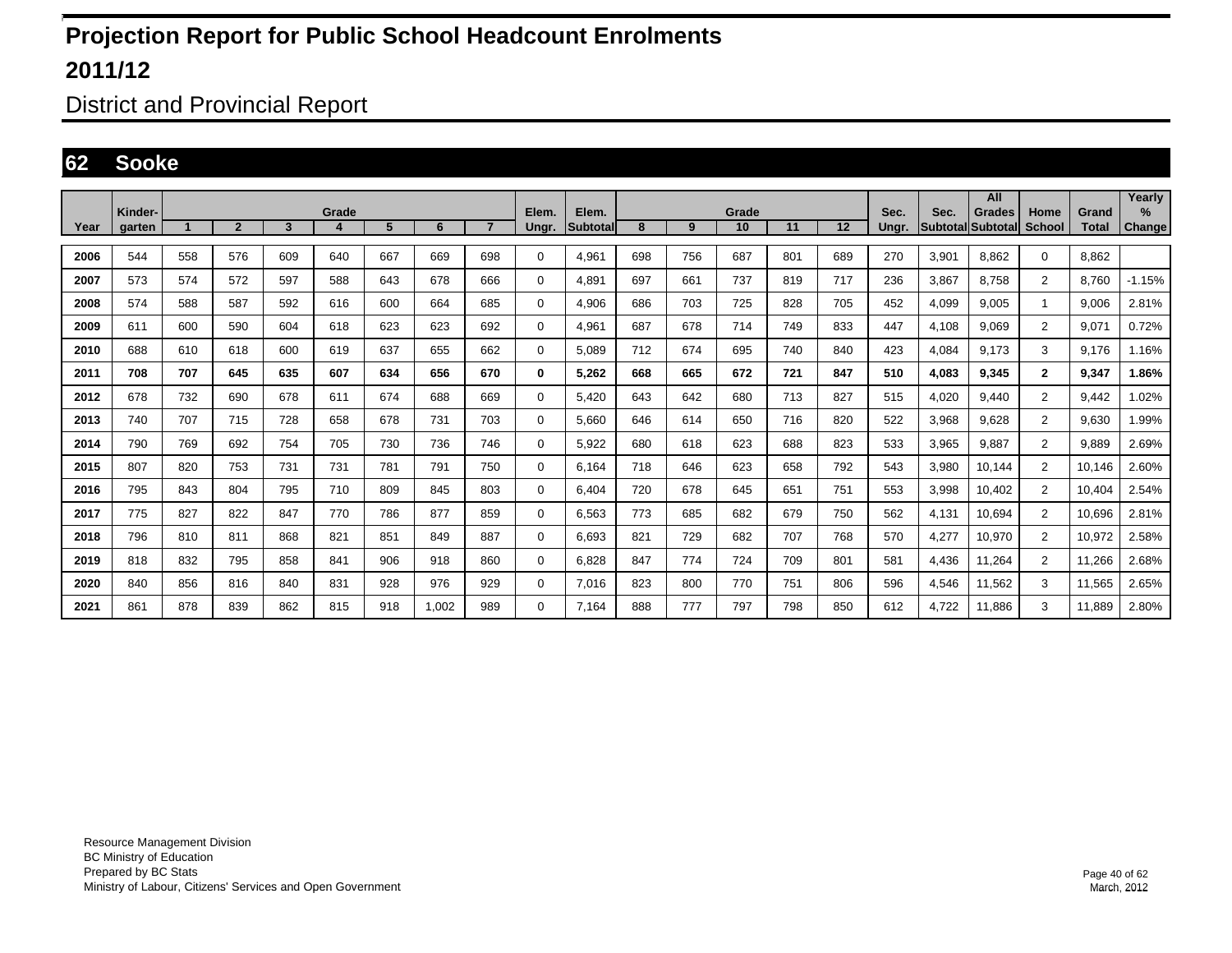District and Provincial Report

#### **63 Saanich**

|      | Kinder- |     |                |     | Grade |     |     |                | Elem.          | Elem.           |     |     | Grade |       |       | Sec.  | Sec.                     | All<br><b>Grades</b> | Home           | Grand        | Yearly<br>$\%$ |
|------|---------|-----|----------------|-----|-------|-----|-----|----------------|----------------|-----------------|-----|-----|-------|-------|-------|-------|--------------------------|----------------------|----------------|--------------|----------------|
| Year | aarten  |     | $\overline{2}$ | 3   | 4     | 5   | 6   | $\overline{7}$ | Ungr.          | <b>Subtotal</b> | 8   | 9   | 10    | 11    | 12    | Unar. | <b>SubtotallSubtotal</b> |                      | <b>School</b>  | <b>Total</b> | <b>Change</b>  |
| 2006 | 390     | 411 | 464            | 481 | 502   | 530 | 588 | 659            | $\overline{2}$ | 4.027           | 662 | 791 | 871   | 997   | 927   | 16    | 4.264                    | 8.291                | 3              | 8.294        |                |
| 2007 | 379     | 414 | 429            | 466 | 504   | 522 | 574 | 613            | 3              | 3.904           | 686 | 739 | 900   | 1.016 | 1.209 | 165   | 4.715                    | 8.619                | $\overline{2}$ | 8.621        | 3.94%          |
| 2008 | 409     | 410 | 434            | 454 | 481   | 514 | 582 | 602            | 1              | 3,887           | 630 | 733 | 894   | 1,032 | 1,523 | 239   | 5,051                    | 8,938                | 4              | 8,942        | 3.72%          |
| 2009 | 405     | 435 | 427            | 452 | 469   | 490 | 544 | 607            | 3              | 3.832           | 612 | 696 | 854   | 1,019 | 1.713 | 760   | 5.654                    | 9.486                | -1             | 9.487        | 6.09%          |
| 2010 | 391     | 431 | 435            | 428 | 464   | 463 | 508 | 544            | $\mathbf 0$    | 3.664           | 610 | 678 | 811   | 921   | 1.900 | 911   | 5.831                    | 9.495                | -1             | 9.496        | 0.09%          |
| 2011 | 403     | 401 | 438            | 445 | 444   | 460 | 500 | 526            | -1             | 3.618           | 557 | 640 | 753   | 906   | 1.462 | 1.805 | 6.123                    | 9.741                | $\mathbf 1$    | 9.742        | 2.59%          |
| 2012 | 411     | 396 | 405            | 423 | 435   | 458 | 485 | 503            | 1              | 3.517           | 549 | 618 | 726   | 863   | 1,393 | .793  | 5,942                    | 9.459                | $\mathbf{1}$   | 9.460        | $-2.89%$       |
| 2013 | 402     | 407 | 401            | 393 | 417   | 447 | 480 | 485            | 1              | 3.433           | 525 | 598 | 684   | 814   | 1,308 | .787  | 5.716                    | 9.149                | -1             | 9.150        | $-3.28%$       |
| 2014 | 420     | 400 | 414            | 390 | 389   | 430 | 469 | 481            | 1              | 3.394           | 507 | 572 | 661   | 767   | 1.235 | .780  | 5,522                    | 8,916                | -1             | 8,917        | $-2.55%$       |
| 2015 | 429     | 419 | 407            | 402 | 386   | 401 | 452 | 471            | 1              | 3.368           | 503 | 554 | 633   | 742   | 1.169 | .775  | 5,376                    | 8.744                | -1             | 8.745        | $-1.93%$       |
| 2016 | 440     | 427 | 426            | 396 | 399   | 400 | 424 | 453            | 1              | 3,366           | 493 | 549 | 613   | 712   | 1,129 | 1,771 | 5,267                    | 8,633                | -1             | 8,634        | $-1.27%$       |
| 2017 | 443     | 438 | 434            | 414 | 393   | 414 | 422 | 426            | 1              | 3.385           | 474 | 538 | 608   | 690   | 1,086 | .766  | 5,162                    | 8.547                | -1             | 8,548        | $-1.00%$       |
| 2018 | 465     | 441 | 446            | 421 | 410   | 408 | 435 | 424            | 1              | 3.451           | 446 | 519 | 596   | 685   | 1,055 | .767  | 5,068                    | 8.519                | -1             | 8,520        | $-0.33%$       |
| 2019 | 482     | 462 | 448            | 434 | 418   | 424 | 428 | 436            | 1              | 3.533           | 444 | 489 | 576   | 673   | 1.045 | .766  | 4,993                    | 8.526                | -1             | 8.527        | 0.08%          |
| 2020 | 502     | 479 | 468            | 436 | 429   | 432 | 446 | 430            | 1              | 3.623           | 457 | 486 | 543   | 652   | 1,028 | .766  | 4,932                    | 8,555                | -1             | 8,556        | 0.34%          |
| 2021 | 524     | 498 | 486            | 455 | 431   | 444 | 454 | 448            |                | 3.741           | 451 | 500 | 539   | 615   | 997   | 1.771 | 4.873                    | 8.614                |                | 8.615        | 0.69%          |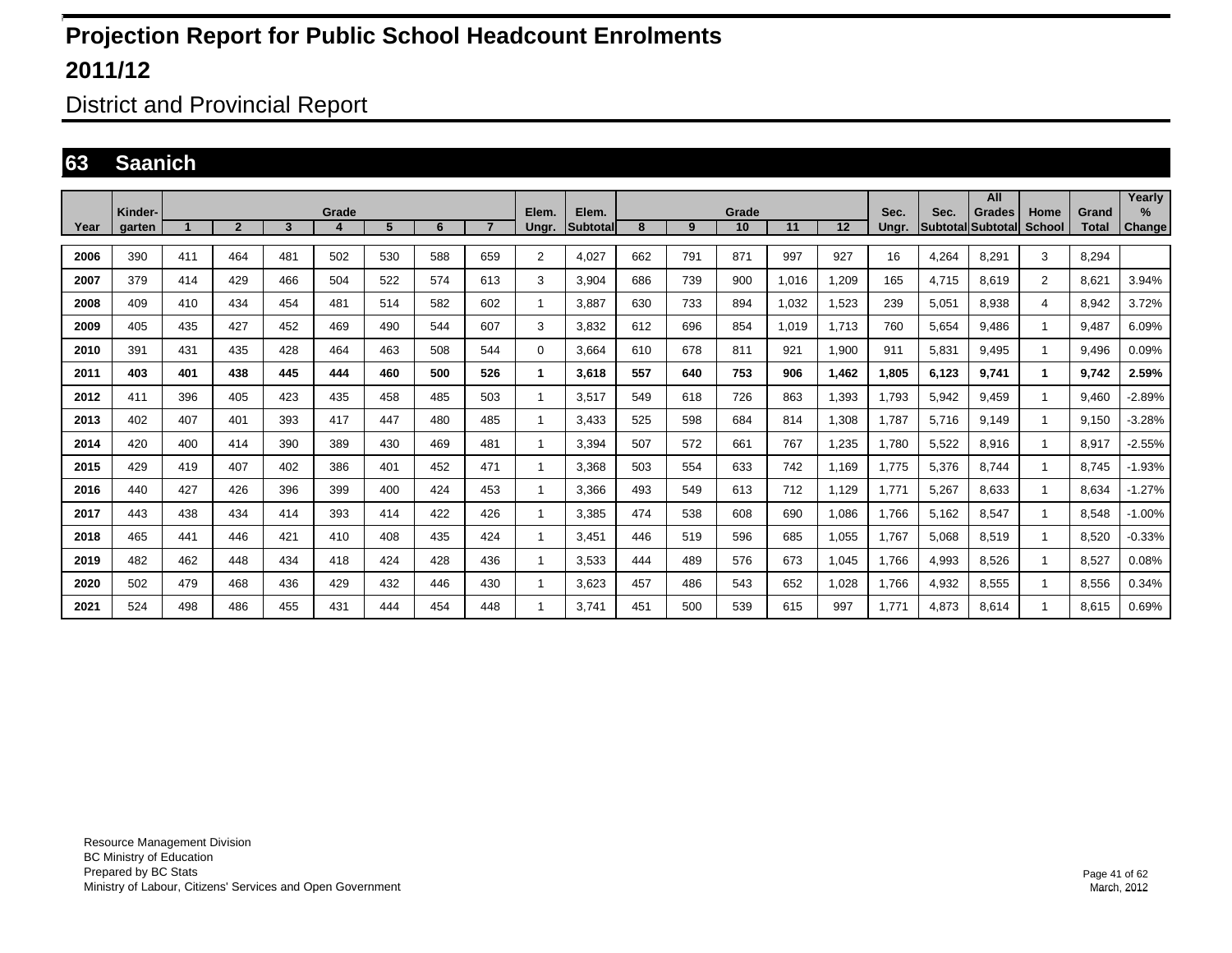District and Provincial Report

#### **64 Gulf Islands**

|      |                   |     |                |                         |            |     |     |                |                |                           |     |     |             |     |     |               |                                  | All           |                       |                       | Yearly                |
|------|-------------------|-----|----------------|-------------------------|------------|-----|-----|----------------|----------------|---------------------------|-----|-----|-------------|-----|-----|---------------|----------------------------------|---------------|-----------------------|-----------------------|-----------------------|
| Year | Kinder-<br>garten |     | $\overline{2}$ | $\overline{\mathbf{3}}$ | Grade<br>4 | 5   | 6   | $\overline{7}$ | Elem.<br>Ungr. | Elem.<br><b>Subtotall</b> | 8   | 9   | Grade<br>10 | 11  | 12  | Sec.<br>Ungr. | Sec.<br><b>Subtotal</b> Subtotal | <b>Grades</b> | Home<br><b>School</b> | Grand<br><b>Total</b> | $\%$<br><b>Change</b> |
|      |                   |     |                |                         |            |     |     |                |                |                           |     |     |             |     |     |               |                                  |               |                       |                       |                       |
| 2006 | 81                | 99  | 98             | 115                     | 117        | 112 | 125 | 96             | $\mathbf 0$    | 843                       | 134 | 148 | 142         | 134 | 179 | 13            | 750                              | 1.593         | $\overline{4}$        | 1,597                 |                       |
| 2007 | 94                | 91  | 111            | 94                      | 120        | 122 | 118 | 124            | $\mathbf 0$    | 874                       | 95  | 135 | 147         | 135 | 139 | 38            | 689                              | 1,563         | 9                     | 1,572                 | $-1.57%$              |
| 2008 | 83                | 99  | 96             | 109                     | 92         | 104 | 113 | 120            | $\mathbf 0$    | 816                       | 121 | 104 | 154         | 166 | 127 | 69            | 741                              | 1.557         | 3                     | 1,560                 | $-0.76%$              |
| 2009 | 74                | 95  | 101            | 93                      | 106        | 90  | 108 | 112            | 0              | 779                       | 106 | 132 | 116         | 150 | 152 | 99            | 755                              | 1,534         | 5                     | 1,539                 | $-1.35%$              |
| 2010 | 81                | 82  | 96             | 107                     | 102        | 105 | 100 | 119            | $\mathbf 0$    | 792                       | 142 | 116 | 144         | 125 | 143 | 84            | 754                              | 1,546         | 3                     | 1,549                 | 0.65%                 |
| 2011 | 105               | 95  | 92             | 100                     | 122        | 125 | 124 | 116            | 0              | 879                       | 129 | 154 | 161         | 162 | 145 | 83            | 834                              | 1,713         | 4                     | 1,717                 | 10.85%                |
| 2012 | 118               | 109 | 88             | 89                      | 131        | 125 | 122 | 109            | $\mathbf 0$    | 891                       | 123 | 150 | 161         | 174 | 136 | 84            | 828                              | 1.719         | $\overline{4}$        | 1,723                 | 0.35%                 |
| 2013 | 119               | 123 | 101            | 85                      | 118        | 132 | 119 | 105            | $\mathbf 0$    | 902                       | 115 | 140 | 152         | 169 | 142 | 84            | 802                              | 1.704         | 4                     | 1.708                 | $-0.87%$              |
| 2014 | 121               | 125 | 113            | 98                      | 113        | 120 | 127 | 103            | 0              | 920                       | 111 | 131 | 142         | 160 | 139 | 84            | 767                              | 1.687         | 4                     | 1.691                 | $-1.00%$              |
| 2015 | 125               | 126 | 115            | 109                     | 129        | 115 | 116 | 110            | 0              | 945                       | 109 | 127 | 133         | 150 | 132 | 86            | 737                              | 1,682         | $\overline{4}$        | 1,686                 | $-0.30%$              |
| 2016 | 129               | 129 | 115            | 109                     | 143        | 131 | 111 | 100            | $\mathbf 0$    | 967                       | 116 | 125 | 130         | 142 | 125 | 86            | 724                              | 1,691         | $\overline{4}$        | 1,695                 | 0.53%                 |
| 2017 | 129               | 133 | 118            | 110                     | 143        | 143 | 126 | 96             | 0              | 998                       | 106 | 132 | 128         | 139 | 118 | 87            | 710                              | 1,708         | $\overline{4}$        | 1,712                 | 1.00%                 |
| 2018 | 133               | 133 | 121            | 112                     | 143        | 144 | 137 | 109            | $\mathbf 0$    | 1,032                     | 102 | 122 | 135         | 138 | 116 | 87            | 700                              | 1,732         | $\overline{4}$        | 1,736                 | 1.40%                 |
| 2019 | 137               | 139 | 122            | 116                     | 148        | 146 | 139 | 119            | $\mathbf 0$    | 1.066                     | 115 | 117 | 125         | 143 | 114 | 87            | 701                              | 1.767         | $\overline{4}$        | 1,771                 | 2.02%                 |
| 2020 | 141               | 142 | 127            | 117                     | 153        | 149 | 140 | 120            | $\mathbf 0$    | 1.089                     | 126 | 131 | 120         | 134 | 118 | 88            | 717                              | 1.806         | $\overline{4}$        | 1.810                 | 2.20%                 |
| 2021 | 143               | 145 | 129            | 120                     | 153        | 153 | 143 | 121            | 0              | 1.107                     | 127 | 144 | 134         | 129 | 113 | 89            | 736                              | 1,843         | 5                     | 1,848                 | 2.10%                 |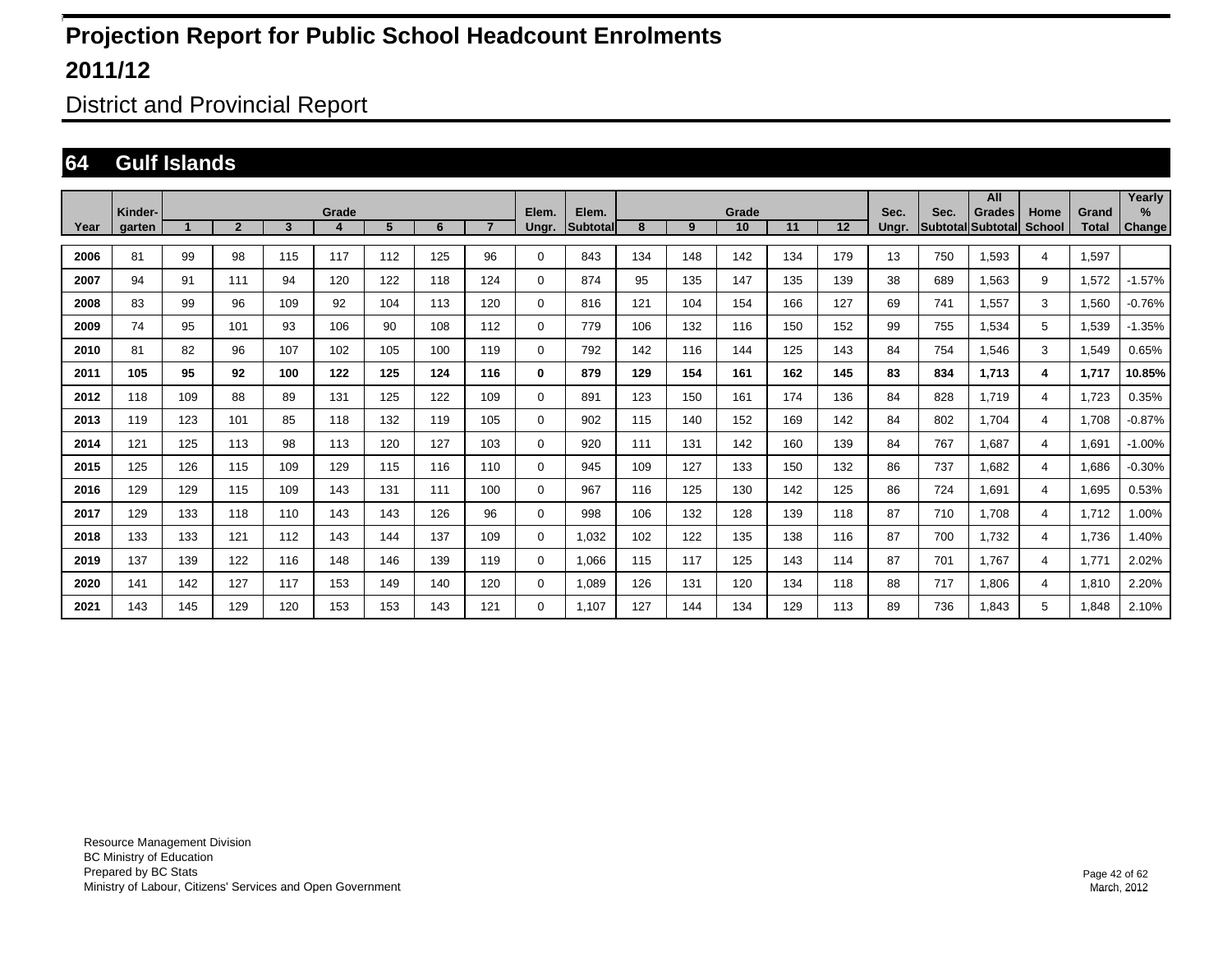District and Provincial Report

#### **67 Okanagan Skaha**

|      |         |     |                |     |       |     |     |                |                |                    |     |     |             |     |     |       |       | All                                |                       |                       | Yearly   |
|------|---------|-----|----------------|-----|-------|-----|-----|----------------|----------------|--------------------|-----|-----|-------------|-----|-----|-------|-------|------------------------------------|-----------------------|-----------------------|----------|
| Year | Kinder- |     | $\overline{2}$ | 3   | Grade | 5   | 6   | $\overline{7}$ | Elem.          | Elem.<br>Subtotall | 8   | 9   | Grade<br>10 | 11  | 12  | Sec.  | Sec.  | <b>Grades</b><br>Subtotal Subtotal | Home<br><b>School</b> | Grand<br><b>Total</b> | $\%$     |
|      | garten  |     |                |     |       |     |     |                | Ungr.          |                    |     |     |             |     |     | Ungr. |       |                                    |                       |                       | Change   |
| 2006 | 369     | 406 | 413            | 387 | 464   | 494 | 539 | 555            | 0              | 3,627              | 605 | 625 | 695         | 794 | 617 | 97    | 3.433 | 7.060                              | $\mathbf 0$           | 7.060                 |          |
| 2007 | 362     | 390 | 431            | 410 | 404   | 471 | 543 | 559            | 0              | 3.570              | 570 | 625 | 667         | 821 | 583 | 60    | 3,326 | 6.896                              | $\Omega$              | 6.896                 | $-2.32%$ |
| 2008 | 354     | 370 | 396            | 430 | 423   | 423 | 500 | 541            | 1              | 3,438              | 563 | 577 | 636         | 800 | 586 | 63    | 3,225 | 6.663                              | $\Omega$              | 6,663                 | $-3.38%$ |
| 2009 | 302     | 363 | 378            | 400 | 426   | 439 | 447 | 510            | $\overline{2}$ | 3,267              | 554 | 605 | 620         | 750 | 584 | 79    | 3,192 | 6,459                              | $\Omega$              | 6,459                 | $-3.06%$ |
| 2010 | 352     | 332 | 368            | 376 | 406   | 433 | 459 | 469            | 1              | 3.196              | 502 | 574 | 636         | 659 | 640 | 109   | 3,120 | 6,316                              | $\Omega$              | 6,316                 | $-2.21%$ |
| 2011 | 379     | 369 | 341            | 387 | 385   | 419 | 471 | 467            | 0              | 3,218              | 475 | 565 | 623         | 659 | 594 | 9     | 2,925 | 6,143                              | $\mathbf{0}$          | 6.143                 | $-2.74%$ |
| 2012 | 385     | 396 | 352            | 372 | 371   | 420 | 459 | 459            | $\mathbf 0$    | 3,214              | 468 | 538 | 610         | 654 | 567 | 9     | 2,846 | 6,060                              | $\Omega$              | 6,060                 | $-1.35%$ |
| 2013 | 394     | 405 | 377            | 384 | 359   | 403 | 457 | 445            | 0              | 3,224              | 459 | 519 | 567         | 627 | 553 | 9     | 2,734 | 5,958                              | 0                     | 5,958                 | $-1.68%$ |
| 2014 | 408     | 414 | 386            | 412 | 372   | 392 | 440 | 443            | 0              | 3,267              | 446 | 510 | 547         | 586 | 532 | 9     | 2,630 | 5.897                              | 0                     | 5.897                 | $-1.02%$ |
| 2015 | 412     | 431 | 397            | 423 | 400   | 407 | 429 | 428            | 0              | 3,327              | 444 | 497 | 538         | 566 | 500 | 9     | 2,554 | 5.881                              | 0                     | 5,881                 | $-0.27%$ |
| 2016 | 425     | 436 | 412            | 435 | 410   | 436 | 445 | 418            | $\mathbf 0$    | 3.417              | 430 | 495 | 524         | 556 | 482 | 9     | 2,496 | 5,913                              | 0                     | 5,913                 | 0.54%    |
| 2017 | 444     | 449 | 417            | 452 | 422   | 448 | 476 | 433            | 0              | 3,541              | 420 | 480 | 522         | 543 | 474 | 9     | 2,448 | 5,989                              | 0                     | 5,989                 | .29%     |
| 2018 | 459     | 468 | 430            | 457 | 437   | 460 | 489 | 463            | 0              | 3.663              | 435 | 470 | 508         | 541 | 464 | 9     | 2,427 | 6.090                              | 0                     | 6.090                 | 1.69%    |
| 2019 | 472     | 484 | 447            | 471 | 442   | 476 | 501 | 474            | 0              | 3.767              | 464 | 486 | 497         | 527 | 462 | 9     | 2,445 | 6.212                              | 0                     | 6,212                 | 2.00%    |
| 2020 | 482     | 498 | 463            | 490 | 456   | 482 | 519 | 486            | $\mathbf 0$    | 3,876              | 475 | 518 | 513         | 516 | 451 | 9     | 2,482 | 6,358                              | 0                     | 6,358                 | 2.35%    |
| 2021 | 490     | 508 | 476            | 507 | 474   | 496 | 524 | 503            | $\Omega$       | 3,978              | 487 | 530 | 544         | 531 | 442 | 9     | 2,543 | 6,521                              | 0                     | 6,521                 | 2.56%    |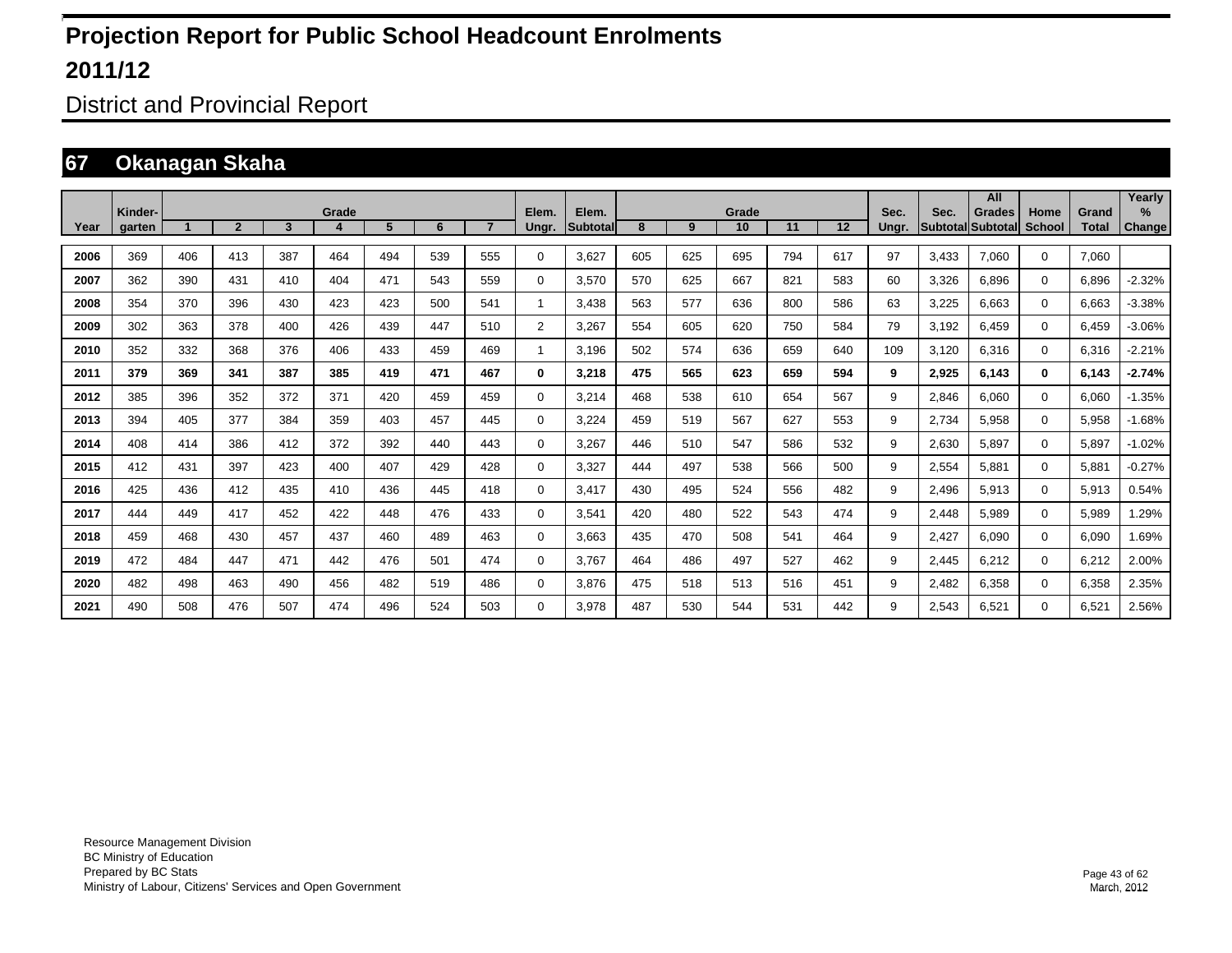District and Provincial Report

#### **68 Nanaimo-Ladysmith**

|      |                   |       |              |       |       |       |       |       |                |                          |       |       |             |       |       |               |       | All                                |                       |                       | Yearly                |
|------|-------------------|-------|--------------|-------|-------|-------|-------|-------|----------------|--------------------------|-------|-------|-------------|-------|-------|---------------|-------|------------------------------------|-----------------------|-----------------------|-----------------------|
| Year | Kinder-<br>garten |       | $\mathbf{2}$ | 3     | Grade | 5     | 6     |       | Elem.<br>Ungr. | Elem.<br><b>Subtotal</b> | 8     | 9     | Grade<br>10 | 11    | 12    | Sec.<br>Ungr. | Sec.  | <b>Grades</b><br>Subtotal Subtotal | Home<br><b>School</b> | Grand<br><b>Total</b> | $\%$<br><b>Change</b> |
| 2006 | 924               | 868   | 991          | 986   | 1,057 | 1,132 | 1,122 | 1.152 | 9              | 8,241                    | ,271  | 1,268 | .344        | ,270  | 1,369 | 256           | 6.778 | 15,019                             | 10                    | 15,029                |                       |
| 2007 | 886               | 946   | 891          | 997   | 1,005 | 1,063 | 1,135 | 1.109 | 9              | 8,041                    | 1,196 | 1,273 | .297        | ,342  | 1,253 | 206           | 6,567 | 14,608                             | 10                    | 14,618                | $-2.73%$              |
| 2008 | 890               | 919   | 982          | 893   | 1,036 | 1,019 | 1,084 | 1.146 | 1              | 7,970                    | 1.149 | 1,229 | 1,323       | ,331  | 1,434 | 59            | 6,525 | 14,495                             | 13                    | 14,508                | $-0.75%$              |
| 2009 | 899               | 927   | 936          | 995   | 920   | 1,040 | 1,048 | 1,087 | $\Omega$       | 7,852                    | ,212  | 1,202 | ,256        | .408  | 1,483 | 34            | 6,595 | 14,447                             | 9                     | 14,456                | $-0.36%$              |
| 2010 | 909               | 902   | 935          | 923   | 983   | 913   | 1,038 | 1,056 | 0              | 7,659                    | 1.117 | 1,215 | .206        | ,285  | 1,423 | 55            | 6,301 | 13,960                             | $\overline{7}$        | 13,967                | $-3.38%$              |
| 2011 | 925               | 926   | 931          | 941   | 925   | 995   | 923   | 1.056 | 0              | 7,622                    | .083  | 1,118 | 1,240       | 1,296 | 1,448 | 68            | 6,253 | 13,875                             | 4                     | 13,879                | $-0.63%$              |
| 2012 | 932               | 952   | 969          | 946   | 924   | 999   | 896   | 1.079 | $\Omega$       | 7,697                    | 090,1 | 1,093 | .253        | ,305  | 1,429 | 68            | 6,238 | 13,935                             | 4                     | 13,939                | 0.43%                 |
| 2013 | 999               | 969   | 999          | 988   | 937   | 996   | 893   | 1.042 | $\Omega$       | 7,823                    | 1,111 | 1,077 | 1,194       | ,290  | 1,414 | 68            | 6,154 | 13,977                             | 4                     | 13,981                | 0.30%                 |
| 2014 | 0.044             | 1,038 | 1.016        | 1,018 | 979   | 1,009 | 891   | 1.039 | 0              | 8,034                    | 1,077 | 1,099 | 1.179       | 1,235 | 1,400 | 69            | 6,059 | 14,093                             | 4                     | 14,097                | 0.83%                 |
| 2015 | 0.092             | 1,084 | 1,088        | 1,036 | 1,009 | 1,053 | 903   | 1.036 | $\Omega$       | 8,301                    | 1.075 | 1,068 | .202        | 1,219 | 1,349 | 70            | 5,983 | 14,284                             | 4                     | 14.288                | .35%                  |
| 2016 | 1.108             | 1,132 | 1,134        | 1,108 | 1,028 | 1,085 | 943   | 1,053 | $\Omega$       | 8,591                    | 1.072 | 1,065 | 1.170       | 1,241 | 1,331 | 70            | 5,949 | 14,540                             | 4                     | 14,544                | 1.79%                 |
| 2017 | 1,126             | 1,149 | 1,185        | 1,153 | 1,095 | 1,103 | 970   | 1,097 | $\Omega$       | 8,878                    | 0.089 | 1,064 | 1,168       | 1,213 | 1,353 | 71            | 5,958 | 14,836                             | 4                     | 14,840                | 2.04%                 |
| 2018 | 1,164             | 1,167 | 1,204        | ,205  | 1.140 | 1.173 | 986   | 1,128 | $\Omega$       | 9.167                    | 1,134 | 1,080 | 1,167       | 1,210 | 1,327 | 72            | 5,990 | 15,157                             | 4                     | 15,161                | 2.16%                 |
| 2019 | 1,195             | 1,206 | 1,222        | ,224  | 1,189 | ,223  | 1,048 | 1.146 | $\Omega$       | 9,453                    | 1,164 | 1,121 | 1,182       | 1,209 | 1,323 | 73            | 6,072 | 15,525                             | 5                     | 15,530                | 2.43%                 |
| 2020 | ,223              | 1,235 | 1,262        | .242  | .208  | ,275  | 1,091 | 1,217 | $\Omega$       | 9,753                    | 1,183 | 1,151 | .225        | 1,226 | 1,323 | 73            | 6,181 | 15,934                             | 5                     | 15,939                | 2.63%                 |
| 2021 | .248              | .266  | .293         | ,282  | .226  | ,294  | 1.135 | .265  | $\Omega$       | 10.009                   | ,255  | 1,171 | .258        | 1,267 | 1,339 | 74            | 6.364 | 16,373                             | 5                     | 16,378                | 2.75%                 |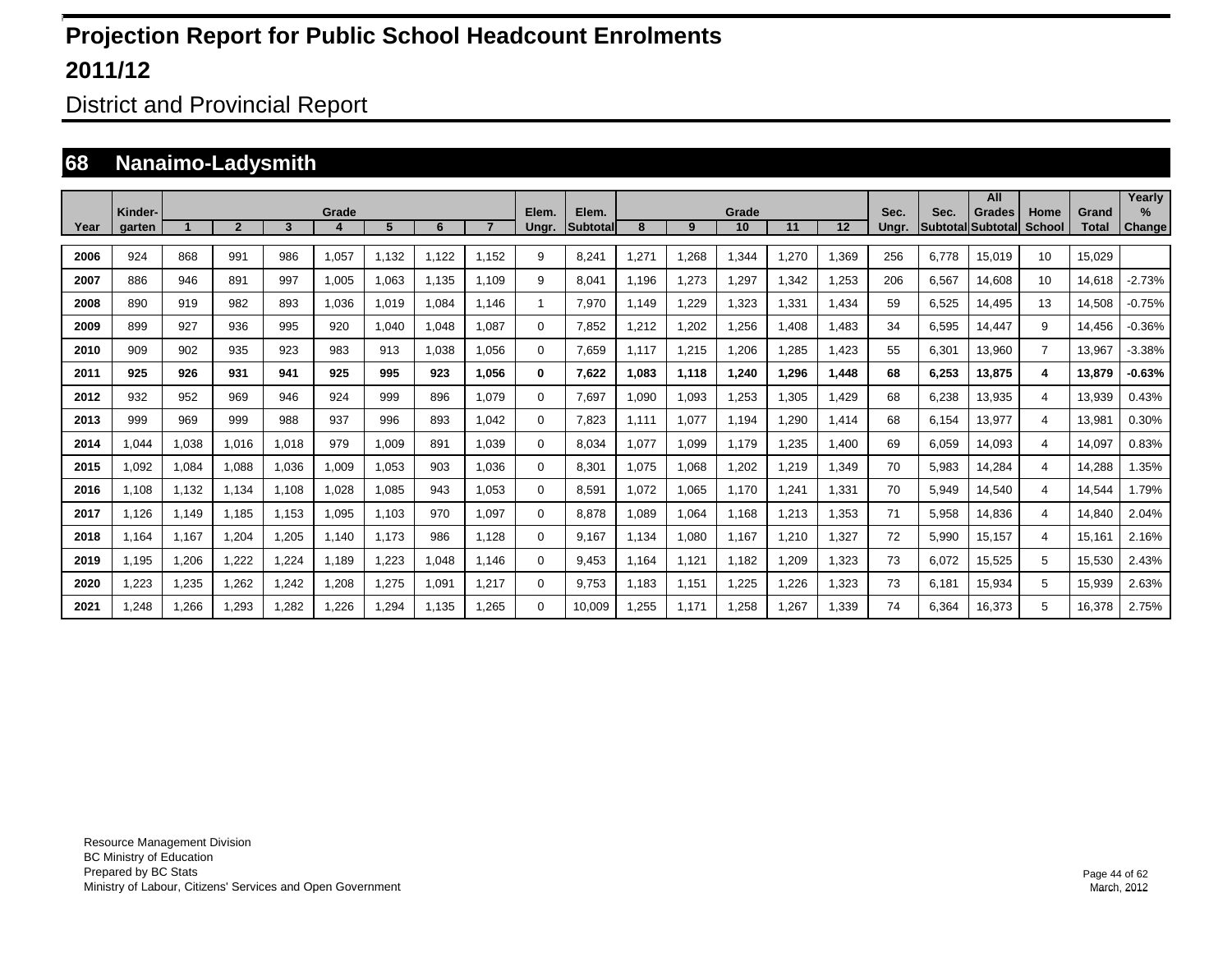District and Provincial Report

#### **69 Qualicum**

|      |                   |     |                |     |       |     |     |                |                |                   |     |     |             |     |     |               |                                  | All           |                       |                       | Yearly                |
|------|-------------------|-----|----------------|-----|-------|-----|-----|----------------|----------------|-------------------|-----|-----|-------------|-----|-----|---------------|----------------------------------|---------------|-----------------------|-----------------------|-----------------------|
| Year | Kinder-<br>garten |     | $\overline{2}$ | 3   | Grade | 5   | 6   | $\overline{7}$ | Elem.<br>Unar. | Elem.<br>Subtotal | 8   | 9   | Grade<br>10 | 11  | 12  | Sec.<br>Unar. | Sec.<br><b>Subtotal Subtotal</b> | <b>Grades</b> | Home<br><b>School</b> | Grand<br><b>Total</b> | $\%$<br><b>Change</b> |
| 2006 | 287               | 266 | 304            | 335 | 337   | 316 | 366 | 395            | 1              | 2.607             | 456 | 487 | 499         | 477 | 436 | -1            | 2,356                            | 4,963         | 5                     | 4,968                 |                       |
| 2007 | 229               | 295 | 275            | 300 | 337   | 336 | 322 | 386            | -1             | 2.481             | 396 | 469 | 500         | 474 | 430 | -1            | 2,270                            | 4,751         | 4                     | 4,755                 | $-4.29%$              |
| 2008 | 295               | 244 | 288            | 284 | 314   | 344 | 359 | 339            | 1              | 2.468             | 392 | 422 | 500         | 497 | 467 | 9             | 2,287                            | 4.755         | 6                     | 4.761                 | 0.13%                 |
| 2009 | 235               | 295 | 241            | 291 | 295   | 320 | 355 | 358            | 1              | 2,391             | 347 | 395 | 408         | 483 | 492 | 5             | 2,130                            | 4,521         | $\overline{7}$        | 4,528                 | $-4.89%$              |
| 2010 | 294               | 247 | 304            | 243 | 299   | 298 | 318 | 358            | 1              | 2,362             | 365 | 357 | 403         | 388 | 435 | 8             | 1,956                            | 4,318         | 9                     | 4,327                 | $-4.44%$              |
| 2011 | 265               | 283 | 257            | 304 | 246   | 300 | 313 | 323            | $\mathbf{2}$   | 2,293             | 364 | 370 | 363         | 377 | 400 | 23            | 1,897                            | 4,190         | $\overline{7}$        | 4,197                 | $-3.00%$              |
| 2012 | 270               | 303 | 265            | 309 | 255   | 293 | 301 | 301            | 2              | 2,299             | 366 | 374 | 340         | 358 | 378 | 23            | 1.839                            | 4.138         | $\overline{7}$        | 4.145                 | $-1.24%$              |
| 2013 | 276               | 308 | 280            | 316 | 259   | 300 | 291 | 287            | 2              | 2,319             | 340 | 369 | 334         | 329 | 354 | 23            | 1,749                            | 4,068         | $\overline{7}$        | 4,075                 | $-1.69%$              |
| 2014 | 288               | 318 | 288            | 337 | 267   | 307 | 299 | 278            | 2              | 2,384             | 325 | 344 | 328         | 321 | 325 | 23            | 1,666                            | 4,050         | $\overline{7}$        | 4,057                 | $-0.44%$              |
| 2015 | 309               | 331 | 297            | 346 | 284   | 316 | 306 | 285            | 2              | 2.476             | 316 | 329 | 308         | 317 | 318 | 23            | 1.611                            | 4.087         | $\overline{7}$        | 4,094                 | 0.91%                 |
| 2016 | 319               | 351 | 305            | 352 | 288   | 333 | 312 | 290            | 2              | 2.552             | 323 | 319 | 295         | 299 | 315 | 23            | 1.574                            | 4.126         | $\overline{7}$        | 4,133                 | 0.95%                 |
| 2017 | 322               | 360 | 322            | 360 | 292   | 336 | 328 | 296            | 2              | 2,618             | 328 | 325 | 286         | 288 | 301 | 24            | 1,552                            | 4,170         | $\overline{7}$        | 4,177                 | 1.06%                 |
| 2018 | 338               | 366 | 333            | 383 | 301   | 342 | 333 | 311            | 2              | 2,709             | 335 | 331 | 290         | 278 | 288 | 24            | 1,546                            | 4,255         | $\overline{7}$        | 4,262                 | 2.03%                 |
| 2019 | 354               | 386 | 340            | 398 | 321   | 354 | 339 | 317            | $\overline{2}$ | 2,811             | 352 | 338 | 295         | 281 | 277 | 24            | 1,567                            | 4,378         | 8                     | 4,386                 | 2.91%                 |
| 2020 | 367               | 401 | 356            | 404 | 333   | 376 | 350 | 322            | $\overline{2}$ | 2,911             | 358 | 355 | 301         | 286 | 280 | 24            | 1,604                            | 4,515         | 8                     | 4,523                 | 3.12%                 |
| 2021 | 379               | 419 | 372            | 425 | 339   | 391 | 372 | 333            | $\overline{2}$ | 3,032             | 365 | 361 | 316         | 291 | 284 | 24            | .641                             | 4.673         | 8                     | 4,681                 | 3.49%                 |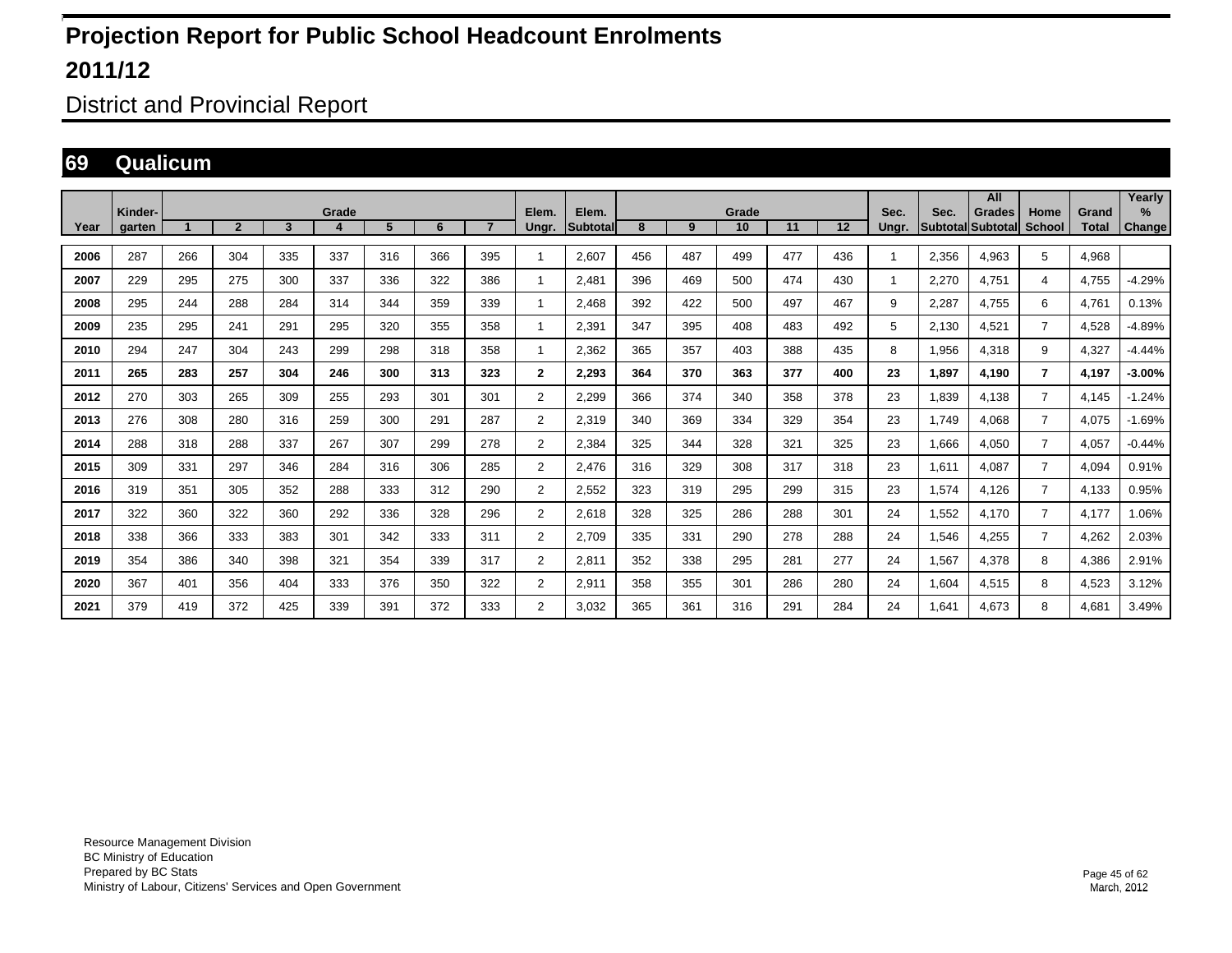District and Provincial Report

#### **70 Alberni**

|      | Kinder- |                      |                |     | Grade |     |     |                | Elem.       | Elem.            |     |     | Grade |     |     | Sec.  | Sec.                     | All<br><b>Grades</b> | Home          | Grand        | Yearly<br>$\%$ |
|------|---------|----------------------|----------------|-----|-------|-----|-----|----------------|-------------|------------------|-----|-----|-------|-----|-----|-------|--------------------------|----------------------|---------------|--------------|----------------|
| Year | aarten  | $\blacktriangleleft$ | $\overline{2}$ | 3   | 4     | 5   | 6   | $\overline{7}$ | Ungr.       | <b>Subtotall</b> | 8   | 9   | 10    | 11  | 12  | Ungr. | <b>SubtotallSubtotal</b> |                      | <b>School</b> | <b>Total</b> | <b>Change</b>  |
| 2006 | 246     | 249                  | 286            | 259 | 309   | 334 | 354 | 370            | $\Omega$    | 2,407            | 355 | 394 | 405   | 465 | 500 | 26    | 2.145                    | 4,552                | $\mathbf 0$   | 4,552        |                |
| 2007 | 267     | 245                  | 261            | 293 | 256   | 312 | 336 | 355            | $\mathbf 0$ | 2,325            | 380 | 359 | 435   | 518 | 467 | 45    | 2,204                    | 4,529                | $\mathbf 0$   | 4,529        | $-0.51%$       |
| 2008 | 219     | 269                  | 235            | 262 | 279   | 251 | 314 | 346            | $\mathbf 0$ | 2.175            | 373 | 382 | 406   | 507 | 421 | 59    | 2.148                    | 4,323                | $\mathbf 0$   | 4.323        | $-4.55%$       |
| 2009 | 259     | 223                  | 280            | 247 | 259   | 280 | 265 | 338            | $\mathbf 0$ | 2.151            | 371 | 388 | 435   | 545 | 424 | 77    | 2,240                    | 4,391                | $\mathbf 0$   | 4.391        | 1.57%          |
| 2010 | 265     | 252                  | 235            | 286 | 259   | 263 | 293 | 275            | $\mathbf 0$ | 2,128            | 352 | 366 | 441   | 404 | 339 | 195   | 2,097                    | 4,225                | $\mathbf{0}$  | 4,225        | $-3.78%$       |
| 2011 | 268     | 272                  | 254            | 239 | 287   | 262 | 252 | 295            | 0           | 2,129            | 265 | 368 | 366   | 425 | 361 | 275   | 2,060                    | 4,189                | $\mathbf{0}$  | 4,189        | $-0.85%$       |
| 2012 | 267     | 278                  | 269            | 249 | 277   | 268 | 239 | 299            | $\mathbf 0$ | 2.146            | 244 | 362 | 344   | 409 | 358 | 269   | 1,986                    | 4,132                | $\mathbf 0$   | 4,132        | $-1.36%$       |
| 2013 | 250     | 280                  | 275            | 265 | 292   | 258 | 244 | 283            | $\mathbf 0$ | 2.147            | 248 | 329 | 331   | 377 | 342 | 266   | 1,893                    | 4.040                | $\mathbf{0}$  | 4.040        | $-2.23%$       |
| 2014 | 265     | 262                  | 277            | 272 | 311   | 272 | 235 | 289            | 0           | 2.183            | 235 | 334 | 302   | 365 | 319 | 265   | 1.820                    | 4.003                | $\mathbf{0}$  | 4,003        | $-0.92%$       |
| 2015 | 264     | 277                  | 260            | 274 | 319   | 290 | 248 | 279            | $\mathbf 0$ | 2.211            | 241 | 318 | 307   | 335 | 309 | 263   | 1.773                    | 3.984                | $\mathbf{0}$  | 3.984        | $-0.47%$       |
| 2016 | 253     | 276                  | 275            | 257 | 322   | 297 | 264 | 294            | $\mathbf 0$ | 2,238            | 234 | 326 | 293   | 340 | 286 | 260   | 1,739                    | 3,977                | $\mathbf 0$   | 3,977        | $-0.18%$       |
| 2017 | 245     | 265                  | 274            | 272 | 302   | 300 | 271 | 314            | $\mathbf 0$ | 2,243            | 246 | 318 | 300   | 326 | 289 | 260   | 1,739                    | 3,982                | $\mathbf 0$   | 3,982        | 0.13%          |
| 2018 | 246     | 257                  | 264            | 271 | 320   | 282 | 275 | 323            | 0           | 2,238            | 262 | 334 | 294   | 334 | 279 | 257   | 1.760                    | 3,998                | $\mathbf 0$   | 3,998        | 0.40%          |
| 2019 | 245     | 258                  | 255            | 261 | 319   | 298 | 257 | 326            | 0           | 2,219            | 270 | 356 | 308   | 328 | 286 | 258   | 1,806                    | 4,025                | $\mathbf 0$   | 4,025        | 0.68%          |
| 2020 | 244     | 257                  | 256            | 252 | 306   | 297 | 272 | 306            | 0           | 2.190            | 273 | 367 | 328   | 344 | 282 | 258   | 1.852                    | 4.042                | $\mathbf 0$   | 4,042        | 0.42%          |
| 2021 | 243     | 256                  | 255            | 252 | 296   | 286 | 271 | 324            | 0           | 2.183            | 256 | 371 | 339   | 365 | 294 | 260   | 1.885                    | 4.068                | $\mathbf 0$   | 4.068        | 0.64%          |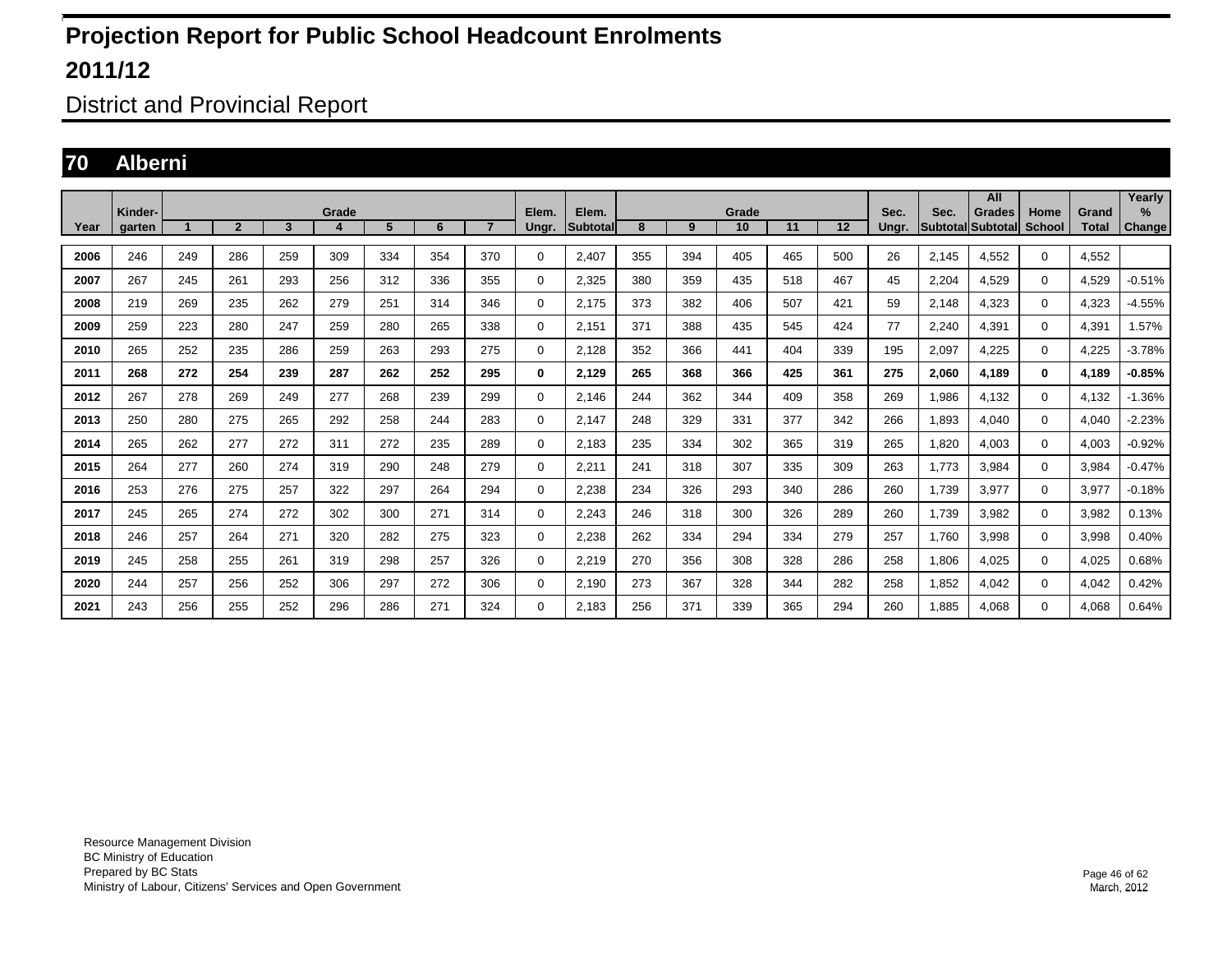District and Provincial Report

#### **71 Comox Valley**

|      |                   |     |                |     |       |     |     |                |                |                    |     |     |             |       |     |                |       | All                                |                       |                       | Yearly         |
|------|-------------------|-----|----------------|-----|-------|-----|-----|----------------|----------------|--------------------|-----|-----|-------------|-------|-----|----------------|-------|------------------------------------|-----------------------|-----------------------|----------------|
| Year | Kinder-<br>garten |     | $\overline{2}$ | 3   | Grade | 5   | 6   | $\overline{7}$ | Elem.<br>Ungr. | Elem.<br>Subtotall | 8   | 9   | Grade<br>10 | 11    | 12  | Sec.<br>Ungr.  | Sec.  | <b>Grades</b><br>Subtotal Subtotal | Home<br><b>School</b> | Grand<br><b>Total</b> | $\%$<br>Change |
|      |                   |     |                |     |       |     |     |                |                |                    |     |     |             |       |     |                |       |                                    |                       |                       |                |
| 2006 | 541               | 517 | 555            | 567 | 609   | 711 | 644 | 758            | $\mathbf 0$    | 4,902              | 767 | 746 | 916         | 1,059 | 723 | 1              | 4,212 | 9.114                              | 11                    | 9.125                 |                |
| 2007 | 518               | 544 | 539            | 596 | 599   | 614 | 729 | 678            | 0              | 4.817              | 814 | 775 | 856         | 1.043 | 978 | $\overline{2}$ | 4,468 | 9,285                              | 5                     | 9,290                 | 1.81%          |
| 2008 | 499               | 528 | 550            | 550 | 595   | 599 | 613 | 720            | 0              | 4.654              | 679 | 794 | 854         | 1.019 | 826 | 87             | 4,259 | 8.913                              | 8                     | 8.921                 | $-3.97%$       |
| 2009 | 517               | 512 | 537            | 555 | 557   | 604 | 603 | 621            | 0              | 4,506              | 746 | 694 | 859         | 1,058 | 861 | 455            | 4,673 | 9.179                              | 8                     | 9,187                 | 2.98%          |
| 2010 | 517               | 553 | 511            | 537 | 559   | 547 | 618 | 611            | 0              | 4,453              | 631 | 759 | 749         | ,248  | 965 | 1,033          | 5,385 | 9.838                              | $\overline{7}$        | 9,845                 | 7.16%          |
| 2011 | 513               | 513 | 551            | 523 | 549   | 561 | 573 | 620            | 0              | 4.403              | 644 | 659 | 849         | 1,041 | 940 | 1,173          | 5,306 | 9.709                              | 4                     | 9,713                 | $-1.34%$       |
| 2012 | 529               | 498 | 562            | 514 | 552   | 561 | 586 | 610            | 0              | 4.412              | 650 | 643 | 844         | 1.046 | 935 | 1,184          | 5,302 | 9.714                              | 4                     | 9.718                 | 0.05%          |
| 2013 | 563               | 518 | 548            | 526 | 548   | 562 | 582 | 620            | 0              | 4.467              | 638 | 637 | 804         | 1.018 | 925 | 1,195          | 5,217 | 9.684                              | 4                     | 9.688                 | $-0.31%$       |
| 2014 | 562               | 551 | 570            | 514 | 561   | 559 | 584 | 616            | 0              | 4.517              | 649 | 626 | 797         | 974   | 904 | 1,209          | 5,159 | 9.676                              | 4                     | 9.680                 | $-0.08%$       |
| 2015 | 601               | 549 | 604            | 533 | 548   | 572 | 580 | 618            | 0              | 4,605              | 646 | 636 | 783         | 965   | 868 | 1,223          | 5,121 | 9,726                              | 4                     | 9,730                 | 0.52%          |
| 2016 | 598               | 585 | 601            | 563 | 568   | 558 | 593 | 614            | 0              | 4,680              | 647 | 633 | 794         | 949   | 858 | 1,236          | 5,117 | 9,797                              | 4                     | 9,801                 | 0.73%          |
| 2017 | 590               | 583 | 640            | 561 | 599   | 578 | 580 | 627            | 0              | 4,758              | 644 | 634 | 791         | 961   | 846 | 1,244          | 5,120 | 9,878                              | 4                     | 9,882                 | 0.83%          |
| 2018 | 615               | 576 | 638            | 597 | 597   | 609 | 599 | 614            | 0              | 4,845              | 657 | 631 | 793         | 957   | 855 | 1,260          | 5,153 | 9,998                              | 4                     | 10,002                | 1.21%          |
| 2019 | 640               | 599 | 631            | 595 | 634   | 607 | 630 | 634            | 0              | 4,970              | 643 | 644 | 789         | 961   | 854 | 1,273          | 5,164 | 10,134                             | 4                     | 10,138                | .36%           |
| 2020 | 658               | 622 | 655            | 588 | 632   | 643 | 628 | 665            | $\mathbf 0$    | 5.091              | 664 | 631 | 804         | 957   | 857 | 1,291          | 5,204 | 10,295                             | 4                     | 10.299                | 1.59%          |
| 2021 | 673               | 640 | 680            | 611 | 625   | 641 | 665 | 663            | $\Omega$       | 5.198              | 695 | 650 | 789         | 974   | 855 | 1,305          | 5,268 | 10,466                             | 4                     | 10.470                | 1.66%          |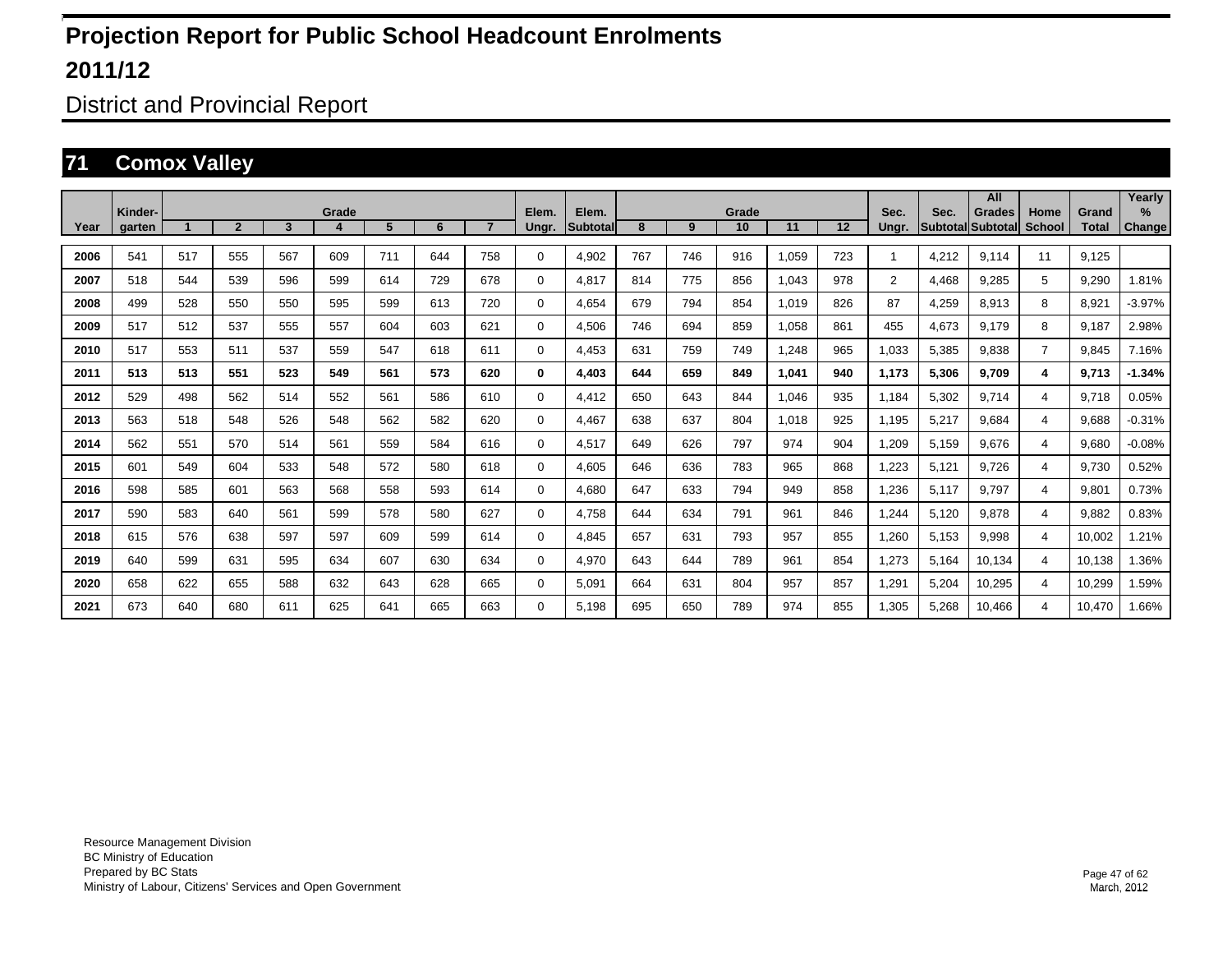District and Provincial Report

#### **72 Campbell River**

|      |                   |     |                |     |            |     |     |                |                |                    |     |     |             |     |     |               |                         | All                       |                       |                       | Yearly         |
|------|-------------------|-----|----------------|-----|------------|-----|-----|----------------|----------------|--------------------|-----|-----|-------------|-----|-----|---------------|-------------------------|---------------------------|-----------------------|-----------------------|----------------|
| Year | Kinder-<br>garten |     | $\overline{2}$ | 3   | Grade<br>4 | 5   | 6   | $\overline{7}$ | Elem.<br>Ungr. | Elem.<br>Subtotall | 8   | 9   | Grade<br>10 | 11  | 12  | Sec.<br>Ungr. | Sec.<br><b>Subtotal</b> | <b>Grades</b><br>Subtotal | Home<br><b>School</b> | Grand<br><b>Total</b> | $\%$<br>Change |
|      |                   |     |                |     |            |     |     |                |                |                    |     |     |             |     |     |               |                         |                           |                       |                       |                |
| 2006 | 348               | 374 | 399            | 411 | 427        | 477 | 460 | 474            | 0              | 3.370              | 452 | 523 | 560         | 634 | 525 | $\Omega$      | 2,694                   | 6.064                     | 3                     | 6.067                 |                |
| 2007 | 358               | 369 | 371            | 403 | 416        | 410 | 457 | 458            | 0              | 3.242              | 457 | 446 | 548         | 563 | 555 | 24            | 2,593                   | 5.835                     | $\overline{2}$        | 5.837                 | $-3.79%$       |
| 2008 | 389               | 369 | 362            | 370 | 398        | 416 | 411 | 475            | 0              | 3,190              | 456 | 464 | 479         | 524 | 533 | 0             | 2,456                   | 5,646                     | $\overline{2}$        | 5,648                 | $-3.24%$       |
| 2009 | 345               | 391 | 382            | 362 | 377        | 398 | 409 | 407            | 0              | 3,071              | 473 | 453 | 473         | 503 | 545 | 1             | 2,448                   | 5,519                     | $\mathbf 0$           | 5,519                 | $-2.28%$       |
| 2010 | 331               | 340 | 393            | 380 | 364        | 381 | 406 | 416            | 0              | 3,011              | 413 | 443 | 458         | 476 | 544 | 3             | 2,337                   | 5,348                     |                       | 5,349                 | $-3.08%$       |
| 2011 | 357               | 326 | 338            | 389 | 378        | 369 | 382 | 401            | 0              | 2,940              | 413 | 409 | 473         | 471 | 520 | 6             | 2,292                   | 5,232                     | 5                     | 5,237                 | $-2.09%$       |
| 2012 | 374               | 331 | 327            | 372 | 360        | 406 | 343 | 393            | $\mathbf 0$    | 2,906              | 422 | 402 | 470         | 465 | 537 | 6             | 2,302                   | 5,208                     | 5                     | 5,213                 | $-0.46%$       |
| 2013 | 414               | 350 | 333            | 362 | 348        | 385 | 375 | 352            | 0              | 2,919              | 413 | 403 | 451         | 452 | 525 | 6             | 2,250                   | 5,169                     | 5                     | 5,174                 | $-0.75%$       |
| 2014 | 395               | 388 | 352            | 369 | 339        | 373 | 357 | 384            | 0              | 2,957              | 372 | 396 | 452         | 435 | 512 | 6             | 2,173                   | 5,130                     | 5                     | 5,135                 | $-0.75%$       |
| 2015 | 389               | 370 | 391            | 390 | 345        | 364 | 346 | 366            | 0              | 2,961              | 405 | 357 | 444         | 436 | 494 | 6             | 2.142                   | 5,103                     | 5                     | 5,108                 | $-0.53%$       |
| 2016 | 376               | 365 | 374            | 434 | 366        | 372 | 339 | 356            | 0              | 2,982              | 386 | 388 | 403         | 429 | 494 | 6             | 2,106                   | 5,088                     | 5                     | 5,093                 | $-0.29%$       |
| 2017 | 367               | 354 | 370            | 417 | 406        | 394 | 346 | 349            | 0              | 3.003              | 376 | 371 | 435         | 392 | 487 | 6             | 2,067                   | 5.070                     | 5                     | 5,075                 | $-0.35%$       |
| 2018 | 375               | 346 | 358            | 412 | 391        | 437 | 366 | 357            | 0              | 3.042              | 370 | 362 | 418         | 421 | 450 | 6             | 2,027                   | 5.069                     | 5                     | 5,074                 | $-0.02%$       |
| 2019 | 382               | 353 | 351            | 400 | 387        | 421 | 406 | 377            | 0              | 3.077              | 377 | 356 | 409         | 407 | 477 | 6             | 2,032                   | 5.109                     | 5                     | 5,114                 | 0.79%          |
| 2020 | 390               | 359 | 358            | 392 | 376        | 417 | 391 | 417            | 0              | 3,100              | 399 | 363 | 402         | 398 | 465 | 6             | 2,033                   | 5,133                     | 5                     | 5,138                 | 0.47%          |
| 2021 | 400               | 367 | 364            | 399 | 368        | 405 | 388 | 403            | $\Omega$       | 3.094              | 440 | 383 | 409         | 391 | 456 | 6             | 2,085                   | 5,179                     | 5                     | 5,184                 | 0.90%          |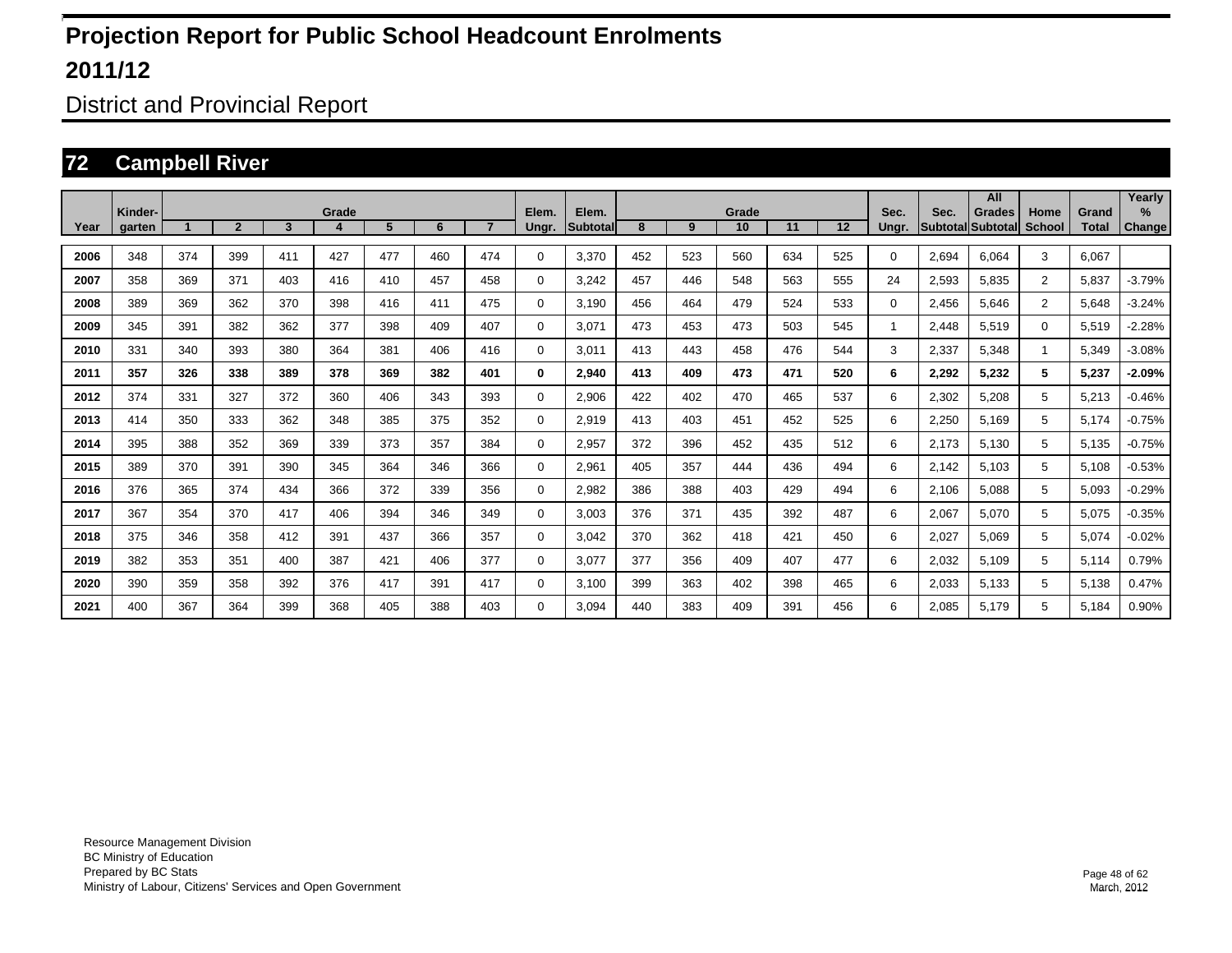District and Provincial Report

#### **73 Kamloops/Thompson**

|      |                   |       |                |       |       |       |       |       |                |                   |       |       |             |       |       |               |       | All                                 |                       |                       | Yearly                |
|------|-------------------|-------|----------------|-------|-------|-------|-------|-------|----------------|-------------------|-------|-------|-------------|-------|-------|---------------|-------|-------------------------------------|-----------------------|-----------------------|-----------------------|
| Year | Kinder-<br>garten |       | $\overline{2}$ | 3     | Grade | 5     | 6     |       | Elem.<br>Ungr. | Elem.<br>Subtotal | 8     | 9     | Grade<br>10 | 11    | 12    | Sec.<br>Unar. | Sec.  | <b>Grades</b><br> Subtotal Subtotal | Home<br><b>School</b> | Grand<br><b>Total</b> | $\%$<br><b>Change</b> |
|      |                   |       |                |       |       |       |       |       |                |                   |       |       |             |       |       |               |       |                                     |                       |                       |                       |
| 2006 | 862               | 862   | 953            | 1.034 | 1.047 | 1.119 | 1.119 | 1.157 | 60             | 8.213             | .286  | 1,321 | 1,467       | 1.332 | 1.234 | 62            | 6.702 | 14.915                              | 8                     | 14.923                |                       |
| 2007 | 928               | 914   | 899            | 1.001 | 1.062 | 1.077 | 1.127 | 1.167 | 51             | 8.226             | .263  | 1,328 | 1.383       | 1.445 | 1.365 | 49            | 6.833 | 15.059                              | 5                     | 15.064                | 0.94%                 |
| 2008 | 899               | 968   | 912            | 912   | 1,003 | 1,068 | 1,091 | 1.136 | 56             | 8,045             | ,258  | 1,285 | 1,343       | 1,334 | 1,348 | 162           | 6,730 | 14.775                              | $\overline{7}$        | 14,782                | $-1.87%$              |
| 2009 | 957               | 933   | 973            | 949   | 932   | 1,028 | 1,100 | 1.096 | 28             | 7,996             | ,207  | 1,339 | 1,264       | 1,337 | 1,372 | 383           | 6,902 | 14,898                              | 8                     | 14,906                | 0.84%                 |
| 2010 | 943               | 986   | 940            | 977   | 938   | 940   | 1,050 | 1.134 | 4              | 7,912             | .140  | 1,219 | 1,310       | 1,298 | 1,319 | 684           | 6,970 | 14,882                              | 8                     | 14,890                | $-0.11%$              |
| 2011 | 965               | 938   | 987            | 949   | 1,005 | 935   | 950   | 1.054 | 0              | 7.783             | 1,181 | 1,186 | 1,255       | 1,333 | 1,298 | 735           | 6,988 | 14,771                              | 5                     | 14,776                | $-0.77%$              |
| 2012 | 980               | 953   | 987            | 970   | 1,007 | 957   | 940   | 1.013 | 0              | 7,807             | 1,156 | 1,183 | 1,233       | 1,326 | 1,267 | 730           | 6,895 | 14.702                              | 5                     | 14,707                | $-0.47%$              |
| 2013 | 1.031             | 977   | 1,007          | 978   | 1,042 | 959   | 958   | 1.000 | 0              | 7,952             | 1.112 | 1,137 | 1,200       | 1,277 | 1,241 | 732           | 6,699 | 14.651                              | 5                     | 14,656                | $-0.35%$              |
| 2014 | .044              | 1,031 | 1,037          | 1,001 | 1,052 | 994   | 961   | 1.019 | 0              | 8.139             | 1.100 | 1,096 | 1,158       | ,246  | 1,200 | 734           | 6,534 | 14.673                              | 5                     | 14,678                | 0.15%                 |
| 2015 | 1,027             | 1,046 | 1.092          | 1.029 | 1,076 | 1,003 | 995   | 1.023 | 0              | 8,291             | 1.122 | 1,086 | 1,118       | ,204  | 1.173 | 738           | 6,441 | 14.732                              | 5                     | 14,737                | 0.40%                 |
| 2016 | 1.018             | 1,028 | 1.109          | 1.084 | 1.107 | 1,027 | 1,006 | 1.060 | 0              | 8.439             | .126  | 1.108 | 1.106       | 1.167 | 1.137 | 741           | 6,385 | 14.824                              | 5                     | 14.829                | 0.62%                 |
| 2017 | 1.015             | 1,019 | 1.092          | 1.101 | 1.165 | 1,057 | 1,031 | 1.072 | 0              | 8.552             | 1.166 | 1.113 | 1.126       | 1.154 | 1.104 | 745           | 6.408 | 14.960                              | 5                     | 14,965                | 0.92%                 |
| 2018 | 1.042             | 1,017 | 1.083          | 1.085 | 1.185 | 1.112 | 1,060 | 1.098 | 0              | 8.682             | 1.181 | 1.152 | 1,132       | 1.174 | 1.092 | 749           | 6.480 | 15.162                              | 5                     | 15.167                | .35%                  |
| 2019 | 1.063             | 1,046 | 1.080          | 1.076 | 1.166 | 1,129 | 1.114 | 1.129 | 0              | 8.803             | .210  | 1.164 | 1.171       | 1.182 | 1.109 | 753           | 6,589 | 15,392                              | 5                     | 15,397                | .52%                  |
| 2020 | 1,082             | 1,065 | 1,110          | 1,073 | 1,159 | 1,113 | 1,133 | 1,185 | $\Omega$       | 8,920             | ,242  | 1,192 | 1,187       | ,220  | 1,119 | 759           | 6,719 | 15,639                              | 5                     | 15,644                | .60%                  |
| 2021 | 1.101             | 1,084 | 1.131          | 1.105 | 1.158 | 1.108 | 1.118 | .206  | 0              | 9.011             | ,304  | 1,225 | 1,214       | ,238  | 1.152 | 769           | 6,902 | 15,913                              | 6                     | 15,919                | 1.76%                 |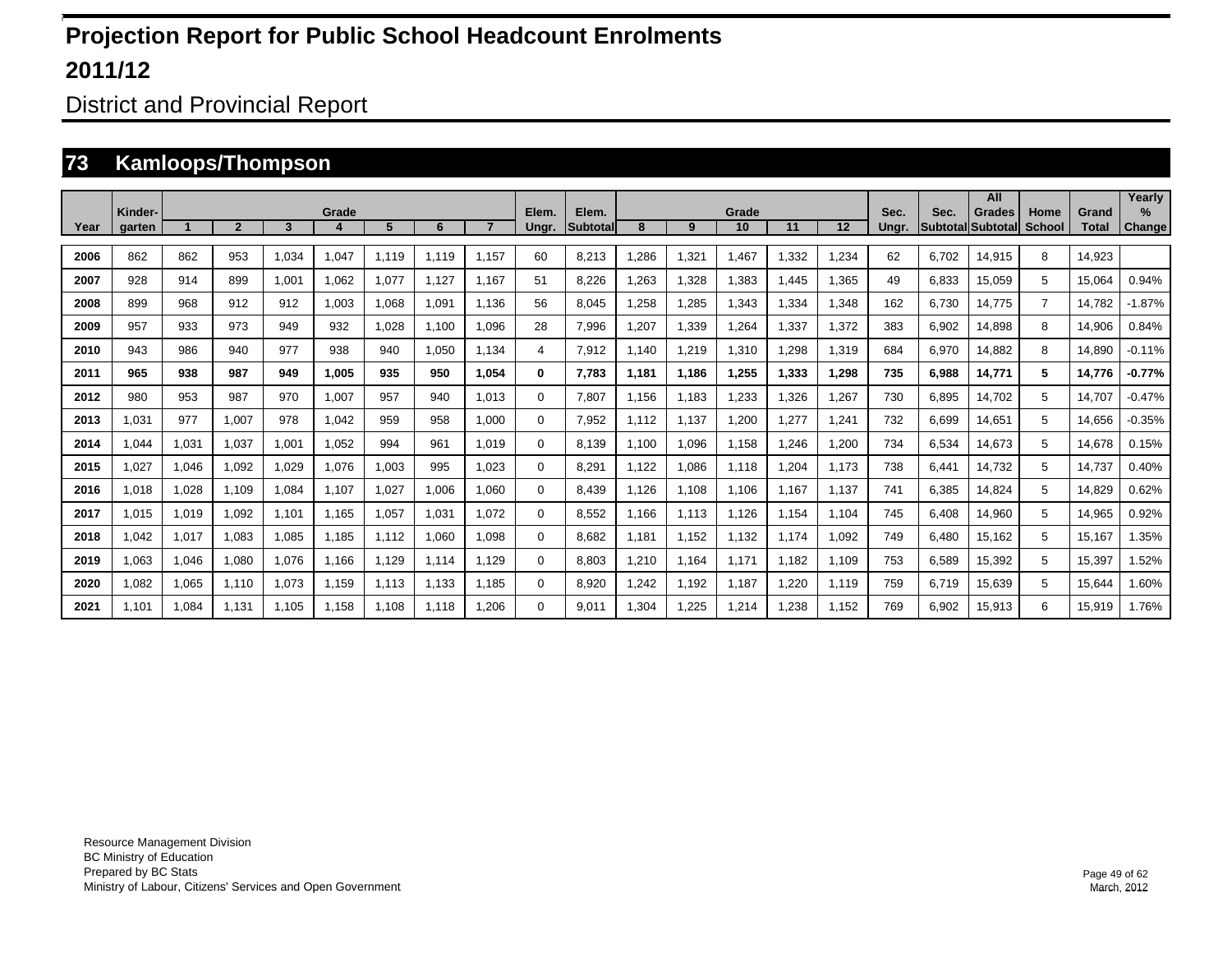District and Provincial Report

#### **74 Gold Trail**

|      |                   |     |                |              |       |                |     |                |                |                   |     |     |             |     |     |               |      | All                                |                |                       | Yearly         |
|------|-------------------|-----|----------------|--------------|-------|----------------|-----|----------------|----------------|-------------------|-----|-----|-------------|-----|-----|---------------|------|------------------------------------|----------------|-----------------------|----------------|
| Year | Kinder-<br>garten |     | $\overline{2}$ | $\mathbf{3}$ | Grade | 5 <sup>5</sup> | 6   | $\overline{7}$ | Elem.<br>Ungr. | Elem.<br>Subtotal | 8   | 9   | Grade<br>10 | 11  | 12  | Sec.<br>Unar. | Sec. | <b>Grades</b><br>Subtotal Subtotal | Home<br>School | Grand<br><b>Total</b> | $\%$<br>Change |
| 2006 | 113               | 97  | 102            | 113          | 118   | 121            | 123 | 129            | 0              | 916               | 114 | 151 | 162         | 165 | 226 | 17            | 835  | 1.751                              | $\mathbf 0$    | 1.751                 |                |
| 2007 | 92                | 101 | 89             | 105          | 111   | 125            | 117 | 119            | 0              | 859               | 145 | 137 | 162         | 136 | 253 | 0             | 833  | 1.692                              | 1              | 1,693                 | $-3.31%$       |
| 2008 | 88                | 81  | 95             | 88           | 97    | 103            | 122 | 114            | 0              | 788               | 127 | 140 | 144         | 141 | 225 | 17            | 794  | 1.582                              | $\mathbf 0$    | 1,582                 | $-6.56%$       |
| 2009 | 88                | 84  | 84             | 86           | 85    | 98             | 98  | 120            | 0              | 743               | 117 | 118 | 142         | 115 | 116 | 53            | 661  | 1.404                              | 1              | 1.405                 | $-11.19%$      |
| 2010 | 93                | 89  | 85             | 78           | 86    | 80             | 91  | 88             | 0              | 690               | 129 | 123 | 122         | 137 | 107 | 42            | 660  | 1.350                              | 1              | 1.351                 | $-3.84%$       |
| 2011 | 83                | 91  | 87             | 77           | 83    | 88             | 80  | 90             | 0              | 679               | 98  | 124 | 131         | 102 | 131 | 14            | 600  | 1.279                              | 0              | 1,279                 | $-5.33%$       |
| 2012 | 84                | 81  | 83             | 84           | 79    | 83             | 83  | 80             | 0              | 657               | 105 | 129 | 123         | 102 | 126 | 14            | 599  | 1,256                              | $\mathbf 0$    | 1,256                 | $-1.80%$       |
| 2013 | 81                | 83  | 74             | 80           | 86    | 79             | 77  | 83             | 0              | 643               | 94  | 135 | 123         | 93  | 124 | 14            | 583  | 1,226                              | $\mathbf 0$    | 1,226                 | $-2.39%$       |
| 2014 | 85                | 80  | 75             | 71           | 83    | 86             | 74  | 78             | 0              | 632               | 96  | 121 | 128         | 93  | 114 | 14            | 566  | 1.198                              | $\mathbf 0$    | 1,198                 | $-2.28%$       |
| 2015 | 85                | 85  | 73             | 73           | 74    | 83             | 81  | 74             | 0              | 628               | 91  | 124 | 117         | 97  | 113 | 14            | 556  | 1.184                              | $\mathbf 0$    | 1,184                 | $-1.17%$       |
| 2016 | 91                | 84  | 78             | 71           | 76    | 74             | 77  | 81             | 0              | 632               | 86  | 117 | 120         | 89  | 118 | 13            | 543  | 1.175                              | $\mathbf 0$    | 1,175                 | $-0.76%$       |
| 2017 | 98                | 91  | 77             | 76           | 74    | 76             | 69  | 78             | 0              | 639               | 94  | 111 | 113         | 91  | 110 | 13            | 532  | 1.171                              | $\mathbf 0$    | 1.171                 | $-0.34%$       |
| 2018 | 102               | 98  | 83             | 75           | 79    | 74             | 71  | 70             | 0              | 652               | 90  | 122 | 107         | 87  | 112 | 13            | 531  | 1,183                              | $\mathbf 0$    | 1,183                 | 1.02%          |
| 2019 | 104               | 100 | 89             | 81           | 78    | 78             | 69  | 71             | 0              | 670               | 79  | 116 | 116         | 81  | 107 | 13            | 512  | 1,182                              | $\mathbf 0$    | 1,182                 | $-0.08%$       |
| 2020 | 106               | 103 | 91             | 87           | 83    | 78             | 73  | 69             | 0              | 690               | 82  | 103 | 110         | 87  | 100 | 13            | 495  | 1.185                              | $\mathbf 0$    | 1,185                 | 0.25%          |
| 2021 | 106               | 104 | 93             | 89           | 90    | 83             | 72  | 73             | 0              | 710               | 81  | 104 | 98          | 83  | 106 | 13            | 485  | 1.195                              | 0              | 1,195                 | 0.84%          |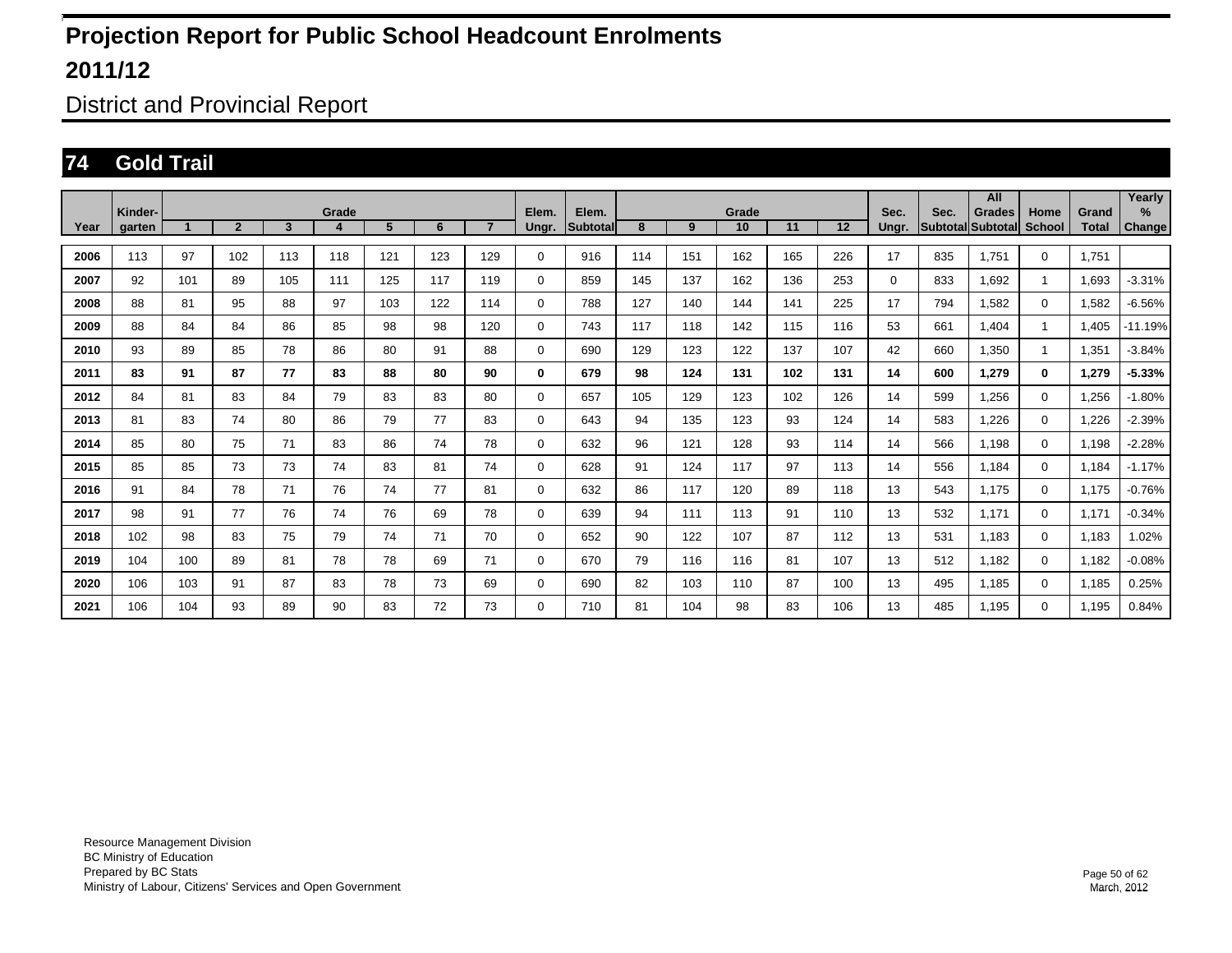District and Provincial Report

#### **75 Mission**

|      | Kinder- |     |                |     | Grade |     |     |                | Elem. | Elem.           |     |     | Grade |     |     | Sec.  | Sec.                     | All<br><b>Grades</b> | Home           | Grand        | Yearly<br>$\%$ |
|------|---------|-----|----------------|-----|-------|-----|-----|----------------|-------|-----------------|-----|-----|-------|-----|-----|-------|--------------------------|----------------------|----------------|--------------|----------------|
| Year | aarten  |     | $\overline{2}$ | 3   | 4     | 5   | 6   | $\overline{7}$ | Ungr. | <b>Subtotal</b> | 8   | 9   | 10    | 11  | 12  | Unar. | <b>SubtotallSubtotal</b> |                      | <b>School</b>  | <b>Total</b> | <b>Change</b>  |
| 2006 | 487     | 457 | 507            | 510 | 526   | 538 | 528 | 559            | 0     | 4.112           | 552 | 643 | 634   | 554 | 550 | 13    | 2,946                    | 7.058                | 20             | 7.078        |                |
| 2007 | 425     | 449 | 435            | 480 | 464   | 487 | 517 | 491            | 0     | 3.748           | 526 | 530 | 642   | 605 | 557 | 19    | 2.879                    | 6.627                | 21             | 6.648        | $-6.08%$       |
| 2008 | 460     | 425 | 443            | 426 | 488   | 449 | 490 | 502            | 0     | 3.683           | 489 | 522 | 550   | 612 | 633 | 25    | 2,831                    | 6,514                | 18             | 6,532        | $-1.74%$       |
| 2009 | 419     | 456 | 416            | 444 | 435   | 490 | 431 | 481            | 0     | 3.572           | 521 | 489 | 546   | 542 | 695 | 57    | 2,850                    | 6.422                | $\overline{7}$ | 6.429        | $-1.58%$       |
| 2010 | 434     | 422 | 456            | 433 | 446   | 438 | 486 | 419            | 0     | 3.534           | 505 | 506 | 518   | 540 | 658 | 31    | 2.758                    | 6.292                | $\overline{2}$ | 6.294        | $-2.10%$       |
| 2011 | 404     | 425 | 418            | 454 | 442   | 444 | 421 | 484            | 0     | 3.492           | 429 | 516 | 505   | 500 | 648 | 55    | 2.653                    | 6.145                | 4              | 6.149        | $-2.30%$       |
| 2012 | 426     | 409 | 406            | 463 | 452   | 450 | 423 | 491            | 0     | 3,520           | 430 | 512 | 503   | 488 | 624 | 55    | 2,612                    | 6,132                | 4              | 6,136        | $-0.21%$       |
| 2013 | 447     | 437 | 394            | 454 | 466   | 460 | 428 | 492            | 0     | 3.578           | 437 | 505 | 488   | 477 | 602 | 56    | 2,565                    | 6.143                | 4              | 6.147        | 0.18%          |
| 2014 | 463     | 458 | 420            | 441 | 458   | 475 | 437 | 498            | 0     | 3.650           | 439 | 514 | 482   | 463 | 589 | 56    | 2,543                    | 6.193                | 4              | 6.197        | 0.81%          |
| 2015 | 458     | 474 | 441            | 470 | 445   | 468 | 452 | 510            | 0     | 3.718           | 445 | 516 | 490   | 459 | 575 | 57    | 2,542                    | 6.260                | 4              | 6.264        | 1.08%          |
| 2016 | 472     | 467 | 454            | 491 | 472   | 454 | 445 | 527            | 0     | 3,782           | 456 | 524 | 495   | 469 | 573 | 58    | 2,575                    | 6,357                | 4              | 6,361        | 1.55%          |
| 2017 | 471     | 480 | 446            | 505 | 493   | 481 | 432 | 519            | 0     | 3.827           | 471 | 538 | 503   | 474 | 585 | 59    | 2,630                    | 6.457                | 4              | 6.461        | 1.57%          |
| 2018 | 488     | 484 | 463            | 499 | 509   | 504 | 457 | 504            | 0     | 3.908           | 463 | 554 | 513   | 478 | 586 | 60    | 2.654                    | 6.562                | 4              | 6.566        | 1.63%          |
| 2019 | 500     | 500 | 465            | 518 | 503   | 519 | 478 | 533            | 0     | 4.016           | 450 | 545 | 527   | 488 | 592 | 61    | 2.663                    | 6.679                | 4              | 6.683        | 1.78%          |
| 2020 | 510     | 512 | 480            | 520 | 521   | 513 | 493 | 557            | 0     | 4.106           | 475 | 530 | 520   | 502 | 605 | 62    | 2,694                    | 6.800                | 4              | 6.804        | 1.81%          |
| 2021 | 519     | 520 | 490            | 535 | 523   | 530 | 487 | 574            | 0     | 4.178           | 497 | 560 | 508   | 498 | 623 | 63    | 2.749                    | 6.927                | 5              | 6,932        | 1.88%          |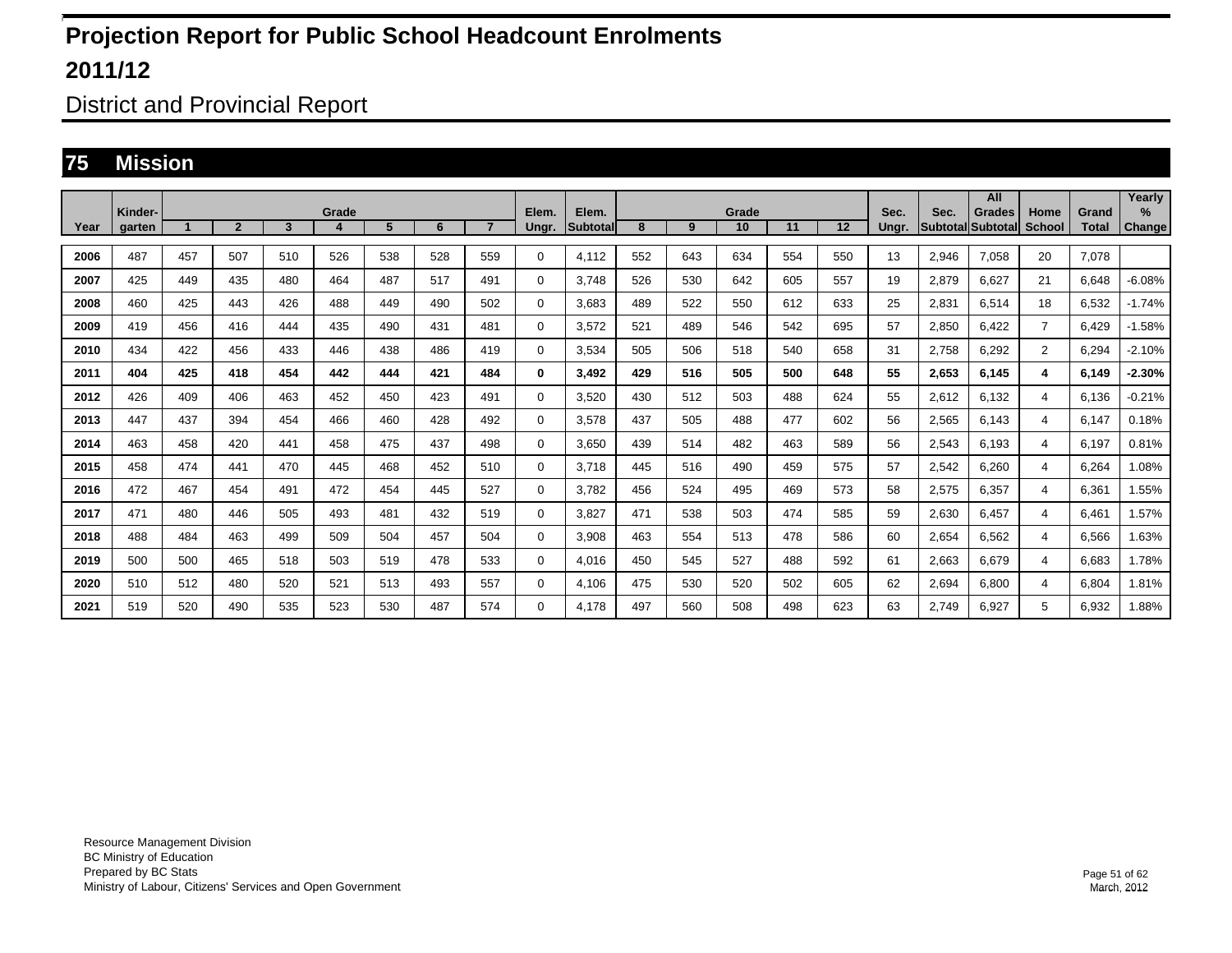District and Provincial Report

#### **78 Fraser - Cascade**

|      |                   |     |                |                         |            |     |     |                |                |                           |     |     |             |     |     |               |                                  | All           |                       |                       | Yearly         |
|------|-------------------|-----|----------------|-------------------------|------------|-----|-----|----------------|----------------|---------------------------|-----|-----|-------------|-----|-----|---------------|----------------------------------|---------------|-----------------------|-----------------------|----------------|
| Year | Kinder-<br>garten |     | $\overline{2}$ | $\overline{\mathbf{3}}$ | Grade<br>4 | 5   | 6   | $\overline{7}$ | Elem.<br>Ungr. | Elem.<br><b>Subtotall</b> | 8   | 9   | Grade<br>10 | 11  | 12  | Sec.<br>Ungr. | Sec.<br><b>Subtotal</b> Subtotal | <b>Grades</b> | Home<br><b>School</b> | Grand<br><b>Total</b> | $\%$<br>Change |
|      |                   |     |                |                         |            |     |     |                |                |                           |     |     |             |     |     |               |                                  |               |                       |                       |                |
| 2006 | 116               | 126 | 123            | 166                     | 136        | 160 | 172 | 161            | 0              | 1.160                     | 198 | 216 | 181         | 204 | 147 | 0             | 946                              | 2.106         | -1                    | 2.107                 |                |
| 2007 | 113               | 133 | 118            | 129                     | 169        | 143 | 158 | 163            | $\mathbf 0$    | 1.126                     | 171 | 199 | 194         | 163 | 189 | 0             | 916                              | 2.042         | $\mathbf 0$           | 2,042                 | $-3.08%$       |
| 2008 | 105               | 134 | 137            | 110                     | 135        | 173 | 140 | 162            | $\mathbf 0$    | 1.096                     | 160 | 177 | 198         | 211 | 173 | 2             | 921                              | 2.017         | 1                     | 2.018                 | $-1.18%$       |
| 2009 | 107               | 114 | 130            | 139                     | 112        | 137 | 173 | 133            | 0              | 1,045                     | 182 | 162 | 175         | 198 | 206 | 8             | 931                              | 1,976         | $\mathbf 0$           | 1,976                 | $-2.08%$       |
| 2010 | 103               | 118 | 109            | 124                     | 136        | 112 | 136 | 174            | 0              | 1,012                     | 141 | 163 | 151         | 183 | 195 | 17            | 850                              | 1,862         | $\mathbf 0$           | 1,862                 | $-5.77%$       |
| 2011 | 120               | 112 | 117            | 107                     | 124        | 134 | 111 | 138            | 0              | 963                       | 166 | 144 | 153         | 181 | 191 | 24            | 859                              | 1,822         | $\overline{2}$        | 1,824                 | $-2.04%$       |
| 2012 | 116               | 118 | 125            | 99                      | 123        | 140 | 115 | 127            | $\mathbf 0$    | 963                       | 154 | 142 | 152         | 167 | 200 | 24            | 839                              | 1,802         | $\overline{2}$        | 1.804                 | $-1.10%$       |
| 2013 | 117               | 115 | 133            | 106                     | 114        | 138 | 119 | 131            | $\mathbf 0$    | 973                       | 142 | 130 | 146         | 161 | 184 | 24            | 787                              | 1.760         | $\overline{2}$        | 1.762                 | $-2.33%$       |
| 2014 | 112               | 116 | 131            | 113                     | 122        | 128 | 118 | 135            | 0              | 975                       | 146 | 119 | 133         | 156 | 177 | 24            | 755                              | 1.730         | $\overline{2}$        | 1.732                 | $-1.70%$       |
| 2015 | 111               | 112 | 132            | 111                     | 131        | 138 | 109 | 134            | $\mathbf 0$    | 978                       | 152 | 123 | 123         | 143 | 171 | 24            | 736                              | 1,714         | $\overline{2}$        | 1,716                 | $-0.92%$       |
| 2016 | 125               | 111 | 128            | 112                     | 129        | 147 | 117 | 125            | 0              | 994                       | 150 | 127 | 126         | 132 | 159 | 24            | 718                              | 1,712         | $\overline{2}$        | 1,714                 | $-0.12%$       |
| 2017 | 137               | 125 | 127            | 109                     | 130        | 145 | 125 | 134            | $\mathbf 0$    | 1,032                     | 139 | 126 | 131         | 136 | 147 | 24            | 703                              | 1,735         | $\overline{2}$        | 1,737                 | 1.34%          |
| 2018 | 140               | 137 | 142            | 108                     | 127        | 147 | 124 | 143            | $\mathbf 0$    | 1.068                     | 149 | 118 | 130         | 141 | 150 | 24            | 712                              | 1,780         | $\overline{2}$        | 1,782                 | 2.59%          |
| 2019 | 138               | 139 | 157            | 121                     | 126        | 142 | 125 | 141            | $\mathbf 0$    | 1.089                     | 159 | 126 | 121         | 140 | 156 | 23            | 725                              | 1,814         | $\overline{2}$        | 1,816                 | 1.91%          |
| 2020 | 138               | 138 | 159            | 133                     | 141        | 141 | 121 | 143            | $\mathbf 0$    | 1.114                     | 158 | 134 | 129         | 130 | 155 | 24            | 730                              | 1.844         | $\overline{2}$        | 1,846                 | 1.65%          |
| 2021 | 138               | 138 | 157            | 136                     | 154        | 158 | 121 | 139            | $\mathbf 0$    | 1.141                     | 159 | 133 | 138         | 138 | 144 | 24            | 736                              | 1,877         | $\overline{2}$        | 1,879                 | 1.79%          |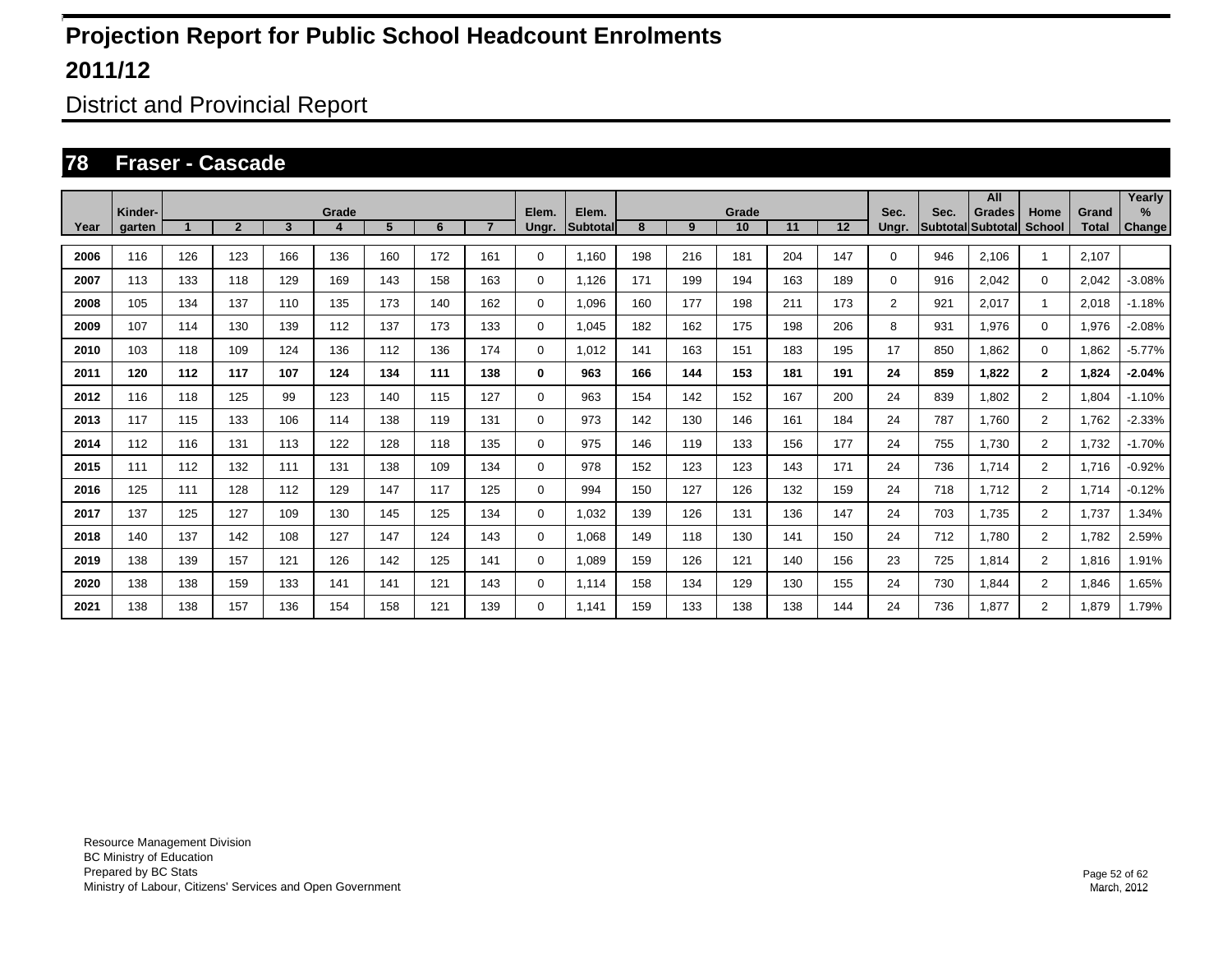District and Provincial Report

#### **79 Cowichan Valley**

|      |                   |     |                |     |            |     |     |                |                |                          |     |     |             |     |     |               |       | All                                |                       |                       | Yearly                |
|------|-------------------|-----|----------------|-----|------------|-----|-----|----------------|----------------|--------------------------|-----|-----|-------------|-----|-----|---------------|-------|------------------------------------|-----------------------|-----------------------|-----------------------|
| Year | Kinder-<br>garten |     | $\overline{2}$ | 3   | Grade<br>4 | 5   | 6   | $\overline{7}$ | Elem.<br>Ungr. | Elem.<br><b>Subtotal</b> | 8   | 9   | Grade<br>10 | 11  | 12  | Sec.<br>Ungr. | Sec.  | <b>Grades</b><br>Subtotal Subtotal | Home<br><b>School</b> | Grand<br><b>Total</b> | $\%$<br><b>Change</b> |
|      |                   |     |                |     |            |     |     |                |                |                          |     |     |             |     |     |               |       |                                    |                       |                       |                       |
| 2006 | 498               | 569 | 544            | 624 | 635        | 654 | 692 | 722            | 4              | 4.942                    | 740 | 772 | 907         | 962 | 673 | 96            | 4,150 | 9.092                              | $\Omega$              | 9.092                 |                       |
| 2007 | 503               | 535 | 581            | 563 | 646        | 618 | 646 | 695            | 5              | 4.792                    | 719 | 762 | 855         | 897 | 742 | 49            | 4,024 | 8.816                              | $\overline{1}$        | 8.817                 | $-3.02%$              |
| 2008 | 477               | 533 | 550            | 603 | 573        | 648 | 616 | 633            | 0              | 4,633                    | 702 | 729 | 823         | 898 | 739 | 5             | 3,896 | 8,529                              | 3                     | 8,532                 | $-3.23%$              |
| 2009 | 505               | 515 | 548            | 570 | 613        | 575 | 674 | 628            | $\Omega$       | 4,628                    | 649 | 697 | 782         | 881 | 709 | 31            | 3,749 | 8,377                              | $\overline{2}$        | 8,379                 | $-1.79%$              |
| 2010 | 494               | 513 | 533            | 552 | 584        | 612 | 587 | 685            | $\Omega$       | 4,560                    | 617 | 667 | 784         | 833 | 686 | 15            | 3,602 | 8.162                              | $\overline{7}$        | 8,169                 | $-2.51%$              |
| 2011 | 542               | 492 | 518            | 547 | 564        | 576 | 617 | 571            | 0              | 4,427                    | 684 | 613 | 728         | 770 | 689 | 18            | 3,502 | 7,929                              | 12                    | 7,941                 | $-2.79%$              |
| 2012 | 547               | 496 | 528            | 540 | 583        | 559 | 588 | 575            | $\Omega$       | 4,416                    | 678 | 615 | 711         | 742 | 688 | 18            | 3,452 | 7,868                              | 12                    | 7,880                 | $-0.77%$              |
| 2013 | 551               | 506 | 535            | 554 | 581        | 575 | 568 | 546            | 0              | 4,416                    | 681 | 597 | 694         | 710 | 657 | 18            | 3,357 | 7,773                              | 12                    | 7,785                 | $-1.21%$              |
| 2014 | 552               | 510 | 546            | 562 | 597        | 574 | 584 | 528            | 0              | 4.453                    | 648 | 602 | 675         | 693 | 629 | 18            | 3,265 | 7.718                              | 12                    | 7,730                 | $-0.71%$              |
| 2015 | 559               | 511 | 551            | 574 | 606        | 590 | 584 | 544            | $\Omega$       | 4,519                    | 628 | 574 | 680         | 676 | 614 | 18            | 3,190 | 7.709                              | 12                    | 7,721                 | $-0.12%$              |
| 2016 | 567               | 518 | 552            | 579 | 618        | 599 | 600 | 544            | $\Omega$       | 4.577                    | 647 | 557 | 651         | 681 | 600 | 18            | 3,154 | 7.731                              | 12                    | 7,743                 | 0.28%                 |
| 2017 | 591               | 524 | 559            | 580 | 623        | 611 | 609 | 559            | $\Omega$       | 4.656                    | 647 | 572 | 632         | 653 | 603 | 19            | 3.126 | 7.782                              | 12                    | 7,794                 | 0.66%                 |
| 2018 | 603               | 546 | 566            | 587 | 625        | 615 | 621 | 566            | $\Omega$       | 4.729                    | 662 | 572 | 647         | 635 | 582 | 19            | 3,117 | 7.846                              | 12                    | 7,858                 | 0.82%                 |
| 2019 | 614               | 557 | 589            | 594 | 633        | 616 | 625 | 577            | $\Omega$       | 4.805                    | 672 | 587 | 648         | 648 | 567 | 19            | 3,141 | 7.946                              | 12                    | 7,958                 | .27%                  |
| 2020 | 627               | 568 | 601            | 618 | 640        | 624 | 627 | 580            | $\Omega$       | 4,885                    | 684 | 594 | 663         | 649 | 577 | 19            | 3,186 | 8,071                              | 12                    | 8,083                 | .57%                  |
| 2021 | 640               | 580 | 613            | 631 | 665        | 631 | 633 | 582            | $\Omega$       | 4.975                    | 690 | 606 | 671         | 664 | 579 | 19            | 3,229 | 8,204                              | 13                    | 8,217                 | .66%                  |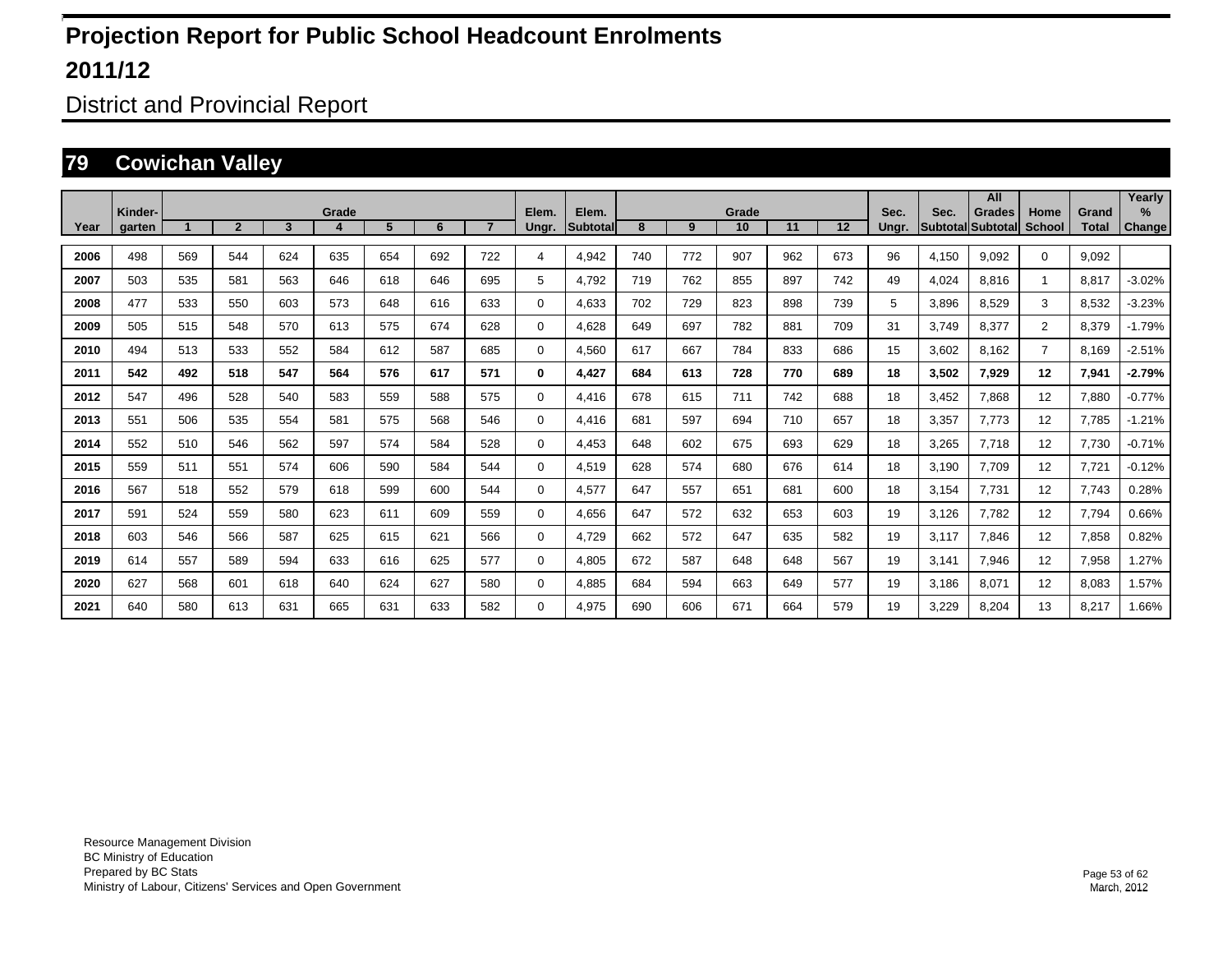District and Provincial Report

#### **81 Fort Nelson**

|      | Kinder-       |    |                |              | Grade |    |    |                | Elem.    | Elem.    |    |     |             |    |    |                |                           | All           |                       |                       | Yearly                |
|------|---------------|----|----------------|--------------|-------|----|----|----------------|----------|----------|----|-----|-------------|----|----|----------------|---------------------------|---------------|-----------------------|-----------------------|-----------------------|
| Year | <b>garten</b> |    | $\overline{2}$ | $\mathbf{3}$ | 4     | 5  | 6  | $\overline{7}$ | Ungr.    | Subtotal | 8  | 9   | Grade<br>10 | 11 | 12 | Sec.<br>Unar.  | Sec.<br>Subtotal Subtotal | <b>Grades</b> | Home<br><b>School</b> | Grand<br><b>Total</b> | $\%$<br><b>Change</b> |
| 2006 | 60            | 82 | 66             | 74           | 87    | 72 | 86 | 101            | $\Omega$ | 628      | 83 | 87  | 68          | 87 | 77 | $\Omega$       | 402                       | 1.030         | 5                     | 1.035                 |                       |
| 2007 | 62            | 50 | 67             | 62           | 69    | 80 | 68 | 76             | $\Omega$ | 534      | 87 | 76  | 88          | 66 | 81 | $\Omega$       | 398                       | 932           | $\mathbf 0$           | 932                   | $-9.95%$              |
| 2008 | 65            | 57 | 52             | 64           | 59    | 62 | 76 | 72             | $\Omega$ | 507      | 77 | 89  | 73          | 86 | 56 | $\overline{2}$ | 383                       | 890           | $\mathbf 0$           | 890                   | $-4.51%$              |
| 2009 | 69            | 69 | 56             | 49           | 60    | 66 | 63 | 78             | 0        | 510      | 78 | 77  | 83          | 76 | 79 | 1              | 394                       | 904           | $\mathbf 0$           | 904                   | 1.57%                 |
| 2010 | 64            | 66 | 66             | 62           | 51    | 56 | 65 | 63             | 0        | 493      | 80 | 77  | 91          | 77 | 79 | 1              | 405                       | 898           | $\overline{2}$        | 900                   | $-0.44%$              |
| 2011 | 57            | 56 | 66             | 59           | 62    | 60 | 56 | 66             | 0        | 482      | 66 | 78  | 83          | 89 | 77 | $\bf{0}$       | 393                       | 875           | $\mathbf{2}$          | 877                   | $-2.56%$              |
| 2012 | 51            | 55 | 66             | 59           | 65    | 66 | 49 | 67             | 0        | 478      | 73 | 82  | 77          | 83 | 85 | $\Omega$       | 400                       | 878           | $\overline{2}$        | 880                   | 0.34%                 |
| 2013 | 49            | 50 | 65             | 60           | 66    | 69 | 54 | 59             | 0        | 472      | 75 | 89  | 77          | 75 | 80 | $\Omega$       | 396                       | 868           | $\overline{2}$        | 870                   | $-1.14%$              |
| 2014 | 50            | 48 | 59             | 59           | 67    | 71 | 57 | 66             | 0        | 477      | 66 | 92  | 83          | 75 | 73 | $\Omega$       | 389                       | 866           | $\overline{2}$        | 868                   | $-0.23%$              |
| 2015 | 49            | 48 | 57             | 54           | 66    | 72 | 59 | 69             | 0        | 474      | 73 | 81  | 85          | 81 | 72 | 0              | 392                       | 866           | $\overline{2}$        | 868                   | 0.00%                 |
| 2016 | 52            | 48 | 57             | 52           | 61    | 71 | 60 | 71             | 0        | 472      | 77 | 88  | 76          | 84 | 77 | 0              | 402                       | 874           | $\overline{2}$        | 876                   | 0.92%                 |
| 2017 | 47            | 51 | 58             | 53           | 58    | 65 | 59 | 72             | 0        | 463      | 79 | 94  | 83          | 75 | 80 | $\Omega$       | 411                       | 874           | $\overline{2}$        | 876                   | 0.00%                 |
| 2018 | 45            | 45 | 61             | 53           | 59    | 62 | 54 | 71             | $\Omega$ | 450      | 80 | 98  | 89          | 81 | 74 | $\Omega$       | 422                       | 872           | $\overline{2}$        | 874                   | $-0.23%$              |
| 2019 | 44            | 44 | 54             | 56           | 60    | 64 | 52 | 66             | $\Omega$ | 440      | 80 | 100 | 93          | 88 | 79 | $\Omega$       | 440                       | 880           | $\overline{2}$        | 882                   | 0.92%                 |
| 2020 | 43            | 43 | 53             | 51           | 63    | 65 | 53 | 63             | $\Omega$ | 434      | 73 | 99  | 95          | 92 | 85 | $\Omega$       | 444                       | 878           | $\overline{2}$        | 880                   | $-0.23%$              |
| 2021 | 42            | 42 | 51             | 49           | 57    | 68 | 54 | 65             | 0        | 428      | 71 | 91  | 95          | 95 | 90 | $\Omega$       | 442                       | 870           | $\overline{2}$        | 872                   | $-0.91%$              |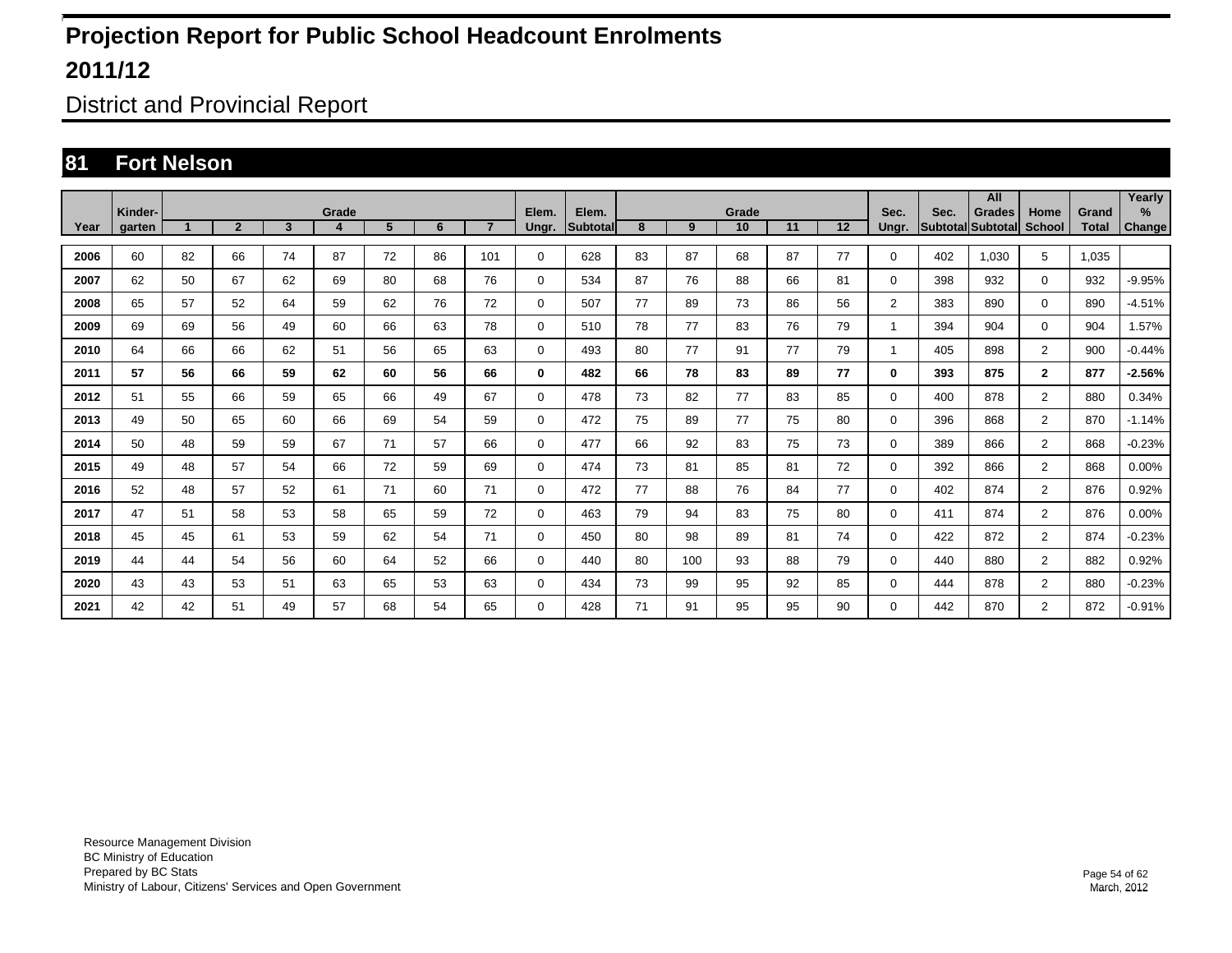District and Provincial Report

#### **82 Coast Mountains**

|      |                   |     |                |     |       |     |     |                |                |                    |     |     |             |     |     |               |       | All                                |                       |                       | Yearly         |
|------|-------------------|-----|----------------|-----|-------|-----|-----|----------------|----------------|--------------------|-----|-----|-------------|-----|-----|---------------|-------|------------------------------------|-----------------------|-----------------------|----------------|
| Year | Kinder-<br>garten |     | $\overline{2}$ | 3   | Grade | 5   | 6   | $\overline{7}$ | Elem.<br>Ungr. | Elem.<br>Subtotall | 8   | 9   | Grade<br>10 | 11  | 12  | Sec.<br>Ungr. | Sec.  | <b>Grades</b><br>Subtotal Subtotal | Home<br><b>School</b> | Grand<br><b>Total</b> | $\%$<br>Change |
|      |                   |     |                |     |       |     |     |                |                |                    |     |     |             |     |     |               |       |                                    |                       |                       |                |
| 2006 | 322               | 319 | 316            | 362 | 358   | 410 | 377 | 443            |                | 2.908              | 496 | 526 | 620         | 525 | 531 | 88            | 2.786 | 5.694                              | $\Omega$              | 5.694                 |                |
| 2007 | 320               | 317 | 330            | 328 | 346   | 356 | 407 | 363            | 1              | 2.768              | 540 | 492 | 547         | 679 | 604 | 44            | 2,906 | 5.674                              | $\Omega$              | 5.674                 | $-0.35%$       |
| 2008 | 282               | 334 | 324            | 323 | 333   | 351 | 363 | 399            | $\mathbf 0$    | 2,709              | 445 | 544 | 506         | 613 | 630 | 101           | 2,839 | 5,548                              | $\Omega$              | 5,548                 | $-2.22%$       |
| 2009 | 311               | 281 | 332            | 318 | 334   | 336 | 356 | 371            | $\mathbf 0$    | 2,639              | 479 | 454 | 554         | 633 | 611 | 108           | 2,839 | 5,478                              | $\Omega$              | 5,478                 | $-1.26%$       |
| 2010 | 324               | 316 | 267            | 334 | 315   | 317 | 327 | 340            | 0              | 2,540              | 431 | 465 | 459         | 738 | 609 | 137           | 2,839 | 5,379                              | $\Omega$              | 5,379                 | $-1.81%$       |
| 2011 | 306               | 334 | 316            | 272 | 339   | 310 | 323 | 323            | 0              | 2,523              | 435 | 439 | 474         | 443 | 575 | 108           | 2,474 | 4,997                              | 0                     | 4,997                 | $-7.10%$       |
| 2012 | 295               | 314 | 305            | 271 | 345   | 290 | 302 | 318            | $\mathbf 0$    | 2,440              | 418 | 444 | 438         | 432 | 572 | 106           | 2,410 | 4,850                              | $\Omega$              | 4,850                 | $-2.94%$       |
| 2013 | 309               | 306 | 288            | 264 | 348   | 295 | 282 | 296            | 0              | 2,388              | 413 | 420 | 432         | 393 | 554 | 106           | 2,318 | 4,706                              | 0                     | 4,706                 | $-2.97%$       |
| 2014 | 327               | 321 | 281            | 249 | 340   | 299 | 287 | 277            | 0              | 2,381              | 385 | 416 | 411         | 389 | 511 | 106           | 2,218 | 4,599                              | 0                     | 4,599                 | $-2.27%$       |
| 2015 | 303               | 341 | 296            | 243 | 320   | 292 | 292 | 283            | $\mathbf 0$    | 2,370              | 361 | 389 | 407         | 372 | 502 | 106           | 2,137 | 4,507                              | 0                     | 4,507                 | $-2.00%$       |
| 2016 | 308               | 315 | 314            | 256 | 314   | 275 | 284 | 287            | $\mathbf 0$    | 2,353              | 368 | 364 | 381         | 367 | 483 | 105           | 2,068 | 4,421                              | 0                     | 4,421                 | $-1.91%$       |
| 2017 | 309               | 321 | 290            | 272 | 330   | 269 | 269 | 280            | 0              | 2,340              | 374 | 372 | 358         | 345 | 477 | 105           | 2,031 | 4,371                              | $\Omega$              | 4,371                 | $-1.13%$       |
| 2018 | 315               | 322 | 295            | 251 | 350   | 283 | 263 | 265            | 0              | 2,344              | 366 | 378 | 364         | 325 | 451 | 105           | 1,989 | 4,333                              | 0                     | 4,333                 | $-0.87%$       |
| 2019 | 317               | 329 | 297            | 255 | 323   | 301 | 277 | 259            | 0              | 2,358              | 346 | 370 | 371         | 330 | 427 | 105           | 1,949 | 4,307                              | 0                     | 4,307                 | $-0.60%$       |
| 2020 | 318               | 330 | 304            | 258 | 330   | 279 | 294 | 273            | $\mathbf 0$    | 2,386              | 339 | 351 | 363         | 335 | 430 | 105           | 1,923 | 4,309                              | 0                     | 4,309                 | 0.05%          |
| 2021 | 320               | 332 | 305            | 263 | 332   | 285 | 272 | 290            | 0              | 2,399              | 357 | 344 | 344         | 329 | 438 | 104           | 1,916 | 4,315                              | 0                     | 4,315                 | 0.14%          |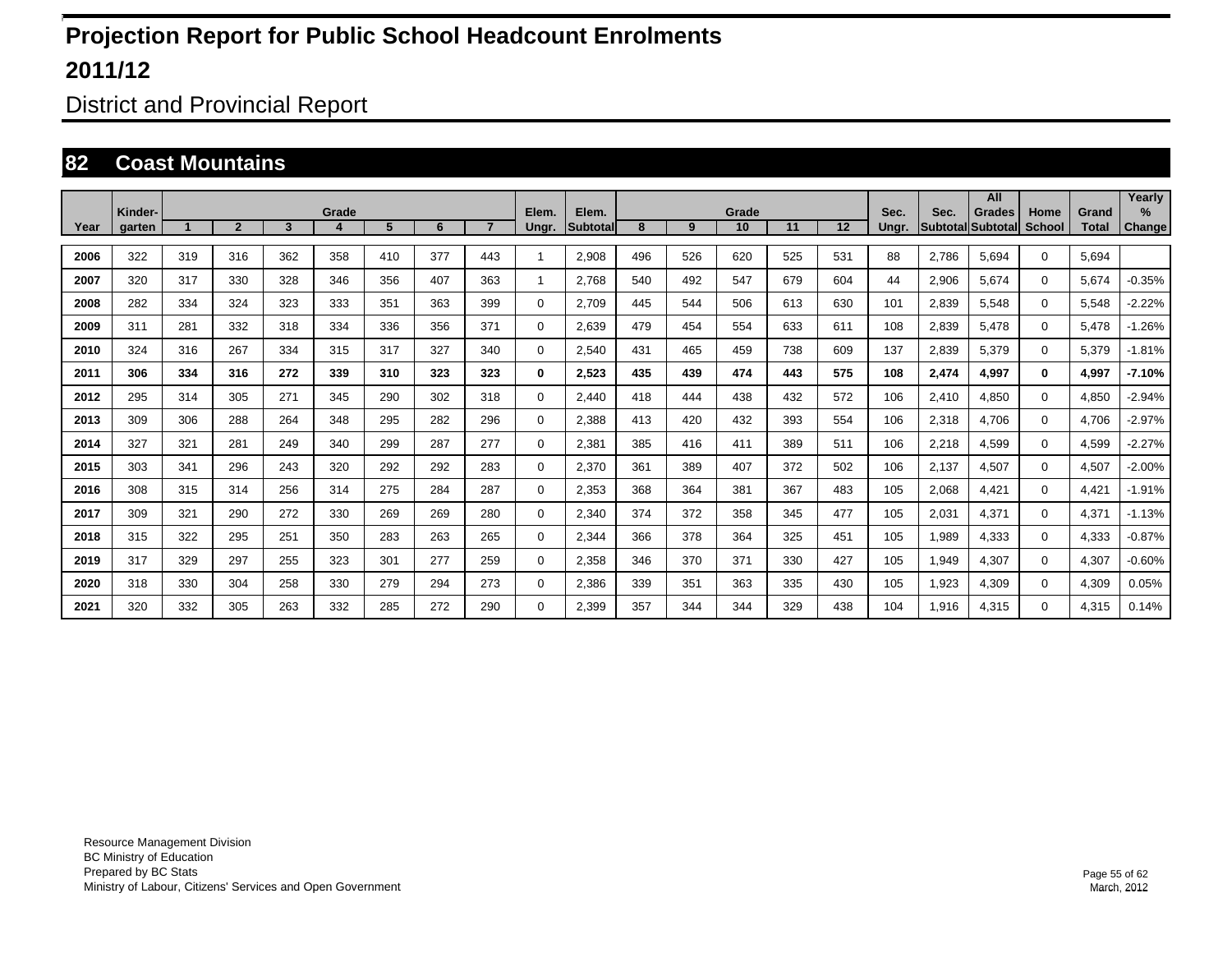District and Provincial Report

#### **83 North Okanagan - Shuswap**

|      |         |     |                |     |       |     |     |                |             |           |     |     |       |     |     |       |       | All               |                |              | Yearly   |
|------|---------|-----|----------------|-----|-------|-----|-----|----------------|-------------|-----------|-----|-----|-------|-----|-----|-------|-------|-------------------|----------------|--------------|----------|
|      | Kinder- |     |                |     | Grade |     |     | $\overline{7}$ | Elem.       | Elem.     |     |     | Grade |     |     | Sec.  | Sec.  | <b>Grades</b>     | Home           | Grand        | $\%$     |
| Year | garten  |     | $\overline{2}$ | 3   |       | 5   | 6   |                | Ungr.       | Subtotall | 8   | 9   | 10    | 11  | 12  | Ungr. |       | Subtotal Subtotal | <b>School</b>  | <b>Total</b> | Change   |
| 2006 | 428     | 424 | 431            | 459 | 491   | 527 | 560 | 637            | 0           | 3,957     | 621 | 661 | 721   | 694 | 864 | 16    | 3,577 | 7.534             | $\overline{2}$ | 7.536        |          |
| 2007 | 367     | 450 | 434            | 452 | 470   | 512 | 553 | 573            | 0           | 3.811     | 654 | 620 | 686   | 730 | 824 | 3     | 3,517 | 7.328             | $\mathbf 0$    | 7,328        | $-2.76%$ |
| 2008 | 419     | 395 | 449            | 427 | 468   | 477 | 517 | 550            | 0           | 3.702     | 567 | 652 | 638   | 683 | 907 | 37    | 3.484 | 7.186             | 0              | 7.186        | $-1.94%$ |
| 2009 | 391     | 418 | 397            | 456 | 432   | 459 | 490 | 516            | 0           | 3.559     | 536 | 584 | 671   | 642 | 943 | 115   | 3,491 | 7.050             | 1              | 7,051        | $-1.88%$ |
| 2010 | 441     | 388 | 421            | 395 | 468   | 430 | 468 | 491            | $\mathbf 0$ | 3,502     | 530 | 552 | 613   | 649 | 955 | 186   | 3,485 | 6.987             |                | 6.988        | $-0.89%$ |
| 2011 | 410     | 434 | 387            | 420 | 397   | 468 | 436 | 465            | 0           | 3.417     | 482 | 550 | 568   | 592 | 929 | 206   | 3,327 | 6.744             | $\mathbf{0}$   | 6.744        | $-3.49%$ |
| 2012 | 409     | 461 | 402            | 425 | 404   | 452 | 432 | 477            | 0           | 3.462     | 478 | 527 | 558   | 566 | 870 | 205   | 3,204 | 6.666             | 0              | 6.666        | $-1.16%$ |
| 2013 | 420     | 465 | 427            | 443 | 414   | 458 | 413 | 468            | 0           | 3.508     | 489 | 512 | 520   | 543 | 819 | 205   | 3,088 | 6.596             | 0              | 6.596        | $-1.05%$ |
| 2014 | 416     | 478 | 432            | 470 | 430   | 469 | 420 | 451            | 0           | 3.566     | 481 | 523 | 506   | 509 | 787 | 204   | 3,010 | 6.576             | 0              | 6.576        | $-0.30%$ |
| 2015 | 426     | 472 | 443            | 475 | 457   | 487 | 431 | 459            | 0           | 3,650     | 464 | 516 | 516   | 496 | 743 | 205   | 2,940 | 6.590             | 0              | 6.590        | 0.21%    |
| 2016 | 436     | 483 | 439            | 487 | 460   | 517 | 447 | 470            | 0           | 3.739     | 472 | 497 | 510   | 505 | 723 | 206   | 2,913 | 6.652             | 0              | 6,652        | 0.94%    |
| 2017 | 456     | 494 | 448            | 482 | 472   | 521 | 474 | 488            | $\mathbf 0$ | 3.835     | 483 | 505 | 492   | 500 | 733 | 206   | 2,919 | 6.754             | 0              | 6.754        | 1.53%    |
| 2018 | 476     | 517 | 457            | 492 | 467   | 533 | 477 | 516            | $\mathbf 0$ | 3,935     | 500 | 515 | 499   | 483 | 728 | 207   | 2,932 | 6.867             | 0              | 6.867        | 1.67%    |
| 2019 | 486     | 537 | 478            | 503 | 477   | 527 | 487 | 518            | $\mathbf 0$ | 4.013     | 528 | 534 | 510   | 490 | 706 | 209   | 2,977 | 6.990             | 0              | 6.990        | 1.79%    |
| 2020 | 497     | 550 | 498            | 525 | 488   | 537 | 481 | 529            | $\mathbf 0$ | 4.105     | 531 | 564 | 528   | 499 | 713 | 211   | 3,046 | 7.151             | $\mathbf 0$    | 7,151        | 2.30%    |
| 2021 | 511     | 561 | 508            | 547 | 510   | 550 | 491 | 524            | 0           | 4,202     | 542 | 568 | 556   | 515 | 726 | 212   | 3.119 | 7.321             | 0              | 7.321        | 2.38%    |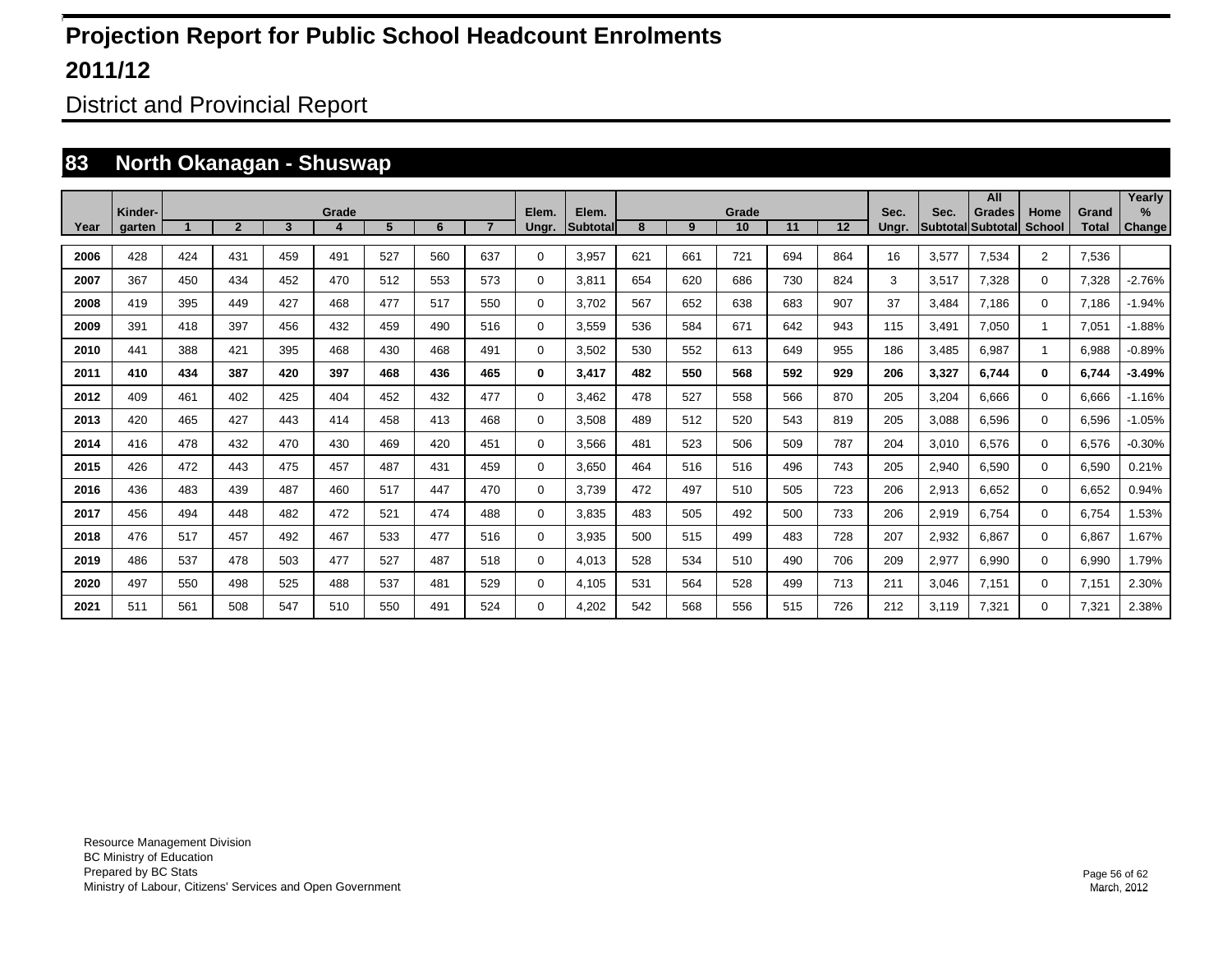District and Provincial Report

#### **84 Vancouver Island West**

|      |         |    |                |    |       |    |    |                |             |                 |    |    |       |    |    |          |      | All               |                |              | Yearly   |
|------|---------|----|----------------|----|-------|----|----|----------------|-------------|-----------------|----|----|-------|----|----|----------|------|-------------------|----------------|--------------|----------|
|      | Kinder- |    |                |    | Grade |    |    |                | Elem.       | Elem.           |    |    | Grade |    |    | Sec.     | Sec. | <b>Grades</b>     | Home           | Grand        | $\%$     |
| Year | garten  |    | $\overline{2}$ | 3  | 4     | 5  | 6  | $\overline{7}$ | Ungr.       | <b>Subtotal</b> | 8  | 9  | 10    | 11 | 12 | Ungr.    |      | Subtotal Subtotal | <b>School</b>  | <b>Total</b> | Change   |
| 2006 | 32      | 28 | 29             | 35 | 36    | 21 | 39 | 37             | $\mathbf 0$ | 257             | 30 | 41 | 52    | 41 | 35 | 1        | 200  | 457               | 5              | 462          |          |
| 2007 | 32      | 36 | 28             | 31 | 36    | 37 | 27 | 37             | $\mathbf 0$ | 264             | 42 | 28 | 47    | 45 | 59 | 1        | 222  | 486               | $\mathbf{0}$   | 486          | 5.19%    |
| 2008 | 26      | 37 | 35             | 31 | 30    | 37 | 31 | 27             | $\mathbf 0$ | 254             | 39 | 40 | 30    | 35 | 43 | 1        | 188  | 442               | $\overline{2}$ | 444          | $-8.64%$ |
| 2009 | 27      | 32 | 37             | 35 | 31    | 32 | 40 | 34             | $\mathbf 0$ | 268             | 29 | 36 | 47    | 32 | 41 | 0        | 185  | 453               | 3              | 456          | 2.70%    |
| 2010 | 20      | 33 | 33             | 35 | 35    | 31 | 26 | 42             | $\mathbf 0$ | 255             | 38 | 27 | 38    | 42 | 23 | $\Omega$ | 168  | 423               | $\mathbf{0}$   | 423          | $-7.24%$ |
| 2011 | 24      | 22 | 30             | 34 | 35    | 42 | 32 | 24             | 0           | 243             | 41 | 36 | 35    | 36 | 35 | 0        | 183  | 426               | $\mathbf{2}$   | 428          | 1.18%    |
| 2012 | 27      | 17 | 28             | 34 | 35    | 47 | 40 | 19             | $\mathbf 0$ | 247             | 39 | 40 | 28    | 31 | 50 | $\Omega$ | 188  | 435               | $\overline{2}$ | 437          | 2.10%    |
| 2013 | 35      | 19 | 21             | 30 | 36    | 47 | 44 | 25             | $\mathbf 0$ | 257             | 33 | 37 | 30    | 23 | 43 | 0        | 166  | 423               | $\overline{2}$ | 425          | $-2.75%$ |
| 2014 | 30      | 25 | 23             | 23 | 31    | 50 | 44 | 27             | 0           | 253             | 42 | 31 | 28    | 25 | 33 | 0        | 159  | 412               | $\overline{2}$ | 414          | $-2.59%$ |
| 2015 | 35      | 21 | 31             | 25 | 24    | 45 | 46 | 27             | $\mathbf 0$ | 254             | 47 | 40 | 23    | 24 | 35 | 0        | 169  | 423               | $\overline{2}$ | 425          | 2.66%    |
| 2016 | 41      | 25 | 26             | 34 | 27    | 34 | 42 | 29             | $\mathbf 0$ | 258             | 47 | 43 | 29    | 20 | 34 | $\Omega$ | 173  | 431               | $\overline{2}$ | 433          | 1.88%    |
| 2017 | 36      | 30 | 30             | 29 | 34    | 37 | 33 | 26             | $\mathbf 0$ | 255             | 49 | 44 | 32    | 24 | 28 | $\Omega$ | 177  | 432               | $\overline{2}$ | 434          | 0.23%    |
| 2018 | 36      | 26 | 36             | 33 | 29    | 49 | 35 | 20             | $\mathbf 0$ | 264             | 44 | 46 | 33    | 26 | 34 | $\Omega$ | 183  | 447               | $\overline{2}$ | 449          | 3.46%    |
| 2019 | 34      | 25 | 32             | 40 | 34    | 42 | 46 | 21             | $\mathbf 0$ | 274             | 34 | 40 | 34    | 27 | 39 | $\Omega$ | 174  | 448               | $\overline{2}$ | 450          | 0.22%    |
| 2020 | 34      | 25 | 31             | 35 | 42    | 49 | 39 | 28             | $\mathbf 0$ | 283             | 36 | 32 | 31    | 28 | 40 | 0        | 167  | 450               | $\overline{2}$ | 452          | 0.44%    |
| 2021 | 34      | 24 | 30             | 36 | 36    | 58 | 45 | 24             | 0           | 287             | 47 | 33 | 24    | 26 | 40 | 0        | 170  | 457               | $\overline{2}$ | 459          | 1.55%    |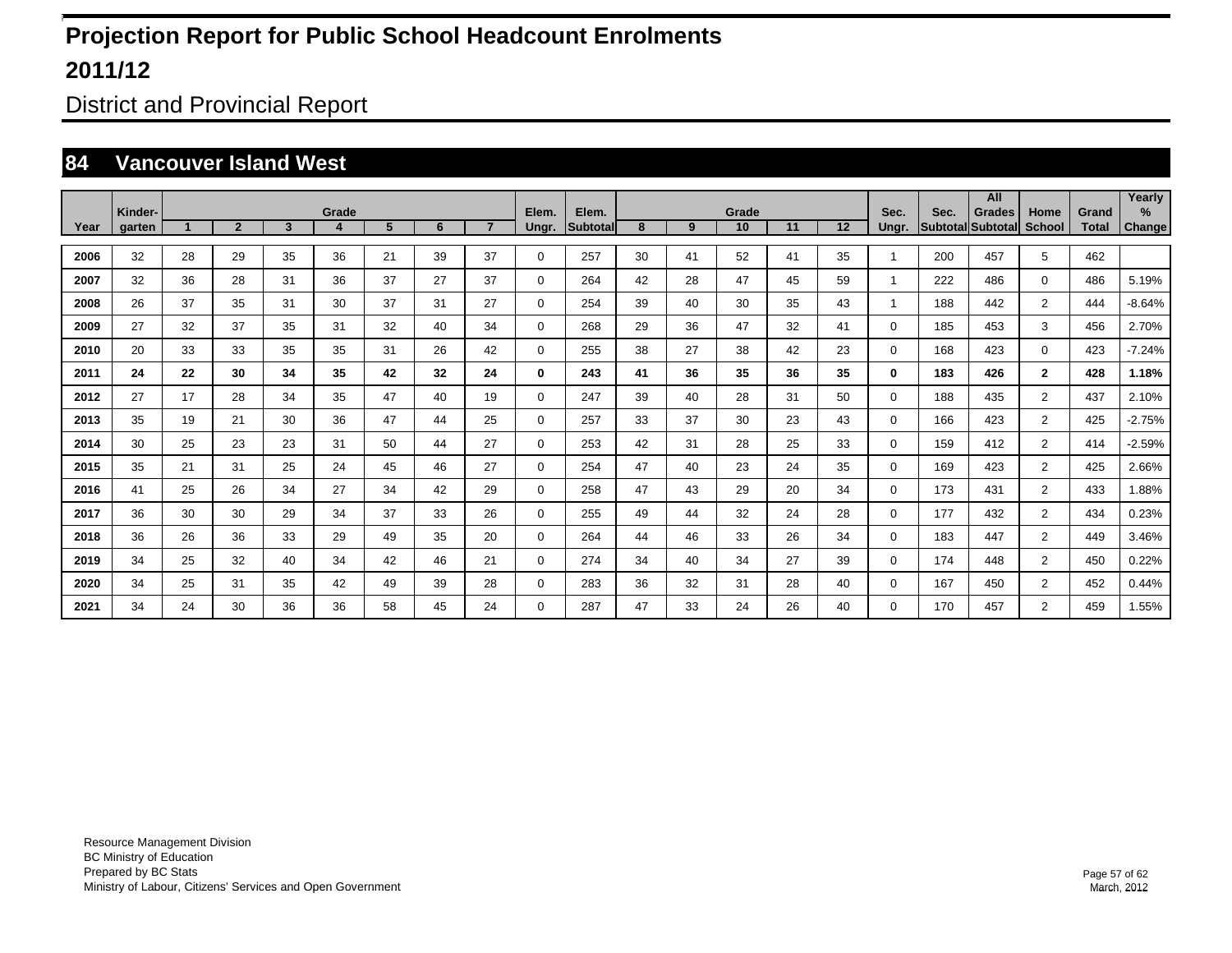District and Provincial Report

#### **85 Vancouver Island North**

|      |         |     |                |     |       |     |     |                |             |           |     |     |       |     |     |       |      | All               |                |              | Yearly   |
|------|---------|-----|----------------|-----|-------|-----|-----|----------------|-------------|-----------|-----|-----|-------|-----|-----|-------|------|-------------------|----------------|--------------|----------|
|      | Kinder- |     |                |     | Grade |     |     |                | Elem.       | Elem.     |     |     | Grade |     |     | Sec.  | Sec. | <b>Grades</b>     | Home           | Grand        | $\%$     |
| Year | garten  |     | $\overline{2}$ | 3   | 4     | 5   | 6   | $\overline{7}$ | Ungr.       | Subtotall | 8   | 9   | 10    | 11  | 12  | Ungr. |      | Subtotal Subtotal | <b>School</b>  | <b>Total</b> | Change   |
| 2006 | 105     | 100 | 108            | 104 | 105   | 122 | 116 | 114            | $\mathbf 0$ | 874       | 159 | 159 | 176   | 206 | 113 | 0     | 813  | 1,687             | $\overline{2}$ | 1.689        |          |
| 2007 | 102     | 113 | 104            | 106 | 99    | 107 | 131 | 111            | $\mathbf 0$ | 873       | 136 | 150 | 167   | 189 | 140 | 0     | 782  | 1,655             | $\overline{2}$ | 1,657        | $-1.89%$ |
| 2008 | 95      | 108 | 122            | 106 | 101   | 103 | 109 | 130            | $\mathbf 0$ | 874       | 117 | 136 | 160   | 171 | 135 | 1     | 720  | 1,594             |                | 1,595        | $-3.74%$ |
| 2009 | 88      | 94  | 109            | 117 | 103   | 98  | 108 | 111            | $\mathbf 0$ | 828       | 149 | 120 | 140   | 155 | 149 | 0     | 713  | 1,541             | $\mathbf 0$    | 1,541        | $-3.39%$ |
| 2010 | 100     | 89  | 94             | 119 | 113   | 101 | 95  | 103            | $\mathbf 0$ | 814       | 139 | 158 | 138   | 123 | 143 | 0     | 701  | 1.515             | $\mathbf{0}$   | 1,515        | $-1.69%$ |
| 2011 | 113     | 110 | 91             | 94  | 114   | 107 | 105 | 86             | 0           | 820       | 126 | 132 | 154   | 142 | 99  | 0     | 653  | 1.473             | $\bf{0}$       | 1,473        | $-2.77%$ |
| 2012 | 112     | 98  | 90             | 111 | 110   | 98  | 112 | 84             | $\mathbf 0$ | 815       | 128 | 131 | 145   | 154 | 96  | 0     | 654  | 1.469             | $\mathbf 0$    | 1.469        | $-0.27%$ |
| 2013 | 109     | 98  | 81             | 111 | 131   | 94  | 102 | 90             | $\mathbf 0$ | 816       | 127 | 131 | 141   | 143 | 103 | 0     | 645  | 1.461             | $\mathbf 0$    | 1.461        | $-0.54%$ |
| 2014 | 110     | 95  | 81             | 100 | 132   | 112 | 98  | 81             | 0           | 809       | 135 | 129 | 140   | 139 | 96  | 0     | 639  | 1,448             | 0              | 1.448        | $-0.89%$ |
| 2015 | 107     | 96  | 79             | 101 | 119   | 113 | 116 | 78             | 0           | 809       | 123 | 138 | 139   | 139 | 94  | 0     | 633  | 1.442             | $\mathbf 0$    | 1.442        | $-0.41%$ |
| 2016 | 102     | 94  | 80             | 98  | 119   | 102 | 118 | 93             | $\mathbf 0$ | 806       | 118 | 126 | 149   | 137 | 93  | 0     | 623  | 1.429             | $\mathbf 0$    | 1,429        | $-0.90%$ |
| 2017 | 102     | 90  | 78             | 98  | 115   | 102 | 106 | 94             | $\mathbf 0$ | 785       | 141 | 121 | 136   | 145 | 92  | 0     | 635  | 1,420             | $\mathbf 0$    | 1,420        | $-0.63%$ |
| 2018 | 103     | 90  | 75             | 96  | 116   | 100 | 107 | 85             | $\mathbf 0$ | 772       | 142 | 144 | 131   | 135 | 97  | 0     | 649  | 1,421             | $\mathbf 0$    | 1,421        | 0.07%    |
| 2019 | 103     | 91  | 74             | 92  | 114   | 100 | 103 | 85             | $\mathbf 0$ | 762       | 129 | 146 | 154   | 129 | 91  | 0     | 649  | 1,411             | $\mathbf 0$    | 1,411        | $-0.70%$ |
| 2020 | 103     | 91  | 75             | 92  | 109   | 98  | 104 | 83             | $\mathbf 0$ | 755       | 129 | 133 | 158   | 151 | 87  | 0     | 658  | 1,413             | $\mathbf 0$    | 1,413        | 0.14%    |
| 2021 | 104     | 91  | 75             | 92  | 108   | 94  | 102 | 83             | 0           | 749       | 125 | 133 | 144   | 155 | 100 | 0     | 657  | 1.406             | $\mathbf 0$    | 1.406        | $-0.50%$ |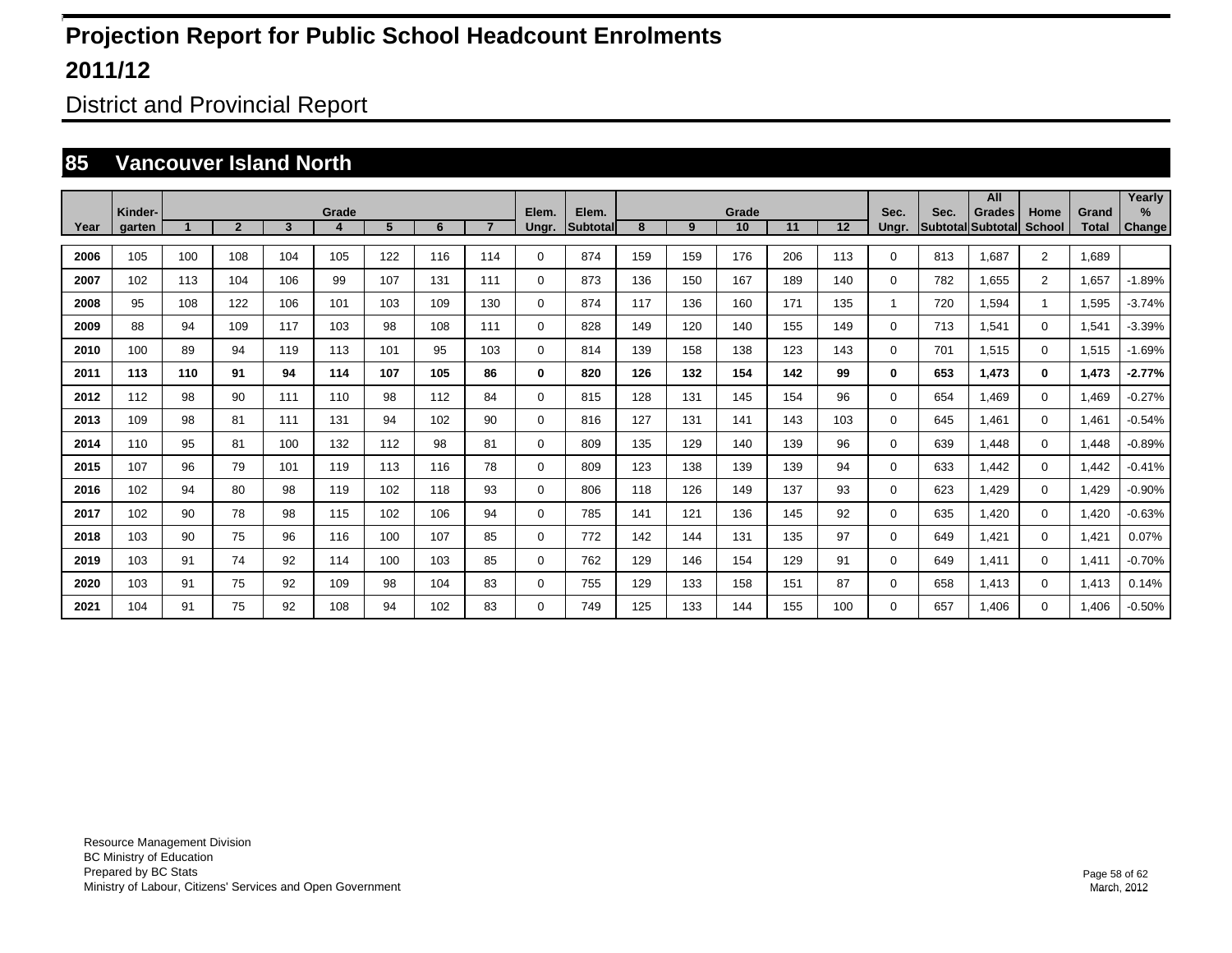District and Provincial Report

#### **87 Stikine**

|      | Kinder- |    |                |                         | Grade |                |    |                   | Elem.          | Elem.           |                 |    | Grade |    |    | Sec.  | Sec. | All<br><b>Grades</b> | Home          | Grand | Yearly<br>$\%$ |
|------|---------|----|----------------|-------------------------|-------|----------------|----|-------------------|----------------|-----------------|-----------------|----|-------|----|----|-------|------|----------------------|---------------|-------|----------------|
| Year | garten  |    | $\overline{2}$ | $\overline{\mathbf{3}}$ |       | 5 <sup>5</sup> | 6  | $\overline{ }$    | Ungr.          | <b>Subtotal</b> | 8               | 9  | 10    | 11 | 12 | Unar. |      | Subtotal Subtotal    | <b>School</b> | Total | Change         |
| 2006 | 27      | 27 | 22             | 20                      | 20    | 17             | 26 | 16                | $\overline{2}$ | 177             | 22              | 18 | 16    | 20 | 28 | 1     | 105  | 282                  | $\mathbf 0$   | 282   |                |
| 2007 | 21      | 26 | 27             | 20                      | 22    | 19             | 12 | 23                | $\overline{2}$ | 172             | 21              | 18 | 26    | 13 | 33 | 3     | 114  | 286                  | $\mathbf 0$   | 286   | 1.42%          |
| 2008 | 15      | 16 | 22             | 25                      | 15    | 20             | 17 | 12                | $\overline{2}$ | 144             | 23              | 17 | 22    | 21 | 27 | 10    | 120  | 264                  | $\mathbf 0$   | 264   | $-7.69%$       |
| 2009 | 12      | 12 | 16             | 27                      | 24    | 19             | 18 | 14                | $\mathbf{1}$   | 143             | 11              | 22 | 14    | 13 | 30 | 0     | 90   | 233                  | $\mathbf 0$   | 233   | $-11.74%$      |
| 2010 | 19      | 9  | 10             | 14                      | 24    | 18             | 16 | 11                | $\Omega$       | 121             | 16              | 14 | 20    | 12 | 27 | 0     | 89   | 210                  | $\mathbf 0$   | 210   | $-9.87%$       |
| 2011 | 12      | 17 | 9              | 10                      | 13    | 23             | 19 | 19                | 0              | 122             | 9               | 19 | 10    | 18 | 22 | 0     | 78   | 200                  | $\mathbf 0$   | 200   | -4.76%         |
| 2012 | 11      | 16 | 8              | 10                      | 12    | 18             | 19 | 22                | $\mathbf 0$    | 116             | 10 <sup>1</sup> | 23 | 11    | 15 | 25 | 0     | 84   | 200                  | $\mathbf 0$   | 200   | 0.00%          |
| 2013 | 10      | 15 | 8              | 9                       | 13    | 17             | 15 | 22                | $\mathbf 0$    | 109             | 11              | 25 | 14    | 17 | 21 | 0     | 88   | 197                  | $\mathbf 0$   | 197   | $-1.50%$       |
| 2014 | 13      | 13 | $\overline{7}$ | 9                       | 12    | 17             | 14 | 17                | $\Omega$       | 102             | 11              | 28 | 15    | 20 | 23 | 0     | 97   | 199                  | $\mathbf 0$   | 199   | 1.02%          |
| 2015 | 11      | 19 | 7              | 8                       | 11    | 16             | 14 | 16                | 0              | 102             | 9               | 28 | 17    | 21 | 27 | 0     | 102  | 204                  | $\mathbf 0$   | 204   | 2.51%          |
| 2016 | 11      | 15 | 9              | 8                       | 10    | 16             | 14 | 16                | 0              | 99              | 8               | 22 | 16    | 24 | 29 | 0     | 99   | 198                  | $\mathbf 0$   | 198   | $-2.94%$       |
| 2017 | 10      | 15 | 8              | 11                      | 10    | 14             | 13 | 15                | 0              | 96              | 8               | 21 | 13    | 24 | 32 | 0     | 98   | 194                  | $\mathbf 0$   | 194   | $-2.02%$       |
| 2018 | 11      | 14 | 7              | 8                       | 13    | 13             | 12 | 15                | 0              | 93              | 8               | 21 | 13    | 19 | 32 | 0     | 93   | 186                  | $\mathbf 0$   | 186   | $-4.12%$       |
| 2019 | 10      | 15 | 7              | 8                       | 11    | 18             | 11 | 13                | 0              | 93              | 8               | 20 | 12    | 18 | 27 | 0     | 85   | 178                  | $\mathbf 0$   | 178   | $-4.30%$       |
| 2020 | 10      | 15 | 8              | $\overline{7}$          | 10    | 14             | 15 | $12 \overline{ }$ | 0              | 91              | $\overline{7}$  | 19 | 12    | 18 | 25 | 0     | 81   | 172                  | $\mathbf 0$   | 172   | $-3.37%$       |
| 2021 | 10      | 13 | $\overline{7}$ | 9                       | 10    | 14             | 12 | 17                | 0              | 92              | 6               | 17 | 11    | 17 | 25 | 0     | 76   | 168                  | $\mathbf 0$   | 168   | $-2.33%$       |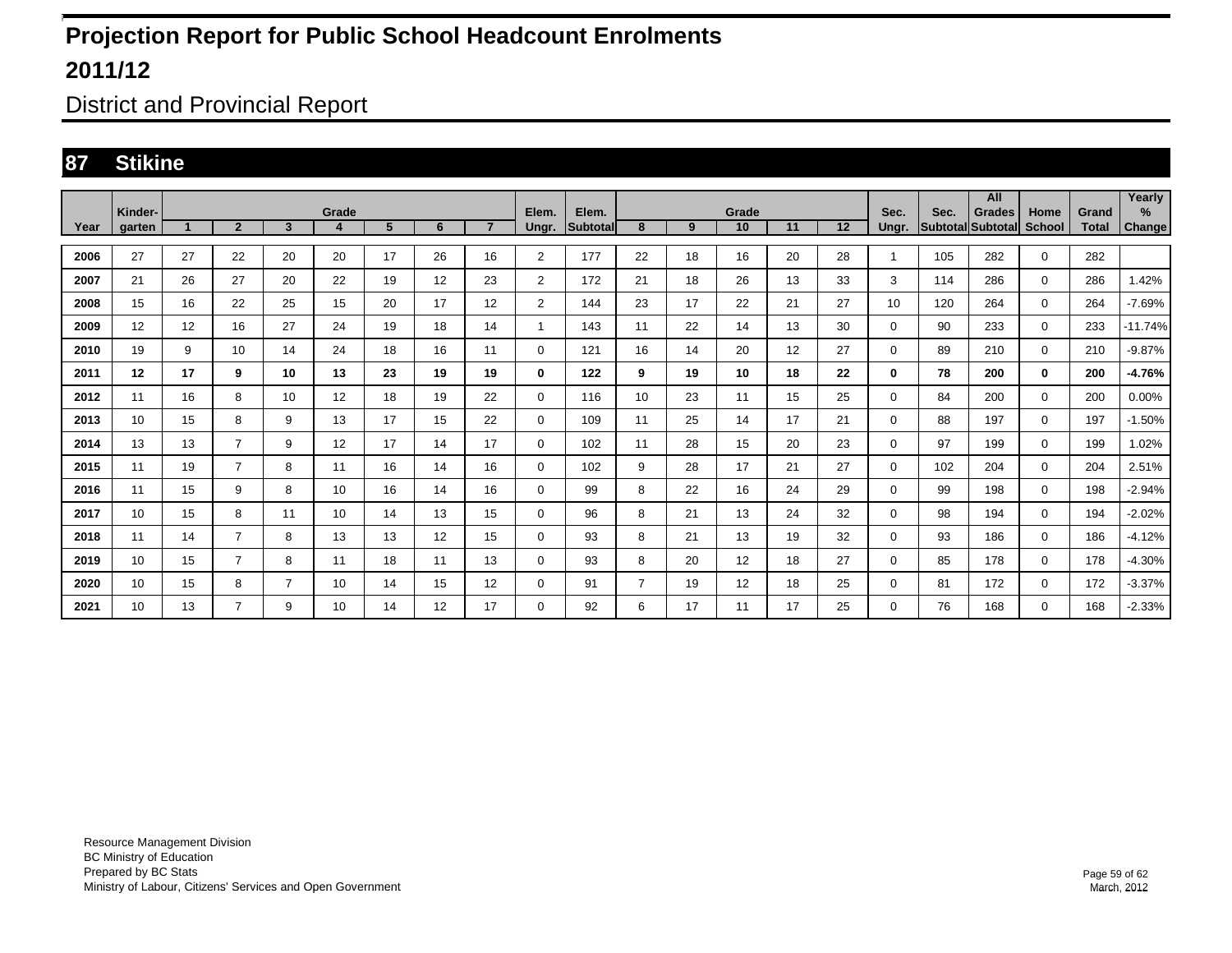District and Provincial Report

#### **91 Nechako Lakes**

|      |         |                                                               |     |     |     |     |     |     | Elem.          |                    |     |     |             |     |                   |          |                         | All                       |                       |                       | Yearly   |
|------|---------|---------------------------------------------------------------|-----|-----|-----|-----|-----|-----|----------------|--------------------|-----|-----|-------------|-----|-------------------|----------|-------------------------|---------------------------|-----------------------|-----------------------|----------|
|      | Kinder- | Grade<br>5<br>$\overline{2}$<br>$\overline{7}$<br>3<br>6<br>4 |     |     |     |     |     |     |                | Elem.<br>Subtotall | 8   | 9   | Grade<br>10 | 11  | $12 \overline{ }$ | Sec.     | Sec.<br><b>Subtotal</b> | <b>Grades</b><br>Subtotal | Home<br><b>School</b> | Grand<br><b>Total</b> | $\%$     |
| Year | garten  |                                                               |     |     |     |     |     |     | Ungr.          |                    |     |     |             |     |                   | Ungr.    |                         |                           |                       |                       | Change   |
| 2006 | 291     | 309                                                           | 327 | 339 | 381 | 397 | 358 | 368 | 0              | 2.770              | 442 | 457 | 431         | 401 | 474               | $\Omega$ | 2,205                   | 4.975                     | $\mathbf 0$           | 4,975                 |          |
| 2007 | 273     | 300                                                           | 304 | 302 | 342 | 374 | 374 | 329 | 0              | 2.598              | 412 | 437 | 445         | 462 | 454               | 123      | 2,333                   | 4.931                     | $\mathbf 0$           | 4,931                 | $-0.88%$ |
| 2008 | 236     | 298                                                           | 303 | 285 | 324 | 346 | 368 | 377 | 0              | 2,537              | 356 | 402 | 460         | 533 | 465               | 603      | 2,819                   | 5,356                     | 3                     | 5,359                 | 8.68%    |
| 2009 | 269     | 255                                                           | 311 | 304 | 297 | 328 | 352 | 358 | $\overline{2}$ | 2,476              | 403 | 363 | 407         | 577 | 687               | 516      | 2,953                   | 5,429                     | 5                     | 5,434                 | 1.40%    |
| 2010 | 254     | 285                                                           | 260 | 300 | 297 | 293 | 308 | 364 | 0              | 2,361              | 386 | 419 | 374         | 435 | 536               | 690      | 2,840                   | 5,201                     | 8                     | 5,209                 | $-4.14%$ |
| 2011 | 235     | 253                                                           | 300 | 267 | 284 | 300 | 299 | 303 | 0              | 2,241              | 390 | 368 | 436         | 375 | 630               | 562      | 2,761                   | 5,002                     | 6                     | 5,008                 | $-3.86%$ |
| 2012 | 239     | 244                                                           | 289 | 258 | 284 | 305 | 293 | 283 | $\mathbf 0$    | 2,195              | 372 | 377 | 442         | 382 | 615               | 559      | 2,747                   | 4,942                     | 6                     | 4,948                 | $-1.20%$ |
| 2013 | 255     | 253                                                           | 281 | 251 | 279 | 305 | 298 | 276 | 0              | 2,198              | 347 | 354 | 443         | 379 | 616               | 557      | 2,696                   | 4.894                     | 6                     | 4,900                 | $-0.97%$ |
| 2014 | 257     | 270                                                           | 292 | 245 | 271 | 299 | 298 | 281 | 0              | 2,213              | 339 | 330 | 416         | 380 | 614               | 559      | 2,638                   | 4.851                     | 6                     | 4,857                 | $-0.88%$ |
| 2015 | 254     | 270                                                           | 309 | 253 | 264 | 291 | 293 | 282 | 0              | 2,216              | 345 | 322 | 388         | 360 | 616               | 562      | 2,593                   | 4.809                     | 6                     | 4,815                 | $-0.86%$ |
| 2016 | 231     | 267                                                           | 310 | 269 | 273 | 283 | 284 | 277 | 0              | 2,194              | 346 | 328 | 380         | 336 | 587               | 563      | 2,540                   | 4.734                     | 6                     | 4,740                 | $-1.56%$ |
| 2017 | 234     | 243                                                           | 307 | 270 | 290 | 294 | 276 | 269 | 0              | 2,183              | 341 | 328 | 385         | 328 | 550               | 565      | 2,497                   | 4.680                     | 6                     | 4,686                 | $-1.14%$ |
| 2018 | 239     | 246                                                           | 279 | 267 | 291 | 313 | 286 | 262 | 0              | 2.183              | 331 | 323 | 386         | 332 | 535               | 563      | 2.470                   | 4.653                     | 6                     | 4,659                 | $-0.58%$ |
| 2019 | 239     | 251                                                           | 282 | 242 | 288 | 313 | 305 | 271 | 0              | 2.191              | 321 | 316 | 380         | 332 | 539               | 560      | 2,448                   | 4.639                     | 6                     | 4,645                 | $-0.30%$ |
| 2020 | 241     | 252                                                           | 288 | 245 | 262 | 310 | 306 | 288 | $\mathbf 0$    | 2,192              | 332 | 305 | 370         | 328 | 542               | 560      | 2,437                   | 4,629                     | 6                     | 4,635                 | $-0.22%$ |
| 2021 | 244     | 253                                                           | 289 | 251 | 265 | 282 | 303 | 289 | $\Omega$       | 2.176              | 352 | 315 | 359         | 320 | 536               | 562      | 2,444                   | 4.620                     | 6                     | 4,626                 | $-0.19%$ |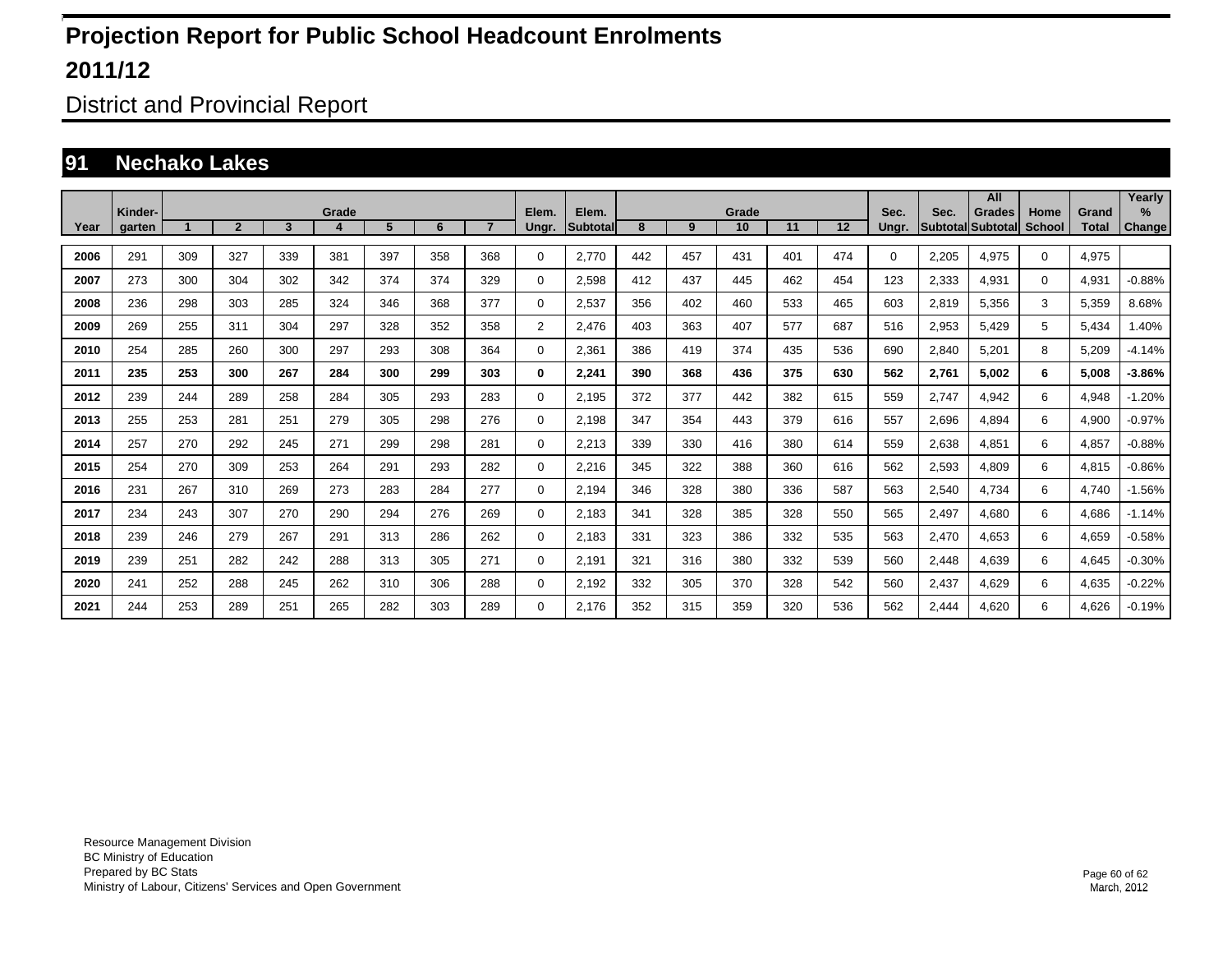District and Provincial Report

#### **92 Nisga'a**

|      | Kinder-       |    |                |                | Grade |    |    |                | Elem.       | Elem.    |    |    | Grade |    |    | Sec.           | Sec.              | All<br><b>Grades</b> | Home          | Grand        | Yearly<br>% |
|------|---------------|----|----------------|----------------|-------|----|----|----------------|-------------|----------|----|----|-------|----|----|----------------|-------------------|----------------------|---------------|--------------|-------------|
| Year | <b>garten</b> |    | $\overline{2}$ | $\overline{3}$ | 4     | 5  | 6  | $\overline{7}$ | Ungr.       | Subtotal | 8  | 9  | 10    | 11 | 12 | Ungr.          | Subtotal Subtotal |                      | <b>School</b> | <b>Total</b> | Change      |
| 2006 | 29            | 28 | 18             | 18             | 31    | 31 | 35 | 36             | 0           | 226      | 31 | 42 | 40    | 47 | 45 | 105            | 310               | 536                  |               | 537          |             |
| 2007 | 35            | 27 | 32             | 16             | 23    | 30 | 26 | 33             | $\mathbf 0$ | 222      | 30 | 37 | 50    | 41 | 62 | 86             | 306               | 528                  | $\mathbf 0$   | 528          | $-1.68%$    |
| 2008 | 28            | 41 | 23             | 34             | 15    | 24 | 28 | 30             | $\Omega$    | 223      | 30 | 34 | 34    | 41 | 47 | 0              | 186               | 409                  | $\mathbf 0$   | 409          | $-22.54%$   |
| 2009 | 26            | 25 | 38             | 24             | 32    | 18 | 26 | 30             | $\mathbf 0$ | 219      | 26 | 31 | 33    | 36 | 52 | 0              | 178               | 397                  | $\mathbf 0$   | 397          | $-2.93%$    |
| 2010 | 29            | 27 | 21             | 37             | 22    | 36 | 20 | 25             | 0           | 217      | 38 | 23 | 35    | 36 | 52 | 0              | 184               | 401                  | $\mathbf 0$   | 401          | 1.01%       |
| 2011 | 38            | 29 | 29             | 19             | 39    | 20 | 32 | 18             | 0           | 224      | 23 | 34 | 27    | 34 | 61 | $\overline{2}$ | 181               | 405                  | $\bf{0}$      | 405          | 1.00%       |
| 2012 | 50            | 34 | 30             | 18             | 31    | 27 | 32 | 14             | $\Omega$    | 236      | 20 | 40 | 31    | 27 | 62 | $\overline{2}$ | 182               | 418                  | $\mathbf 0$   | 418          | 3.21%       |
| 2013 | 45            | 45 | 35             | 18             | 30    | 22 | 45 | 15             | 0           | 255      | 16 | 34 | 37    | 31 | 50 | $\overline{2}$ | 170               | 425                  | $\mathbf 0$   | 425          | 1.67%       |
| 2014 | 51            | 40 | 46             | 21             | 31    | 21 | 36 | 20             | 0           | 266      | 16 | 27 | 32    | 36 | 56 | $\overline{2}$ | 169               | 435                  | 0             | 435          | 2.35%       |
| 2015 | 48            | 46 | 41             | 29             | 36    | 22 | 35 | 16             | 0           | 273      | 22 | 28 | 26    | 32 | 65 | $\overline{2}$ | 175               | 448                  | $\mathbf 0$   | 448          | 2.99%       |
| 2016 | 48            | 43 | 47             | 26             | 48    | 25 | 35 | 16             | $\Omega$    | 288      | 18 | 38 | 26    | 26 | 59 | $\overline{2}$ | 169               | 457                  | $\mathbf 0$   | 457          | 2.01%       |
| 2017 | 38            | 43 | 44             | 29             | 43    | 34 | 41 | 16             | 0           | 288      | 17 | 31 | 35    | 26 | 49 | $\overline{2}$ | 160               | 448                  | $\mathbf 0$   | 448          | $-1.97%$    |
| 2018 | 37            | 34 | 44             | 27             | 48    | 30 | 55 | 19             | 0           | 294      | 17 | 30 | 29    | 34 | 48 | $\overline{2}$ | 160               | 454                  | $\mathbf 0$   | 454          | 1.34%       |
| 2019 | 36            | 33 | 35             | 27             | 45    | 34 | 49 | 25             | 0           | 284      | 20 | 30 | 28    | 29 | 62 | $\overline{2}$ | 171               | 455                  | $\mathbf 0$   | 455          | 0.22%       |
| 2020 | 35            | 33 | 34             | 22             | 45    | 32 | 56 | 22             | $\Omega$    | 279      | 27 | 35 | 29    | 28 | 56 | $\overline{2}$ | 177               | 456                  | $\mathbf 0$   | 456          | 0.22%       |
| 2021 | 34            | 32 | 33             | 21             | 36    | 32 | 52 | 25             | 0           | 265      | 24 | 47 | 33    | 29 | 54 | $\overline{2}$ | 189               | 454                  | $\mathbf 0$   | 454          | $-0.44%$    |